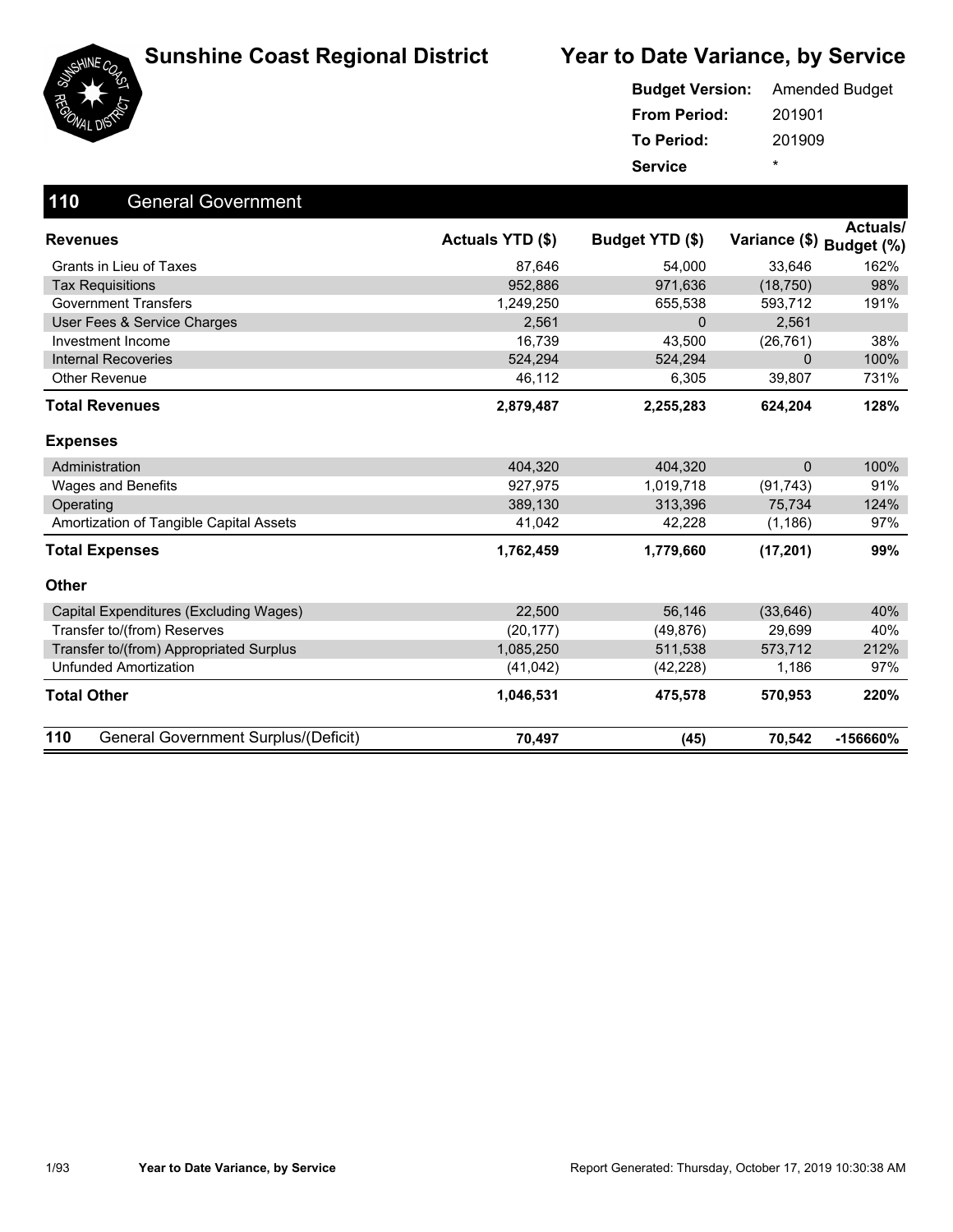

|                     | <b>Budget Version:</b> Amended Budget |
|---------------------|---------------------------------------|
| <b>From Period:</b> | 201901                                |
| <b>To Period:</b>   | 201909                                |
| <b>Service</b>      | ÷                                     |

| 113<br>Finance                          |                  |                 |                          |                 |
|-----------------------------------------|------------------|-----------------|--------------------------|-----------------|
| <b>Revenues</b>                         | Actuals YTD (\$) | Budget YTD (\$) | Variance (\$) Budget (%) | <b>Actuals/</b> |
| <b>Government Transfers</b>             | 26,718           | 70,198          | (43, 480)                | 38%             |
| <b>Internal Recoveries</b>              | 1,115,270        | 1,115,270       | 0                        | 100%            |
| <b>Total Revenues</b>                   | 1,141,980        | 1,185,471       | (43, 491)                | 96%             |
| <b>Expenses</b>                         |                  |                 |                          |                 |
| <b>Wages and Benefits</b>               | 847,967          | 993,838         | (145, 871)               | 85%             |
| Operating                               | 98,150           | 167,933         | (69, 783)                | 58%             |
| Debt Charges - Interest                 | $\mathbf 0$      | $\Omega$        | 0                        |                 |
| Amortization of Tangible Capital Assets | 160,920          | 153,480         | 7,440                    | 105%            |
| <b>Total Expenses</b>                   | 1,107,039        | 1,315,242       | (208, 203)               | 84%             |
| Other                                   |                  |                 |                          |                 |
| Capital Expenditures (Excluding Wages)  | $\mathbf 0$      | 70,198          | (70, 198)                | $0\%$           |
| Debt Principal Repayment                | 0                | 0               | 0                        |                 |
| Transfer to/(from) Reserves             | $\Omega$         | (46, 500)       | 46,500                   | $0\%$           |
| <b>Unfunded Amortization</b>            | (160, 920)       | (153, 480)      | (7, 440)                 | 105%            |
| <b>Total Other</b>                      | (160, 920)       | (129, 780)      | (31, 140)                | 124%            |
| 113<br>Finance Surplus/(Deficit)        | 195,861          | 0               | 195,861                  |                 |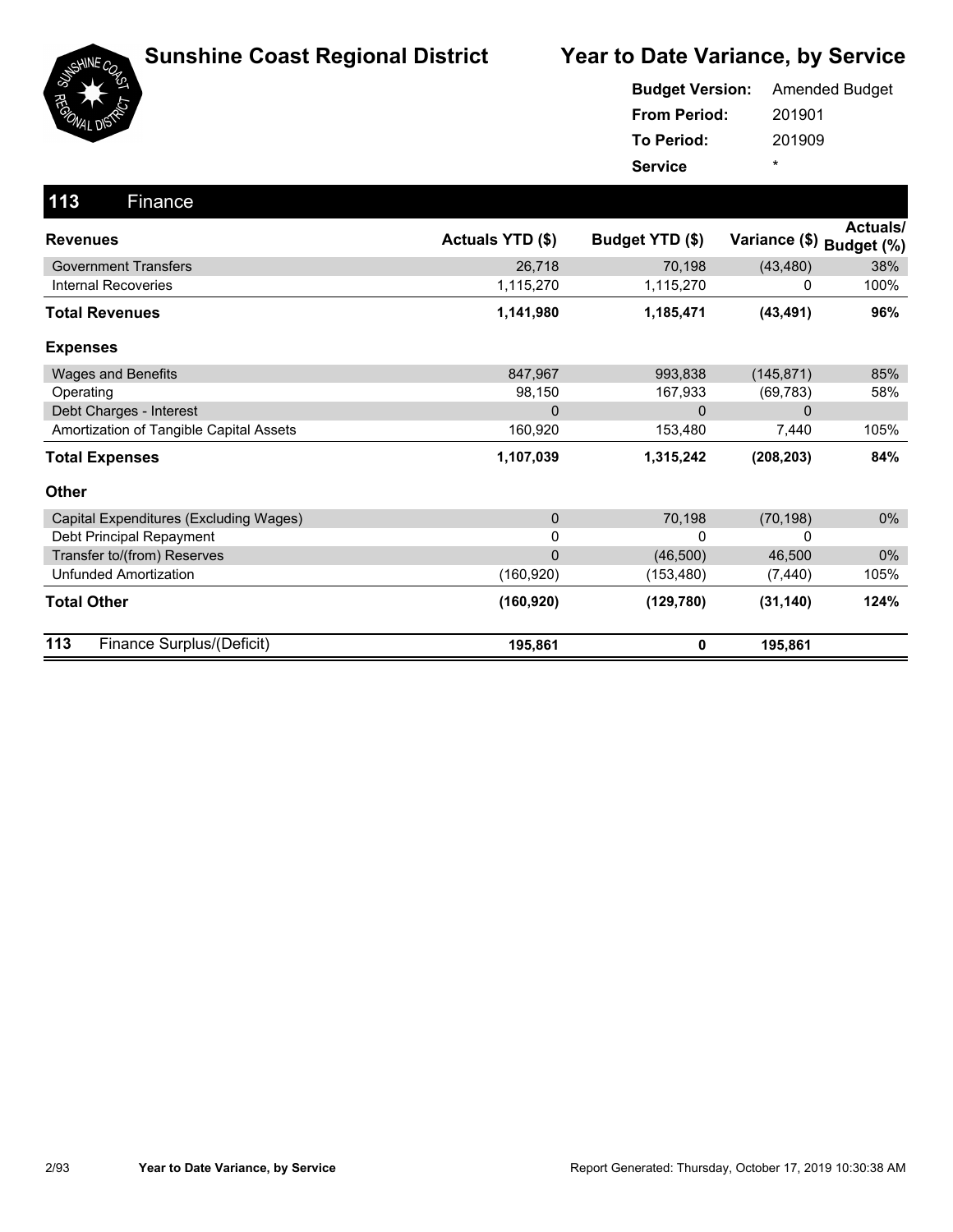

|                     | <b>Budget Version:</b> Amended Budget |
|---------------------|---------------------------------------|
| <b>From Period:</b> | 201901                                |
| To Period:          | 201909                                |
| <b>Service</b>      | ÷                                     |

| 114<br><b>Administration Office</b>            |                  |                 |                          |          |
|------------------------------------------------|------------------|-----------------|--------------------------|----------|
| <b>Revenues</b>                                | Actuals YTD (\$) | Budget YTD (\$) | Variance (\$) Budget (%) | Actuals/ |
| Investment Income                              | 59,582           | $\mathbf{0}$    | 59,582                   |          |
| Internal Recoveries                            | 353,187          | 353,187         | 0                        | 100%     |
| <b>Total Revenues</b>                          | 412,769          | 353,187         | 59,582                   | 117%     |
| <b>Expenses</b>                                |                  |                 |                          |          |
| <b>Wages and Benefits</b>                      | 14,539           | 9,772           | 4,767                    | 149%     |
| Operating                                      | 122,510          | 146,021         | (23, 511)                | 84%      |
| Debt Charges - Interest                        | 108,044          | 108,044         | 0                        | 100%     |
| Amortization of Tangible Capital Assets        | 80.868           | 80,867          |                          | 100%     |
| <b>Total Expenses</b>                          | 325,956          | 344,709         | (18, 753)                | 95%      |
| <b>Other</b>                                   |                  |                 |                          |          |
| Capital Expenditures (Excluding Wages)         | 47,013           | 56,146          | (9, 133)                 | 84%      |
| Debt Principal Repayment                       | 133,933          | 74,351          | 59,582                   | 180%     |
| Transfer to/(from) Reserves                    | (32, 123)        | (41, 146)       | 9,023                    | 78%      |
| <b>Unfunded Amortization</b>                   | (80, 868)        | (80, 867)       | (1)                      | 100%     |
| <b>Total Other</b>                             | 67,959           | 8,478           | 59,481                   | 802%     |
| 114<br>Administration Office Surplus/(Deficit) | 18,854           | 0               | 18,854                   |          |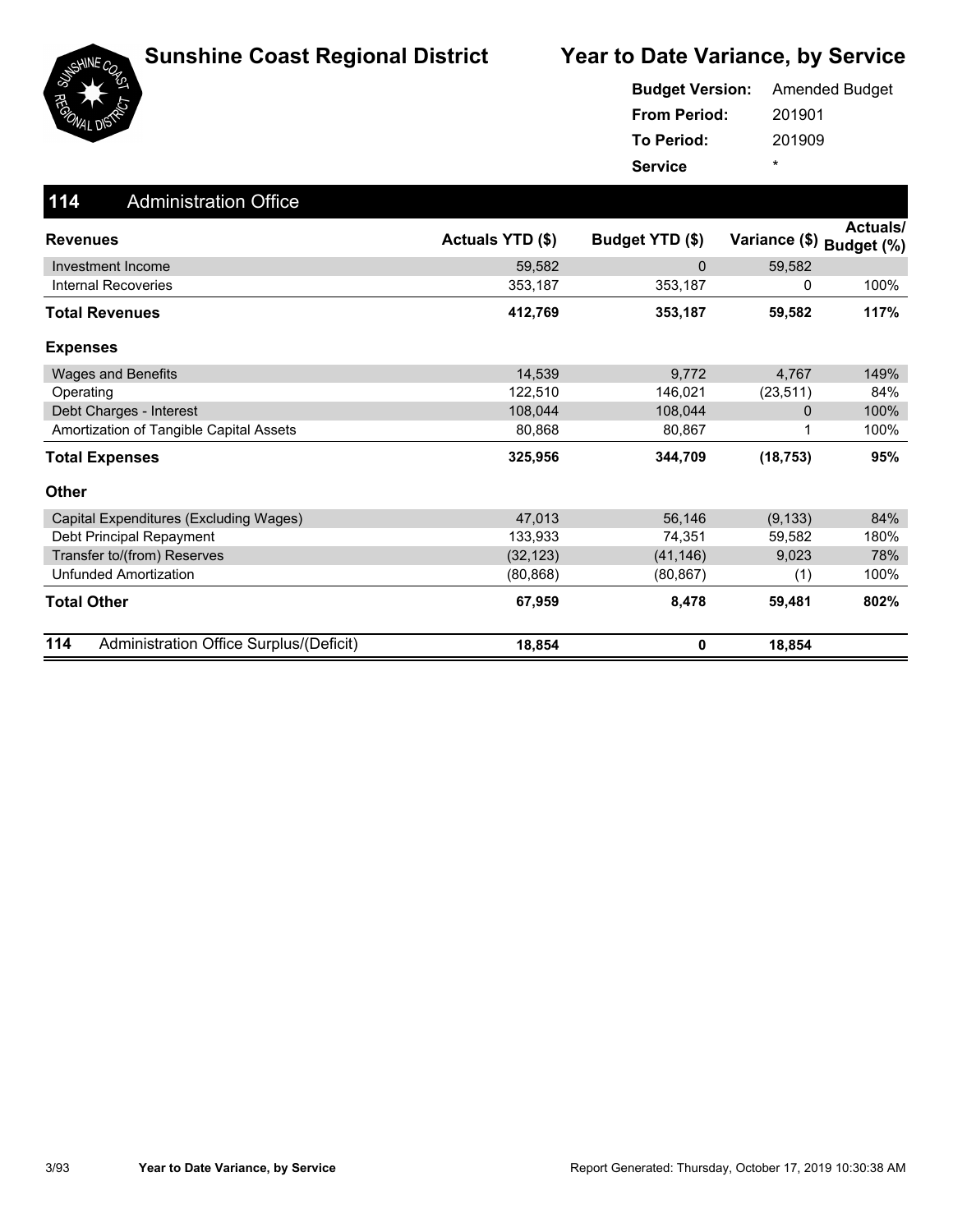

|                     | <b>Budget Version:</b> Amended Budget |
|---------------------|---------------------------------------|
| <b>From Period:</b> | 201901                                |
| <b>To Period:</b>   | 201909                                |
| <b>Service</b>      | ÷                                     |

| 115<br><b>Human Resources</b>            |                  |                 |               |                               |
|------------------------------------------|------------------|-----------------|---------------|-------------------------------|
| <b>Revenues</b>                          | Actuals YTD (\$) | Budget YTD (\$) | Variance (\$) | <b>Actuals/</b><br>Budget (%) |
| <b>Internal Recoveries</b>               | 413,785          | 413,785         | 0             | 100%                          |
| <b>Total Revenues</b>                    | 413,784          | 413,784         | 0             | 100%                          |
| <b>Expenses</b>                          |                  |                 |               |                               |
| Wages and Benefits                       | 311,740          | 319,390         | (7,650)       | 98%                           |
| Operating                                | 61,867           | 104,894         | (43, 027)     | 59%                           |
| Amortization of Tangible Capital Assets  | 22,253           | 22,253          | 0             | 100%                          |
| <b>Total Expenses</b>                    | 395,864          | 446,544         | (50, 680)     | 89%                           |
| <b>Other</b>                             |                  |                 |               |                               |
| Transfer to/(from) Reserves              | 4,500            | (10, 500)       | 15,000        | $-43%$                        |
| Unfunded Amortization                    | (22, 253)        | (22, 253)       | 0             | 100%                          |
| <b>Total Other</b>                       | (17, 757)        | (32,760)        | 15,003        | 54%                           |
| 115<br>Human Resources Surplus/(Deficit) | 35,677           | 0               | 35,677        |                               |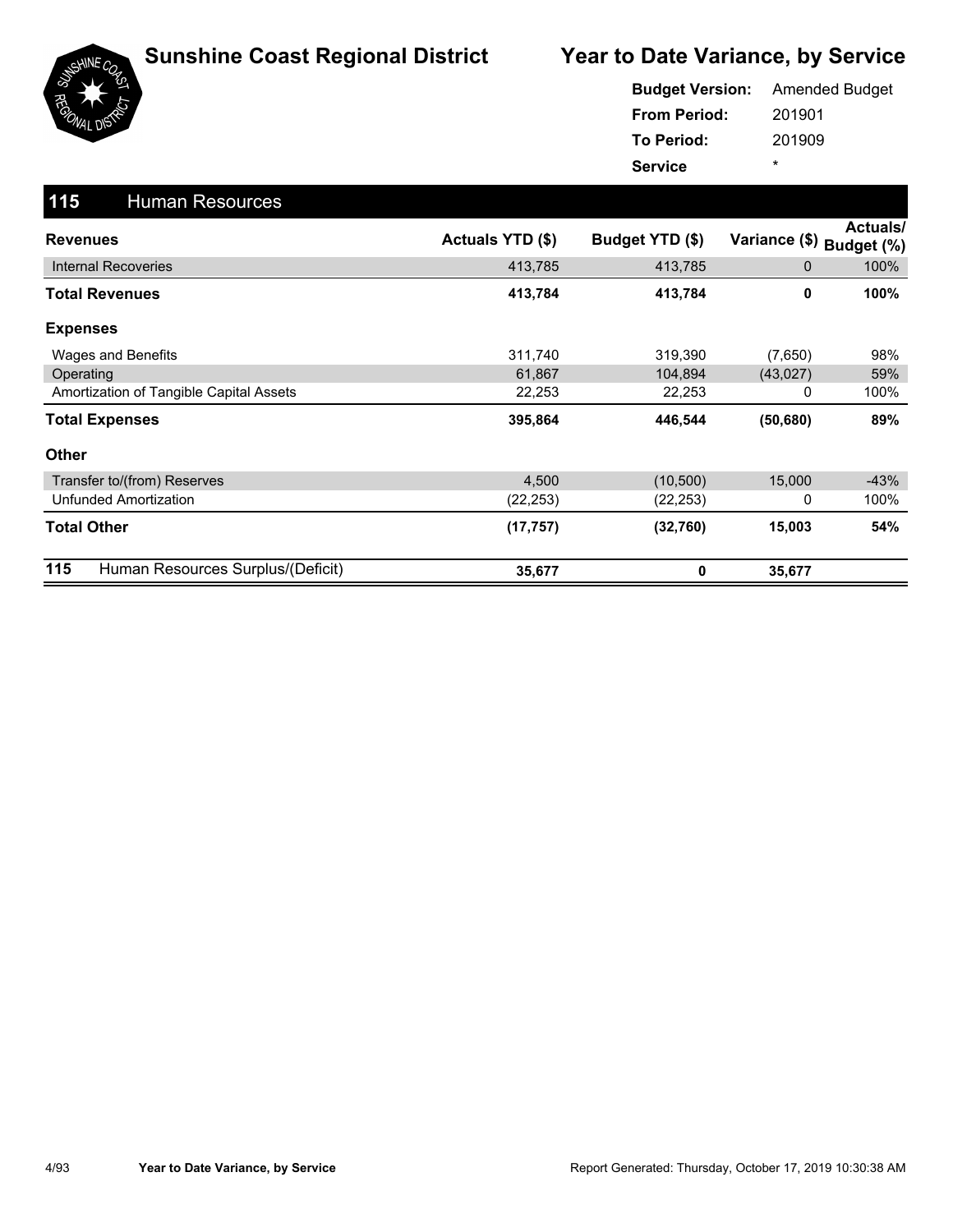

|                     | <b>Budget Version:</b> Amended Budget |
|---------------------|---------------------------------------|
| <b>From Period:</b> | 201901                                |
| To Period:          | 201909                                |
| <b>Service</b>      | ÷                                     |

| 117<br><b>Information Services</b>            |                  |                 |                          |          |
|-----------------------------------------------|------------------|-----------------|--------------------------|----------|
| <b>Revenues</b>                               | Actuals YTD (\$) | Budget YTD (\$) | Variance (\$) Budget (%) | Actuals/ |
| <b>Internal Recoveries</b>                    | 764,131          | 750,684         | 13,447                   | 102%     |
| <b>Other Revenue</b>                          | 384              | 0               | 384                      |          |
| <b>Total Revenues</b>                         | 764,512          | 750,681         | 13,831                   | 102%     |
| <b>Expenses</b>                               |                  |                 |                          |          |
| <b>Wages and Benefits</b>                     | 448,671          | 434,904         | 13,767                   | 103%     |
| Operating                                     | 121,431          | 116,672         | 4,759                    | 104%     |
| Debt Charges - Interest                       | 2,028            | 2,016           | 12                       | 101%     |
| Amortization of Tangible Capital Assets       | 94,618           | 81,749          | 12,869                   | 116%     |
| <b>Total Expenses</b>                         | 666,748          | 635,346         | 31,402                   | 105%     |
| <b>Other</b>                                  |                  |                 |                          |          |
| Capital Expenditures (Excluding Wages)        | 221,298          | 187.500         | 33,798                   | 118%     |
| Proceeds from Long Term Debt                  | 0                | (52, 500)       | 52,500                   | $0\%$    |
| Debt Principal Repayment                      | 54,124           | 54,593          | (469)                    | 99%      |
| Transfer to/(from) Reserves                   | 7,500            | 7,500           | 0                        | 100%     |
| Transfer to/(from) Other Funds                | (70,000)         | $\Omega$        | (70,000)                 |          |
| <b>Unfunded Amortization</b>                  | (94, 618)        | (81, 749)       | (12, 869)                | 116%     |
| <b>Total Other</b>                            | 118,303          | 115,344         | 2,959                    | 103%     |
| 117<br>Information Services Surplus/(Deficit) | (20, 539)        | 0               | (20, 539)                |          |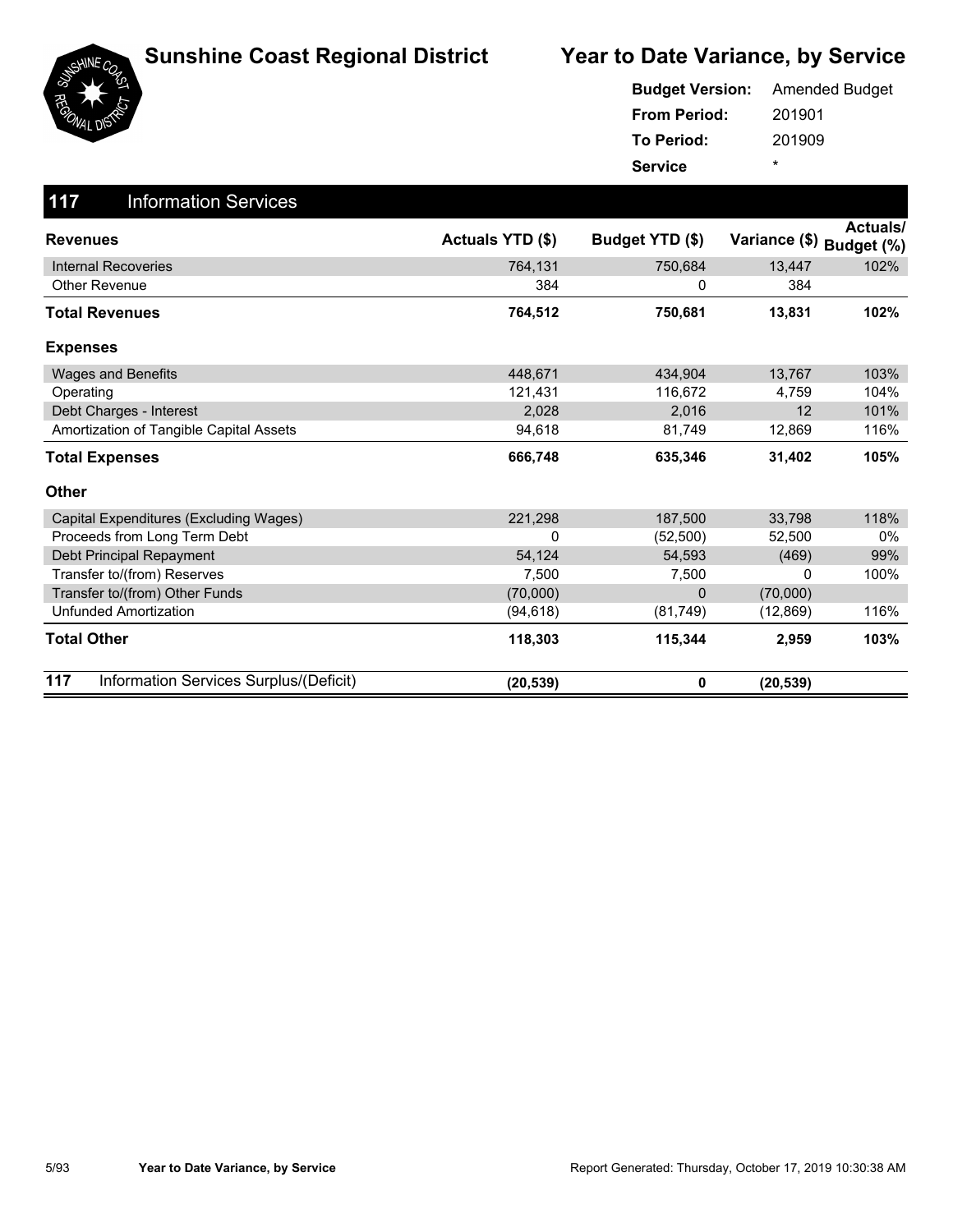

|                     | <b>Budget Version:</b> Amended Budget |
|---------------------|---------------------------------------|
| <b>From Period:</b> | 201901                                |
| <b>To Period:</b>   | 201909                                |
| <b>Service</b>      | ÷                                     |

| 118<br><b>SCRHD Administration</b>                   |                  |                 |               |                               |
|------------------------------------------------------|------------------|-----------------|---------------|-------------------------------|
| <b>Revenues</b>                                      | Actuals YTD (\$) | Budget YTD (\$) | Variance (\$) | <b>Actuals/</b><br>Budget (%) |
| <b>Other Revenue</b>                                 | 59,787           | 44,840          | 14,947        | 133%                          |
| <b>Total Revenues</b>                                | 59,787           | 44,838          | 14,949        | 133%                          |
| <b>Expenses</b>                                      |                  |                 |               |                               |
| Administration                                       | 9,926            | 9,926           | 0             | 100%                          |
| <b>Wages and Benefits</b>                            | 14,107           | 45,231          | (31, 124)     | 31%                           |
| Operating                                            | 3,703            | 5,325           | (1,622)       | 70%                           |
| <b>Total Expenses</b>                                | 27,736           | 60,489          | (32, 753)     | 46%                           |
| <b>Other</b>                                         |                  |                 |               |                               |
| Prior Year (Surplus)/Deficit                         | (15, 642)        | (15, 642)       | 0             | 100%                          |
| <b>Total Other</b>                                   | (15, 642)        | (15, 642)       | 0             | 100%                          |
| 118<br><b>SCRHD Administration Surplus/(Deficit)</b> | 47,693           | 0               | 47,693        |                               |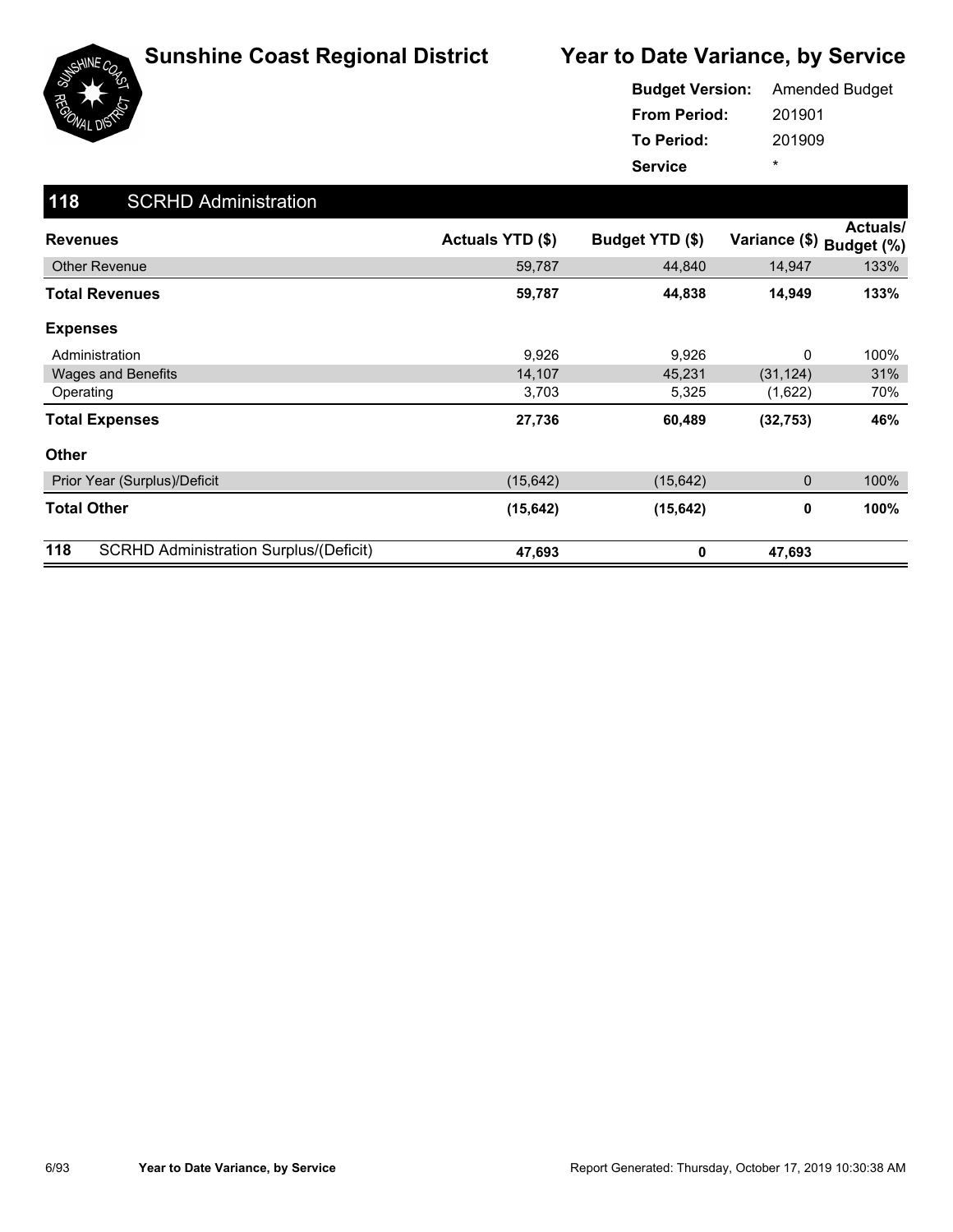

|                     | <b>Budget Version:</b> Amended Budget |
|---------------------|---------------------------------------|
| <b>From Period:</b> | 201901                                |
| To Period:          | 201909                                |
| <b>Service</b>      | ÷                                     |

| 121<br>Grants in Aid - Area A                   |                  |                 |               |                        |
|-------------------------------------------------|------------------|-----------------|---------------|------------------------|
| <b>Revenues</b>                                 | Actuals YTD (\$) | Budget YTD (\$) | Variance (\$) | Actuals/<br>Budget (%) |
| <b>Tax Requisitions</b>                         | 26,259           | 26,259          | 0             | 100%                   |
| <b>Total Revenues</b>                           | 26,262           | 26,262          | 0             | 100%                   |
| <b>Expenses</b>                                 |                  |                 |               |                        |
| Administration                                  | 1,770            | 1,770           | 0             | 100%                   |
| Wages and Benefits                              | 502              | 588             | (86)          | 85%                    |
| Operating                                       | 29,717           | 27,067          | 2,650         | 110%                   |
| <b>Total Expenses</b>                           | 31,993           | 29,421          | 2,572         | 109%                   |
| Other                                           |                  |                 |               |                        |
| Prior Year (Surplus)/Deficit                    | (3, 165)         | (3, 166)        | 1             | 100%                   |
| <b>Total Other</b>                              | (3, 166)         | (3, 168)        | 2             | 100%                   |
| 121<br>Grants in Aid - Area A Surplus/(Deficit) | (2, 565)         | 0               | (2, 565)      |                        |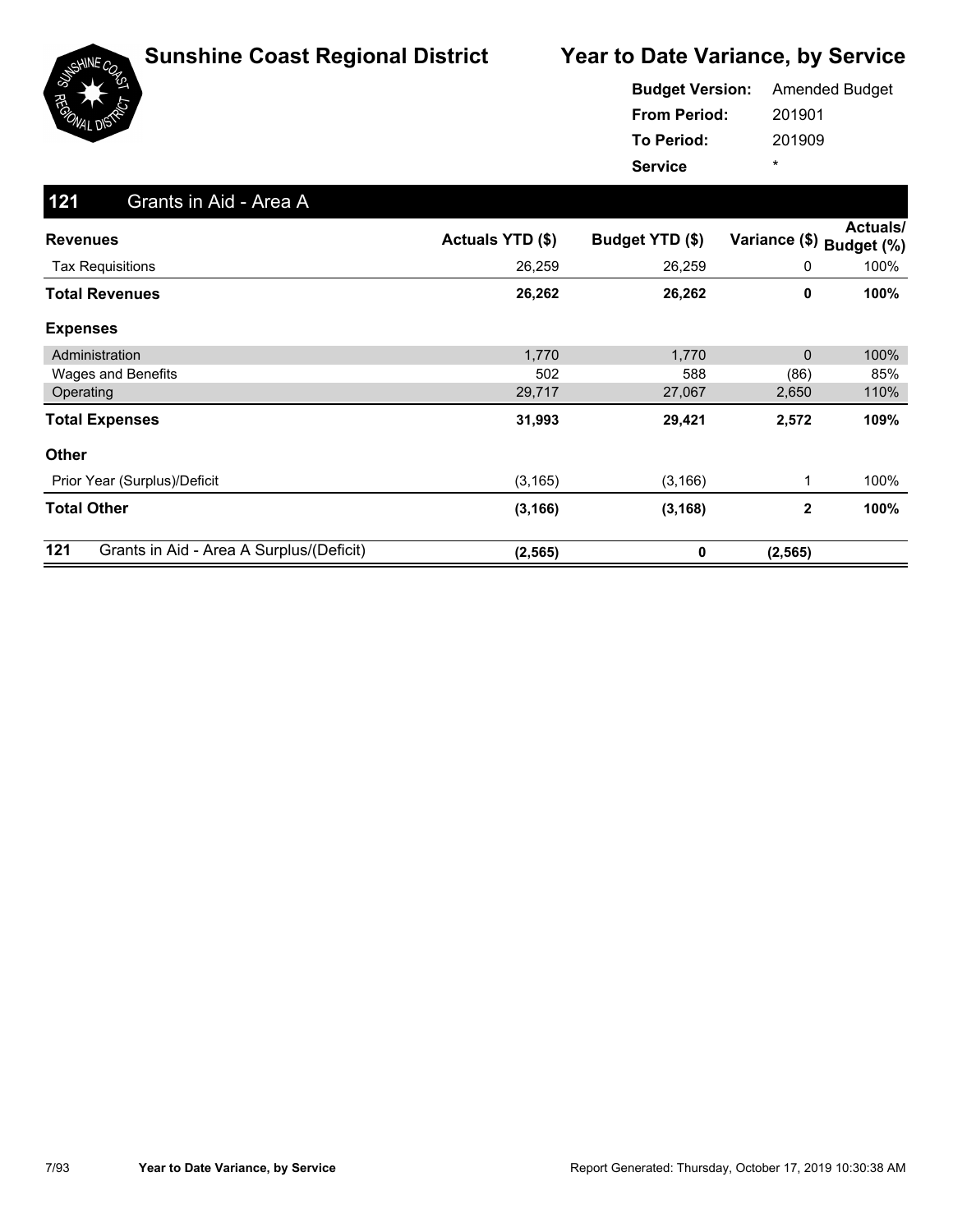

|                     | <b>Budget Version:</b> Amended Budget |
|---------------------|---------------------------------------|
| <b>From Period:</b> | 201901                                |
| <b>To Period:</b>   | 201909                                |
| <b>Service</b>      | ÷                                     |

| 122<br>Grants in Aid - Area B                   |                  |                 |                |                        |
|-------------------------------------------------|------------------|-----------------|----------------|------------------------|
| <b>Revenues</b>                                 | Actuals YTD (\$) | Budget YTD (\$) | Variance (\$)  | Actuals/<br>Budget (%) |
| <b>Tax Requisitions</b>                         | 14,080           | 14,080          | $\mathbf 0$    | 100%                   |
| <b>Total Revenues</b>                           | 14,076           | 14,076          | 0              | 100%                   |
| <b>Expenses</b>                                 |                  |                 |                |                        |
| Administration                                  | 1,616            | 1,616           | 0              | 100%                   |
| <b>Wages and Benefits</b>                       | 502              | 588             | (86)           | 85%                    |
| Operating                                       | 21,650           | 18,804          | 2,846          | 115%                   |
| <b>Total Expenses</b>                           | 23,773           | 21,006          | 2,767          | 113%                   |
| <b>Other</b>                                    |                  |                 |                |                        |
| Prior Year (Surplus)/Deficit                    | (6,928)          | (6,928)         | 0              | 100%                   |
| <b>Total Other</b>                              | (6,928)          | (6,930)         | $\overline{2}$ | 100%                   |
| 122<br>Grants in Aid - Area B Surplus/(Deficit) | (2,769)          | 0               | (2,769)        |                        |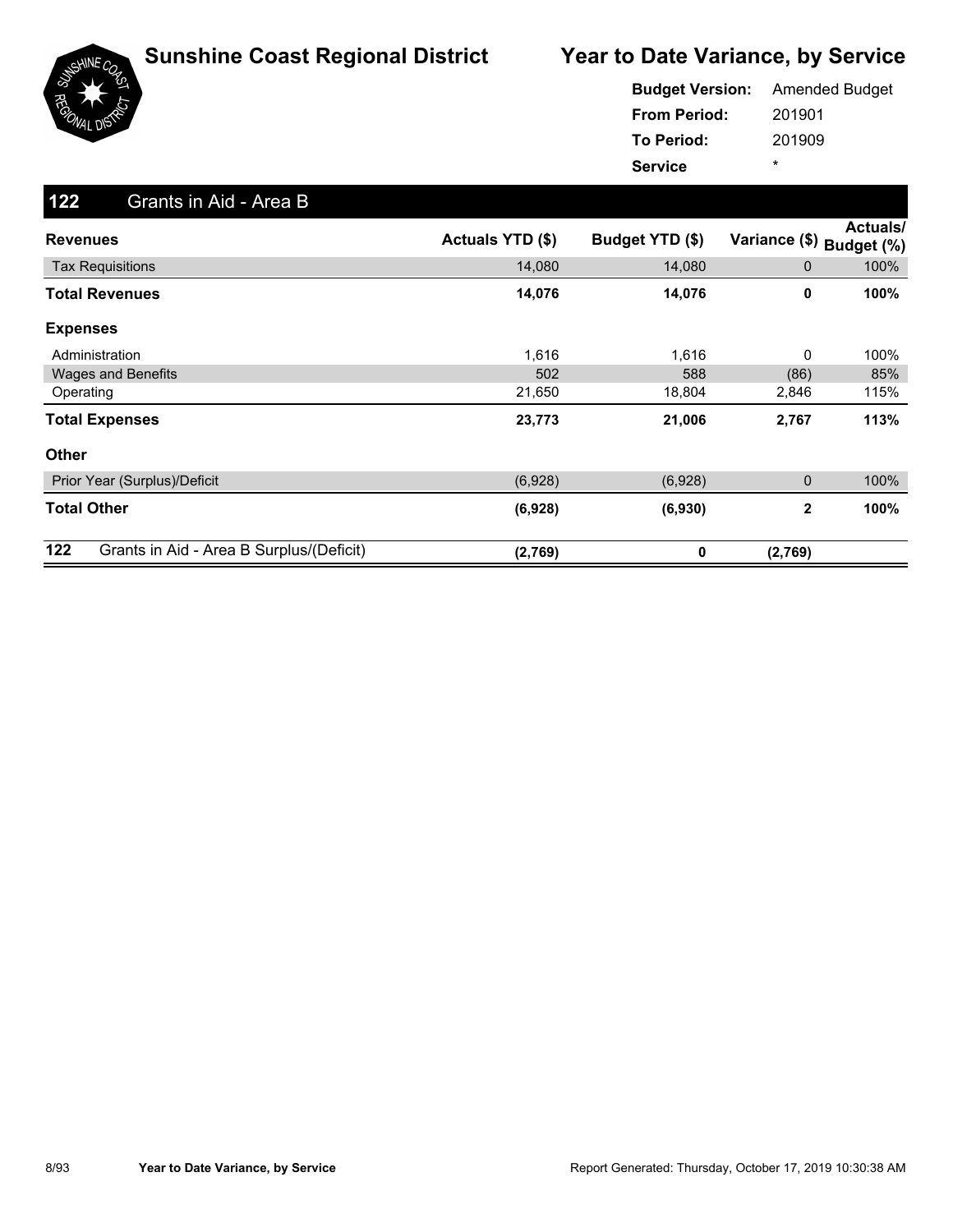

|                     | <b>Budget Version:</b> Amended Budget |
|---------------------|---------------------------------------|
| <b>From Period:</b> | 201901                                |
| <b>To Period:</b>   | 201909                                |
| <b>Service</b>      | ÷                                     |

| 123<br>Grants in Aid - Area E & F                   |                         |                 |               |                               |
|-----------------------------------------------------|-------------------------|-----------------|---------------|-------------------------------|
| <b>Revenues</b>                                     | <b>Actuals YTD (\$)</b> | Budget YTD (\$) | Variance (\$) | <b>Actuals/</b><br>Budget (%) |
| <b>Tax Requisitions</b>                             | 3,558                   | 3,558           | 0             | 100%                          |
| <b>Total Revenues</b>                               | 3,555                   | 3,555           | 0             | 100%                          |
| <b>Expenses</b>                                     |                         |                 |               |                               |
| Administration                                      | 241                     | 241             | 0             | 100%                          |
| Wages and Benefits                                  | 494                     | 588             | (94)          | 84%                           |
| Operating                                           | 3,000                   | 3,000           | 0             | 100%                          |
| <b>Total Expenses</b>                               | 3,736                   | 3,825           | (89)          | 98%                           |
| Other                                               |                         |                 |               |                               |
| Prior Year (Surplus)/Deficit                        | (271)                   | (271)           | 0             | 100%                          |
| <b>Total Other</b>                                  | (270)                   | (270)           | 0             | 100%                          |
| 123<br>Grants in Aid - Area E & F Surplus/(Deficit) | 89                      | 0               | 89            |                               |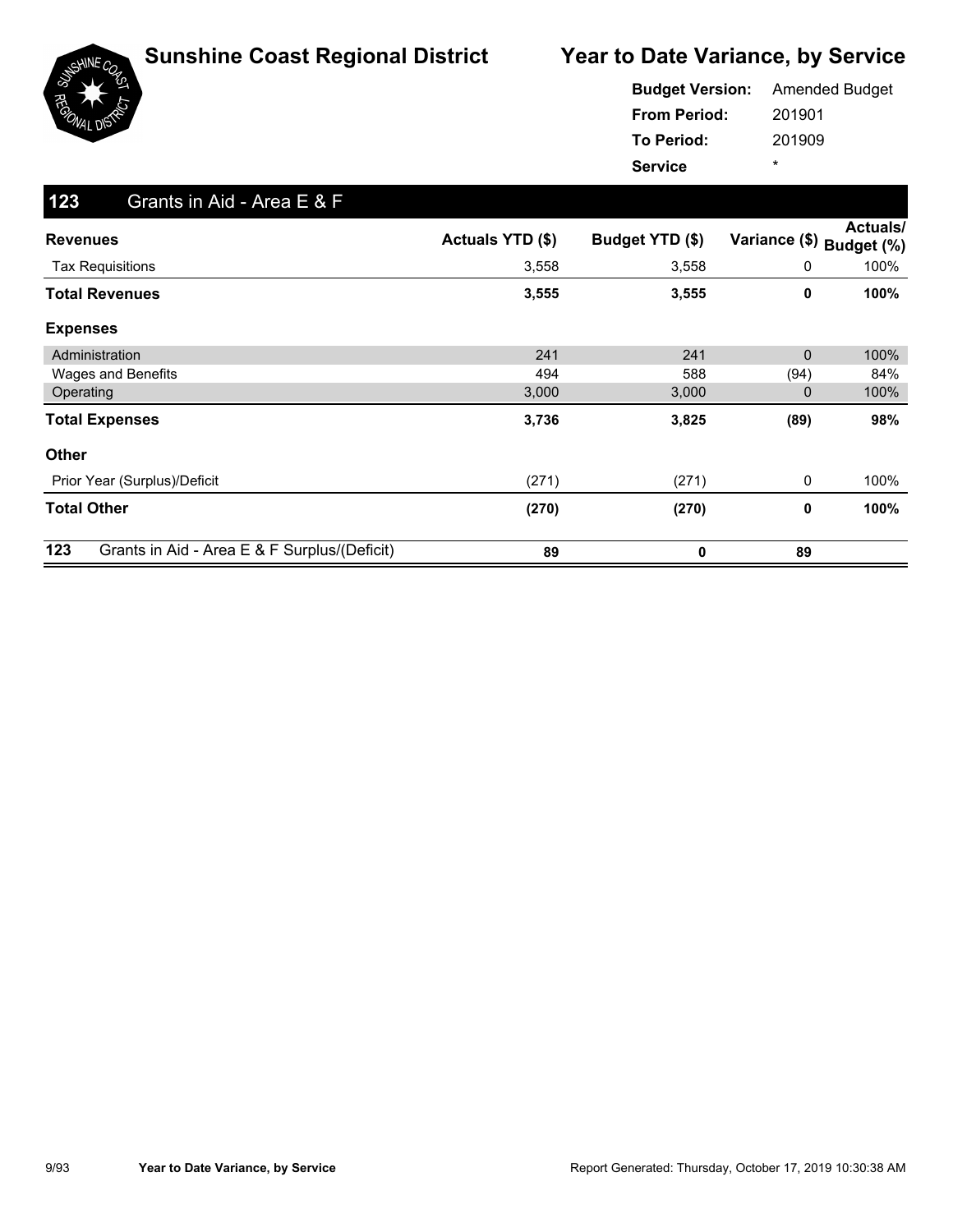

|                     | <b>Budget Version:</b> Amended Budget |
|---------------------|---------------------------------------|
| <b>From Period:</b> | 201901                                |
| <b>To Period:</b>   | 201909                                |
| <b>Service</b>      | ÷                                     |

| 125             | <b>Grants in Aid - Community Schools</b>                |                  |                 |               |                        |
|-----------------|---------------------------------------------------------|------------------|-----------------|---------------|------------------------|
| <b>Revenues</b> |                                                         | Actuals YTD (\$) | Budget YTD (\$) | Variance (\$) | Actuals/<br>Budget (%) |
|                 | <b>Tax Requisitions</b>                                 | 8,382            | 8,382           | 0             | 100%                   |
|                 | Total Revenues                                          | 8,379            | 8,379           | 0             | 100%                   |
| <b>Expenses</b> |                                                         |                  |                 |               |                        |
|                 | Administration                                          | 524              | 524             | 0             | 100%                   |
|                 | <b>Wages and Benefits</b>                               | 98               | 588             | (490)         | 17%                    |
| Operating       |                                                         | 10,000           | 7,500           | 2,500         | 133%                   |
|                 | <b>Total Expenses</b>                                   | 10,620           | 8,604           | 2,016         | 123%                   |
| <b>Other</b>    |                                                         |                  |                 |               |                        |
|                 | Prior Year (Surplus)/Deficit                            | (230)            | (230)           | $\mathbf 0$   | 100%                   |
|                 | <b>Total Other</b>                                      | (231)            | (234)           | 3             | 99%                    |
| 125             | Grants in Aid - Community Schools Surplus/<br>(Deficit) | (2,010)          | 0               | (2,010)       |                        |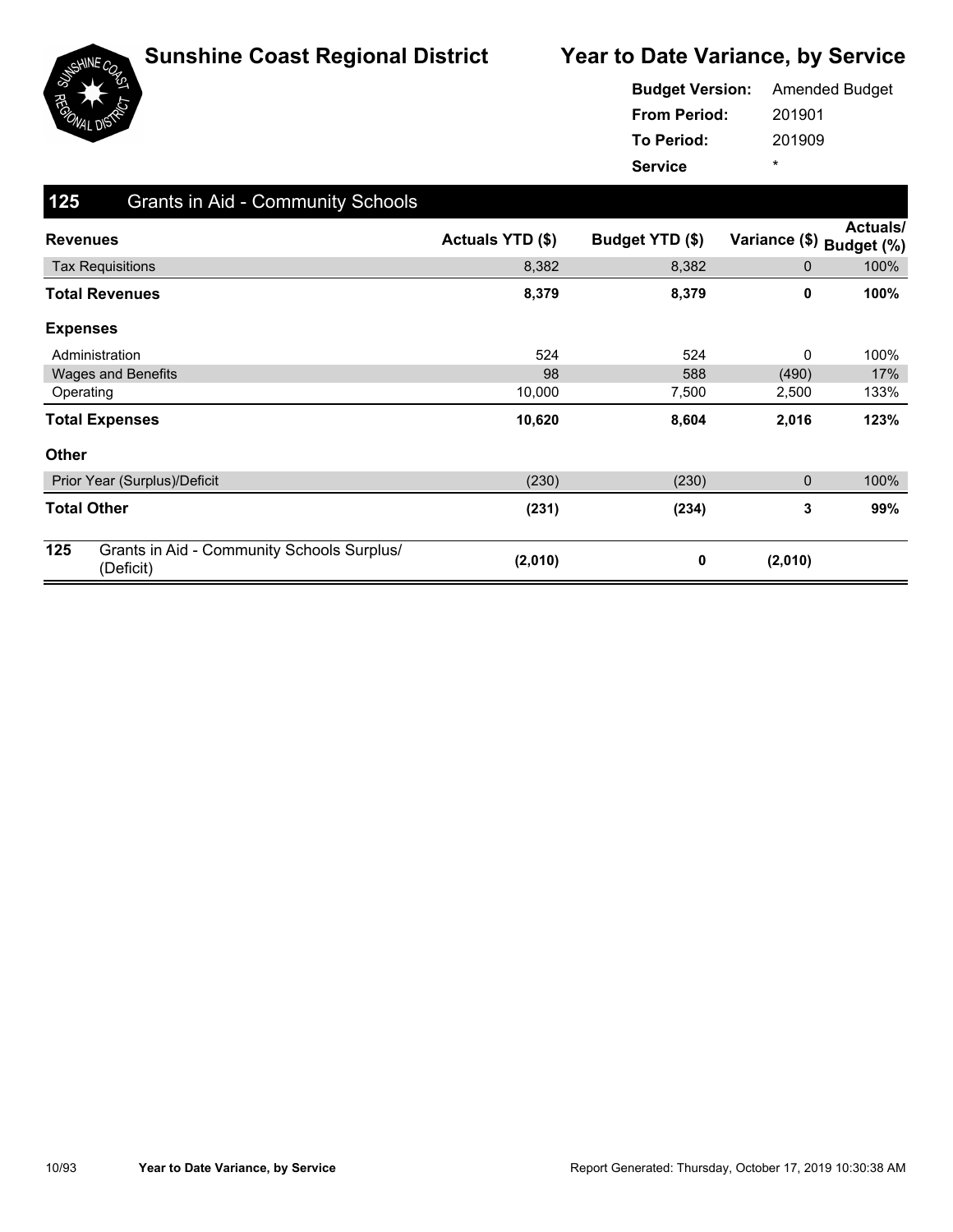

|                     | <b>Budget Version:</b> Amended Budget |
|---------------------|---------------------------------------|
| <b>From Period:</b> | 201901                                |
| <b>To Period:</b>   | 201909                                |
| <b>Service</b>      | ÷                                     |

| 126             | <b>Greater Gibsons Community Participation</b>                |                  |                 |                          |                 |
|-----------------|---------------------------------------------------------------|------------------|-----------------|--------------------------|-----------------|
|                 | <b>Revenues</b>                                               | Actuals YTD (\$) | Budget YTD (\$) | Variance (\$) Budget (%) | <b>Actuals/</b> |
|                 | <b>Tax Requisitions</b>                                       | 6,736            | 6,736           | 0                        | 100%            |
|                 | <b>Total Revenues</b>                                         | 6,732            | 6,732           | 0                        | 100%            |
| <b>Expenses</b> |                                                               |                  |                 |                          |                 |
|                 | Administration                                                | 531              | 531             | $\mathbf{0}$             | 100%            |
|                 | Wages and Benefits                                            | 494              | 588             | (94)                     | 84%             |
|                 | Operating                                                     | 9,000            | 7,500           | 1,500                    | 120%            |
|                 | <b>Total Expenses</b>                                         | 10,024           | 8,613           | 1,411                    | 116%            |
| <b>Other</b>    |                                                               |                  |                 |                          |                 |
|                 | Prior Year (Surplus)/Deficit                                  | (1,883)          | (1,883)         | 0                        | 100%            |
|                 | <b>Total Other</b>                                            | (1,883)          | (1,881)         | (2)                      | 100%            |
| 126             | Greater Gibsons Community Participation Surplus/<br>(Deficit) | (1, 409)         | 0               | (1,409)                  |                 |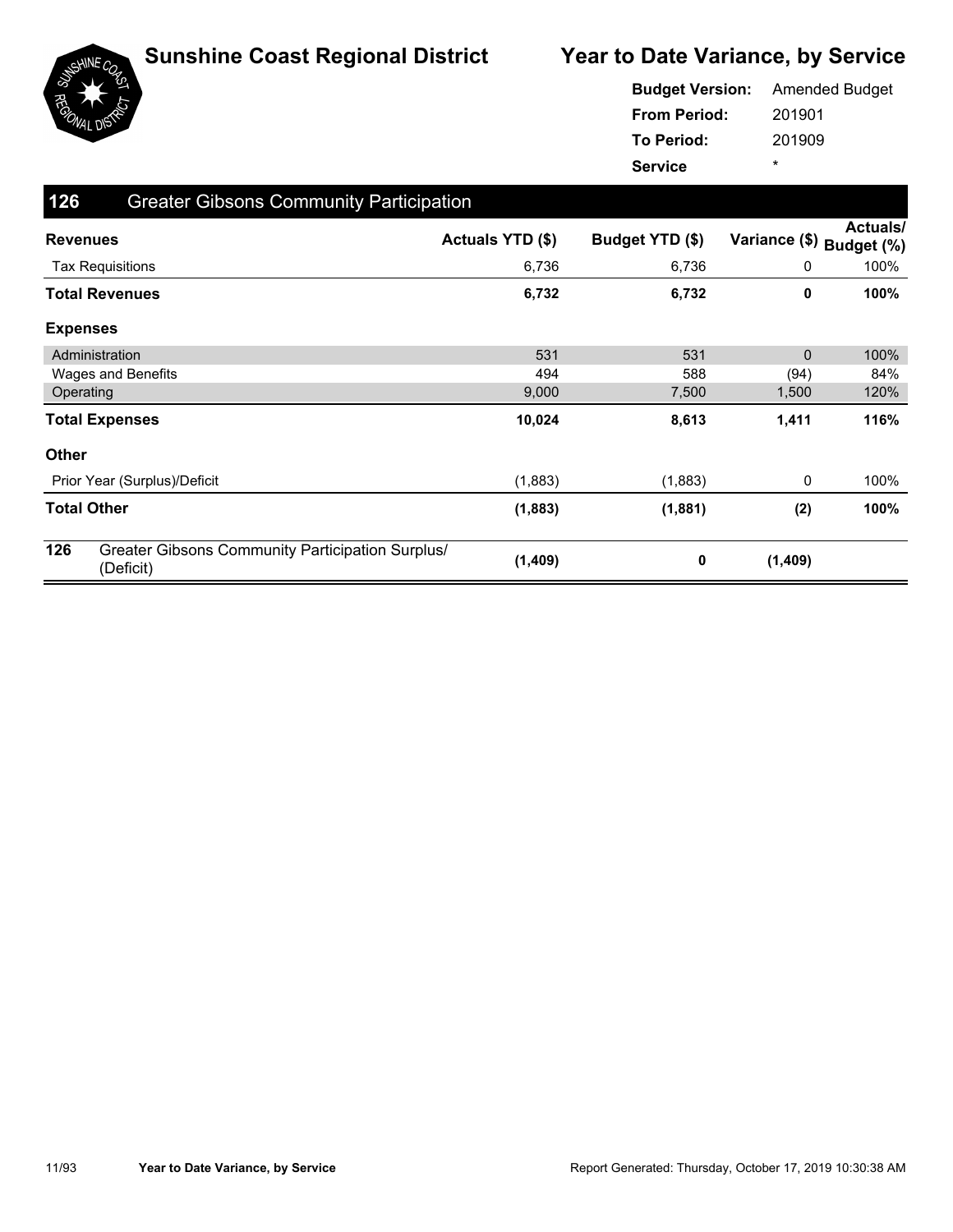

|                     | <b>Budget Version:</b> Amended Budget |
|---------------------|---------------------------------------|
| <b>From Period:</b> | 201901                                |
| <b>To Period:</b>   | 201909                                |
| <b>Service</b>      | ÷                                     |

| 127<br>Grants in Aid - Area D                   |                  |                 |                          |          |
|-------------------------------------------------|------------------|-----------------|--------------------------|----------|
| <b>Revenues</b>                                 | Actuals YTD (\$) | Budget YTD (\$) | Variance (\$) Budget (%) | Actuals/ |
| <b>Tax Requisitions</b>                         | 26,188           | 26,188          | $\mathbf 0$              | 100%     |
| <b>Total Revenues</b>                           | 26,190           | 26,190          | 0                        | 100%     |
| <b>Expenses</b>                                 |                  |                 |                          |          |
| Administration                                  | 1,716            | 1,716           | 0                        | 100%     |
| <b>Wages and Benefits</b>                       | 502              | 588             | (86)                     | 85%      |
| Operating                                       | 33,488           | 25,286          | 8,202                    | 132%     |
| <b>Total Expenses</b>                           | 35,710           | 27,594          | 8,116                    | 129%     |
| <b>Other</b>                                    |                  |                 |                          |          |
| Prior Year (Surplus)/Deficit                    | (1,403)          | (1,402)         | (1)                      | 100%     |
| <b>Total Other</b>                              | (1, 403)         | (1,404)         | 1                        | 100%     |
| 127<br>Grants in Aid - Area D Surplus/(Deficit) | (8, 117)         | 0               | (8, 117)                 |          |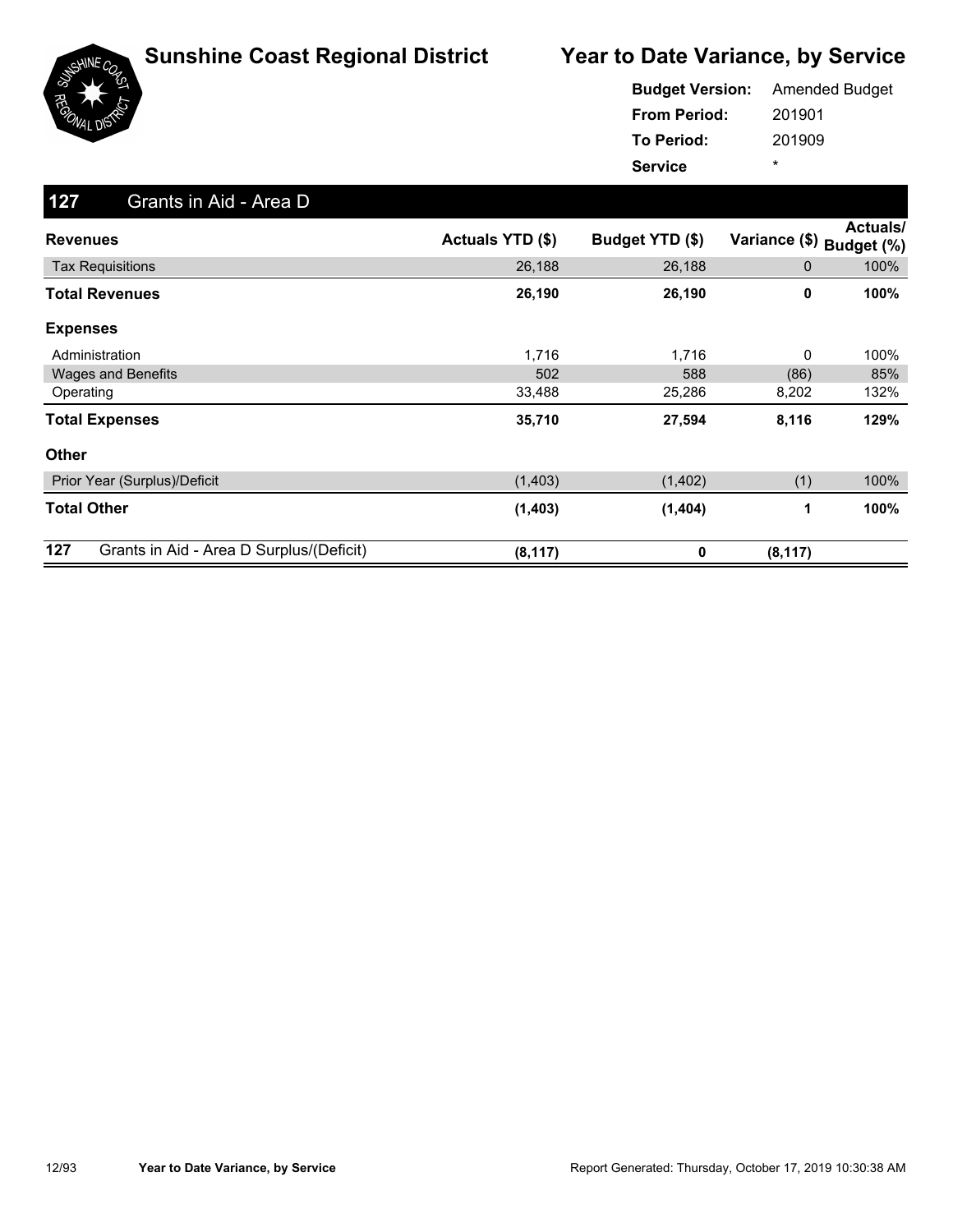

|                     | <b>Budget Version:</b> Amended Budget |
|---------------------|---------------------------------------|
| <b>From Period:</b> | 201901                                |
| To Period:          | 201909                                |
| <b>Service</b>      | ×                                     |

| 128<br>Grants In Aid - Area E                   |                  |                 |               |                        |
|-------------------------------------------------|------------------|-----------------|---------------|------------------------|
| <b>Revenues</b>                                 | Actuals YTD (\$) | Budget YTD (\$) | Variance (\$) | Actuals/<br>Budget (%) |
| <b>Tax Requisitions</b>                         | 9,173            | 9,172           |               | 100%                   |
| <b>Total Revenues</b>                           | 9,171            | 9,171           | 0             | 100%                   |
| <b>Expenses</b>                                 |                  |                 |               |                        |
| Administration                                  | 939              | 939             | 0             | 100%                   |
| Wages and Benefits                              | 502              | 588             | (86)          | 85%                    |
| Operating                                       | 16,976           | 12,955          | 4,021         | 131%                   |
| <b>Total Expenses</b>                           | 18,415           | 14,472          | 3,943         | 127%                   |
| <b>Other</b>                                    |                  |                 |               |                        |
| Prior Year (Surplus)/Deficit                    | (5,309)          | (5,309)         | 0             | 100%                   |
| <b>Total Other</b>                              | (5, 309)         | (5, 310)        | 1             | 100%                   |
| 128<br>Grants In Aid - Area E Surplus/(Deficit) | (3,935)          | 0               | (3,935)       |                        |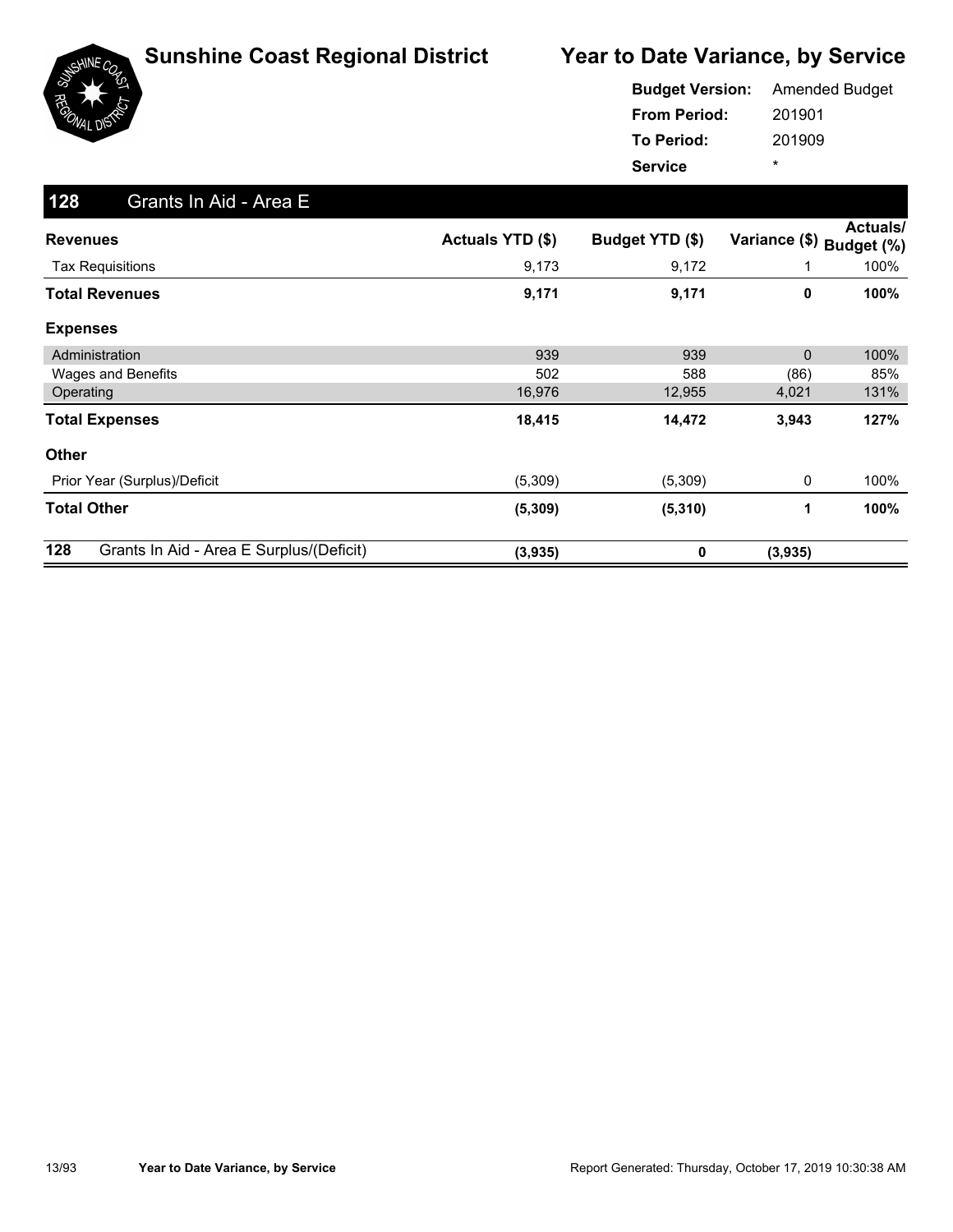

|                     | <b>Budget Version:</b> Amended Budget |
|---------------------|---------------------------------------|
| <b>From Period:</b> | 201901                                |
| <b>To Period:</b>   | 201909                                |
| <b>Service</b>      | ÷                                     |

| 129<br>Grants In Aid - Area F                   |                  |                 |               |                               |
|-------------------------------------------------|------------------|-----------------|---------------|-------------------------------|
| <b>Revenues</b>                                 | Actuals YTD (\$) | Budget YTD (\$) | Variance (\$) | <b>Actuals/</b><br>Budget (%) |
| <b>Tax Requisitions</b>                         | 18,815           | 18,814          | $\mathbf 1$   | 100%                          |
| <b>Total Revenues</b>                           | 18,819           | 18,810          | 9             | 100%                          |
| <b>Expenses</b>                                 |                  |                 |               |                               |
| Administration                                  | 1,135            | 1,135           | 0             | 100%                          |
| <b>Wages and Benefits</b>                       | 502              | 588             | (86)          | 85%                           |
| Operating                                       | 17,675           | 17,128          | 547           | 103%                          |
| <b>Total Expenses</b>                           | 19,312           | 18,846          | 466           | 102%                          |
| <b>Other</b>                                    |                  |                 |               |                               |
| Prior Year (Surplus)/Deficit                    | (36)             | (36)            | 0             | 100%                          |
| <b>Total Other</b>                              | (36)             | (36)            | 0             | 100%                          |
| 129<br>Grants In Aid - Area F Surplus/(Deficit) | (457)            | 0               | (457)         |                               |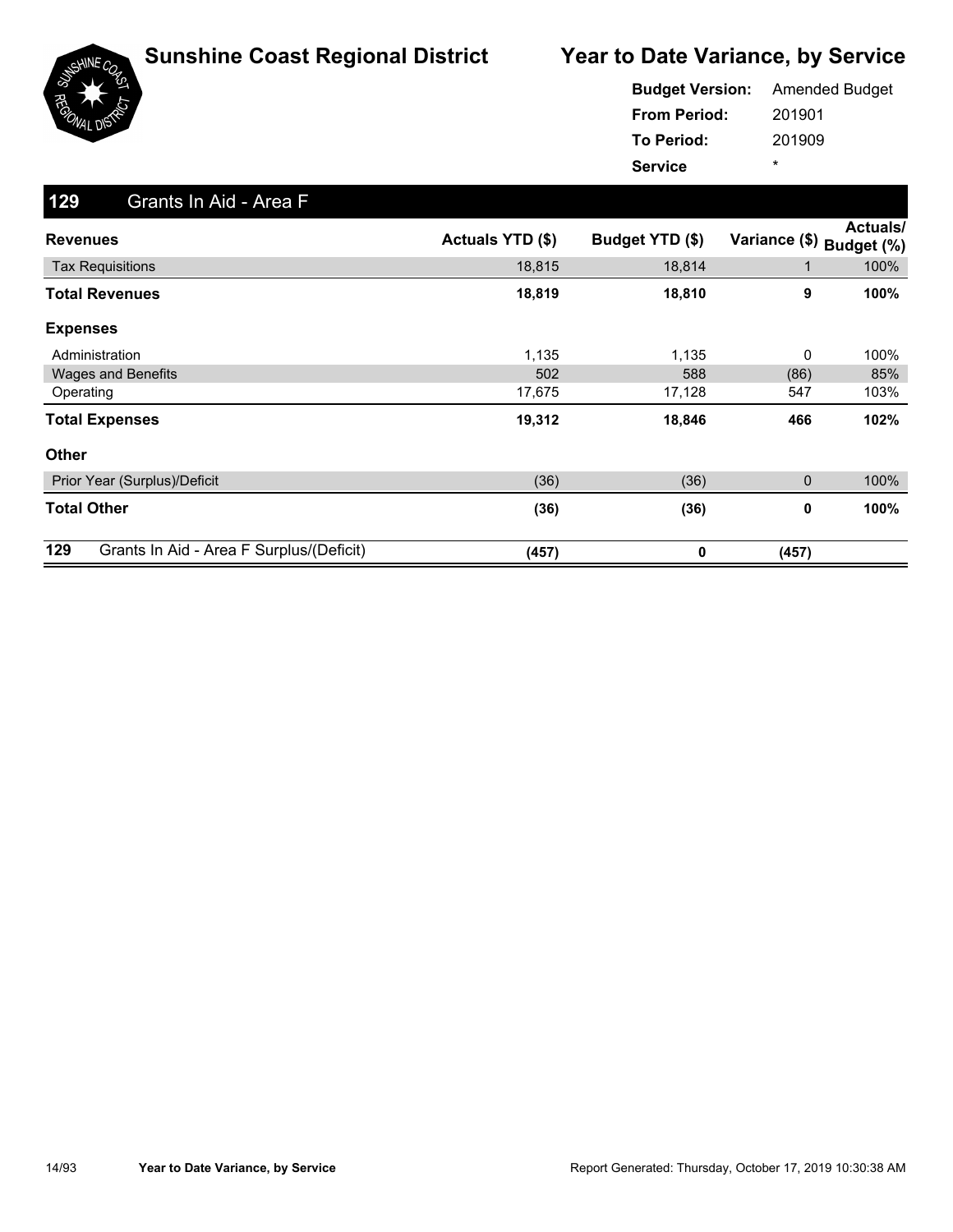

|                     | <b>Budget Version:</b> Amended Budget |
|---------------------|---------------------------------------|
| <b>From Period:</b> | 201901                                |
| <b>To Period:</b>   | 201909                                |
| <b>Service</b>      | ÷                                     |

| 130             | Electoral Area Services - UBCM/AVICC                       |                  |                 |                          |                 |
|-----------------|------------------------------------------------------------|------------------|-----------------|--------------------------|-----------------|
| <b>Revenues</b> |                                                            | Actuals YTD (\$) | Budget YTD (\$) | Variance (\$) Budget (%) | <b>Actuals/</b> |
|                 | <b>Tax Requisitions</b>                                    | 54,932           | 54,932          | 0                        | 100%            |
|                 | <b>Total Revenues</b>                                      | 54,936           | 54,936          | 0                        | 100%            |
| <b>Expenses</b> |                                                            |                  |                 |                          |                 |
|                 | Administration                                             | 3,801            | 3,801           | $\Omega$                 | 100%            |
|                 | Wages and Benefits                                         | 25,113           | 24,681          | 432                      | 102%            |
| Operating       |                                                            | 21,607           | 26,450          | (4,843)                  | 82%             |
|                 | <b>Total Expenses</b>                                      | 50,520           | 54,927          | (4, 407)                 | 92%             |
| 130             | Electoral Area Services - UBCM/AVICC Surplus/<br>(Deficit) | 4,416            | 0               | 4,416                    |                 |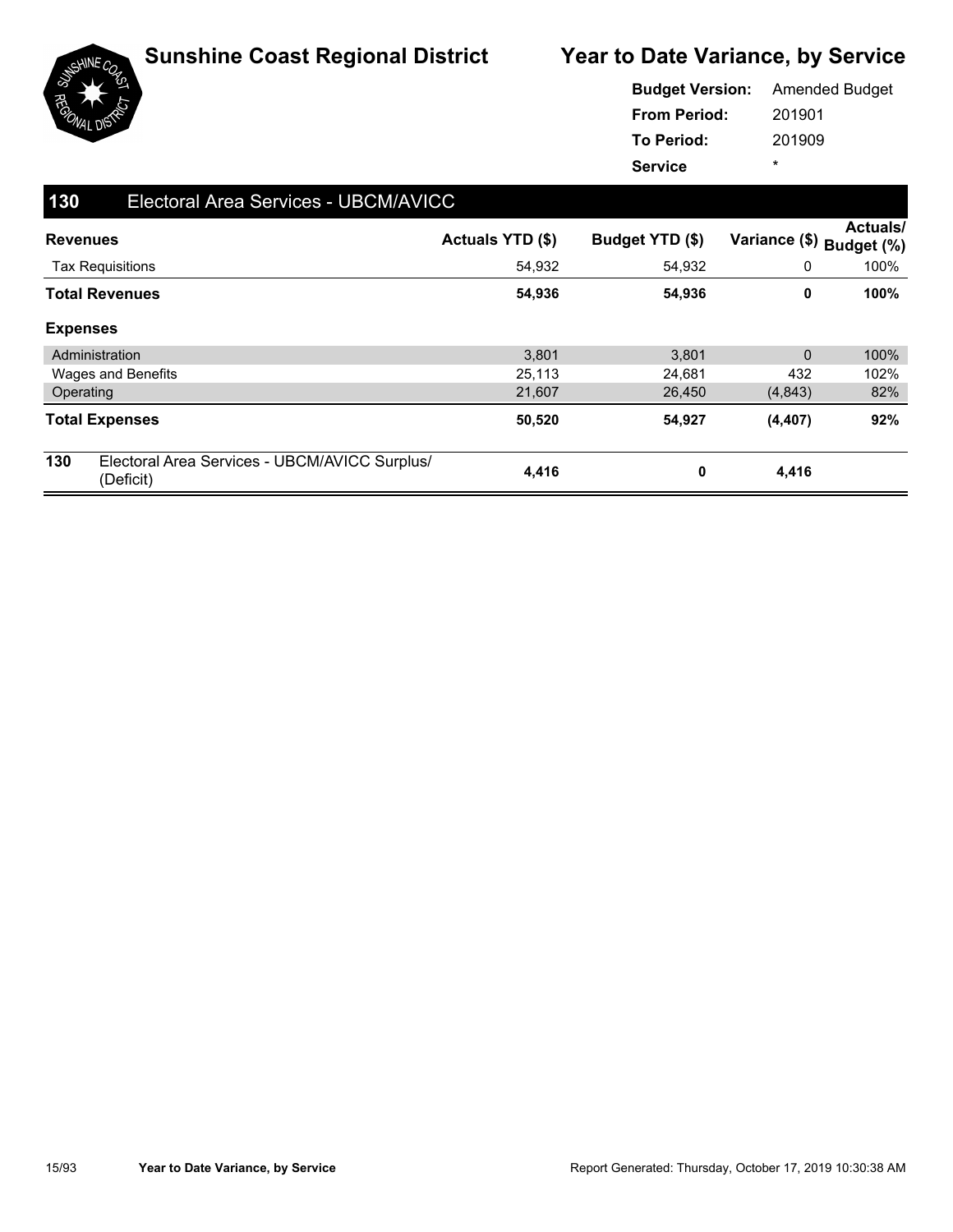

| <b>Budget Version:</b> | <b>Amended Budget</b> |
|------------------------|-----------------------|
| <b>From Period:</b>    | 201901                |
| To Period:             | 201909                |
| <b>Service</b>         | ÷                     |

| 131             | <b>Electoral Area Services - Elections</b>                |                  |                 |               |                        |
|-----------------|-----------------------------------------------------------|------------------|-----------------|---------------|------------------------|
| <b>Revenues</b> |                                                           | Actuals YTD (\$) | Budget YTD (\$) | Variance (\$) | Actuals/<br>Budget (%) |
|                 | <b>Tax Requisitions</b>                                   | 10,500           | 10,500          | 0             | 100%                   |
|                 | <b>Other Revenue</b>                                      | $\mathbf 0$      | $\mathbf 0$     | 0             |                        |
|                 | <b>Total Revenues</b>                                     | 10,503           | 10,503          | 0             | 100%                   |
| <b>Expenses</b> |                                                           |                  |                 |               |                        |
|                 | Administration                                            | 6,608            | 6,608           | 0             | 100%                   |
|                 | <b>Wages and Benefits</b>                                 | $\mathbf 0$      | $\Omega$        | 0             |                        |
| Operating       |                                                           | 7                | 0               | 7             |                        |
|                 | <b>Total Expenses</b>                                     | 6,613            | 6,606           | 7             | 100%                   |
| <b>Other</b>    |                                                           |                  |                 |               |                        |
|                 | Transfer to/(from) Reserves                               | 3,892            | 3,892           | 0             | 100%                   |
|                 | <b>Total Other</b>                                        | 3,892            | 3,888           | 4             | 100%                   |
| 131             | Electoral Area Services - Elections Surplus/<br>(Deficit) | (2)              | 0               | (2)           |                        |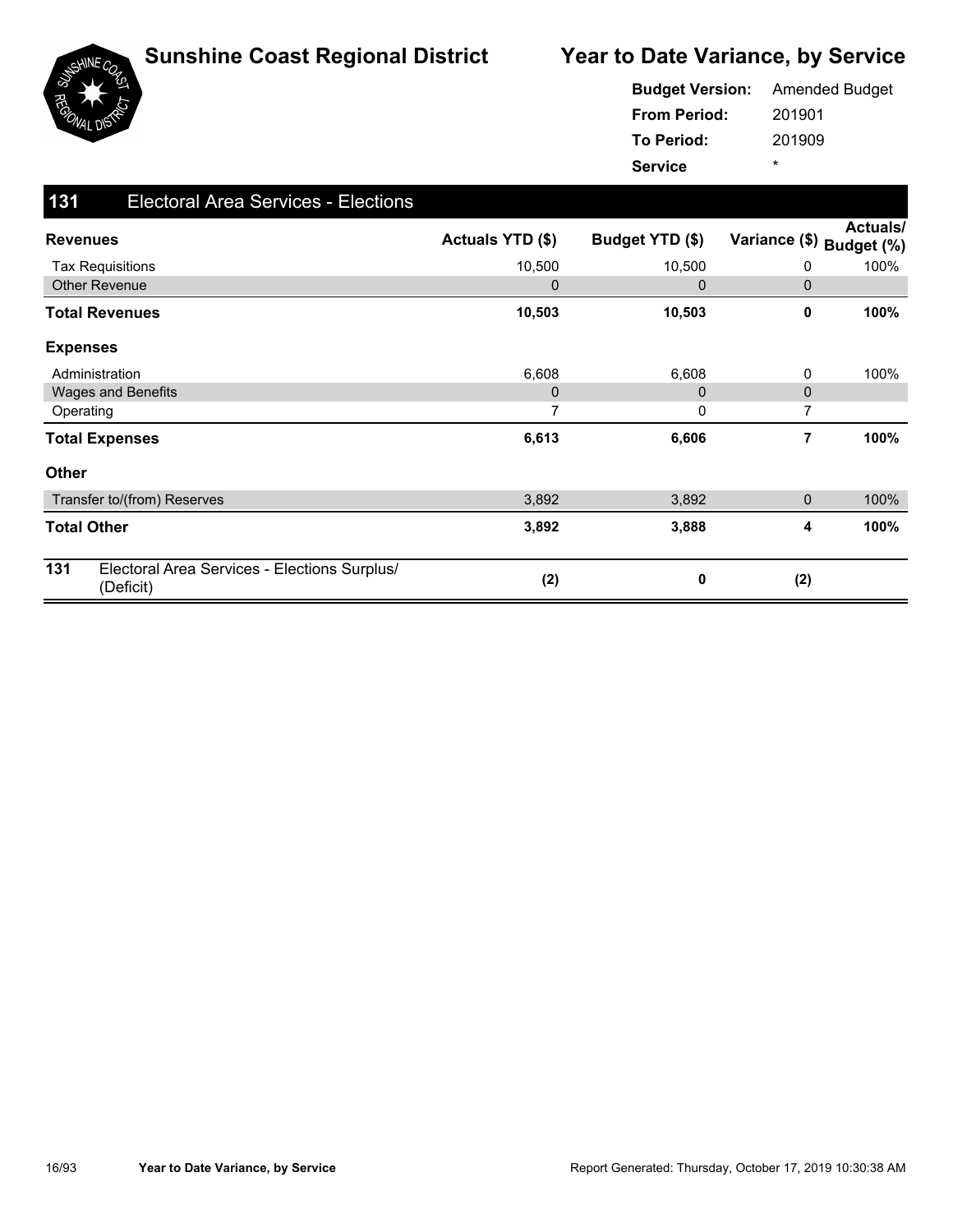

|                     | <b>Budget Version:</b> Amended Budget |
|---------------------|---------------------------------------|
| <b>From Period:</b> | 201901                                |
| To Period:          | 201909                                |
| <b>Service</b>      | *                                     |

| 135<br><b>Corporate Sustainability Services</b>            |                  |                 |               |                               |
|------------------------------------------------------------|------------------|-----------------|---------------|-------------------------------|
| <b>Revenues</b>                                            | Actuals YTD (\$) | Budget YTD (\$) | Variance (\$) | <b>Actuals/</b><br>Budget (%) |
| <b>Internal Recoveries</b>                                 | 15,904           | 15,904          | 0             | 100%                          |
| <b>Other Revenue</b>                                       | 669              | 0               | 669           |                               |
| Total Revenues                                             | 16,572           | 15,903          | 669           | 104%                          |
| <b>Expenses</b>                                            |                  |                 |               |                               |
| Wages and Benefits                                         | 5,999            | 8,220           | (2,221)       | 73%                           |
| Operating                                                  | 2,428            | 52,684          | (50, 256)     | 5%                            |
| Amortization of Tangible Capital Assets                    | 2,152            | 2,152           | 0             | 100%                          |
| <b>Total Expenses</b>                                      | 10,581           | 63,054          | (52, 473)     | 17%                           |
| <b>Other</b>                                               |                  |                 |               |                               |
| Transfer to/(from) Reserves                                | $\mathbf 0$      | (13, 125)       | 13,125        | $0\%$                         |
| Transfer to/(from) Appropriated Surplus                    | $\mathbf 0$      | (31, 875)       | 31,875        | 0%                            |
| <b>Unfunded Amortization</b>                               | (2, 152)         | (2, 152)        | 0             | 100%                          |
| <b>Total Other</b>                                         | (2, 151)         | (47, 151)       | 45,000        | 5%                            |
| 135<br>Corporate Sustainability Services Surplus/(Deficit) | 8,142            | 0               | 8,142         |                               |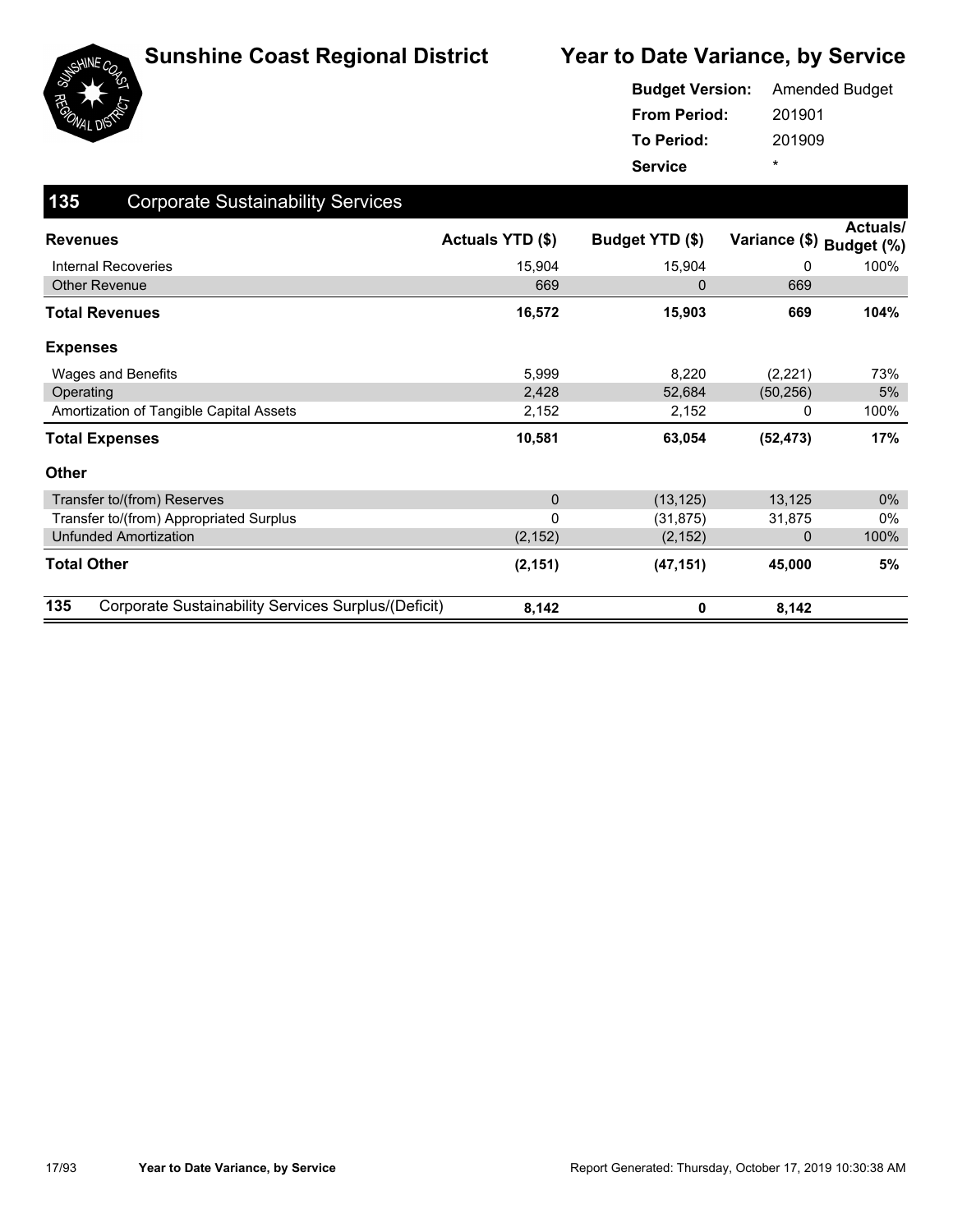

|                     | <b>Budget Version:</b> Amended Budget |
|---------------------|---------------------------------------|
| <b>From Period:</b> | 201901                                |
| To Period:          | 201909                                |
| <b>Service</b>      | ÷                                     |

| 136 | <b>Regional Sustainability Services</b>            |                  |                 |                          |                 |
|-----|----------------------------------------------------|------------------|-----------------|--------------------------|-----------------|
|     | <b>Revenues</b>                                    | Actuals YTD (\$) | Budget YTD (\$) | Variance (\$) Budget (%) | <b>Actuals/</b> |
|     | <b>Tax Requisitions</b>                            | 10,218           | 10,218          | 0                        | 100%            |
|     | <b>Total Revenues</b>                              | 10,215           | 10,215          | 0                        | 100%            |
|     | <b>Expenses</b>                                    |                  |                 |                          |                 |
|     | Administration                                     | 843              | 843             | $\mathbf{0}$             | 100%            |
|     | <b>Wages and Benefits</b>                          | 7                | $\Omega$        | 7                        |                 |
|     | Operating                                          | $\mathbf 0$      | 9,375           | (9,375)                  | $0\%$           |
|     | <b>Total Expenses</b>                              | 853              | 10,224          | (9,371)                  | 8%              |
| 136 | Regional Sustainability Services Surplus/(Deficit) | 9,362            | ŋ               | 9,362                    |                 |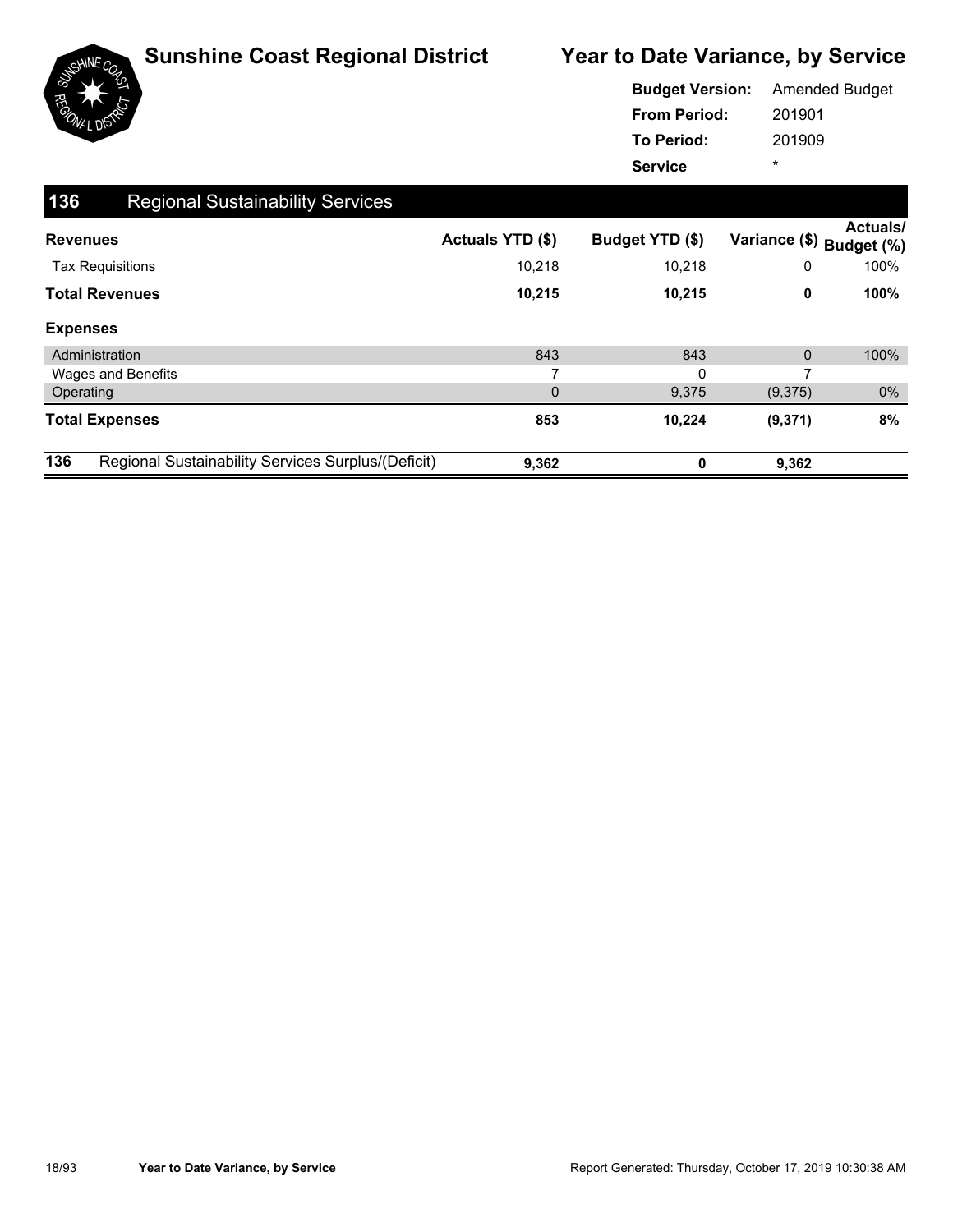

|                     | <b>Budget Version:</b> Amended Budget |
|---------------------|---------------------------------------|
| <b>From Period:</b> | 201901                                |
| To Period:          | 201909                                |
| <b>Service</b>      | ÷                                     |

| 140 | <b>Member Municipality Debt</b>            |                         |                 |                          |          |
|-----|--------------------------------------------|-------------------------|-----------------|--------------------------|----------|
|     | <b>Revenues</b>                            | <b>Actuals YTD (\$)</b> | Budget YTD (\$) | Variance (\$) Budget (%) | Actuals/ |
|     | <b>Member Municipality Debt</b>            | 1,384,283               | 1,460,909       | (76, 626)                | 95%      |
|     | <b>Total Revenues</b>                      | 1,384,284               | 1,460,907       | (76, 623)                | 95%      |
|     | <b>Expenses</b>                            |                         |                 |                          |          |
|     | Debt Charges Member Municipalities         | 1,111,830               | 1,013,246       | 98.584                   | 110%     |
|     | Debt Charges - Interest                    | 0                       | 447.662         | (447, 662)               | 0%       |
|     | <b>Total Expenses</b>                      | 1,111,830               | 1,460,907       | (349, 077)               | 76%      |
| 140 | Member Municipality Debt Surplus/(Deficit) | 272,454                 | 0               | 272,454                  |          |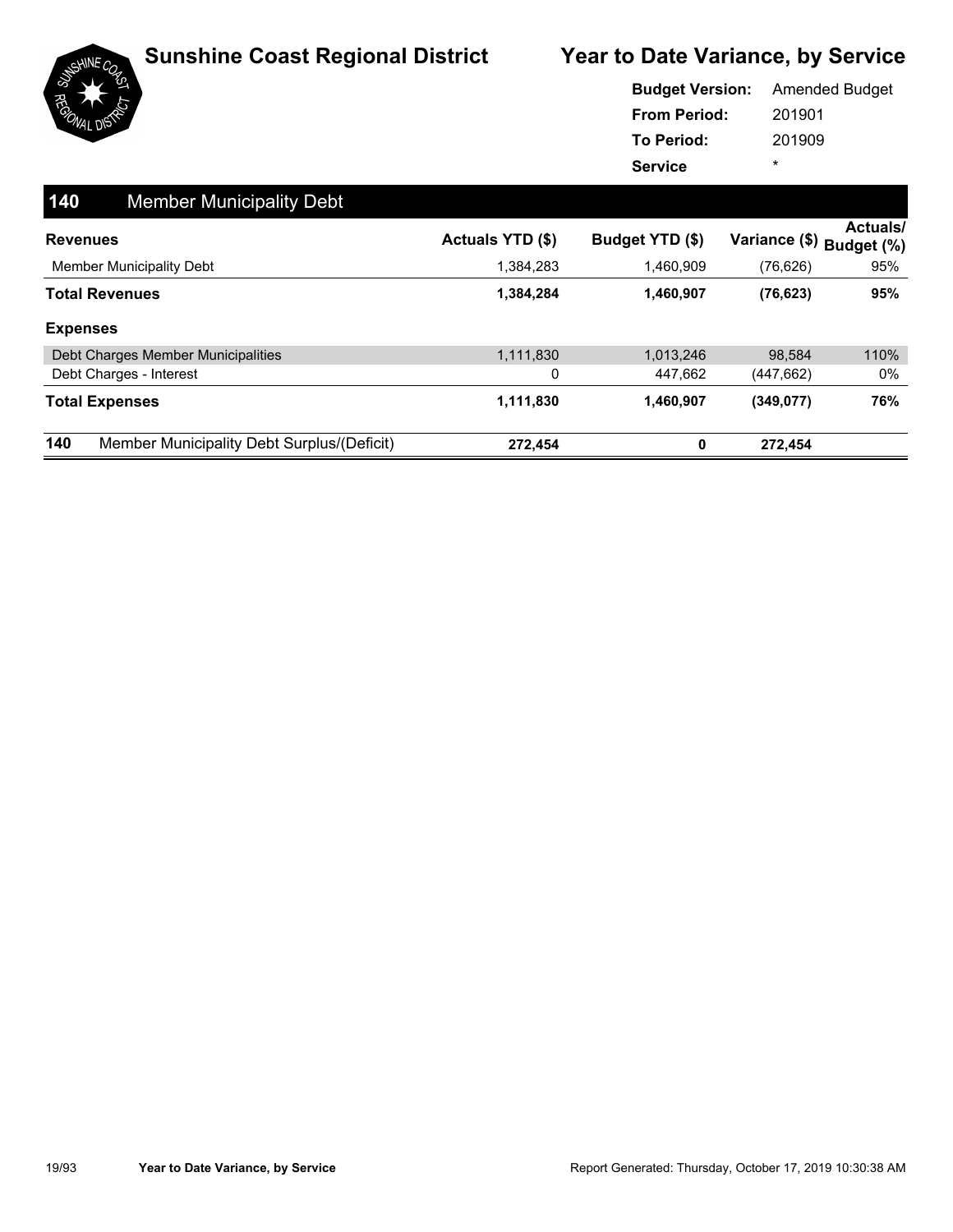

|                     | <b>Budget Version:</b> Amended Budget |
|---------------------|---------------------------------------|
| <b>From Period:</b> | 201901                                |
| To Period:          | 201909                                |
| <b>Service</b>      | $\star$                               |

| 200<br><b>Bylaw Enforcement</b>                   |                  |                 |               |                        |
|---------------------------------------------------|------------------|-----------------|---------------|------------------------|
| <b>Revenues</b>                                   | Actuals YTD (\$) | Budget YTD (\$) | Variance (\$) | Actuals/<br>Budget (%) |
| <b>Tax Requisitions</b>                           | 152,463          | 152,463         | 0             | 100%                   |
| User Fees & Service Charges                       | 2,000            | 385             | 1,615         | 519%                   |
| <b>Total Revenues</b>                             | 154,460          | 152,847         | 1,613         | 101%                   |
| <b>Expenses</b>                                   |                  |                 |               |                        |
| Administration                                    | 27,705           | 27,705          | $\mathbf{0}$  | 100%                   |
| Wages and Benefits                                | 93,637           | 112,040         | (18, 403)     | 84%                    |
| Operating                                         | 4,620            | 13,103          | (8, 483)      | 35%                    |
| Amortization of Tangible Capital Assets           | 4,255            | 4,255           | 0             | 100%                   |
| <b>Total Expenses</b>                             | 130,217          | 157,104         | (26, 887)     | 83%                    |
| <b>Other</b>                                      |                  |                 |               |                        |
| <b>Unfunded Amortization</b>                      | (4, 255)         | (4,255)         | 0             | 100%                   |
| <b>Total Other</b>                                | (4, 257)         | (4, 257)        | 0             | 100%                   |
| 200<br><b>Bylaw Enforcement Surplus/(Deficit)</b> | 28,500           | 0               | 28,500        |                        |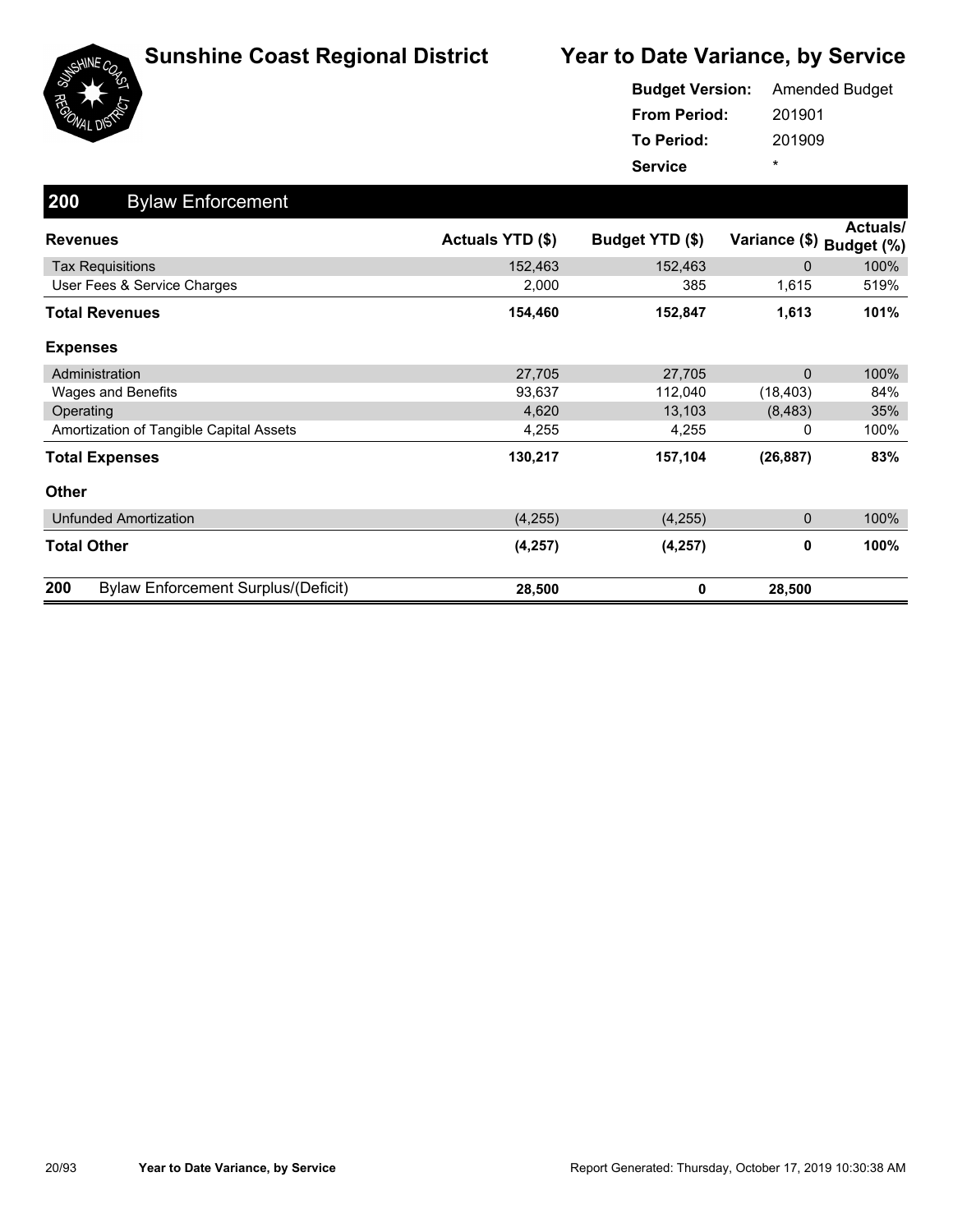



| <b>Budget Version:</b> Amended Budget |        |
|---------------------------------------|--------|
| <b>From Period:</b>                   | 201901 |
| To Period:                            | 201909 |
| <b>Service</b>                        | ÷      |

| 204<br><b>Halfmoon Bay Smoke Control</b>            |                  |                 |               |                               |
|-----------------------------------------------------|------------------|-----------------|---------------|-------------------------------|
| <b>Revenues</b>                                     | Actuals YTD (\$) | Budget YTD (\$) | Variance (\$) | <b>Actuals/</b><br>Budget (%) |
| <b>Tax Requisitions</b>                             | 113              | 113             | 0             | 100%                          |
| User Fees & Service Charges                         | 110              | 0               | 110           |                               |
| <b>Total Revenues</b>                               | 227              | 117             | 110           | 194%                          |
| <b>Expenses</b>                                     |                  |                 |               |                               |
| Administration                                      | 106              | 106             | 0             | 100%                          |
| <b>Wages and Benefits</b>                           | 43               | 689             | (646)         | 6%                            |
| <b>Total Expenses</b>                               | 151              | 801             | (650)         | 19%                           |
| <b>Other</b>                                        |                  |                 |               |                               |
| Prior Year (Surplus)/Deficit                        | (683)            | (682)           | (1)           | 100%                          |
| <b>Total Other</b>                                  | (683)            | (684)           | 1             | 100%                          |
| 204<br>Halfmoon Bay Smoke Control Surplus/(Deficit) | 759              | 0               | 759           |                               |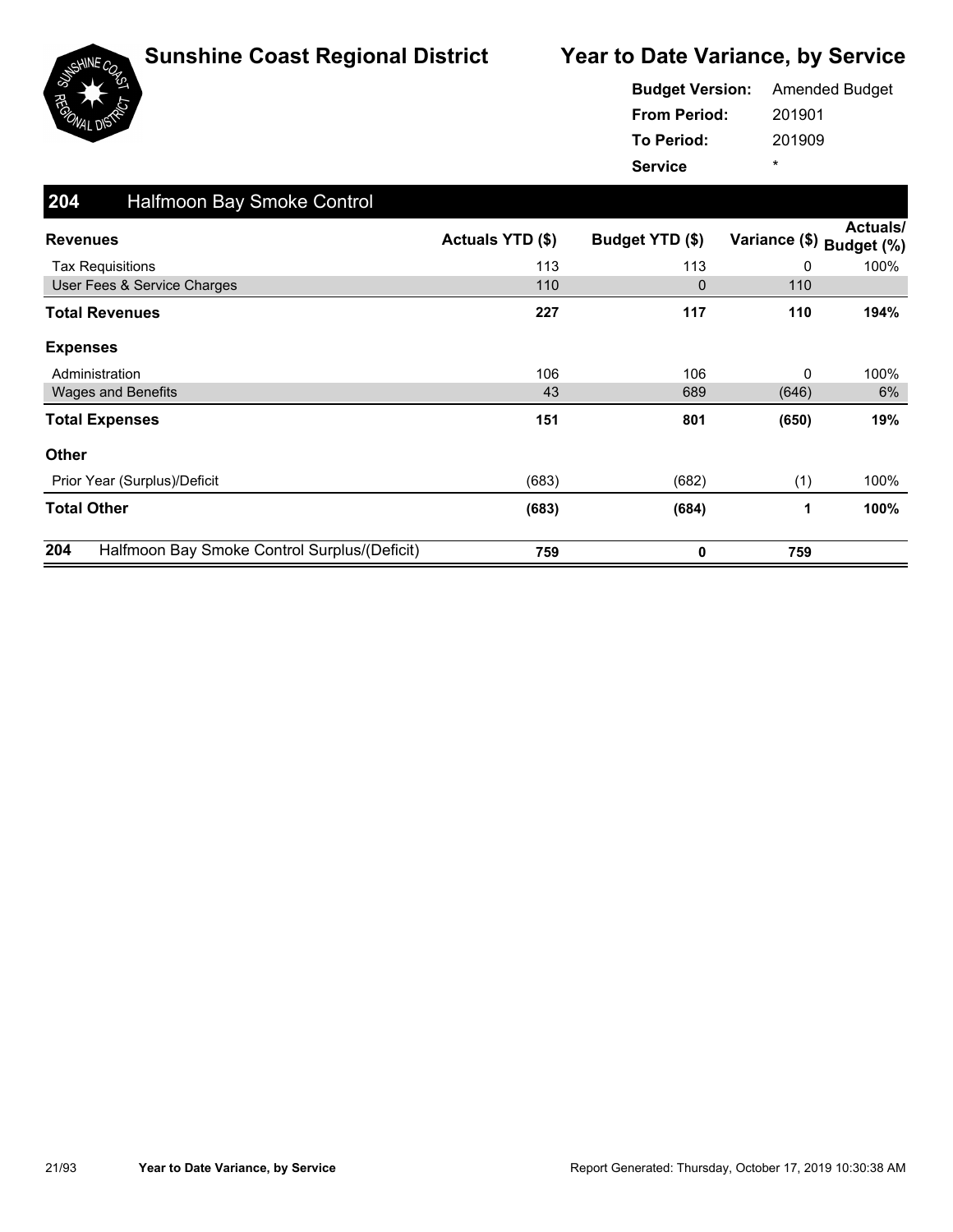



201901 201909 **From Period: To Period: Service** \* **Budget Version:** Amended Budget

| 206<br><b>Roberts Creek Smoke Control</b>            |                  |                 |               |                        |
|------------------------------------------------------|------------------|-----------------|---------------|------------------------|
| <b>Revenues</b>                                      | Actuals YTD (\$) | Budget YTD (\$) | Variance (\$) | Actuals/<br>Budget (%) |
| <b>Tax Requisitions</b>                              | 112              | 112             | $\mathbf{0}$  | 100%                   |
| User Fees & Service Charges                          | 90               | 0               | 90            |                        |
| <b>Total Revenues</b>                                | 198              | 108             | 90            | 183%                   |
| <b>Expenses</b>                                      |                  |                 |               |                        |
| Administration                                       | 105              | 105             | $\mathbf{0}$  | 100%                   |
| Wages and Benefits                                   | 208              | 689             | (481)         | 30%                    |
| <b>Total Expenses</b>                                | 314              | 801             | (487)         | 39%                    |
| <b>Other</b>                                         |                  |                 |               |                        |
| Prior Year (Surplus)/Deficit                         | (683)            | (682)           | (1)           | 100%                   |
| <b>Total Other</b>                                   | (683)            | (684)           | 1             | 100%                   |
| 206<br>Roberts Creek Smoke Control Surplus/(Deficit) | 567              | 0               | 567           |                        |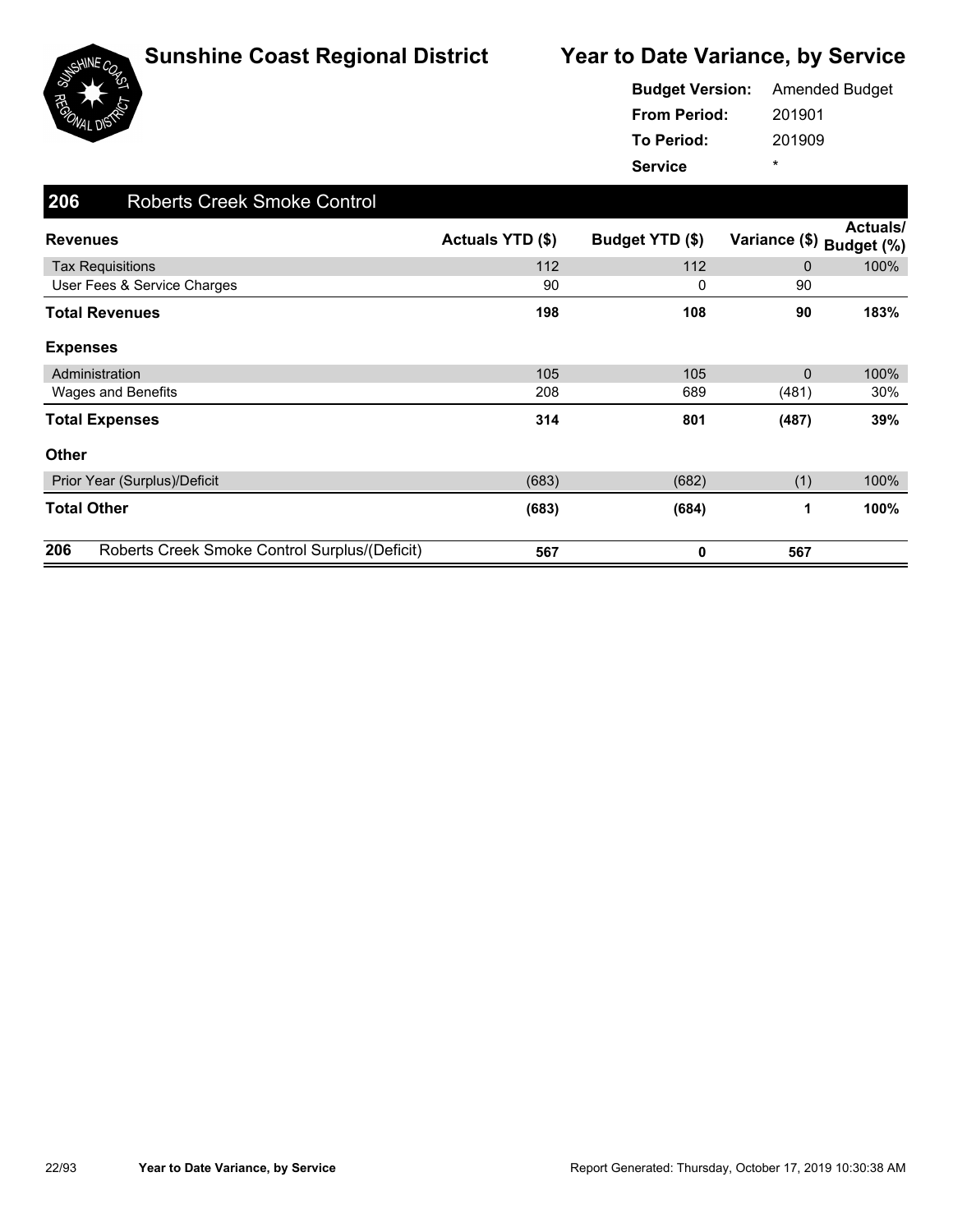



| <b>Budget Version:</b> | <b>Amended Budget</b> |
|------------------------|-----------------------|
| <b>From Period:</b>    | 201901                |
| To Period:             | 201909                |
| <b>Service</b>         | ÷                     |

| 210<br><b>Gibsons &amp; District Fire Protection</b>        |                         |                 |               |                               |
|-------------------------------------------------------------|-------------------------|-----------------|---------------|-------------------------------|
| <b>Revenues</b>                                             | <b>Actuals YTD (\$)</b> | Budget YTD (\$) | Variance (\$) | <b>Actuals/</b><br>Budget (%) |
| Grants in Lieu of Taxes                                     | 178                     | 0               | 178           |                               |
| <b>Tax Requisitions</b>                                     | 734,456                 | 749,456         | (15,000)      | 98%                           |
| Gain on Disposal of Tangible Assets                         | 5,385                   | 0               | 5,385         |                               |
| Other Revenue                                               | 2,380                   | 0               | 2,380         |                               |
| Total Revenues                                              | 742,397                 | 749,457         | (7,060)       | 99%                           |
| <b>Expenses</b>                                             |                         |                 |               |                               |
| Administration                                              | 72,745                  | 72,745          | 0             | 100%                          |
| <b>Wages and Benefits</b>                                   | 246.744                 | 289,322         | (42, 578)     | 85%                           |
| Operating                                                   | 235.608                 | 230.364         | 5.244         | 102%                          |
| Debt Charges - Interest                                     | 4,778                   | 5,030           | (252)         | 95%                           |
| Amortization of Tangible Capital Assets                     | 108,129                 | 108,772         | (643)         | 99%                           |
| <b>Total Expenses</b>                                       | 668,012                 | 706,239         | (38, 227)     | 95%                           |
| <b>Other</b>                                                |                         |                 |               |                               |
| Capital Expenditures (Excluding Wages)                      | 136,996                 | 200,305         | (63, 309)     | 68%                           |
| Debt Principal Repayment                                    | 48.630                  | 48,378          | 252           | 101%                          |
| Transfer to/(from) Reserves                                 | (42, 712)               | (96, 688)       | 53,976        | 44%                           |
| <b>Unfunded Amortization</b>                                | (108, 129)              | (108, 772)      | 643           | 99%                           |
| <b>Total Other</b>                                          | 34,784                  | 43,218          | (8, 434)      | 80%                           |
| 210<br>Gibsons & District Fire Protection Surplus/(Deficit) | 39,601                  | 0               | 39,601        |                               |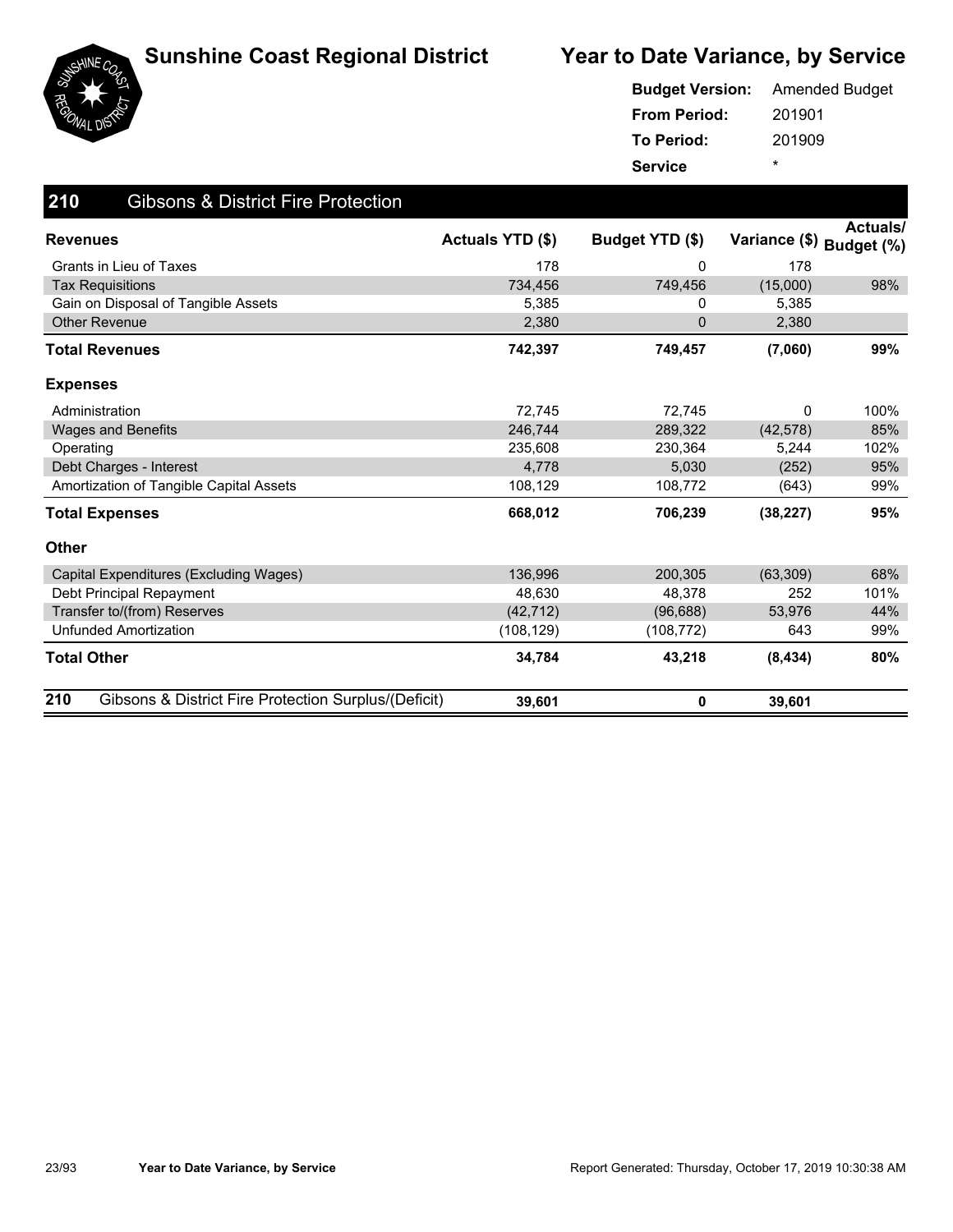

|                     | <b>Budget Version:</b> Amended Budget |
|---------------------|---------------------------------------|
| <b>From Period:</b> | 201901                                |
| To Period:          | 201909                                |
| <b>Service</b>      | ÷                                     |

| 212<br><b>Roberts Creek Fire Protection</b>            |                         |                 |                          |          |
|--------------------------------------------------------|-------------------------|-----------------|--------------------------|----------|
| <b>Revenues</b>                                        | <b>Actuals YTD (\$)</b> | Budget YTD (\$) | Variance (\$) Budget (%) | Actuals/ |
| <b>Tax Requisitions</b>                                | 344,025                 | 344,025         | $\Omega$                 | 100%     |
| User Fees & Service Charges                            | 75                      | 0               | 75                       |          |
| <b>Total Revenues</b>                                  | 344,100                 | 344,025         | 75                       | 100%     |
| <b>Expenses</b>                                        |                         |                 |                          |          |
| Administration                                         | 31,578                  | 31,578          | $\Omega$                 | 100%     |
| Wages and Benefits                                     | 86,619                  | 87,792          | (1, 173)                 | 99%      |
| Operating                                              | 151,841                 | 153,405         | (1, 564)                 | 99%      |
| Amortization of Tangible Capital Assets                | 53,407                  | 54,525          | (1, 118)                 | 98%      |
| <b>Total Expenses</b>                                  | 323,443                 | 327,303         | (3,860)                  | 99%      |
| <b>Other</b>                                           |                         |                 |                          |          |
| Capital Expenditures (Excluding Wages)                 | $\mathbf{0}$            | 132,375         | (132, 375)               | 0%       |
| Transfer to/(from) Reserves                            | 75,000                  | (61, 125)       | 136,125                  | $-123%$  |
| <b>Unfunded Amortization</b>                           | (53, 407)               | (54, 525)       | 1,118                    | 98%      |
| <b>Total Other</b>                                     | 21,594                  | 16,722          | 4,872                    | 129%     |
| 212<br>Roberts Creek Fire Protection Surplus/(Deficit) | (937)                   | 0               | (937)                    |          |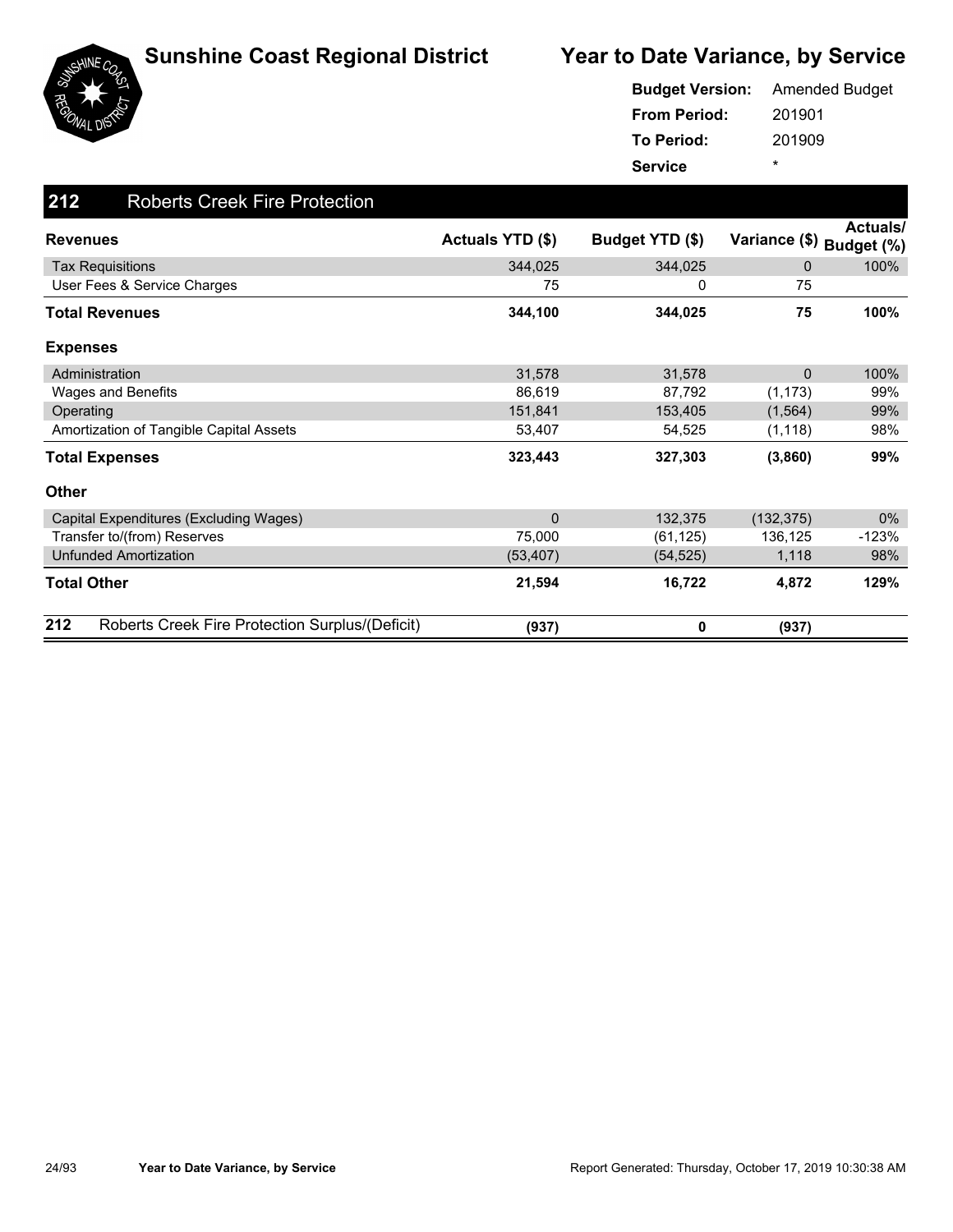

|                     | <b>Budget Version:</b> Amended Budget |
|---------------------|---------------------------------------|
| <b>From Period:</b> | 201901                                |
| To Period:          | 201909                                |
| <b>Service</b>      | ÷                                     |

| 216<br><b>Halfmoon Bay Fire Protection</b>            |                  |                 |               |                               |
|-------------------------------------------------------|------------------|-----------------|---------------|-------------------------------|
| <b>Revenues</b>                                       | Actuals YTD (\$) | Budget YTD (\$) | Variance (\$) | <b>Actuals/</b><br>Budget (%) |
| <b>Tax Requisitions</b>                               | 318,854          | 318,854         | 0             | 100%                          |
| User Fees & Service Charges                           | 150              | 0               | 150           |                               |
| <b>Total Revenues</b>                                 | 319,002          | 318,852         | 150           | 100%                          |
| <b>Expenses</b>                                       |                  |                 |               |                               |
| Administration                                        | 29,462           | 29,462          | 0             | 100%                          |
| Wages and Benefits                                    | 75,947           | 78,748          | (2,801)       | 96%                           |
| Operating                                             | 137,078          | 154,393         | (17, 315)     | 89%                           |
| Amortization of Tangible Capital Assets               | 35,559           | 39,063          | (3,504)       | 91%                           |
| <b>Total Expenses</b>                                 | 278,049          | 301,671         | (23, 622)     | 92%                           |
| <b>Other</b>                                          |                  |                 |               |                               |
| Capital Expenditures (Excluding Wages)                | $\Omega$         | 18,375          | (18, 375)     | $0\%$                         |
| Transfer to/(from) Reserves                           | 56,250           | 37,875          | 18,375        | 149%                          |
| <b>Unfunded Amortization</b>                          | (35, 559)        | (39,063)        | 3,504         | 91%                           |
| <b>Total Other</b>                                    | 20,693           | 17,190          | 3,503         | 120%                          |
| 216<br>Halfmoon Bay Fire Protection Surplus/(Deficit) | 20,260           | 0               | 20,260        |                               |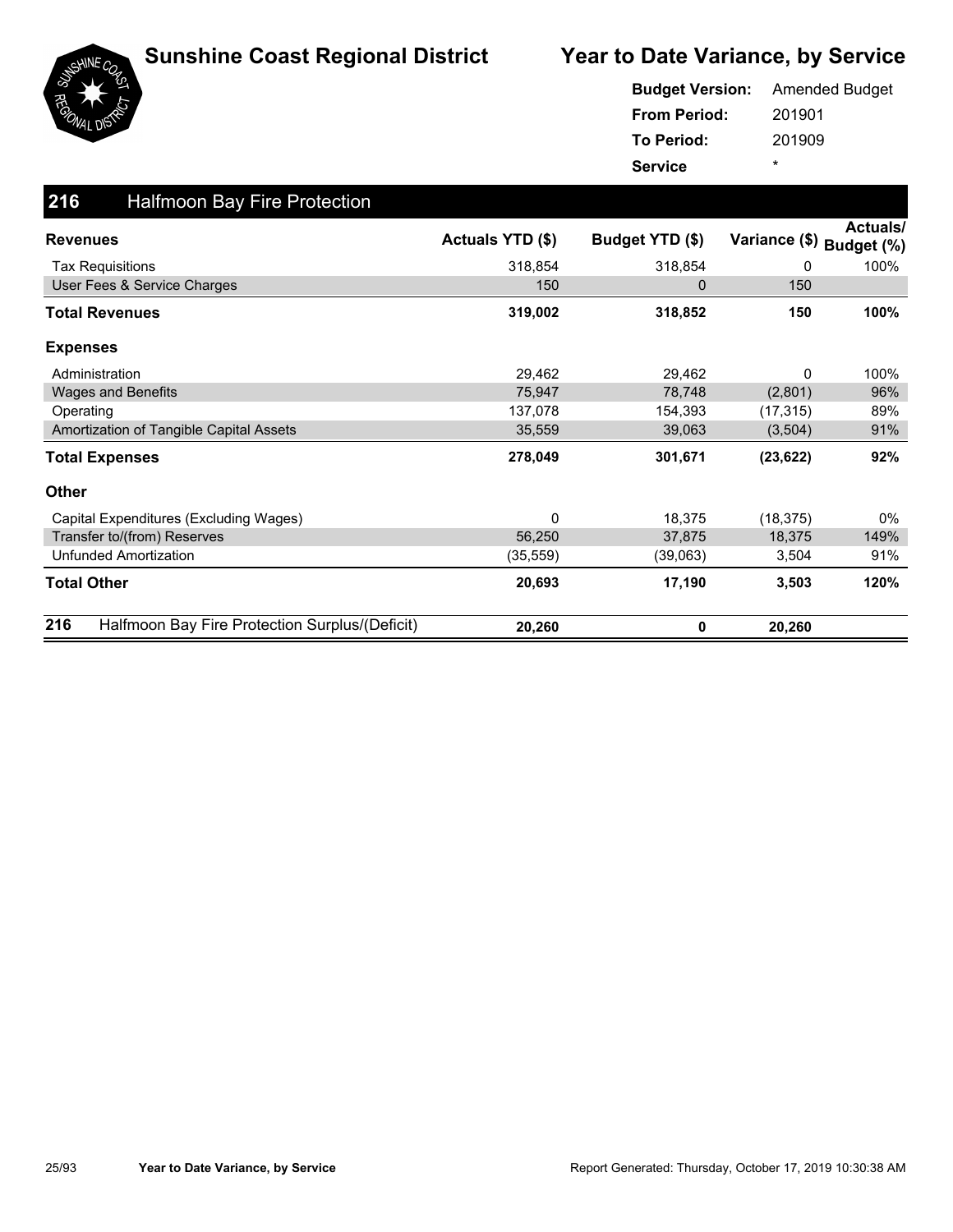





|                     | <b>Budget Version:</b> Amended Budget |
|---------------------|---------------------------------------|
| <b>From Period:</b> | 201901                                |
| <b>To Period:</b>   | 201909                                |
| <b>Service</b>      | ÷                                     |

| 218<br><b>Egmont Fire Protection</b>            |                  |                 |              |                                      |
|-------------------------------------------------|------------------|-----------------|--------------|--------------------------------------|
| <b>Revenues</b>                                 | Actuals YTD (\$) | Budget YTD (\$) |              | Actuals/<br>Variance (\$) Budget (%) |
| <b>Tax Requisitions</b>                         | 82,346           | 82,346          | $\mathbf{0}$ | 100%                                 |
| Investment Income                               | 2,018            | 0               | 2,018        |                                      |
| <b>Other Revenue</b>                            | 2,698            | $\Omega$        | 2,698        |                                      |
| <b>Total Revenues</b>                           | 87,066           | 82,350          | 4,716        | 106%                                 |
| <b>Expenses</b>                                 |                  |                 |              |                                      |
| Administration                                  | 6,001            | 6,001           | 0            | 100%                                 |
| <b>Wages and Benefits</b>                       | 1,084            | 6,043           | (4,959)      | 18%                                  |
| Operating                                       | 43,200           | 60,372          | (17, 172)    | 72%                                  |
| Debt Charges - Interest                         | 3,660            | 3,660           | $\Omega$     | 100%                                 |
| Amortization of Tangible Capital Assets         | 14,853           | 14,414          | 439          | 103%                                 |
| <b>Total Expenses</b>                           | 68,800           | 90,495          | (21, 695)    | 76%                                  |
| <b>Other</b>                                    |                  |                 |              |                                      |
| Capital Expenditures (Excluding Wages)          | 10,956           | 6,375           | 4,581        | 172%                                 |
| Debt Principal Repayment                        | 4,538            | 2,519           | 2,019        | 180%                                 |
| Transfer to/(from) Reserves                     | 3,750            | (2,625)         | 6,375        | $-143%$                              |
| <b>Unfunded Amortization</b>                    | (14, 853)        | (14, 414)       | (439)        | 103%                                 |
| <b>Total Other</b>                              | 4,394            | (8, 154)        | 12,548       | $-54%$                               |
| 218<br>Egmont Fire Protection Surplus/(Deficit) | 13,872           | 0               | 13,872       |                                      |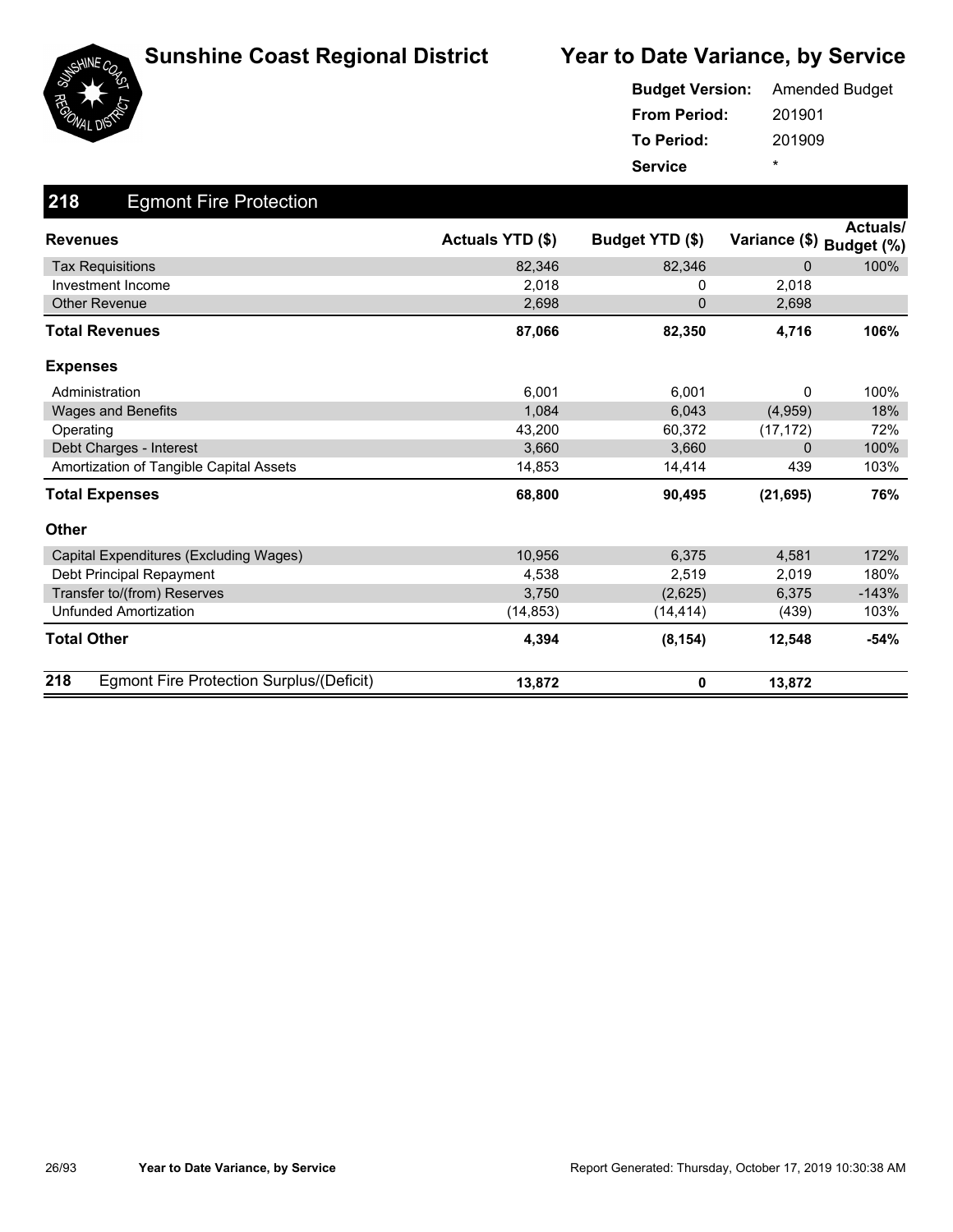

|                     | <b>Budget Version:</b> Amended Budget |
|---------------------|---------------------------------------|
| <b>From Period:</b> | 201901                                |
| To Period:          | 201909                                |
| <b>Service</b>      | ÷                                     |

| 220<br><b>Emergency Telephone - 911</b>            |                  |                 |               |                               |
|----------------------------------------------------|------------------|-----------------|---------------|-------------------------------|
| <b>Revenues</b>                                    | Actuals YTD (\$) | Budget YTD (\$) | Variance (\$) | <b>Actuals/</b><br>Budget (%) |
| <b>Tax Requisitions</b>                            | 302,263          | 302,263         | 0             | 100%                          |
| <b>Total Revenues</b>                              | 302,265          | 302,265         | 0             | 100%                          |
| <b>Expenses</b>                                    |                  |                 |               |                               |
| Administration                                     | 27,020           | 27,020          | 0             | 100%                          |
| <b>Wages and Benefits</b>                          | 31,630           | 14,082          | 17,548        | 225%                          |
| Operating                                          | 131,964          | 197,560         | (65, 596)     | 67%                           |
| Amortization of Tangible Capital Assets            | 50,652           | 50,652          | 0             | 100%                          |
| <b>Total Expenses</b>                              | 241,264          | 289,314         | (48, 050)     | 83%                           |
| Other                                              |                  |                 |               |                               |
| Capital Expenditures (Excluding Wages)             | 0                | 208,125         | (208, 125)    | 0%                            |
| Transfer to/(from) Reserves                        | 82,350           | (144, 525)      | 226,875       | $-57%$                        |
| <b>Unfunded Amortization</b>                       | (50,652)         | (50,652)        | 0             | 100%                          |
| <b>Total Other</b>                                 | 31,698           | 12,951          | 18,747        | 245%                          |
| 220<br>Emergency Telephone - 911 Surplus/(Deficit) | 29,303           | 0               | 29,303        |                               |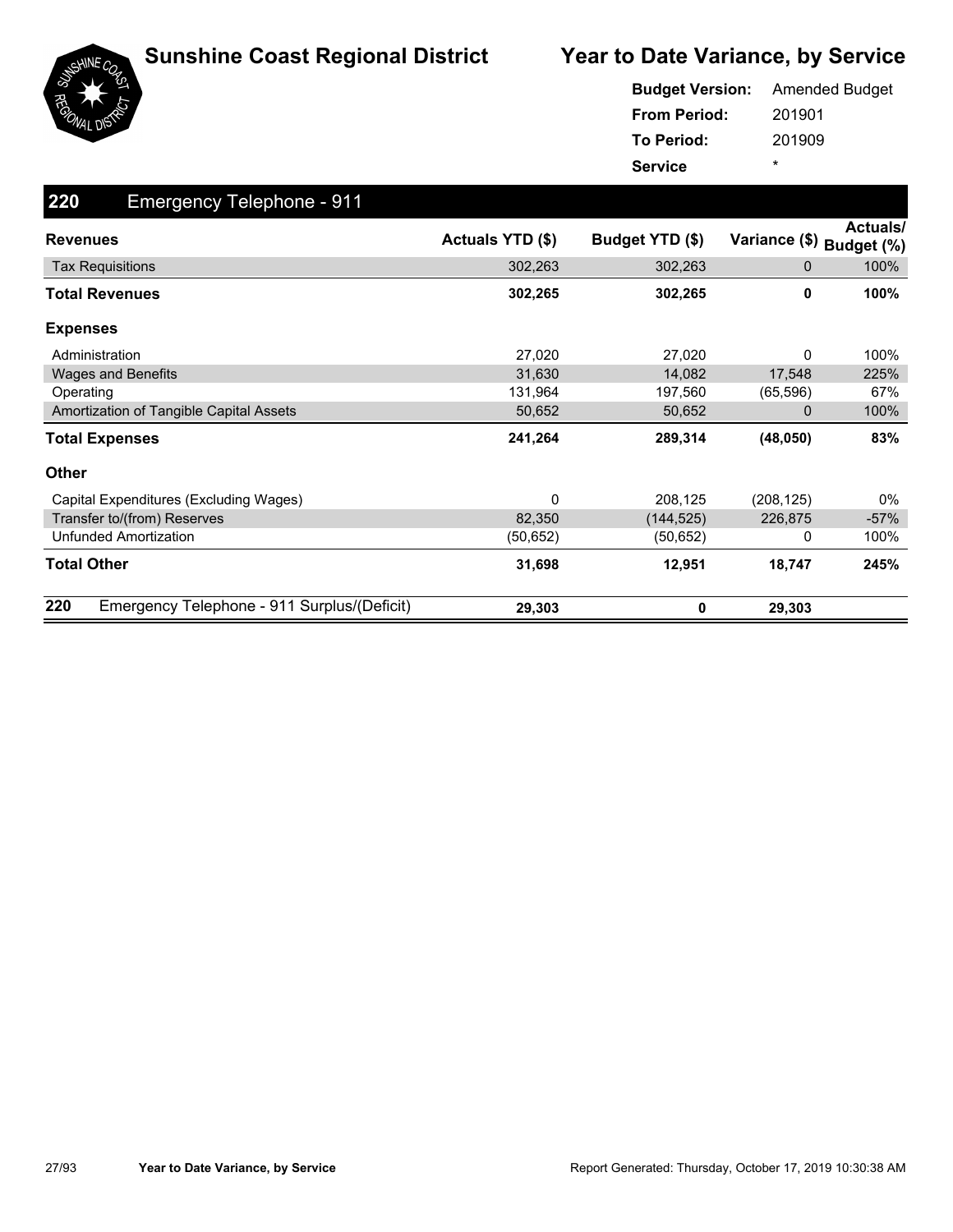



| <b>Budget Version:</b> Amended Budget |         |
|---------------------------------------|---------|
| <b>From Period:</b>                   | 201901  |
| To Period:                            | 201909  |
| <b>Service</b>                        | $\star$ |

| 222             | <b>Sunshine Coast Emergency Planning</b>                |                  |                 |                          |                 |
|-----------------|---------------------------------------------------------|------------------|-----------------|--------------------------|-----------------|
| <b>Revenues</b> |                                                         | Actuals YTD (\$) | Budget YTD (\$) | Variance (\$) Budget (%) | <b>Actuals/</b> |
|                 | <b>Tax Requisitions</b>                                 | 154,557          | 154,557         | $\mathbf 0$              | 100%            |
|                 | <b>Government Transfers</b>                             | 11,757           | 8,833           | 2,924                    | 133%            |
|                 | <b>Other Revenue</b>                                    | 2,877            | 0               | 2,877                    |                 |
|                 | Total Revenues                                          | 169,191          | 163,386         | 5,805                    | 104%            |
| <b>Expenses</b> |                                                         |                  |                 |                          |                 |
|                 | Administration                                          | 42,739           | 42,739          | 0                        | 100%            |
|                 | <b>Wages and Benefits</b>                               | 74,277           | 51,080          | 23,197                   | 145%            |
|                 | Operating                                               | 35,887           | 84,572          | (48, 685)                | 42%             |
|                 | Amortization of Tangible Capital Assets                 | 4,112            | 5,803           | (1,691)                  | 71%             |
|                 | <b>Total Expenses</b>                                   | 157,017          | 184,203         | (27, 186)                | 85%             |
| <b>Other</b>    |                                                         |                  |                 |                          |                 |
|                 | Transfer to/(from) Reserves                             | 0                | (15,000)        | 15,000                   | 0%              |
|                 | <b>Unfunded Amortization</b>                            | (4, 112)         | (5,803)         | 1,691                    | 71%             |
|                 | <b>Total Other</b>                                      | (4, 113)         | (20, 808)       | 16,695                   | 20%             |
| 222             | Sunshine Coast Emergency Planning Surplus/<br>(Deficit) | 16,287           | 0               | 16,287                   |                 |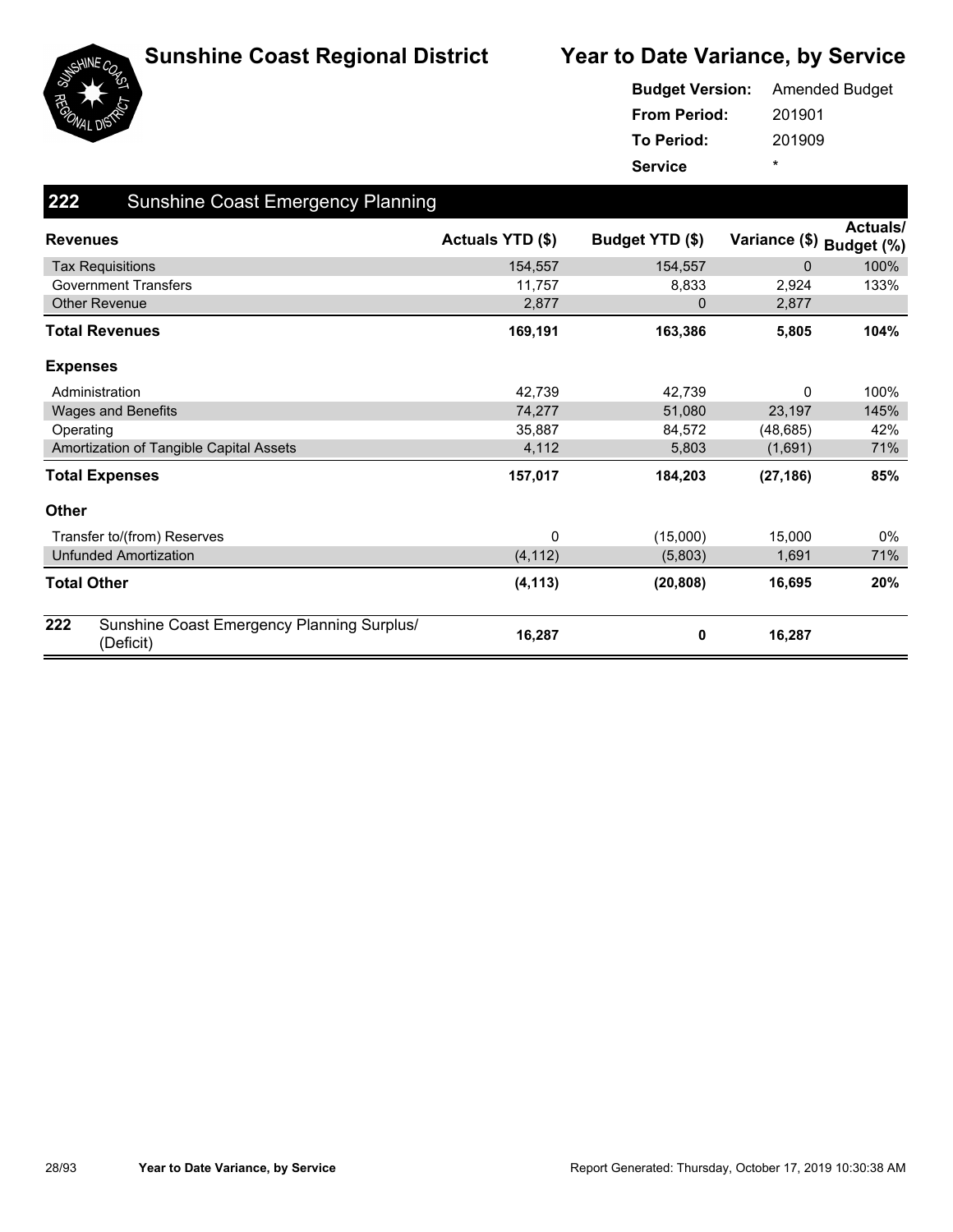

|                     | <b>Budget Version:</b> Amended Budget |
|---------------------|---------------------------------------|
| <b>From Period:</b> | 201901                                |
| To Period:          | 201909                                |
| <b>Service</b>      | ÷                                     |

| 290<br><b>Animal Control</b>            |                  |                 |               |                        |
|-----------------------------------------|------------------|-----------------|---------------|------------------------|
| <b>Revenues</b>                         | Actuals YTD (\$) | Budget YTD (\$) | Variance (\$) | Actuals/<br>Budget (%) |
| <b>Tax Requisitions</b>                 | 28,426           | 28,426          | 0             | 100%                   |
| User Fees & Service Charges             | 31,713           | 24,366          | 7,347         | 130%                   |
| <b>Total Revenues</b>                   | 60,138           | 52,785          | 7,353         | 114%                   |
| <b>Expenses</b>                         |                  |                 |               |                        |
| Administration                          | 10,037           | 10,037          | 0             | 100%                   |
| <b>Wages and Benefits</b>               | 22,244           | 27,044          | (4,800)       | 82%                    |
| Operating                               | 9,869            | 15,711          | (5,842)       | 63%                    |
| Amortization of Tangible Capital Assets | 3,252            | 3,252           | 0             | 100%                   |
| <b>Total Expenses</b>                   | 45,398           | 56,043          | (10, 645)     | 81%                    |
| Other                                   |                  |                 |               |                        |
| Unfunded Amortization                   | (3,252)          | (3,252)         | 0             | 100%                   |
| <b>Total Other</b>                      | (3, 249)         | (3, 249)        | 0             | 100%                   |
| 290<br>Animal Control Surplus/(Deficit) | 17,989           | 0               | 17,989        |                        |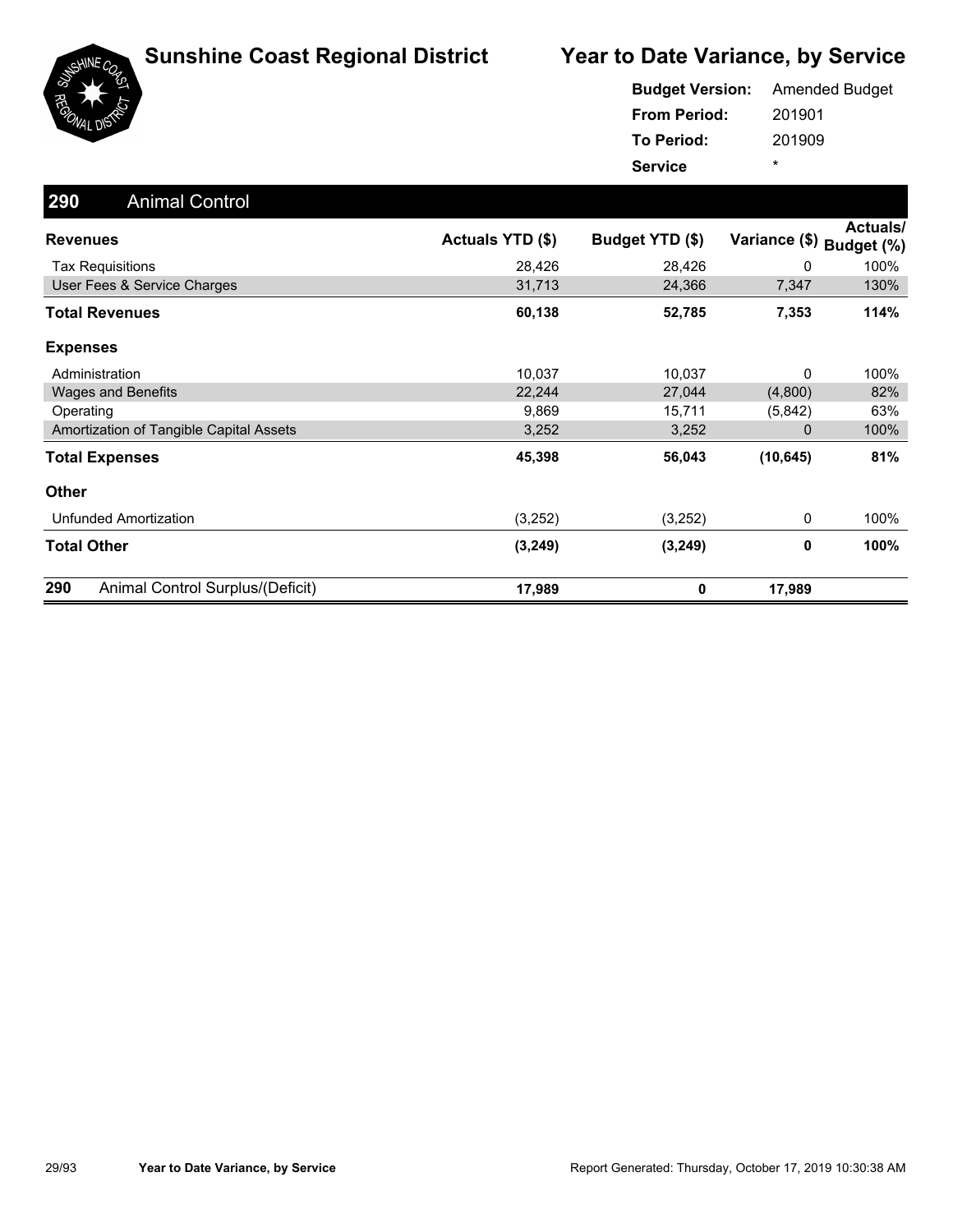





201901 201909 **From Period: To Period: Service** \* **Budget Version:** Amended Budget

| 291<br>Keats Island Dog Control                   |                  |                 |               |                        |
|---------------------------------------------------|------------------|-----------------|---------------|------------------------|
| <b>Revenues</b>                                   | Actuals YTD (\$) | Budget YTD (\$) | Variance (\$) | Actuals/<br>Budget (%) |
| <b>Tax Requisitions</b>                           | 176              | 176             | $\mathbf{0}$  | 100%                   |
| User Fees & Service Charges                       | 0                | 263             | (263)         | 0%                     |
| <b>Total Revenues</b>                             | 180              | 441             | (261)         | 41%                    |
| <b>Expenses</b>                                   |                  |                 |               |                        |
| Administration                                    | 168              | 168             | $\mathbf{0}$  | 100%                   |
| Wages and Benefits                                | 0                | 1,002           | (1,002)       | 0%                     |
| Operating                                         | $\mathbf{0}$     | 975             | (975)         | $0\%$                  |
| <b>Total Expenses</b>                             | 171              | 2,142           | (1, 971)      | 8%                     |
| Other                                             |                  |                 |               |                        |
| Prior Year (Surplus)/Deficit                      | (1,706)          | (1,706)         | 0             | 100%                   |
| <b>Total Other</b>                                | (1,707)          | (1,710)         | 3             | 100%                   |
| Keats Island Dog Control Surplus/(Deficit)<br>291 | 1,716            | 0               | 1,716         |                        |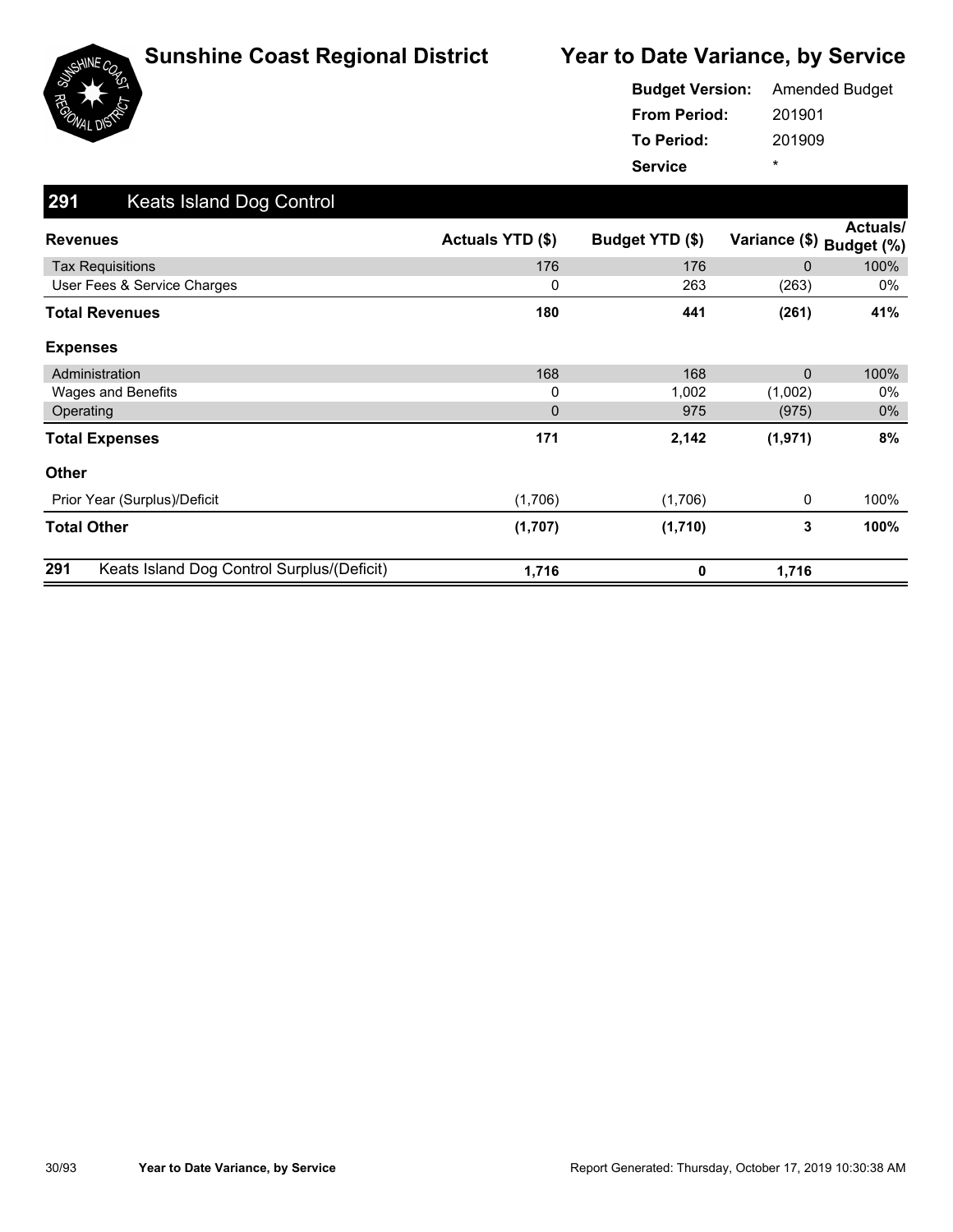

|                     | <b>Budget Version:</b> Amended Budget |
|---------------------|---------------------------------------|
| <b>From Period:</b> | 201901                                |
| <b>To Period:</b>   | 201909                                |
| <b>Service</b>      | ÷                                     |

| 310<br><b>Public Transit</b>            |                  |                 |               |                               |
|-----------------------------------------|------------------|-----------------|---------------|-------------------------------|
| <b>Revenues</b>                         | Actuals YTD (\$) | Budget YTD (\$) | Variance (\$) | <b>Actuals/</b><br>Budget (%) |
| <b>Tax Requisitions</b>                 | 2,041,359        | 2,041,359       | 0             | 100%                          |
| <b>Government Transfers</b>             | 1,320,210        | 1,329,294       | (9,084)       | 99%                           |
| User Fees & Service Charges             | 648,113          | 559,085         | 89,028        | 116%                          |
| Other Revenue                           | 28,367           | 6,676           | 21,691        | 425%                          |
| <b>Total Revenues</b>                   | 4,038,053        | 3,936,420       | 101,633       | 103%                          |
| <b>Expenses</b>                         |                  |                 |               |                               |
| Administration                          | 359,553          | 359,553         | 0             | 100%                          |
| Wages and Benefits                      | 1,894,696        | 1,787,452       | 107,244       | 106%                          |
| Operating                               | 1,592,768        | 1,789,409       | (196, 641)    | 89%                           |
| Amortization of Tangible Capital Assets | 27,526           | 31,721          | (4, 195)      | 87%                           |
| <b>Total Expenses</b>                   | 3,874,549        | 3,968,136       | (93, 587)     | 98%                           |
| <b>Other</b>                            |                  |                 |               |                               |
| <b>Unfunded Amortization</b>            | (27, 526)        | (31, 721)       | 4,195         | 87%                           |
| <b>Total Other</b>                      | (27, 529)        | (31, 725)       | 4,196         | 87%                           |
| 310<br>Public Transit Surplus/(Deficit) | 191,033          | 0               | 191,033       |                               |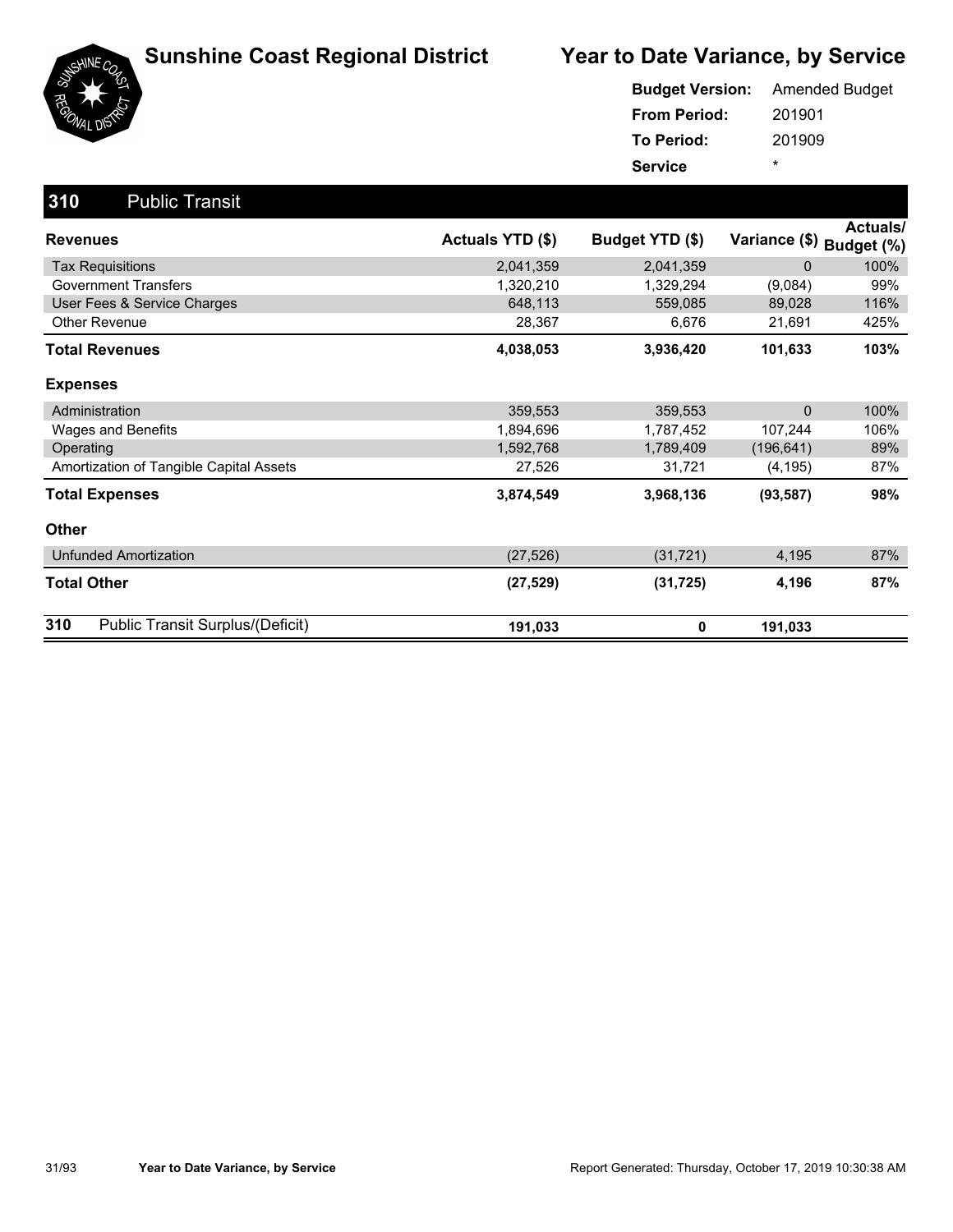

| <b>Budget Version:</b> | <b>Amended Budget</b> |
|------------------------|-----------------------|
| <b>From Period:</b>    | 201901                |
| <b>To Period:</b>      | 201909                |
| <b>Service</b>         | ÷                     |

| 312<br><b>Fleet Maintenance</b>            |                  |                 |               |                               |
|--------------------------------------------|------------------|-----------------|---------------|-------------------------------|
| <b>Revenues</b>                            | Actuals YTD (\$) | Budget YTD (\$) | Variance (\$) | <b>Actuals/</b><br>Budget (%) |
| Investment Income                          | 8,215            | 0               | 8,215         |                               |
| <b>Internal Recoveries</b>                 | 1,162,728        | 1,085,237       | 77,491        | 107%                          |
| <b>Other Revenue</b>                       | 2,443            | 6,825           | (4,382)       | 36%                           |
| <b>Total Revenues</b>                      | 1,173,386        | 1,092,060       | 81,326        | 107%                          |
| <b>Expenses</b>                            |                  |                 |               |                               |
| Administration                             | 26,468           | 26,468          | $\Omega$      | 100%                          |
| Wages and Benefits                         | 404,429          | 379,211         | 25,218        | 107%                          |
| Operating                                  | 710,896          | 661,236         | 49,660        | 108%                          |
| Debt Charges - Interest                    | 14,897           | 14,896          |               | 100%                          |
| Amortization of Tangible Capital Assets    | 27,380           | 27,697          | (317)         | 99%                           |
| <b>Total Expenses</b>                      | 1,184,074        | 1,109,511       | 74,563        | 107%                          |
| Other                                      |                  |                 |               |                               |
| Capital Expenditures (Excluding Wages)     | 24,671           | 33,750          | (9,079)       | 73%                           |
| Debt Principal Repayment                   | 18,466           | 10,251          | 8,215         | 180%                          |
| Transfer to/(from) Reserves                | (20,000)         | (33,750)        | 13,750        | 59%                           |
| <b>Unfunded Amortization</b>               | (27, 380)        | (27, 697)       | 317           | 99%                           |
| <b>Total Other</b>                         | (4, 242)         | (17, 442)       | 13,200        | 24%                           |
| 312<br>Fleet Maintenance Surplus/(Deficit) | (6, 446)         | 0               | (6, 446)      |                               |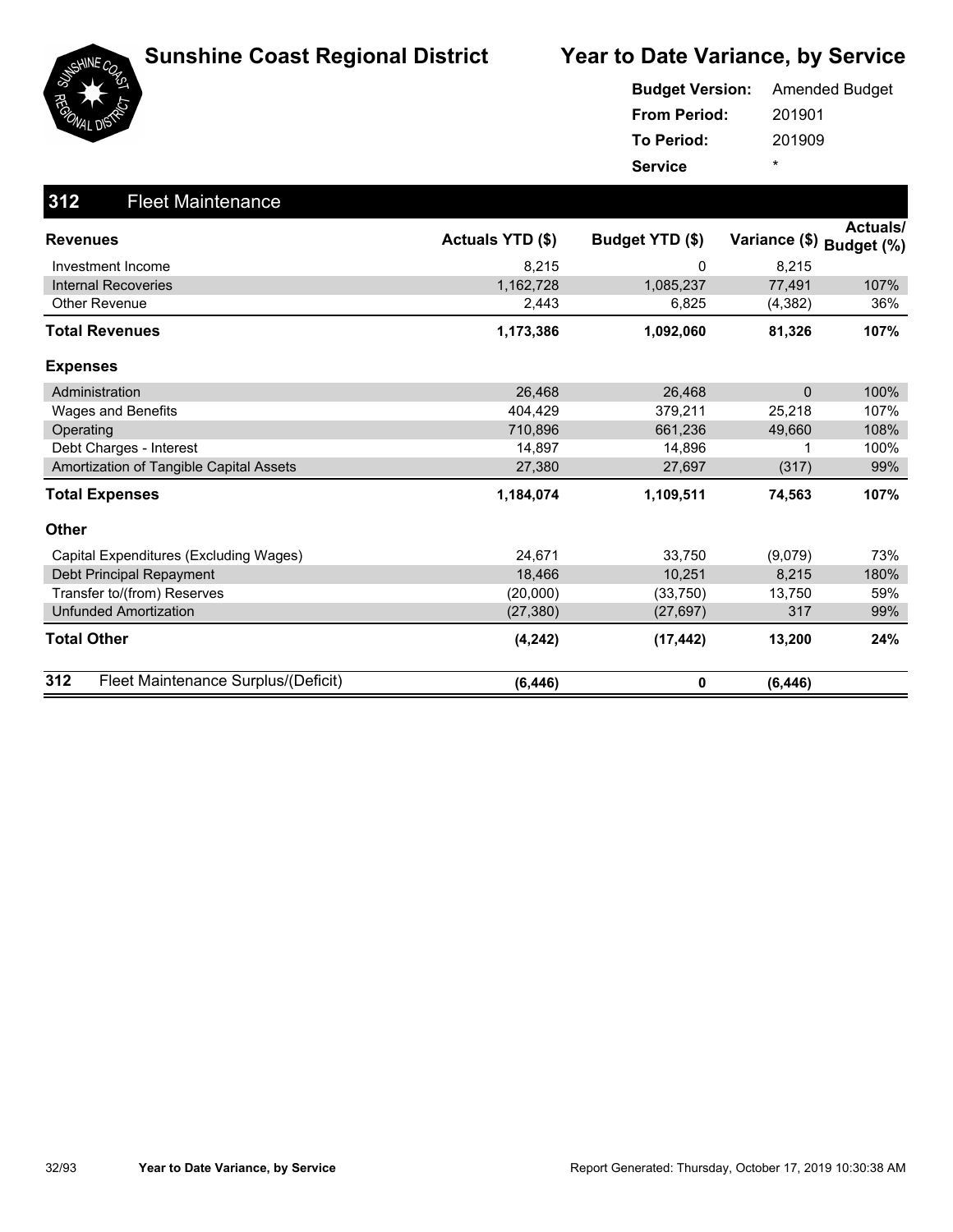

|                     | <b>Budget Version:</b> Amended Budget |
|---------------------|---------------------------------------|
| <b>From Period:</b> | 201901                                |
| To Period:          | 201909                                |
| <b>Service</b>      | *                                     |

| 313<br><b>Building Maintenance Services</b>                   |                         |                 |               |                        |
|---------------------------------------------------------------|-------------------------|-----------------|---------------|------------------------|
| <b>Revenues</b>                                               | <b>Actuals YTD (\$)</b> | Budget YTD (\$) | Variance (\$) | Actuals/<br>Budget (%) |
| Internal Recoveries                                           | 249,622                 | 282,209         | (32, 587)     | 88%                    |
| <b>Other Revenue</b>                                          | 180                     | 0               | 180           |                        |
| <b>Total Revenues</b>                                         | 249,802                 | 282,213         | (32, 411)     | 89%                    |
| <b>Expenses</b>                                               |                         |                 |               |                        |
| Wages and Benefits                                            | 200,050                 | 249,107         | (49,057)      | 80%                    |
| Operating                                                     | 6,784                   | 26,775          | (19, 991)     | 25%                    |
| Debt Charges - Interest                                       | 597                     | 628             | (31)          | 95%                    |
| Amortization of Tangible Capital Assets                       | 5,250                   | 5,264           | (14)          | 100%                   |
| <b>Total Expenses</b>                                         | 212,681                 | 281,781         | (69, 100)     | 75%                    |
| <b>Other</b>                                                  |                         |                 |               |                        |
| Debt Principal Repayment                                      | 6,073                   | 6,041           | 32            | 101%                   |
| Prior Year (Surplus)/Deficit                                  | (342)                   | (343)           | 1             | 100%                   |
| <b>Unfunded Amortization</b>                                  | (5,250)                 | (5,264)         | 14            | 100%                   |
| <b>Total Other</b>                                            | 481                     | 432             | 49            | 111%                   |
| 313<br><b>Building Maintenance Services Surplus/(Deficit)</b> | 36,640                  | 0               | 36,640        |                        |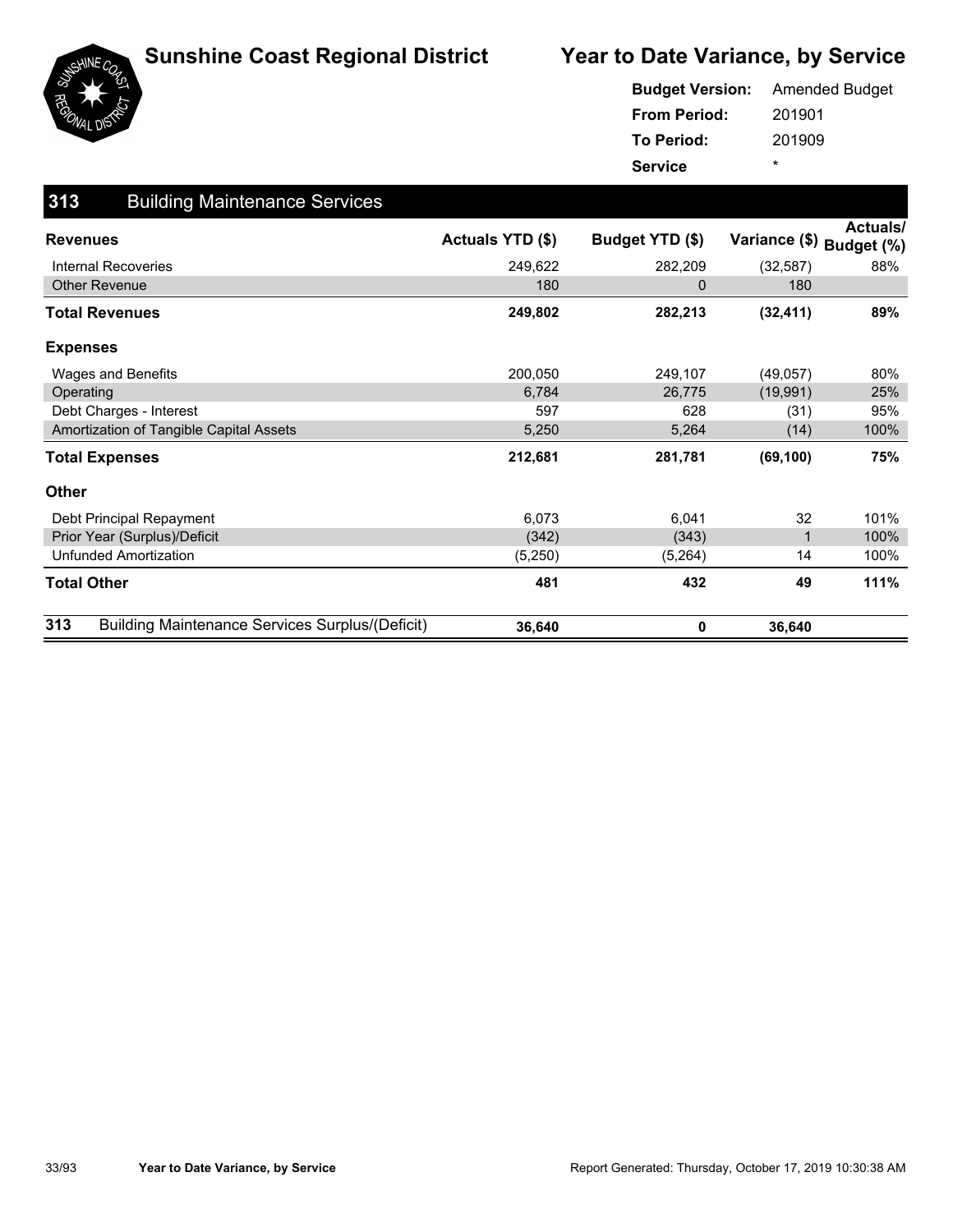

|                     | <b>Budget Version:</b> Amended Budget |
|---------------------|---------------------------------------|
| <b>From Period:</b> | 201901                                |
| <b>To Period:</b>   | 201909                                |
| <b>Service</b>      | ÷                                     |

| 320<br><b>Regional Street Lighting</b>            |                  |                 |               |                        |
|---------------------------------------------------|------------------|-----------------|---------------|------------------------|
| <b>Revenues</b>                                   | Actuals YTD (\$) | Budget YTD (\$) | Variance (\$) | Actuals/<br>Budget (%) |
| <b>Tax Requisitions</b>                           | 27,681           | 27,681          | 0             | 100%                   |
| <b>Total Revenues</b>                             | 27,684           | 27,684          | 0             | 100%                   |
| <b>Expenses</b>                                   |                  |                 |               |                        |
| Administration                                    | 1,594            | 1,594           | 0             | 100%                   |
| <b>Wages and Benefits</b>                         | $\overline{0}$   | 1,025           | (1,025)       | $0\%$                  |
| Operating                                         | 26,115           | 24,109          | 2,006         | 108%                   |
| <b>Total Expenses</b>                             | 27,708           | 26,730          | 978           | 104%                   |
| <b>Other</b>                                      |                  |                 |               |                        |
| Prior Year (Surplus)/Deficit                      | 953              | 953             | 0             | 100%                   |
| <b>Total Other</b>                                | 954              | 954             | 0             | 100%                   |
| 320<br>Regional Street Lighting Surplus/(Deficit) | (978)            | 0               | (978)         |                        |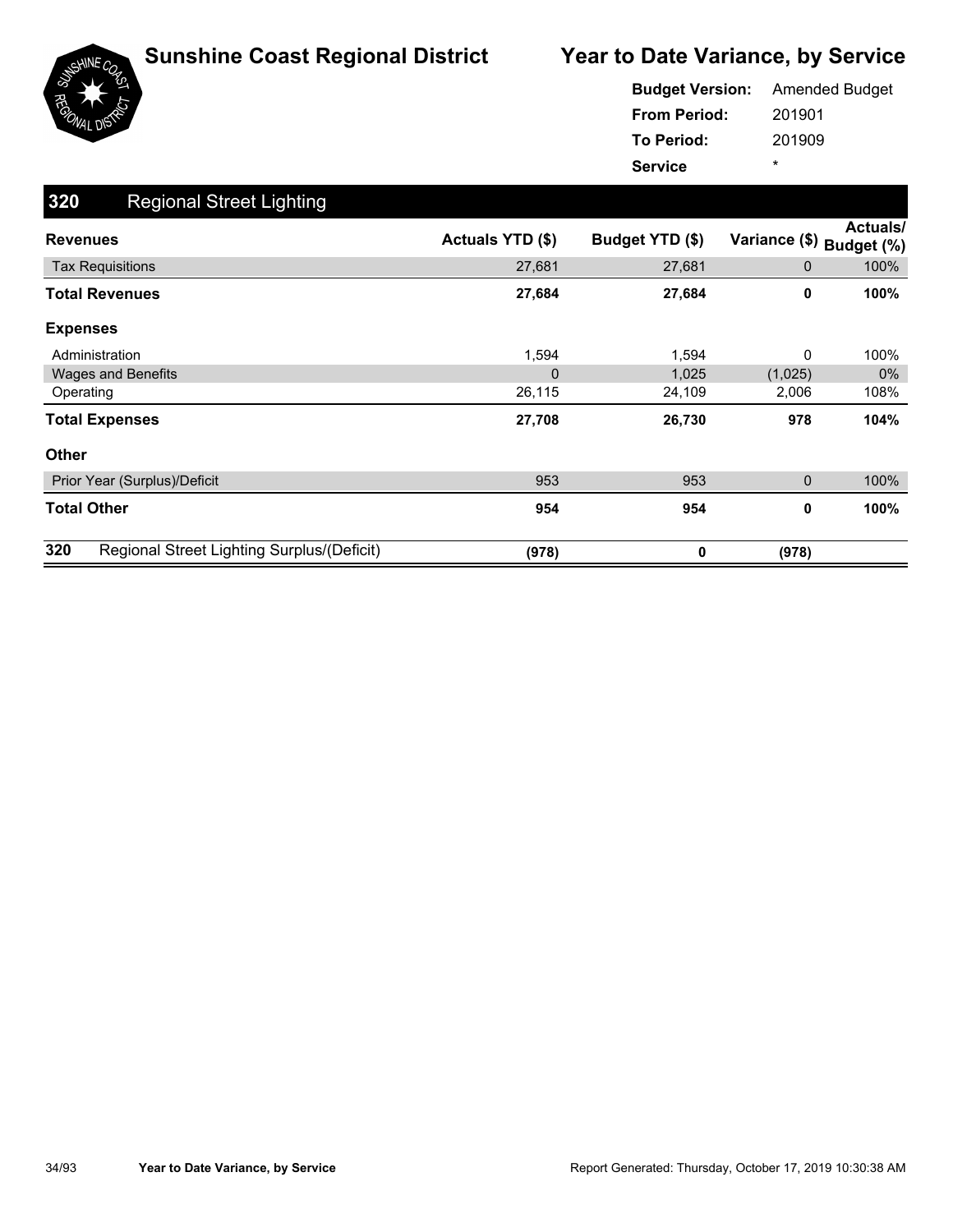

|                     | <b>Budget Version:</b> Amended Budget |
|---------------------|---------------------------------------|
| <b>From Period:</b> | 201901                                |
| <b>To Period:</b>   | 201909                                |
| <b>Service</b>      | ÷                                     |

| 322<br>Langdale Street Lighting                   |                  |                 |               |                               |
|---------------------------------------------------|------------------|-----------------|---------------|-------------------------------|
| <b>Revenues</b>                                   | Actuals YTD (\$) | Budget YTD (\$) | Variance (\$) | <b>Actuals/</b><br>Budget (%) |
| <b>Tax Requisitions</b>                           | 1,854            | 1,854           | 0             | 100%                          |
| <b>Total Revenues</b>                             | 1,854            | 1,854           | 0             | 100%                          |
| <b>Expenses</b>                                   |                  |                 |               |                               |
| Administration                                    | 114              | 114             | $\mathbf{0}$  | 100%                          |
| Operating                                         | 1,753            | 1,801           | (48)          | 97%                           |
| <b>Total Expenses</b>                             | 1,870            | 1,917           | (47)          | 98%                           |
| <b>Other</b>                                      |                  |                 |               |                               |
| Prior Year (Surplus)/Deficit                      | (61)             | (61)            | 0             | 100%                          |
| <b>Total Other</b>                                | (61)             | (63)            | $\mathbf{2}$  | 97%                           |
| 322<br>Langdale Street Lighting Surplus/(Deficit) | 45               | 0               | 45            |                               |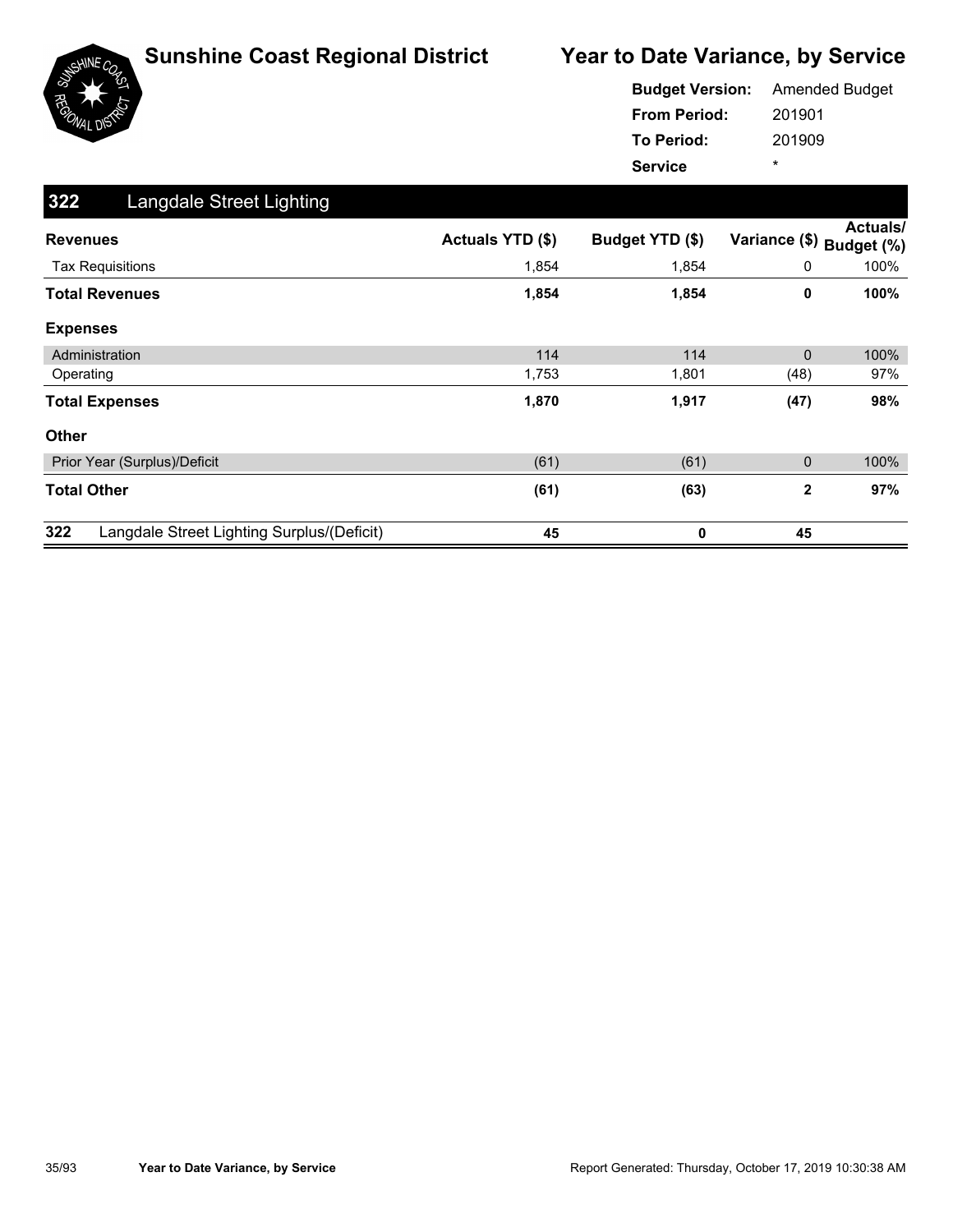

|                     | <b>Budget Version:</b> Amended Budget |
|---------------------|---------------------------------------|
| <b>From Period:</b> | 201901                                |
| <b>To Period:</b>   | 201909                                |
| <b>Service</b>      | ÷                                     |

| 324<br><b>Granthams Street Lighting</b>                   |                  |                 |               |                               |
|-----------------------------------------------------------|------------------|-----------------|---------------|-------------------------------|
| <b>Revenues</b>                                           | Actuals YTD (\$) | Budget YTD (\$) | Variance (\$) | <b>Actuals/</b><br>Budget (%) |
| <b>Tax Requisitions</b>                                   | 1,852            | 1,852           | 0             | 100%                          |
| <b>Total Revenues</b>                                     | 1,854            | 1,854           | 0             | 100%                          |
| <b>Expenses</b>                                           |                  |                 |               |                               |
| Administration                                            | 114              | 114             | $\mathbf{0}$  | 100%                          |
| Operating                                                 | 1,753            | 1,801           | (48)          | 97%                           |
| <b>Total Expenses</b>                                     | 1,870            | 1,917           | (47)          | 98%                           |
| <b>Other</b>                                              |                  |                 |               |                               |
| Prior Year (Surplus)/Deficit                              | (63)             | (63)            | 0             | 100%                          |
| <b>Total Other</b>                                        | (63)             | (63)            | 0             | 100%                          |
| 324<br><b>Granthams Street Lighting Surplus/(Deficit)</b> | 47               | 0               | 47            |                               |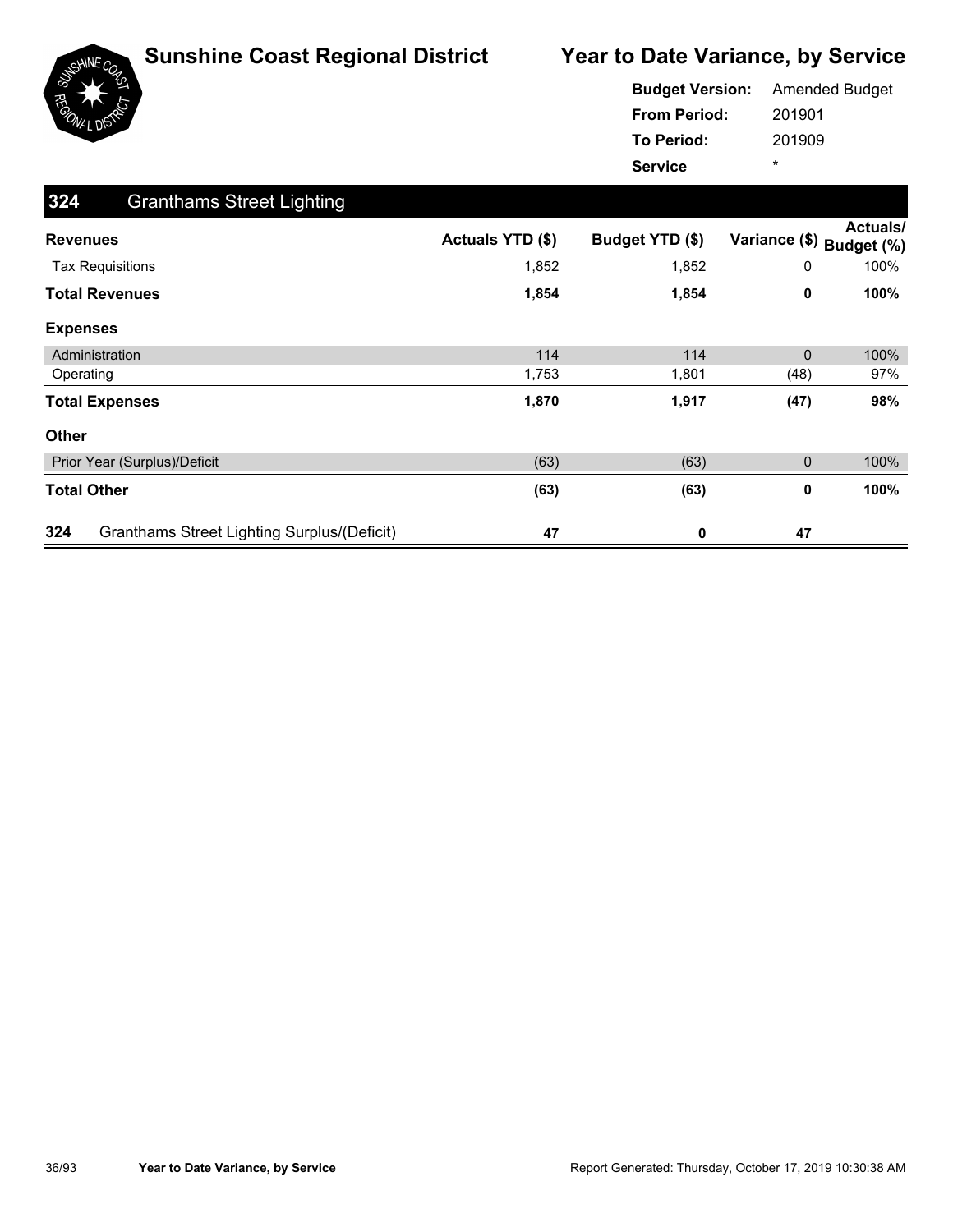

|                     | <b>Budget Version:</b> Amended Budget |
|---------------------|---------------------------------------|
| <b>From Period:</b> | 201901                                |
| <b>To Period:</b>   | 201909                                |
| <b>Service</b>      | ÷                                     |

| 326<br><b>Veterans Street Lighting</b>            |                  |                 |               |                               |
|---------------------------------------------------|------------------|-----------------|---------------|-------------------------------|
| <b>Revenues</b>                                   | Actuals YTD (\$) | Budget YTD (\$) | Variance (\$) | <b>Actuals/</b><br>Budget (%) |
| <b>Tax Requisitions</b>                           | 371              | 371             | 0             | 100%                          |
| <b>Total Revenues</b>                             | 369              | 369             | 0             | 100%                          |
| <b>Expenses</b>                                   |                  |                 |               |                               |
| Administration                                    | 23               | 23              | $\mathbf{0}$  | 100%                          |
| Operating                                         | 352              | 361             | (9)           | 98%                           |
| <b>Total Expenses</b>                             | 378              | 387             | (9)           | 98%                           |
| <b>Other</b>                                      |                  |                 |               |                               |
| Prior Year (Surplus)/Deficit                      | (12)             | (12)            | 0             | 100%                          |
| <b>Total Other</b>                                | (12)             | 0               | (12)          |                               |
| 326<br>Veterans Street Lighting Surplus/(Deficit) | 3                | 0               | 3             |                               |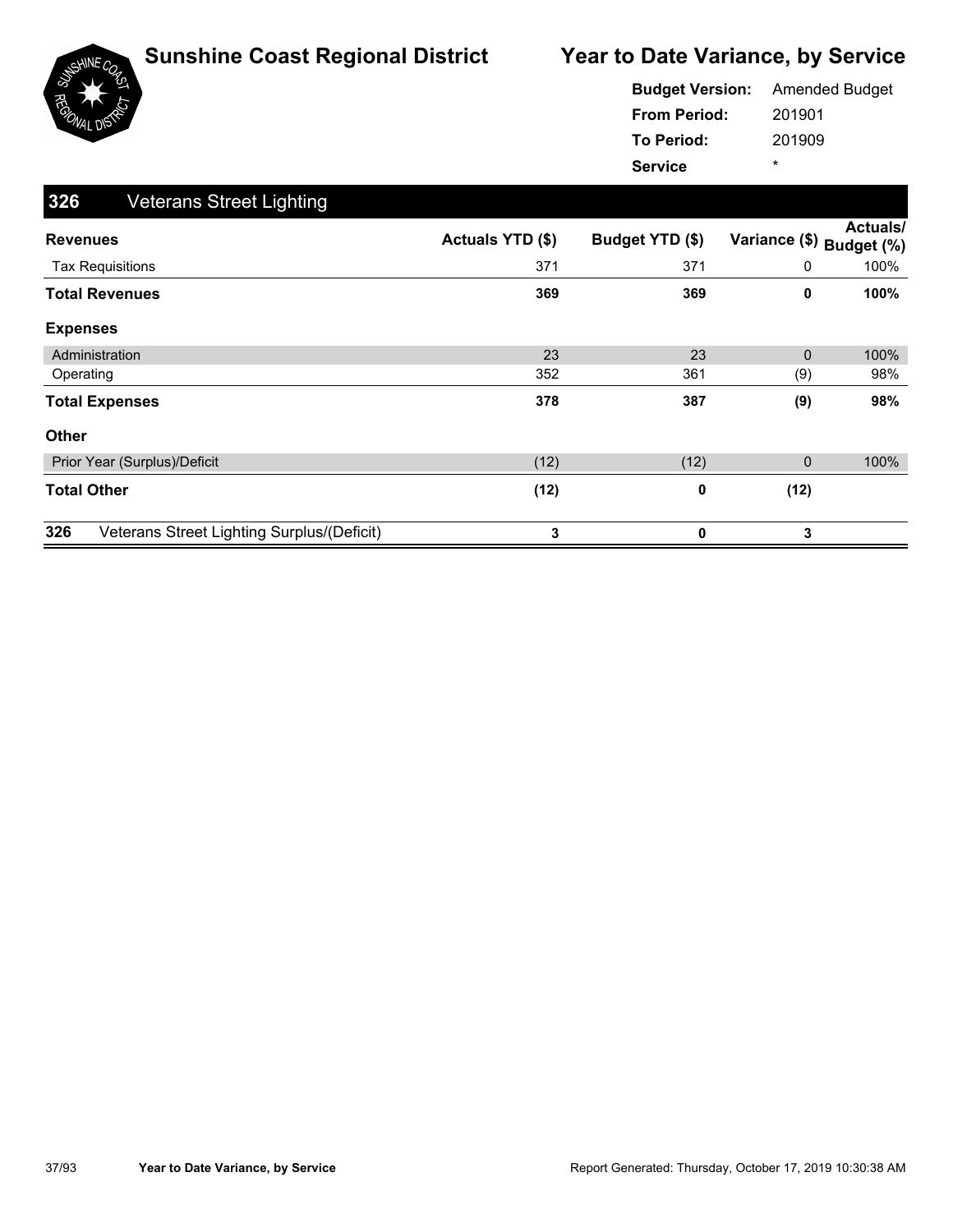

|                     | <b>Budget Version:</b> Amended Budget |
|---------------------|---------------------------------------|
| <b>From Period:</b> | 201901                                |
| To Period:          | 201909                                |
| <b>Service</b>      | ÷                                     |

| 328<br><b>Spruce Street Lighting</b>            |                  |                 |                          |                 |
|-------------------------------------------------|------------------|-----------------|--------------------------|-----------------|
| <b>Revenues</b>                                 | Actuals YTD (\$) | Budget YTD (\$) | Variance (\$) Budget (%) | <b>Actuals/</b> |
| <b>Tax Requisitions</b>                         | 185              | 185             | 0                        | 100%            |
| <b>Total Revenues</b>                           | 189              | 189             | 0                        | 100%            |
| <b>Expenses</b>                                 |                  |                 |                          |                 |
| Administration                                  | 11               | 11              | $\mathbf{0}$             | 100%            |
| Operating                                       | 175              | 181             | (6)                      | 97%             |
| <b>Total Expenses</b>                           | 186              | 189             | (3)                      | 98%             |
| <b>Other</b>                                    |                  |                 |                          |                 |
| Prior Year (Surplus)/Deficit                    | (7)              | (7)             | 0                        | 100%            |
| <b>Total Other</b>                              | (7)              | 0               | (7)                      |                 |
| 328<br>Spruce Street Lighting Surplus/(Deficit) | 10               | 0               | 10                       |                 |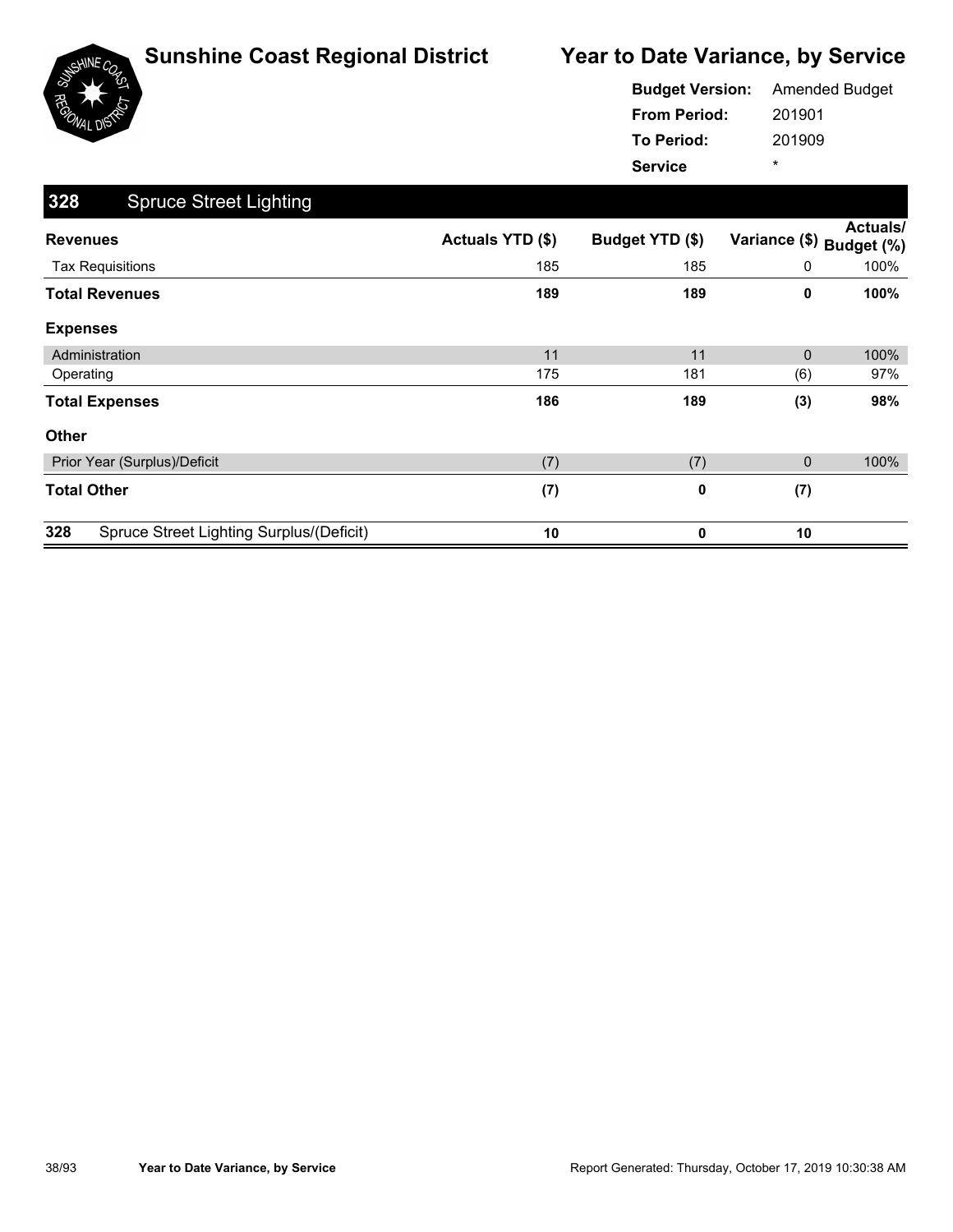

|                     | <b>Budget Version:</b> Amended Budget |
|---------------------|---------------------------------------|
| <b>From Period:</b> | 201901                                |
| To Period:          | 201909                                |
| <b>Service</b>      | ÷                                     |

| 330<br><b>Woodcreek Street Lighting</b>            |                         |                 |               |                               |
|----------------------------------------------------|-------------------------|-----------------|---------------|-------------------------------|
| <b>Revenues</b>                                    | <b>Actuals YTD (\$)</b> | Budget YTD (\$) | Variance (\$) | <b>Actuals/</b><br>Budget (%) |
| <b>Tax Requisitions</b>                            | 1,465                   | 1,465           | 0             | 100%                          |
| <b>Total Revenues</b>                              | 1,467                   | 1,467           | 0             | 100%                          |
| <b>Expenses</b>                                    |                         |                 |               |                               |
| Administration                                     | 92                      | 92              | $\mathbf{0}$  | 100%                          |
| Operating                                          | 1,872                   | 1,458           | 414           | 128%                          |
| <b>Total Expenses</b>                              | 1,964                   | 1,548           | 416           | 127%                          |
| Other                                              |                         |                 |               |                               |
| Prior Year (Surplus)/Deficit                       | (86)                    | (86)            | 0             | 100%                          |
| <b>Total Other</b>                                 | (86)                    | (90)            | 4             | 96%                           |
| 330<br>Woodcreek Street Lighting Surplus/(Deficit) | (411)                   | 0               | (411)         |                               |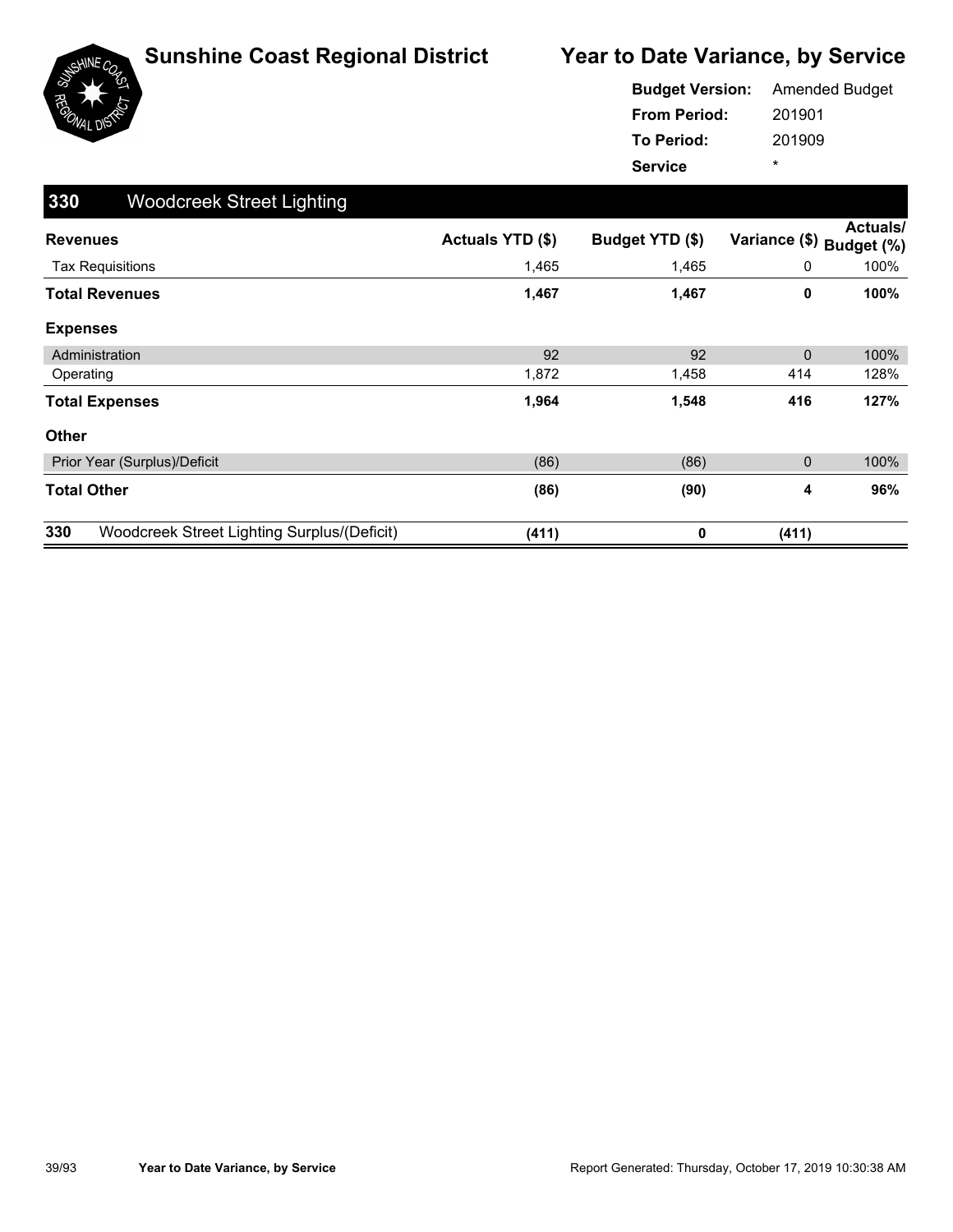

|                     | <b>Budget Version:</b> Amended Budget |
|---------------------|---------------------------------------|
| <b>From Period:</b> | 201901                                |
| To Period:          | 201909                                |
| <b>Service</b>      | ÷                                     |

| 332<br><b>Fircrest Street Lighting</b>            |                  |                 |               |                        |
|---------------------------------------------------|------------------|-----------------|---------------|------------------------|
| <b>Revenues</b>                                   | Actuals YTD (\$) | Budget YTD (\$) | Variance (\$) | Actuals/<br>Budget (%) |
| <b>Tax Requisitions</b>                           | 371              | 370             |               | 100%                   |
| <b>Total Revenues</b>                             | 369              | 369             | 0             | 100%                   |
| <b>Expenses</b>                                   |                  |                 |               |                        |
| Administration                                    | 23               | 23              | $\Omega$      | 100%                   |
| Operating                                         | 352              | 361             | (9)           | 98%                    |
| <b>Total Expenses</b>                             | 378              | 387             | (9)           | 98%                    |
| Other                                             |                  |                 |               |                        |
| Prior Year (Surplus)/Deficit                      | (13)             | (13)            | 0             | 100%                   |
| <b>Total Other</b>                                | (13)             | 0               | (13)          |                        |
| 332<br>Fircrest Street Lighting Surplus/(Deficit) | 4                | 0               | 4             |                        |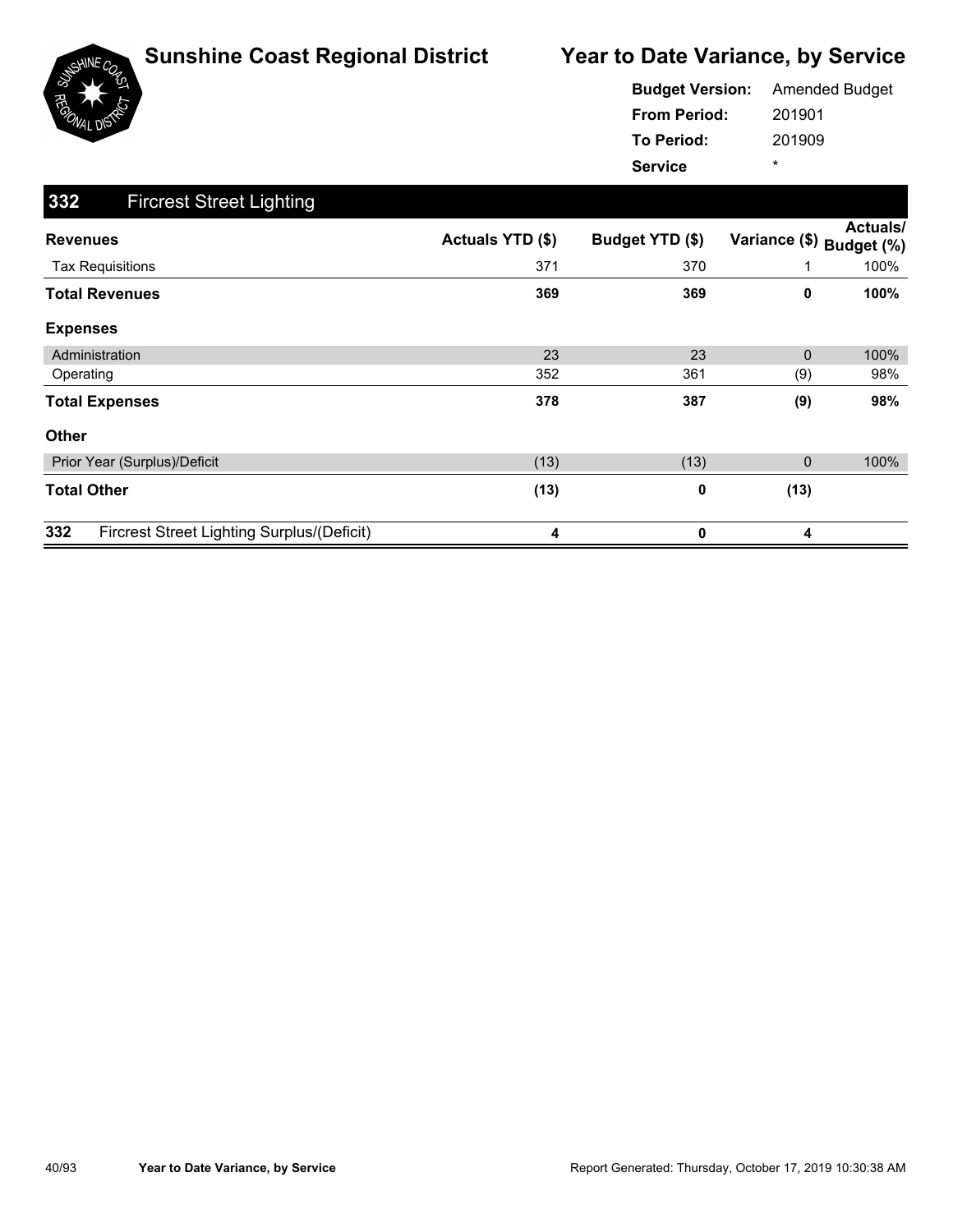

|                     | <b>Budget Version:</b> Amended Budget |
|---------------------|---------------------------------------|
| <b>From Period:</b> | 201901                                |
| <b>To Period:</b>   | 201909                                |
| <b>Service</b>      | ÷                                     |

| 334<br><b>Hydaway Street Lighting</b>            |                  |                 |               |                               |
|--------------------------------------------------|------------------|-----------------|---------------|-------------------------------|
| <b>Revenues</b>                                  | Actuals YTD (\$) | Budget YTD (\$) | Variance (\$) | <b>Actuals/</b><br>Budget (%) |
| <b>Tax Requisitions</b>                          | 185              | 185             | 0             | 100%                          |
| <b>Total Revenues</b>                            | 189              | 189             | 0             | 100%                          |
| <b>Expenses</b>                                  |                  |                 |               |                               |
| Administration                                   | 11               | 11              | $\mathbf{0}$  | 100%                          |
| Operating                                        | 175              | 181             | (6)           | 97%                           |
| <b>Total Expenses</b>                            | 186              | 189             | (3)           | 98%                           |
| Other                                            |                  |                 |               |                               |
| Prior Year (Surplus)/Deficit                     | (7)              | (7)             | 0             | 100%                          |
| <b>Total Other</b>                               | (7)              | 0               | (7)           |                               |
| 334<br>Hydaway Street Lighting Surplus/(Deficit) | 10               | 0               | 10            |                               |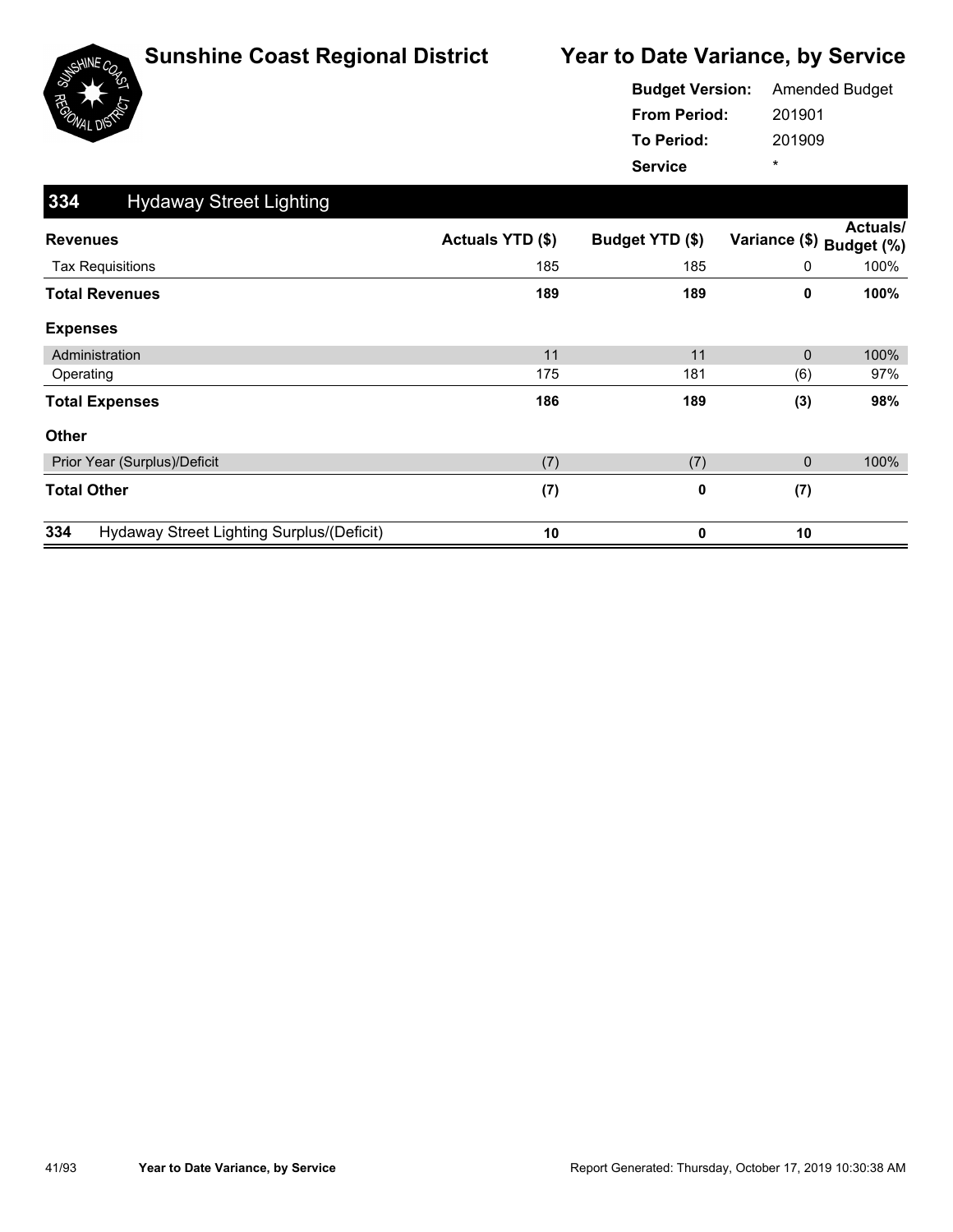

|                     | <b>Budget Version:</b> Amended Budget |
|---------------------|---------------------------------------|
| <b>From Period:</b> | 201901                                |
| To Period:          | 201909                                |
| <b>Service</b>      | ÷                                     |

| 336<br><b>Sunnyside Street Lighting</b>            |                  |                 |               |                               |
|----------------------------------------------------|------------------|-----------------|---------------|-------------------------------|
| <b>Revenues</b>                                    | Actuals YTD (\$) | Budget YTD (\$) | Variance (\$) | <b>Actuals/</b><br>Budget (%) |
| <b>Tax Requisitions</b>                            | 742              | 742             | 0             | 100%                          |
| <b>Total Revenues</b>                              | 738              | 738             | 0             | 100%                          |
| <b>Expenses</b>                                    |                  |                 |               |                               |
| Administration                                     | 46               | 46              | $\mathbf{0}$  | 100%                          |
| Operating                                          | 703              | 719             | (16)          | 98%                           |
| <b>Total Expenses</b>                              | 746              | 765             | (19)          | 98%                           |
| <b>Other</b>                                       |                  |                 |               |                               |
| Prior Year (Surplus)/Deficit                       | (23)             | (23)            | 0             | 100%                          |
| <b>Total Other</b>                                 | (23)             | (27)            | 4             | 85%                           |
| 336<br>Sunnyside Street Lighting Surplus/(Deficit) | 15               | 0               | 15            |                               |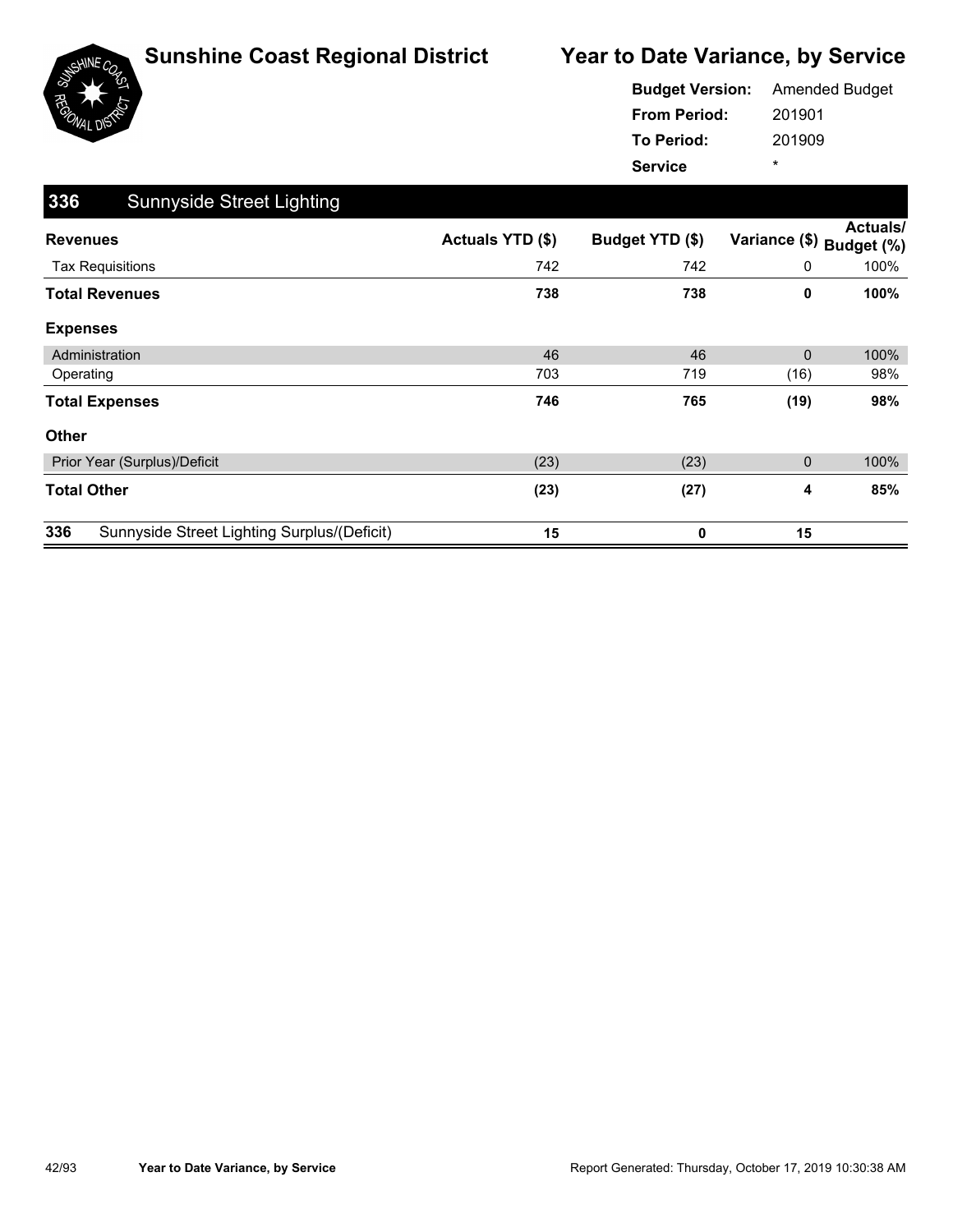

|                     | <b>Budget Version:</b> Amended Budget |
|---------------------|---------------------------------------|
| <b>From Period:</b> | 201901                                |
| <b>To Period:</b>   | 201909                                |
| <b>Service</b>      | ÷                                     |

| 340<br><b>Burns Road Street Lighting</b>                   |                  |                 |               |                               |
|------------------------------------------------------------|------------------|-----------------|---------------|-------------------------------|
| <b>Revenues</b>                                            | Actuals YTD (\$) | Budget YTD (\$) | Variance (\$) | <b>Actuals/</b><br>Budget (%) |
| <b>Tax Requisitions</b>                                    | 170              | 170             | 0             | 100%                          |
| <b>Total Revenues</b>                                      | 171              | 171             | 0             | 100%                          |
| <b>Expenses</b>                                            |                  |                 |               |                               |
| Administration                                             | 11               | 11              | $\mathbf{0}$  | 100%                          |
| Operating                                                  | 195              | 181             | 14            | 108%                          |
| <b>Total Expenses</b>                                      | 204              | 189             | 15            | 108%                          |
| Other                                                      |                  |                 |               |                               |
| Prior Year (Surplus)/Deficit                               | (22)             | (22)            | 0             | 100%                          |
| <b>Total Other</b>                                         | (21)             | (18)            | (3)           | 117%                          |
| 340<br><b>Burns Road Street Lighting Surplus/(Deficit)</b> | (12)             | 0               | (12)          |                               |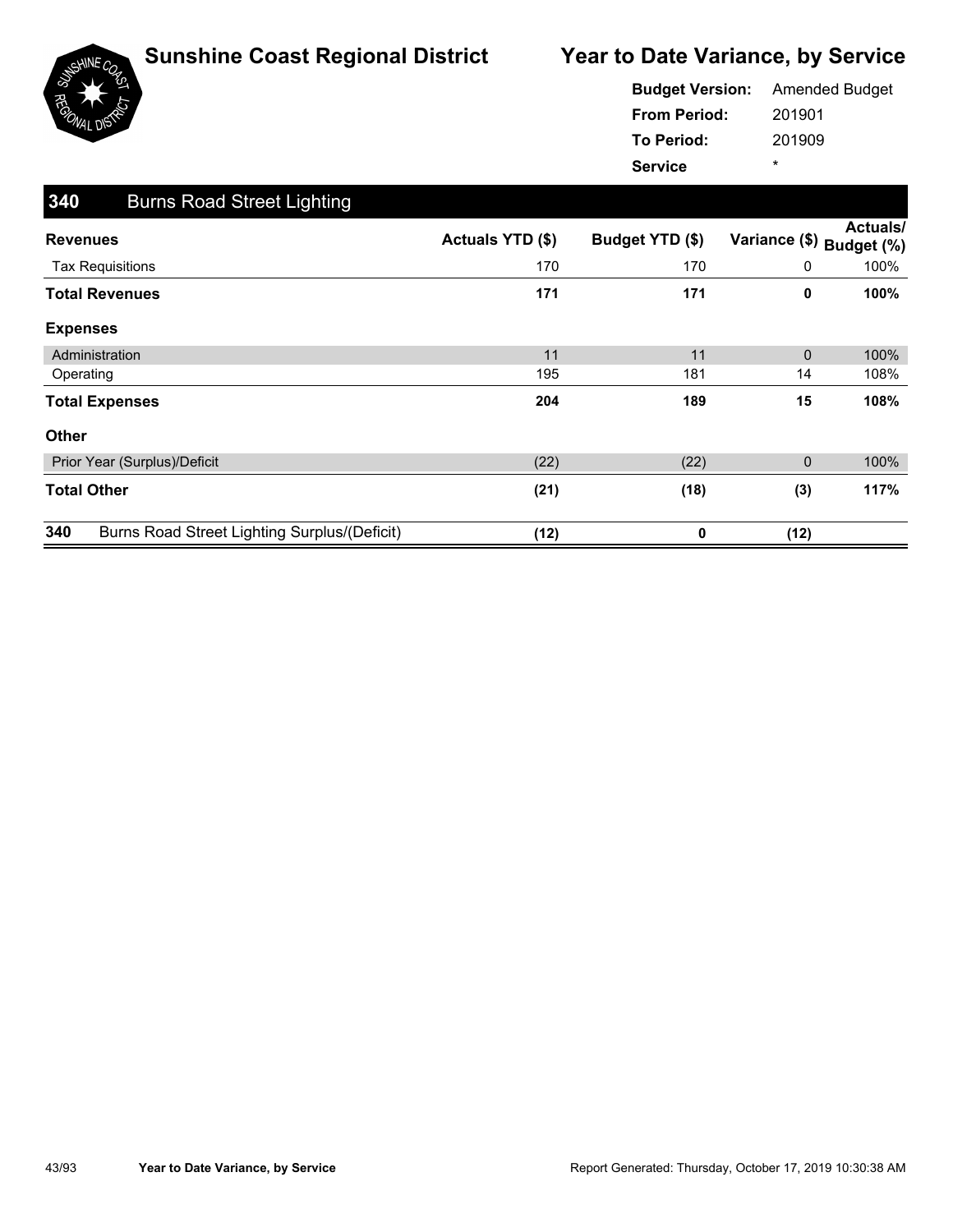

|                     | <b>Budget Version:</b> Amended Budget |
|---------------------|---------------------------------------|
| <b>From Period:</b> | 201901                                |
| <b>To Period:</b>   | 201909                                |
| <b>Service</b>      | ÷                                     |

| 342<br><b>Stewart Road Street Lighting</b>                   |                  |                 |               |                        |
|--------------------------------------------------------------|------------------|-----------------|---------------|------------------------|
| <b>Revenues</b>                                              | Actuals YTD (\$) | Budget YTD (\$) | Variance (\$) | Actuals/<br>Budget (%) |
| <b>Tax Requisitions</b>                                      | 371              | 370             |               | 100%                   |
| <b>Total Revenues</b>                                        | 369              | 369             | 0             | 100%                   |
| <b>Expenses</b>                                              |                  |                 |               |                        |
| Administration                                               | 23               | 23              | $\Omega$      | 100%                   |
| Operating                                                    | 352              | 361             | (9)           | 98%                    |
| <b>Total Expenses</b>                                        | 378              | 387             | (9)           | 98%                    |
| Other                                                        |                  |                 |               |                        |
| Prior Year (Surplus)/Deficit                                 | (13)             | (13)            | 0             | 100%                   |
| <b>Total Other</b>                                           | (12)             | 0               | (12)          |                        |
| 342<br><b>Stewart Road Street Lighting Surplus/(Deficit)</b> | 3                | 0               | 3             |                        |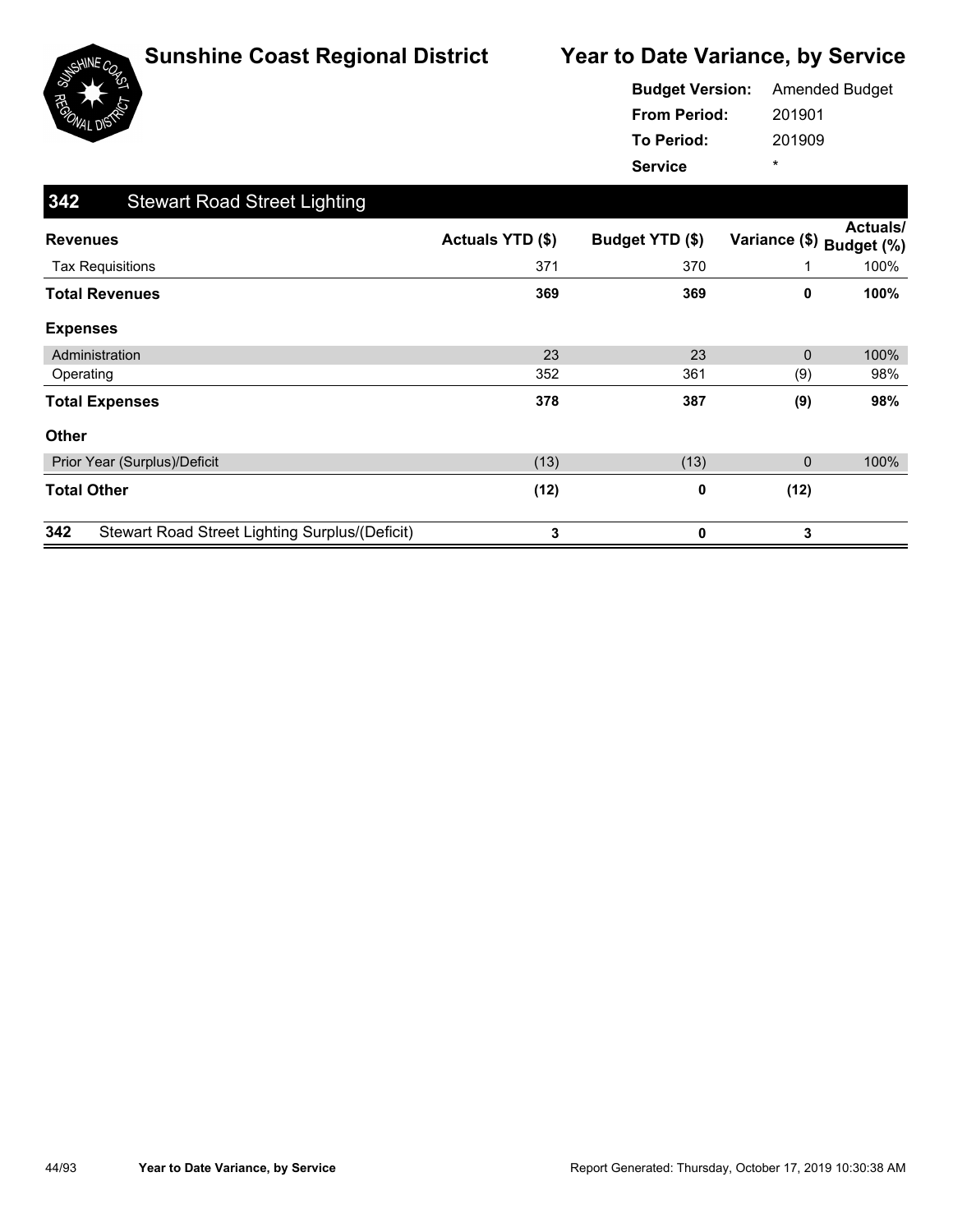

| SHINE <sub>Co</sub> |  |
|---------------------|--|
| ٥                   |  |
|                     |  |
| I.<br>ה ו           |  |

| <b>Budget Version:</b> | <b>Amended Budget</b> |
|------------------------|-----------------------|
| <b>From Period:</b>    | 201901                |
| <b>To Period:</b>      | 201909                |
| <b>Service</b>         | ÷                     |

| 345<br><b>Ports Services</b>            |                  |                 |                          |                 |
|-----------------------------------------|------------------|-----------------|--------------------------|-----------------|
| <b>Revenues</b>                         | Actuals YTD (\$) | Budget YTD (\$) | Variance (\$) Budget (%) | <b>Actuals/</b> |
| <b>Tax Requisitions</b>                 | 424,158          | 424,158         | 0                        | 100%            |
| User Fees & Service Charges             | 0                | 0               | $\pmb{0}$                |                 |
| <b>Other Revenue</b>                    | 2,350            | 1,999           | 351                      | 118%            |
| <b>Total Revenues</b>                   | 426,511          | 426,159         | 352                      | 100%            |
| <b>Expenses</b>                         |                  |                 |                          |                 |
| Administration                          | 38,281           | 38,281          | $\Omega$                 | 100%            |
| <b>Wages and Benefits</b>               | 32,619           | 17,008          | 15,611                   | 192%            |
| Operating                               | 64,198           | 104,695         | (40, 497)                | 61%             |
| Debt Charges - Interest                 | 0                | 5,198           | (5, 198)                 | $0\%$           |
| Amortization of Tangible Capital Assets | 59,042           | 50,402          | 8,640                    | 117%            |
| <b>Total Expenses</b>                   | 194,139          | 215,586         | (21, 447)                | 90%             |
| Other                                   |                  |                 |                          |                 |
| Capital Expenditures (Excluding Wages)  | 57,595           | 605,122         | (547, 527)               | 10%             |
| Proceeds from Long Term Debt            | $\mathbf 0$      | (337, 500)      | 337,500                  | $0\%$           |
| Debt Principal Repayment                | 0                | 0               | 0                        |                 |
| Transfer to/(from) Reserves             | 229,655          | (6, 371)        | 236,026                  | -3605%          |
| Transfer to/(from) Other Funds          | 0                | 0               | 0                        |                 |
| Prior Year (Surplus)/Deficit            | (275)            | (275)           | $\Omega$                 | 100%            |
| <b>Unfunded Amortization</b>            | (59,042)         | (50, 402)       | (8,640)                  | 117%            |
| <b>Total Other</b>                      | 227,934          | 210,573         | 17,361                   | 108%            |
| 345<br>Ports Services Surplus/(Deficit) | 4,438            | 0               | 4,438                    |                 |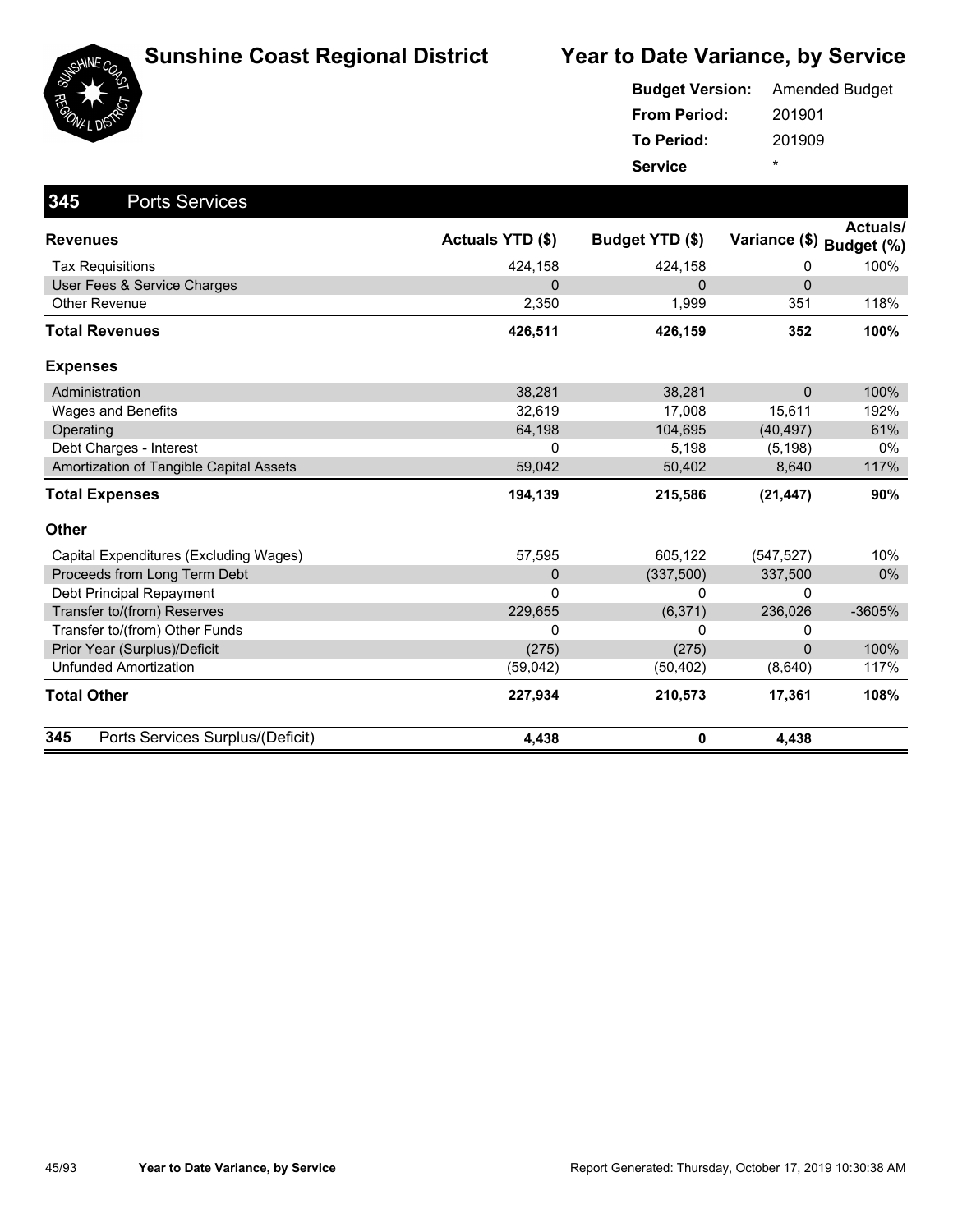

|                     | <b>Budget Version:</b> Amended Budget |
|---------------------|---------------------------------------|
| <b>From Period:</b> | 201901                                |
| <b>To Period:</b>   | 201909                                |
| <b>Service</b>      | ÷                                     |

| 346<br>Langdale Dock                   |                         |                 |                                      |
|----------------------------------------|-------------------------|-----------------|--------------------------------------|
| <b>Revenues</b>                        | <b>Actuals YTD (\$)</b> | Budget YTD (\$) | Actuals/<br>Variance (\$) Budget (%) |
| <b>Tax Requisitions</b>                | 25,063                  | 25,063          | 100%<br>$\mathbf{0}$                 |
| <b>Total Revenues</b>                  | 25,065                  | 25,065          | 100%<br>0                            |
| <b>Expenses</b>                        |                         |                 |                                      |
| Administration                         | 1.491                   | 1,491           | 0<br>100%                            |
| Operating                              | 23,572                  | 23,572          | 100%<br>$\mathbf{0}$                 |
| <b>Total Expenses</b>                  | 25,066                  | 25,065          | 100%<br>1                            |
| 346<br>Langdale Dock Surplus/(Deficit) | (1)                     | 0               | (1)                                  |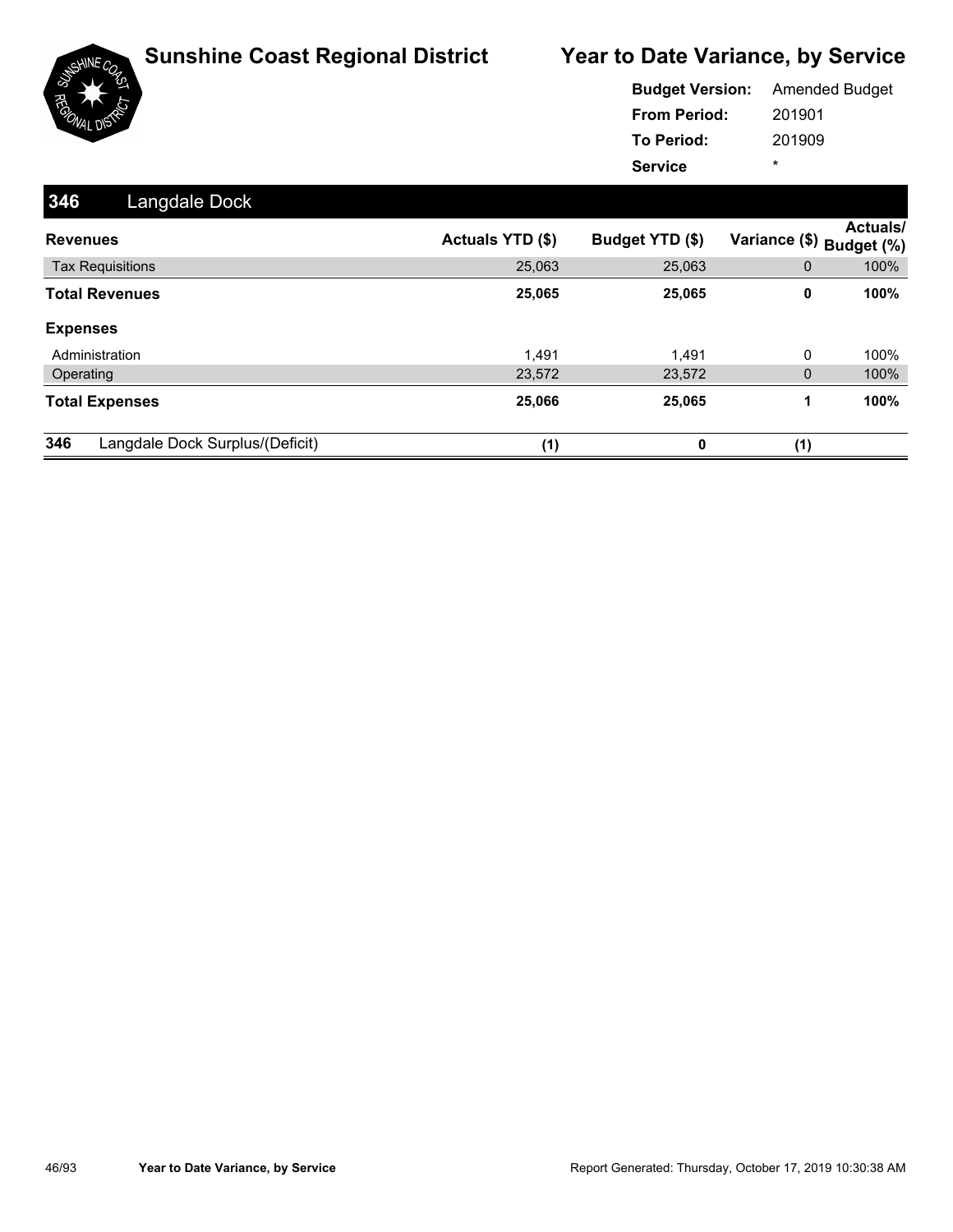



|                     | <b>Budget Version:</b> Amended Budget |
|---------------------|---------------------------------------|
| <b>From Period:</b> | 201901                                |
| To Period:          | 201909                                |
| <b>Service</b>      | ÷                                     |

| 350<br><b>Regional Solid Waste</b>            |                  |                 |                          |          |
|-----------------------------------------------|------------------|-----------------|--------------------------|----------|
| <b>Revenues</b>                               | Actuals YTD (\$) | Budget YTD (\$) | Variance (\$) Budget (%) | Actuals/ |
| <b>Tax Requisitions</b>                       | 1,519,116        | 1,527,305       | (8, 189)                 | 99%      |
| User Fees & Service Charges                   | 2,154,523        | 1,857,417       | 297,106                  | 116%     |
| Investment Income                             | 5                | 0               | 5                        |          |
| <b>Other Revenue</b>                          | 127,010          | 150,451         | (23, 441)                | 84%      |
| <b>Total Revenues</b>                         | 3,800,655        | 3,535,182       | 265,473                  | 108%     |
| <b>Expenses</b>                               |                  |                 |                          |          |
| Administration                                | 311,248          | 311,248         | 0                        | 100%     |
| <b>Wages and Benefits</b>                     | 776,400          | 794,718         | (18, 318)                | 98%      |
| Operating                                     | 1,991,362        | 2,004,989       | (13,627)                 | 99%      |
| Amortization of Tangible Capital Assets       | 40,686           | 39,554          | 1,132                    | 103%     |
| <b>Total Expenses</b>                         | 3,119,702        | 3,150,513       | (30, 811)                | 99%      |
| <b>Other</b>                                  |                  |                 |                          |          |
| Capital Expenditures (Excluding Wages)        | 561              | 30,000          | (29, 439)                | 2%       |
| Transfer to/(from) Reserves                   | 16,908           | (18, 281)       | 35,189                   | $-92%$   |
| Transfer to/(from) Other Funds                | 0                | 0               | 0                        |          |
| Prior Year (Surplus)/Deficit                  | $\overline{0}$   | $\mathbf{0}$    | $\overline{0}$           |          |
| <b>Unfunded Amortization</b>                  | (40, 686)        | (39, 554)       | (1, 132)                 | 103%     |
| Transfer (to)/from Unfunded Liability         | 412,500          | 412,500         | 0                        | 100%     |
| <b>Total Other</b>                            | 389,278          | 384,660         | 4,618                    | 101%     |
| 350<br>Regional Solid Waste Surplus/(Deficit) | 291,675          | 0               | 291,675                  |          |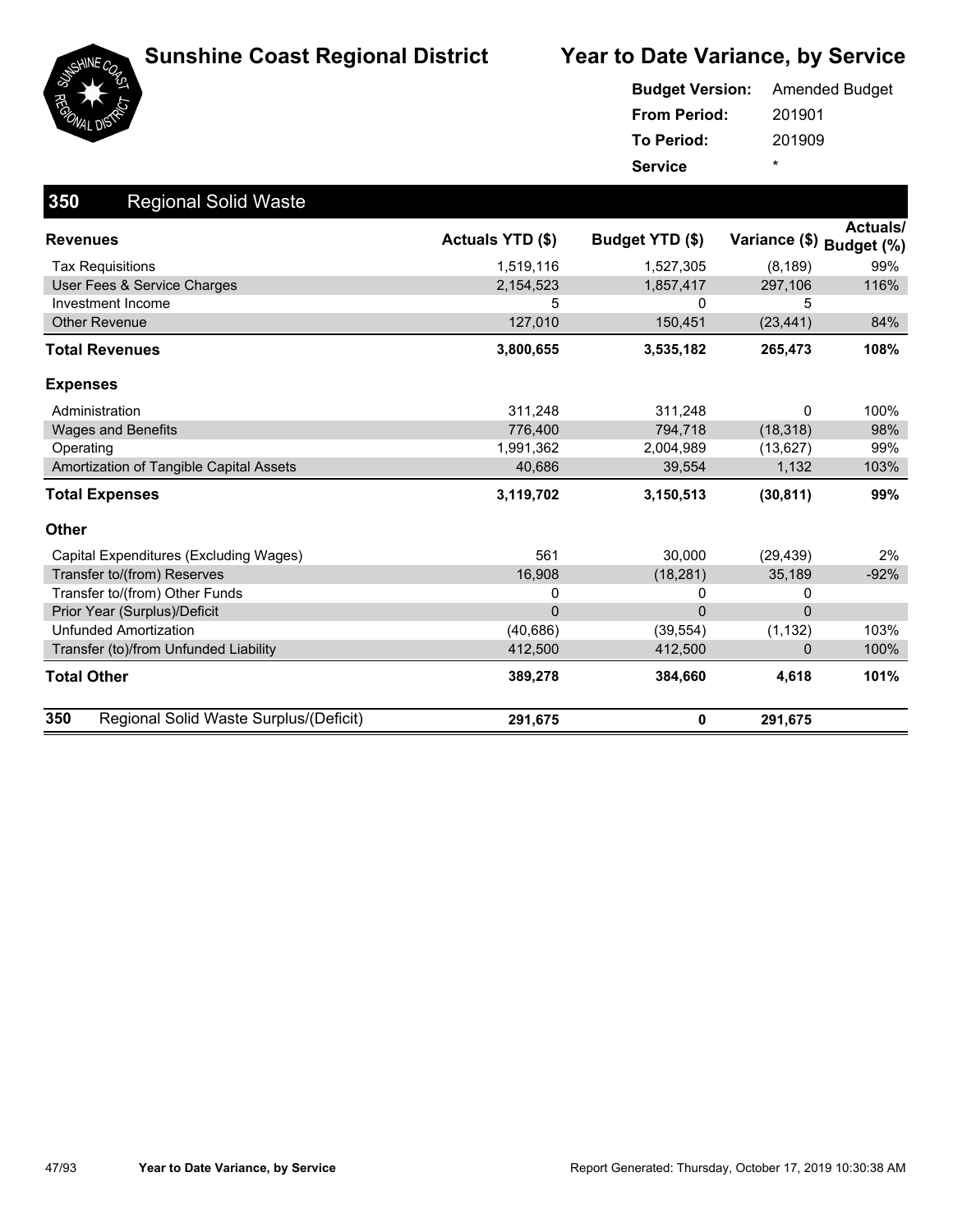

|                     | <b>Budget Version:</b> Amended Budget |
|---------------------|---------------------------------------|
| <b>From Period:</b> | 201901                                |
| To Period:          | 201909                                |
| <b>Service</b>      | ÷                                     |

| 355<br><b>Refuse Collection</b>            |                  |                 |               |                               |
|--------------------------------------------|------------------|-----------------|---------------|-------------------------------|
| <b>Revenues</b>                            | Actuals YTD (\$) | Budget YTD (\$) | Variance (\$) | <b>Actuals/</b><br>Budget (%) |
| User Fees & Service Charges                | 683,314          | 671,105         | 12,209        | 102%                          |
| <b>Other Revenue</b>                       | $\mathbf 0$      | 0               | 0             |                               |
| <b>Total Revenues</b>                      | 683,316          | 671,103         | 12,213        | 102%                          |
| <b>Expenses</b>                            |                  |                 |               |                               |
| Administration                             | 66,067           | 66,067          | 0             | 100%                          |
| <b>Wages and Benefits</b>                  | 2,805            | 26,872          | (24,067)      | 10%                           |
| Operating                                  | 546,216          | 582,456         | (36,240)      | 94%                           |
| <b>Total Expenses</b>                      | 615,090          | 675,396         | (60, 306)     | 91%                           |
| <b>Other</b>                               |                  |                 |               |                               |
| Transfer to/(from) Reserves                | (4,291)          | (4,321)         | 30            | 99%                           |
| <b>Total Other</b>                         | (4, 291)         | (4, 320)        | 29            | 99%                           |
| 355<br>Refuse Collection Surplus/(Deficit) | 72,517           | (27)            | 72,544        | $-268581%$                    |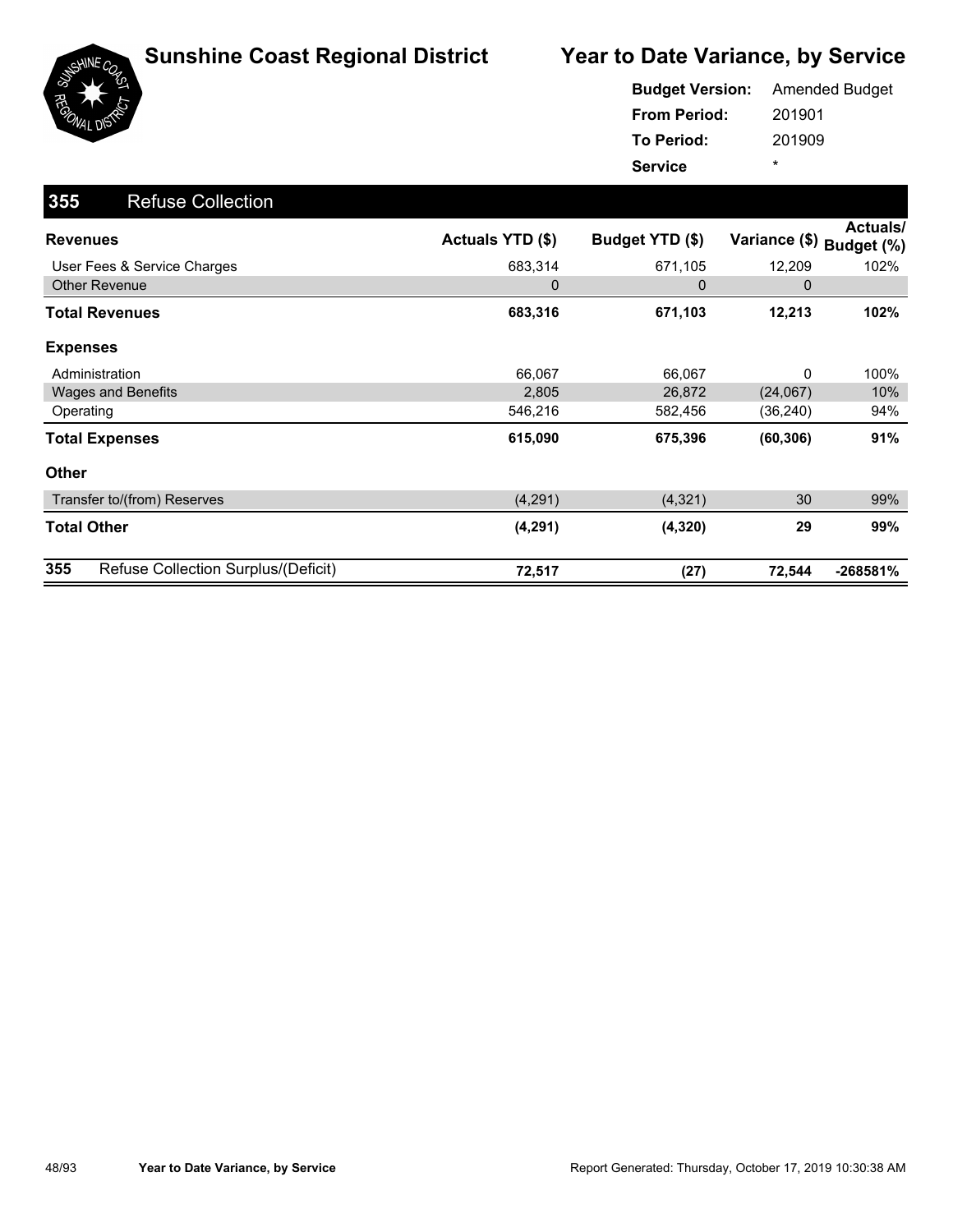





| <b>Budget Version:</b> | <b>Amended Budget</b> |
|------------------------|-----------------------|
| <b>From Period:</b>    | 201901                |
| To Period:             | 201909                |
| <b>Service</b>         | *                     |

| 365             | North Pender Harbour Water Service                       |                         |                 |               |                               |
|-----------------|----------------------------------------------------------|-------------------------|-----------------|---------------|-------------------------------|
| <b>Revenues</b> |                                                          | <b>Actuals YTD (\$)</b> | Budget YTD (\$) | Variance (\$) | <b>Actuals/</b><br>Budget (%) |
|                 | Frontage & Parcel Taxes                                  | 191,827                 | 191,339         | 488           | 100%                          |
|                 | <b>Government Transfers</b>                              | 834,176                 | 639,679         | 194,497       | 130%                          |
|                 | User Fees & Service Charges                              | 127,845                 | 126,962         | 883           | 101%                          |
|                 | <b>Other Revenue</b>                                     | (1,096)                 | 0               | (1,096)       |                               |
|                 | <b>Total Revenues</b>                                    | 1,152,749               | 957,978         | 194,771       | 120%                          |
| <b>Expenses</b> |                                                          |                         |                 |               |                               |
|                 | Administration                                           | 44,485                  | 44,485          | 0             | 100%                          |
|                 | <b>Wages and Benefits</b>                                | 112,312                 | 115,248         | (2,936)       | 97%                           |
| Operating       |                                                          | 83,104                  | 93,165          | (10,061)      | 89%                           |
|                 | Debt Charges - Interest                                  | 7,538                   | 7,538           | $\Omega$      | 100%                          |
|                 | Amortization of Tangible Capital Assets                  | 97,860                  | 93,670          | 4,190         | 104%                          |
|                 | <b>Total Expenses</b>                                    | 345,304                 | 354,114         | (8, 810)      | 98%                           |
| <b>Other</b>    |                                                          |                         |                 |               |                               |
|                 | Capital Expenditures (Excluding Wages)                   | 1,026,456               | 961,828         | 64,628        | 107%                          |
|                 | Proceeds from Long Term Debt                             | 0                       | (67, 500)       | 67,500        | 0%                            |
|                 | Debt Principal Repayment                                 | 15,000                  | 15,000          | $\Omega$      | 100%                          |
|                 | Transfer to/(from) Reserves                              | (132, 171)              | (211, 783)      | 79,612        | 62%                           |
|                 | <b>Unfunded Amortization</b>                             | (97, 860)               | (93, 670)       | (4, 190)      | 104%                          |
|                 | <b>Total Other</b>                                       | 811,423                 | 603,882         | 207,541       | 134%                          |
| 365             | North Pender Harbour Water Service Surplus/<br>(Deficit) | (3,978)                 | 18              | (3,996)       | $-22100%$                     |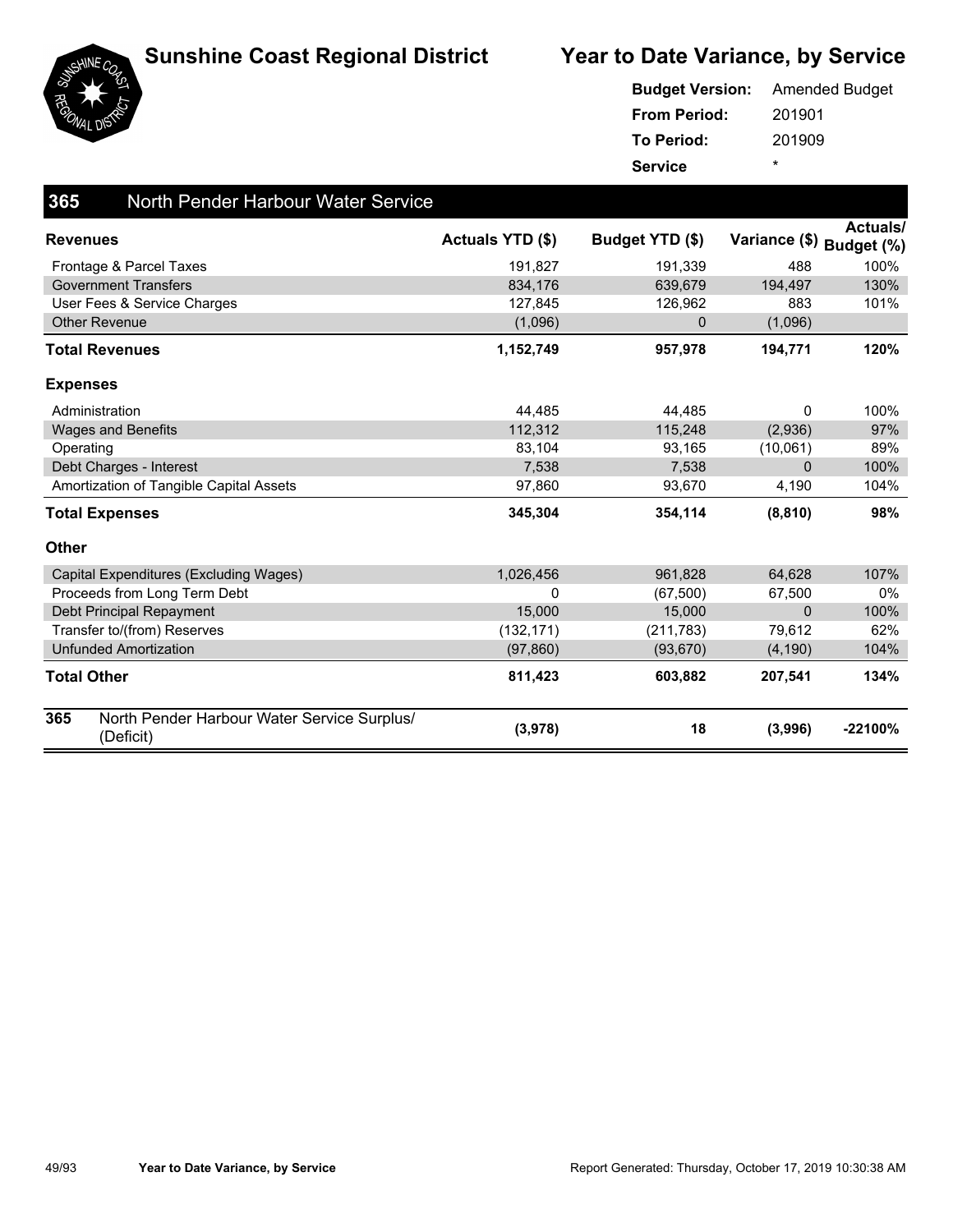



|                     | <b>Budget Version:</b> Amended Budget |
|---------------------|---------------------------------------|
| <b>From Period:</b> | 201901                                |
| <b>To Period:</b>   | 201909                                |
| <b>Service</b>      | ÷                                     |

| 366             | South Pender Harbour Water Service                       |                         |                 |                          |                 |
|-----------------|----------------------------------------------------------|-------------------------|-----------------|--------------------------|-----------------|
| <b>Revenues</b> |                                                          | <b>Actuals YTD (\$)</b> | Budget YTD (\$) | Variance (\$) Budget (%) | <b>Actuals/</b> |
|                 | Frontage & Parcel Taxes                                  | 270,380                 | 270,379         |                          | 100%            |
|                 | <b>Government Transfers</b>                              | 1,137,424               | 853,068         | 284,356                  | 133%            |
|                 | User Fees & Service Charges                              | 362.015                 | 361,028         | 987                      | 100%            |
|                 | <b>Other Revenue</b>                                     | 1,715                   | $\mathbf 0$     | 1,715                    |                 |
|                 | <b>Total Revenues</b>                                    | 1,771,532               | 1,484,469       | 287,063                  | 119%            |
| <b>Expenses</b> |                                                          |                         |                 |                          |                 |
|                 | Administration                                           | 71.868                  | 71.868          | 0                        | 100%            |
|                 | <b>Wages and Benefits</b>                                | 209,683                 | 208,291         | 1,392                    | 101%            |
| Operating       |                                                          | 131.084                 | 167,370         | (36, 286)                | 78%             |
|                 | Debt Charges - Interest                                  | 41,022                  | 41,055          | (33)                     | 100%            |
|                 | Amortization of Tangible Capital Assets                  | 224,923                 | 226,935         | (2,012)                  | 99%             |
|                 | <b>Total Expenses</b>                                    | 678,575                 | 715,518         | (36, 943)                | 95%             |
| <b>Other</b>    |                                                          |                         |                 |                          |                 |
|                 | Capital Expenditures (Excluding Wages)                   | 1,638,970               | 1,434,651       | 204,319                  | 114%            |
|                 | Debt Principal Repayment                                 | 59,462                  | 59,432          | 30                       | 100%            |
|                 | Transfer to/(from) Reserves                              | (414,008)               | (498, 192)      | 84,184                   | 83%             |
|                 | <b>Unfunded Amortization</b>                             | (224, 923)              | (226, 935)      | 2,012                    | 99%             |
| Total Other     |                                                          | 1,059,500               | 768,960         | 290,540                  | 138%            |
| 366             | South Pender Harbour Water Service Surplus/<br>(Deficit) | 33,457                  | 0               | 33,457                   |                 |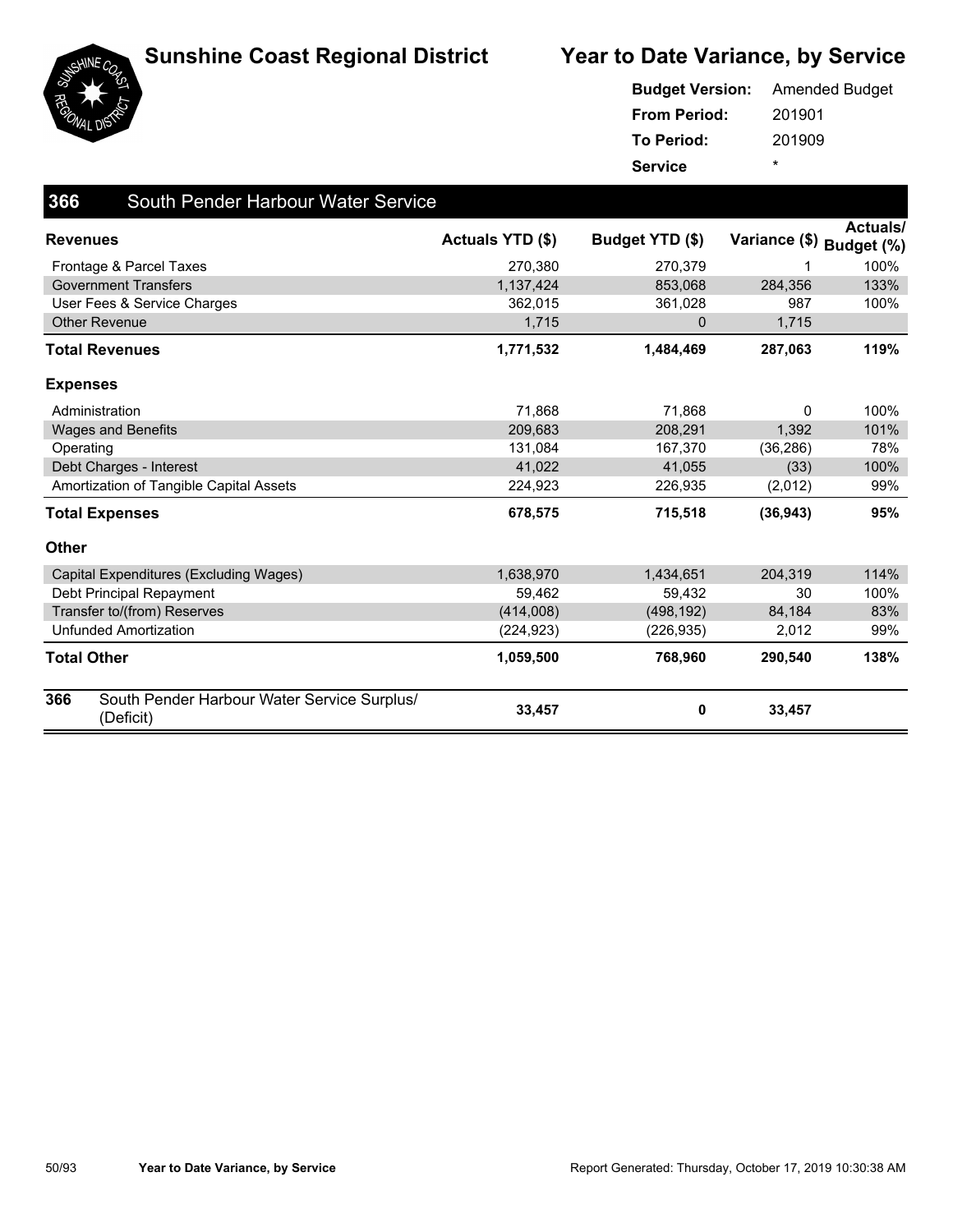





#### 201901 201909 **From Period: To Period: Service** \* **Budget Version:** Amended Budget

| 370<br><b>Regional Water Services</b>            |                  |                 |                          |                 |
|--------------------------------------------------|------------------|-----------------|--------------------------|-----------------|
| <b>Revenues</b>                                  | Actuals YTD (\$) | Budget YTD (\$) | Variance (\$) Budget (%) | <b>Actuals/</b> |
| Frontage & Parcel Taxes                          | 2,276,158        | 2,240,928       | 35,230                   | 102%            |
| <b>Government Transfers</b>                      | 5,598            | 4,199           | 1,399                    | 133%            |
| User Fees & Service Charges                      | 2,942,377        | 2,805,525       | 136,852                  | 105%            |
| <b>Contributed Assets</b>                        | 145,354          | 352,502         | (207, 148)               | 41%             |
| <b>Internal Recoveries</b>                       | 1,853            | $\Omega$        | 1,853                    |                 |
| <b>Other Revenue</b>                             | 98,739           | 49,350          | 49,389                   | 200%            |
| <b>Total Revenues</b>                            | 5,470,078        | 5,452,506       | 17,572                   | 100%            |
| <b>Expenses</b>                                  |                  |                 |                          |                 |
| Administration                                   | 575,617          | 575,617         | $\mathbf 0$              | 100%            |
| <b>Wages and Benefits</b>                        | 1,735,765        | 1,966,007       | (230, 242)               | 88%             |
| Operating                                        | 1,120,009        | 1,121,216       | (1,207)                  | 100%            |
| Debt Charges - Interest                          | 44,388           | 46,778          | (2,390)                  | 95%             |
| Amortization of Tangible Capital Assets          | 1,226,166        | 1,010,550       | 215,616                  | 121%            |
| <b>Total Expenses</b>                            | 4,701,938        | 4,720,167       | (18, 229)                | 100%            |
| <b>Other</b>                                     |                  |                 |                          |                 |
| Capital Expenditures (Excluding Wages)           | 1,321,702        | 6,201,374       | (4,879,672)              | 21%             |
| Proceeds from Long Term Debt                     | (200,000)        | (3,642,251)     | 3,442,251                | 5%              |
| Debt Principal Repayment                         | 101,298          | 119,336         | (18,038)                 | 85%             |
| Transfer to/(from) Reserves                      | 390,068          | (935, 572)      | 1,325,640                | $-42%$          |
| Transfer to/(from) Other Funds                   | (4,689)          | 0               | (4,689)                  |                 |
| <b>Unfunded Amortization</b>                     | (1,226,166)      | (1,010,550)     | (215, 616)               | 121%            |
| <b>Total Other</b>                               | 382,213          | 732,348         | (350, 135)               | 52%             |
| 370<br>Regional Water Services Surplus/(Deficit) | 385,927          | 0               | 385,927                  |                 |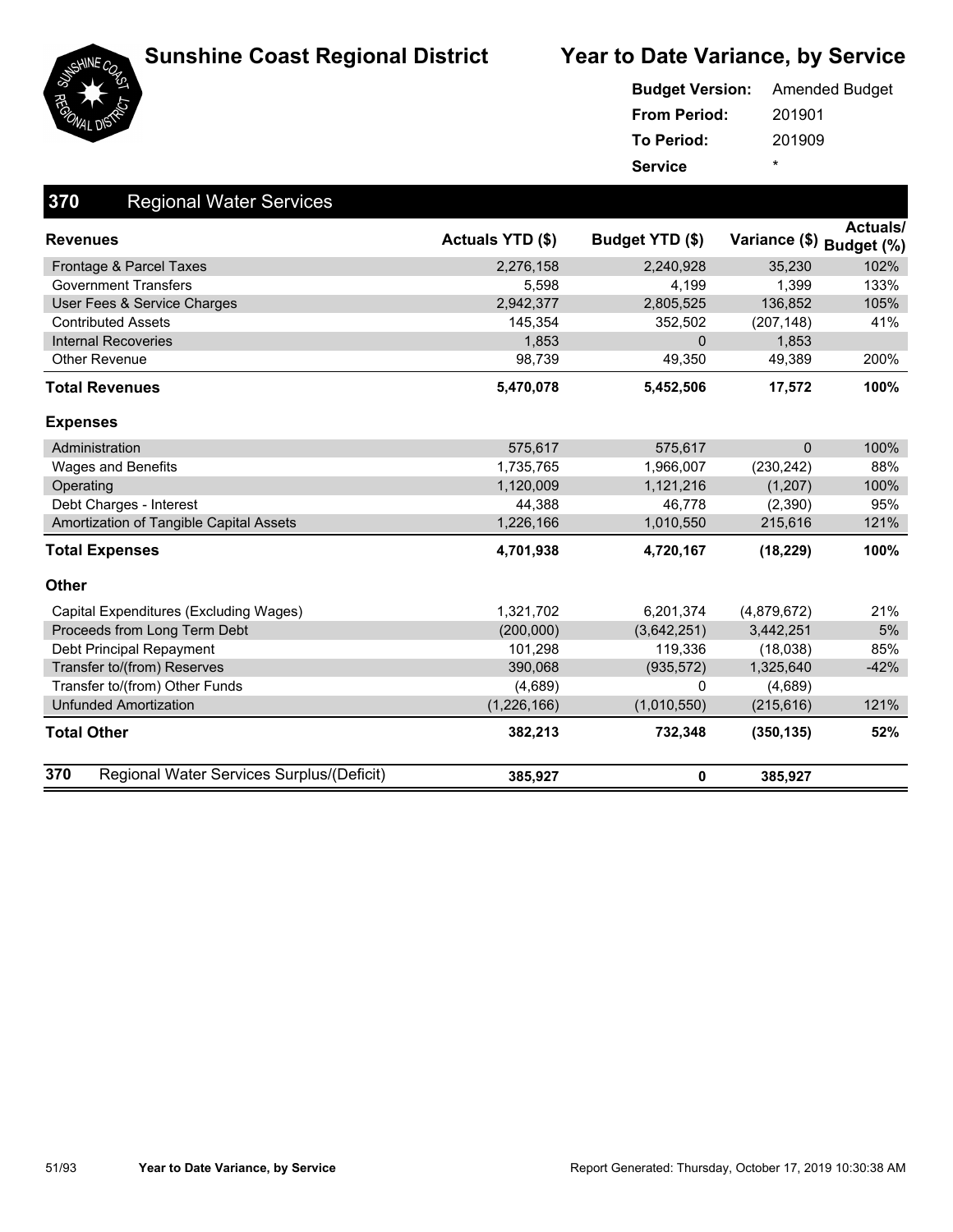



| <b>Budget Version:</b> | <b>Amended Budget</b> |
|------------------------|-----------------------|
| <b>From Period:</b>    | 201901                |
| <b>To Period:</b>      | 201909                |
| <b>Service</b>         | ÷                     |

| 381<br><b>Greaves Rd Waste Water Plant</b>            |                  |                 |               |                               |
|-------------------------------------------------------|------------------|-----------------|---------------|-------------------------------|
| <b>Revenues</b>                                       | Actuals YTD (\$) | Budget YTD (\$) | Variance (\$) | <b>Actuals/</b><br>Budget (%) |
| Frontage & Parcel Taxes                               | 459              | 459             | 0             | 100%                          |
| User Fees & Service Charges                           | 1,013            | 956             | 57            | 106%                          |
| <b>Total Revenues</b>                                 | 1,472            | 1,413           | 59            | 104%                          |
| <b>Expenses</b>                                       |                  |                 |               |                               |
| Administration                                        | 84               | 84              | 0             | 100%                          |
| Wages and Benefits                                    | 619              | 847             | (228)         | 73%                           |
| Operating                                             | 14               | 320             | (306)         | 4%                            |
| Debt Charges - Interest                               | $\mathbf{0}$     | 3               | (3)           | $0\%$                         |
| <b>Total Expenses</b>                                 | 710              | 1,251           | (541)         | 57%                           |
| Other                                                 |                  |                 |               |                               |
| Debt Principal Repayment                              | 0                | 19              | (19)          | $0\%$                         |
| Transfer to/(from) Reserves                           | 142              | 142             | $\mathbf 0$   | 100%                          |
| <b>Total Other</b>                                    | 142              | 162             | (20)          | 88%                           |
| 381<br>Greaves Rd Waste Water Plant Surplus/(Deficit) | 620              | 0               | 620           |                               |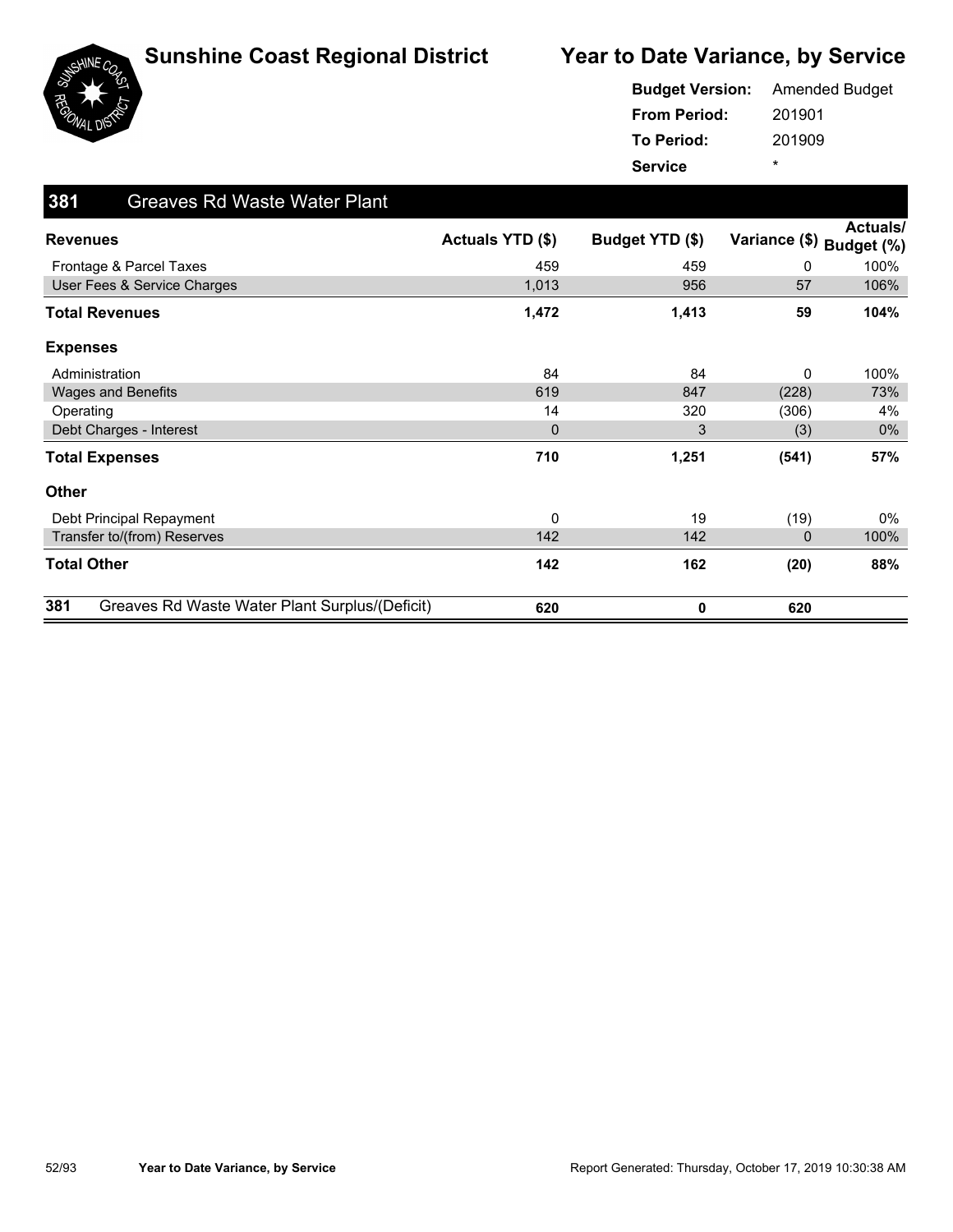



|                     | <b>Budget Version:</b> Amended Budget |
|---------------------|---------------------------------------|
| <b>From Period:</b> | 201901                                |
| <b>To Period:</b>   | 201909                                |
| <b>Service</b>      | ÷                                     |

| 382                | <b>Woodcreek Park Waste Water Plant</b>                |                  |                 |               |                               |
|--------------------|--------------------------------------------------------|------------------|-----------------|---------------|-------------------------------|
| <b>Revenues</b>    |                                                        | Actuals YTD (\$) | Budget YTD (\$) | Variance (\$) | <b>Actuals/</b><br>Budget (%) |
|                    | Frontage & Parcel Taxes                                | 5,585            | 5,585           | 0             | 100%                          |
|                    | User Fees & Service Charges                            | 27,884           | 27,375          | 509           | 102%                          |
|                    | <b>Total Revenues</b>                                  | 33,470           | 32,967          | 503           | 102%                          |
| <b>Expenses</b>    |                                                        |                  |                 |               |                               |
|                    | Administration                                         | 2,003            | 2,003           | 0             | 100%                          |
|                    | Wages and Benefits                                     | 7,762            | 12,322          | (4, 560)      | 63%                           |
| Operating          |                                                        | 8,954            | 42,558          | (33,604)      | 21%                           |
|                    | Debt Charges - Interest                                | $\Omega$         | 57              | (57)          | $0\%$                         |
|                    | Amortization of Tangible Capital Assets                | 2,853            | 2,853           | 0             | 100%                          |
|                    | <b>Total Expenses</b>                                  | 21,581           | 59,796          | (38, 215)     | 36%                           |
| <b>Other</b>       |                                                        |                  |                 |               |                               |
|                    | Debt Principal Repayment                               | $\mathbf{0}$     | 406             | (406)         | $0\%$                         |
|                    | Transfer to/(from) Reserves                            | 5,613            | (24, 387)       | 30,000        | $-23%$                        |
|                    | <b>Unfunded Amortization</b>                           | (2,853)          | (2,853)         | 0             | 100%                          |
| <b>Total Other</b> |                                                        | 2,760            | (26, 838)       | 29,598        | $-10%$                        |
| 382                | Woodcreek Park Waste Water Plant Surplus/<br>(Deficit) | 9,129            | 0               | 9,129         |                               |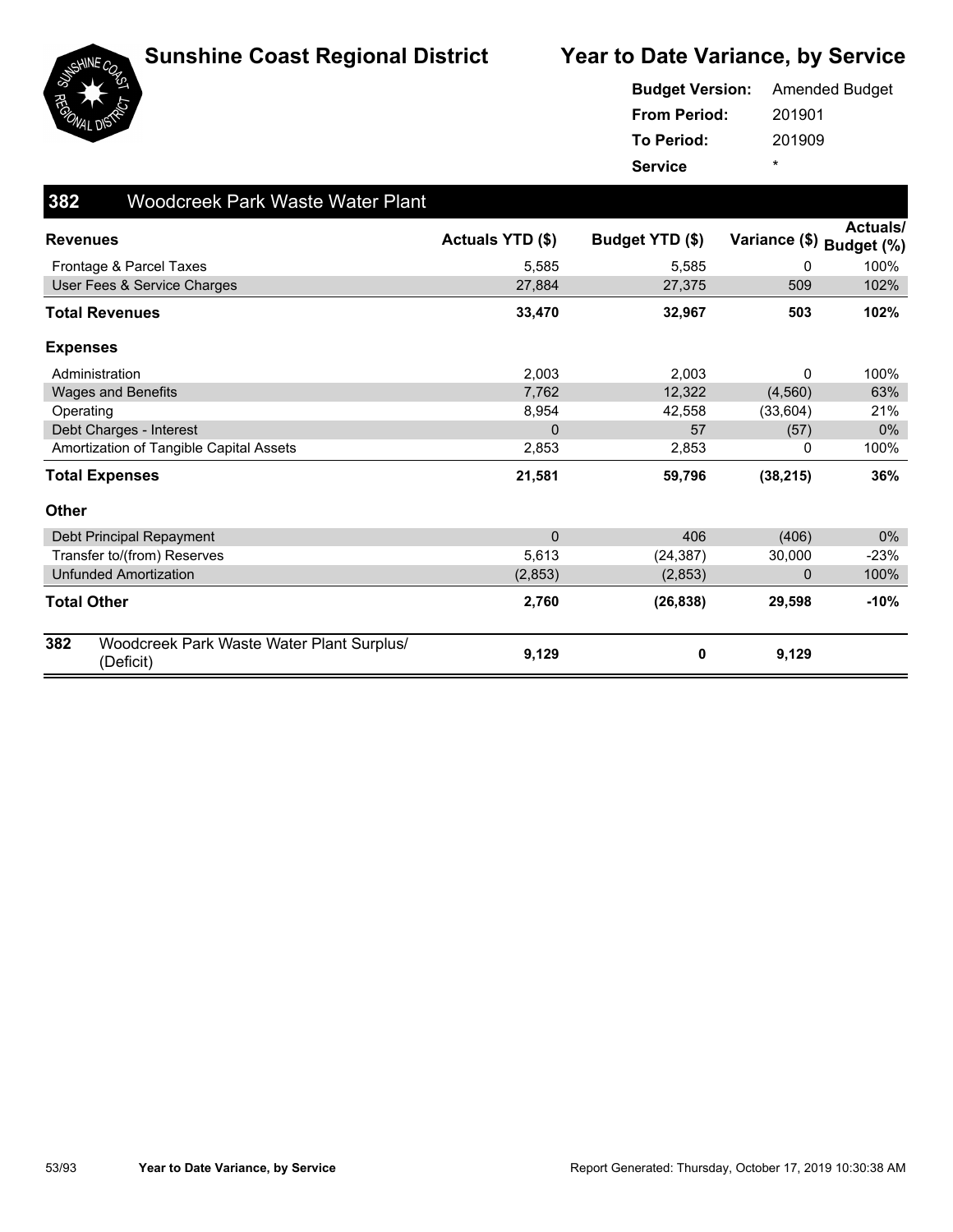



|                     | <b>Budget Version:</b> Amended Budget |
|---------------------|---------------------------------------|
| <b>From Period:</b> | 201901                                |
| To Period:          | 201909                                |
| <b>Service</b>      | ÷                                     |

| 383<br>Sunnyside Waste Water Plant                   |                         |                 |                |                               |
|------------------------------------------------------|-------------------------|-----------------|----------------|-------------------------------|
| <b>Revenues</b>                                      | <b>Actuals YTD (\$)</b> | Budget YTD (\$) | Variance (\$)  | <b>Actuals/</b><br>Budget (%) |
| Frontage & Parcel Taxes                              | 421                     | 421             | 0              | 100%                          |
| User Fees & Service Charges                          | 757                     | 750             | $\overline{7}$ | 101%                          |
| <b>Total Revenues</b>                                | 1,178                   | 1,170           | 8              | 101%                          |
| <b>Expenses</b>                                      |                         |                 |                |                               |
| Administration                                       | 74                      | 74              | 0              | 100%                          |
| <b>Wages and Benefits</b>                            | 22                      | 888             | (866)          | 2%                            |
| Operating                                            | 22                      | 112             | (90)           | 20%                           |
| Debt Charges - Interest                              | $\mathbf 0$             | $\overline{2}$  | (2)            | $0\%$                         |
| <b>Total Expenses</b>                                | 115                     | 1,071           | (956)          | 11%                           |
| <b>Other</b>                                         |                         |                 |                |                               |
| Debt Principal Repayment                             | 0                       | 16              | (16)           | 0%                            |
| Transfer to/(from) Reserves                          | 78                      | 78              | $\mathbf 0$    | 100%                          |
| <b>Total Other</b>                                   | 78                      | 99              | (21)           | 79%                           |
| 383<br>Sunnyside Waste Water Plant Surplus/(Deficit) | 985                     | 0               | 985            |                               |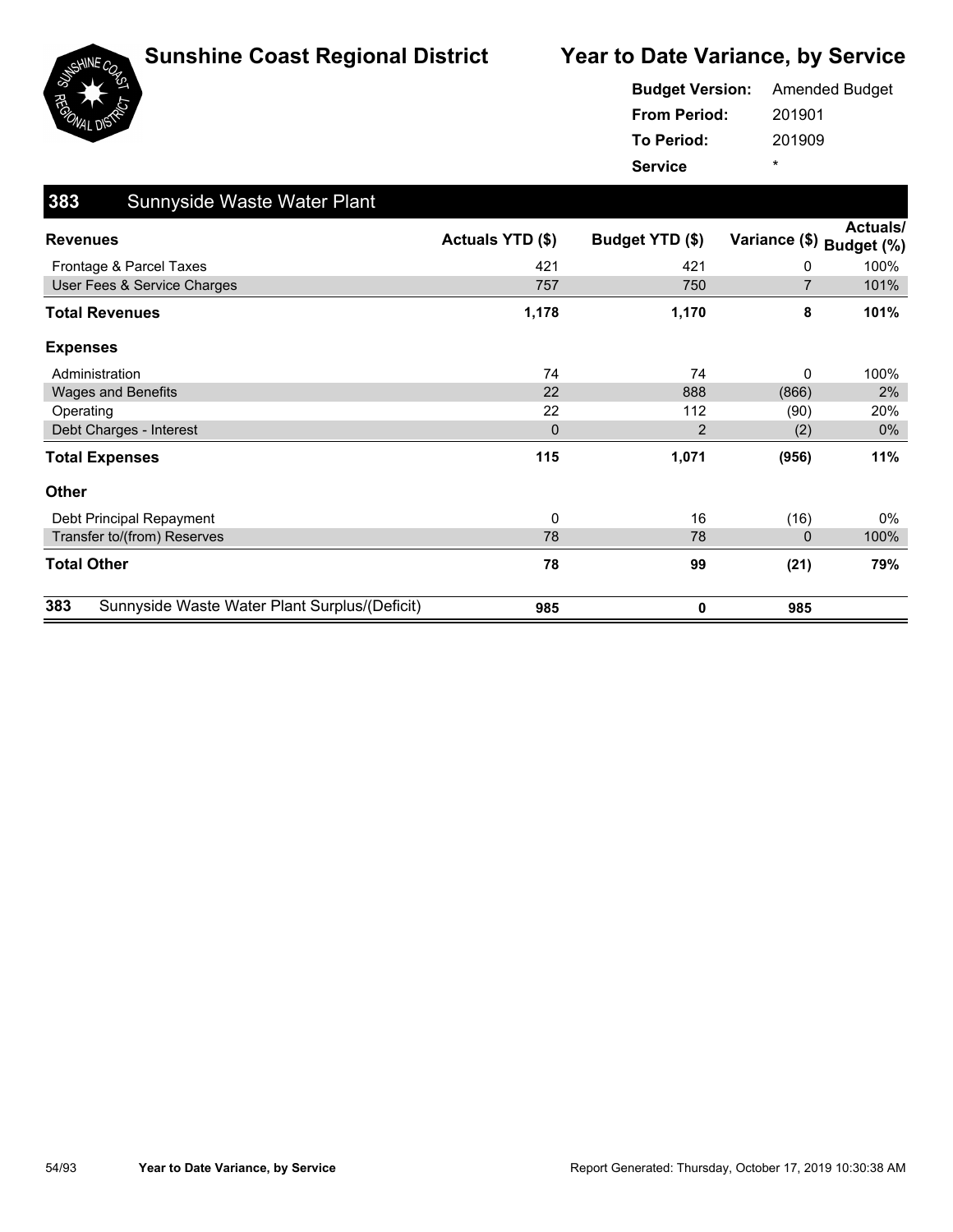



|                     | <b>Budget Version:</b> Amended Budget |
|---------------------|---------------------------------------|
| <b>From Period:</b> | 201901                                |
| To Period:          | 201909                                |
| <b>Service</b>      | ÷                                     |

| 384<br><b>Jolly Roger Waste Water Plant</b>            |                         |                 |                          |                 |
|--------------------------------------------------------|-------------------------|-----------------|--------------------------|-----------------|
| <b>Revenues</b>                                        | <b>Actuals YTD (\$)</b> | Budget YTD (\$) | Variance (\$) Budget (%) | <b>Actuals/</b> |
| Frontage & Parcel Taxes                                | 474                     | 474             | 0                        | 100%            |
| User Fees & Service Charges                            | 9,722                   | 9,591           | 131                      | 101%            |
| <b>Total Revenues</b>                                  | 10,197                  | 10,071          | 126                      | 101%            |
| <b>Expenses</b>                                        |                         |                 |                          |                 |
| Administration                                         | 713                     | 713             | 0                        | 100%            |
| <b>Wages and Benefits</b>                              | 8,056                   | 5,150           | 2,906                    | 156%            |
| Operating                                              | 7,607                   | 4,327           | 3,280                    | 176%            |
| Debt Charges - Interest                                | $\mathbf{0}$            | 21              | (21)                     | $0\%$           |
| Amortization of Tangible Capital Assets                | 970                     | 970             | 0                        | 100%            |
| <b>Total Expenses</b>                                  | 17,342                  | 11,178          | 6,164                    | 155%            |
| Other                                                  |                         |                 |                          |                 |
| Debt Principal Repayment                               | $\mathbf{0}$            | 151             | (151)                    | 0%              |
| Transfer to/(from) Reserves                            | (296)                   | (296)           | 0                        | 100%            |
| <b>Unfunded Amortization</b>                           | (970)                   | (970)           | 0                        | 100%            |
| <b>Total Other</b>                                     | (1, 268)                | (1, 116)        | (152)                    | 114%            |
| Jolly Roger Waste Water Plant Surplus/(Deficit)<br>384 | (5, 877)                | 0               | (5, 877)                 |                 |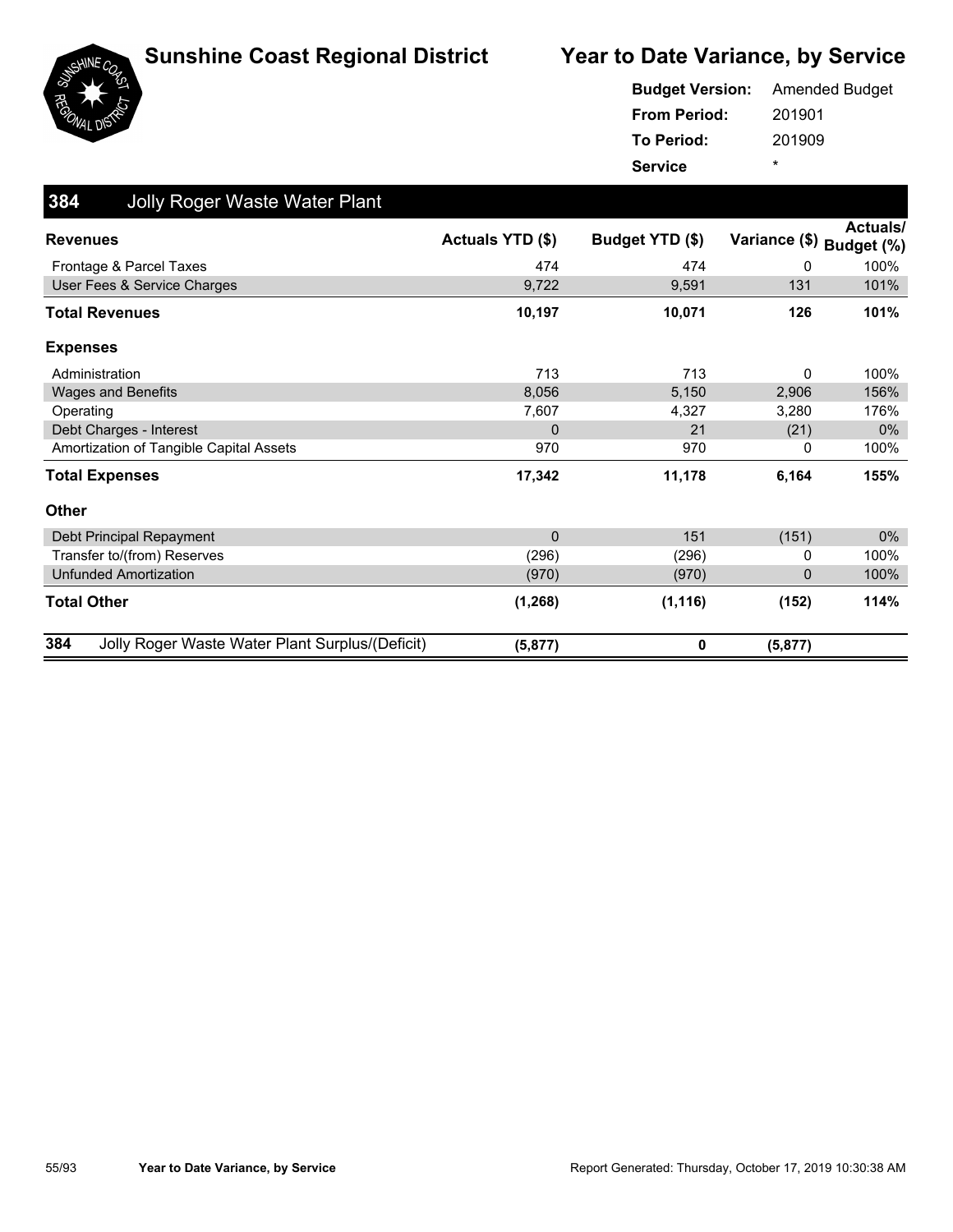





#### 201901 201909 **From Period: To Period: Service** \* **Budget Version:** Amended Budget

| 385<br><b>Secret Cove Waste Water Plant</b>            |                  |                 |                          |          |
|--------------------------------------------------------|------------------|-----------------|--------------------------|----------|
| <b>Revenues</b>                                        | Actuals YTD (\$) | Budget YTD (\$) | Variance (\$) Budget (%) | Actuals/ |
| Frontage & Parcel Taxes                                | 2,295            | 2,295           | 0                        | 100%     |
| User Fees & Service Charges                            | 11,274           | 11,222          | 52                       | 100%     |
| <b>Total Revenues</b>                                  | 13,570           | 13,518          | 52                       | 100%     |
| <b>Expenses</b>                                        |                  |                 |                          |          |
| Administration                                         | 850              | 850             | 0                        | 100%     |
| <b>Wages and Benefits</b>                              | 2,318            | 5,868           | (3,550)                  | 40%      |
| Operating                                              | 2,794            | 5,235           | (2, 441)                 | 53%      |
| Debt Charges - Interest                                | 0                | 25              | (25)                     | 0%       |
| Amortization of Tangible Capital Assets                | 1,036            | 1,036           | 0                        | 100%     |
| <b>Total Expenses</b>                                  | 6,992            | 13,014          | (6,022)                  | 54%      |
| Other                                                  |                  |                 |                          |          |
| Debt Principal Repayment                               | $\mathbf 0$      | 182             | (182)                    | $0\%$    |
| Transfer to/(from) Reserves                            | 1,358            | 1,357           |                          | 100%     |
| <b>Unfunded Amortization</b>                           | (1,036)          | (1,036)         | 0                        | 100%     |
| <b>Total Other</b>                                     | 323              | 504             | (181)                    | 64%      |
| 385<br>Secret Cove Waste Water Plant Surplus/(Deficit) | 6,255            | 0               | 6,255                    |          |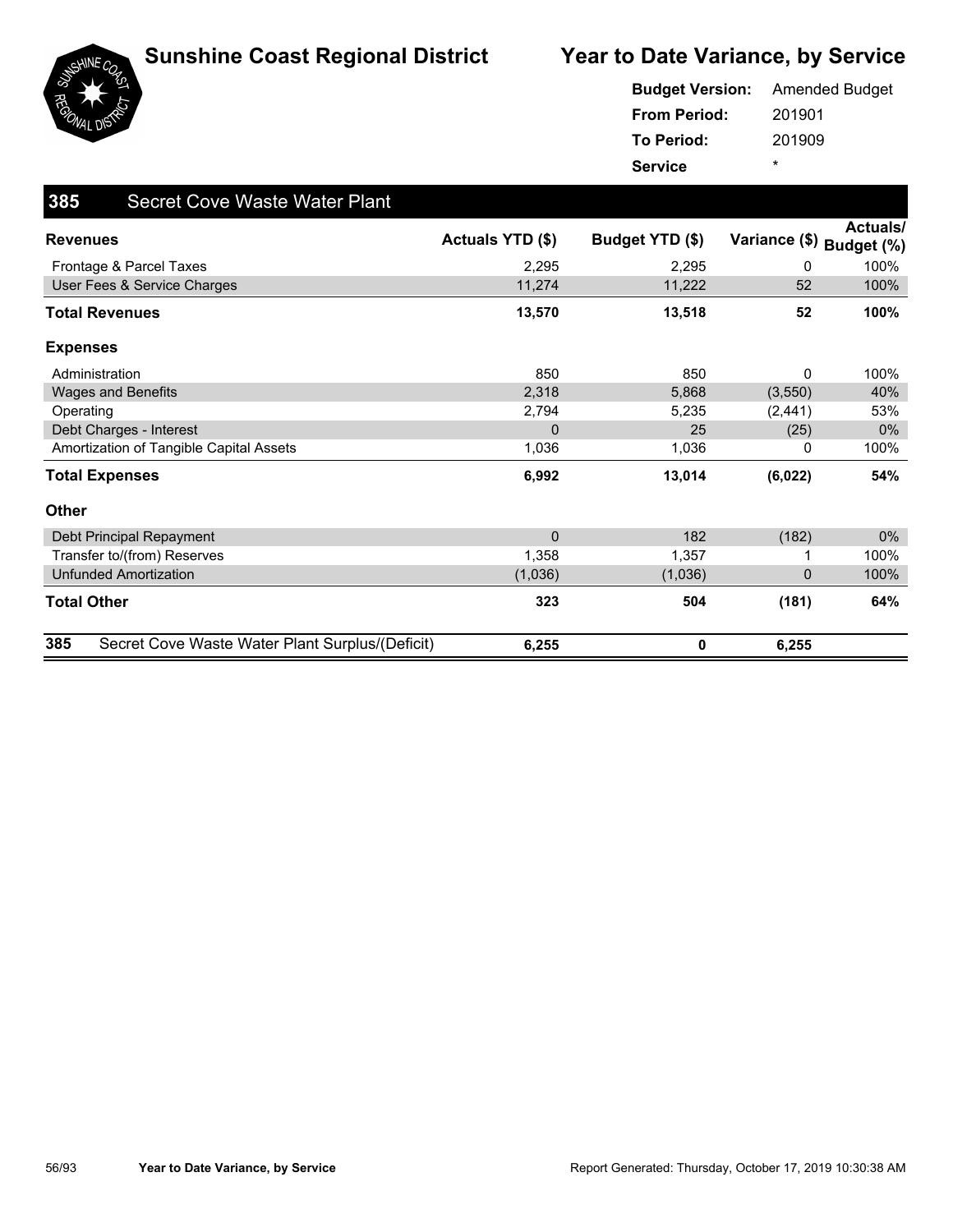



|                     | <b>Budget Version:</b> Amended Budget |
|---------------------|---------------------------------------|
| <b>From Period:</b> | 201901                                |
| To Period:          | 201909                                |
| <b>Service</b>      | *                                     |

| 386<br>Lee Bay Waste Water Plant                   |                         |                 |               |                               |
|----------------------------------------------------|-------------------------|-----------------|---------------|-------------------------------|
| <b>Revenues</b>                                    | <b>Actuals YTD (\$)</b> | Budget YTD (\$) | Variance (\$) | <b>Actuals/</b><br>Budget (%) |
| Frontage & Parcel Taxes                            | 13,439                  | 13,617          | (178)         | 99%                           |
| User Fees & Service Charges                        | 35,137                  | 33,104          | 2,033         | 106%                          |
| <b>Total Revenues</b>                              | 48,576                  | 46,719          | 1,857         | 104%                          |
| <b>Expenses</b>                                    |                         |                 |               |                               |
| Administration                                     | 2,530                   | 2,530           | 0             | 100%                          |
| <b>Wages and Benefits</b>                          | 7,071                   | 17,627          | (10, 556)     | 40%                           |
| Operating                                          | 11,737                  | 16,498          | (4, 761)      | 71%                           |
| Debt Charges - Interest                            | $\mathbf 0$             | 79              | (79)          | $0\%$                         |
| Amortization of Tangible Capital Assets            | 1,048                   | 1,048           | 0             | 100%                          |
| <b>Total Expenses</b>                              | 22,378                  | 37,782          | (15, 404)     | 59%                           |
| <b>Other</b>                                       |                         |                 |               |                               |
| Capital Expenditures (Excluding Wages)             | $\mathbf{0}$            | 33,750          | (33, 750)     | $0\%$                         |
| Proceeds from Long Term Debt                       | 0                       | (33,750)        | 33,750        | $0\%$                         |
| Debt Principal Repayment                           | $\mathbf{0}$            | 559             | (559)         | $0\%$                         |
| Transfer to/(from) Reserves                        | 9,428                   | 9,428           | 0             | 100%                          |
| <b>Unfunded Amortization</b>                       | (1,048)                 | (1,048)         | $\mathbf{0}$  | 100%                          |
| <b>Total Other</b>                                 | 8,384                   | 8,946           | (562)         | 94%                           |
| 386<br>Lee Bay Waste Water Plant Surplus/(Deficit) | 17,814                  | 0               | 17,814        |                               |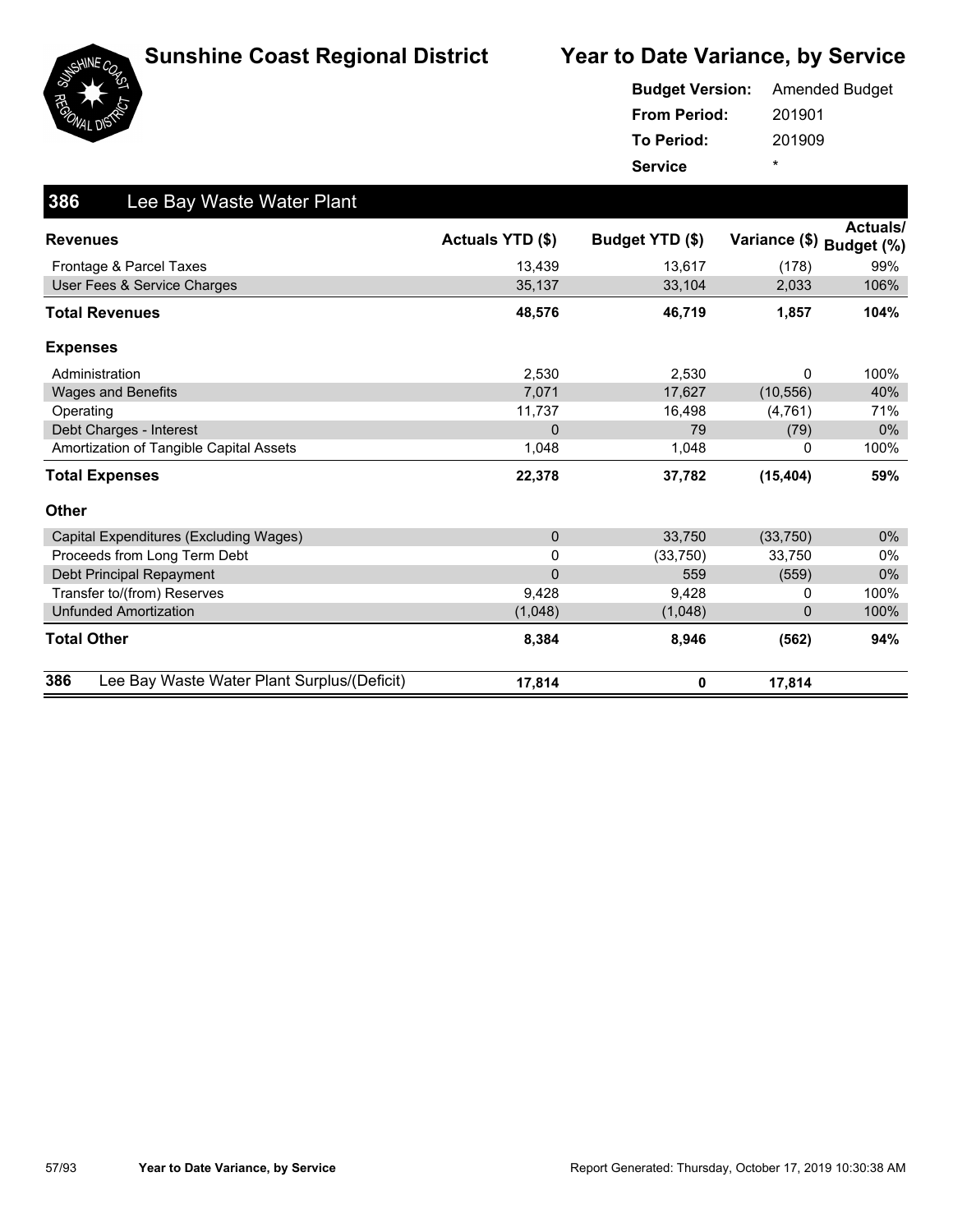

#### **Sunshine Coast Regional District State Year to Date Variance, by Service**



| <b>Budget Version:</b> Amended Budget |        |
|---------------------------------------|--------|
| <b>From Period:</b>                   | 201901 |
| To Period:                            | 201909 |
| <b>Service</b>                        | ÷      |

| 387<br><b>Square Bay Waste Water Plant</b>            |                  |                 |              |                                             |
|-------------------------------------------------------|------------------|-----------------|--------------|---------------------------------------------|
| <b>Revenues</b>                                       | Actuals YTD (\$) | Budget YTD (\$) |              | <b>Actuals/</b><br>Variance (\$) Budget (%) |
| <b>Tax Requisitions</b>                               | 0                | 0               | 0            |                                             |
| Frontage & Parcel Taxes                               | 7,115            | 7,115           | $\Omega$     | 100%                                        |
| <b>Government Transfers</b>                           | (1)              | 0               | (1)          |                                             |
| User Fees & Service Charges                           | 25,931           | 25,369          | 562          | 102%                                        |
| <b>Other Revenue</b>                                  | 4,722            | 0               | 4,722        |                                             |
| <b>Total Revenues</b>                                 | 37,768           | 32,490          | 5,278        | 116%                                        |
| <b>Expenses</b>                                       |                  |                 |              |                                             |
| Administration                                        | 2,174            | 2,174           | $\mathbf{0}$ | 100%                                        |
| <b>Wages and Benefits</b>                             | 32,425           | 14,791          | 17,634       | 219%                                        |
| Operating                                             | 12,604           | 10,405          | 2,199        | 121%                                        |
| Debt Charges - Interest                               | 4,063            | 3,716           | 347          | 109%                                        |
| Amortization of Tangible Capital Assets               | 6,804            | 6,734           | 70           | 101%                                        |
| <b>Total Expenses</b>                                 | 58,074           | 37,818          | 20,256       | 154%                                        |
| <b>Other</b>                                          |                  |                 |              |                                             |
| Capital Expenditures (Excluding Wages)                | 29.398           | 76,363          | (46, 965)    | 38%                                         |
| Proceeds from Long Term Debt                          | (280,000)        | (57, 613)       | (222, 387)   | 486%                                        |
| Debt Principal Repayment                              | 0                | 295             | (295)        | 0%                                          |
| Transfer to/(from) Reserves                           | 39,460           | (17, 648)       | 57,108       | $-224%$                                     |
| Transfer to/(from) Other Funds                        | 205,984          | 0               | 205,984      |                                             |
| <b>Unfunded Amortization</b>                          | (6,804)          | (6, 734)        | (70)         | 101%                                        |
| <b>Total Other</b>                                    | (11, 963)        | (5,328)         | (6, 635)     | 225%                                        |
| 387<br>Square Bay Waste Water Plant Surplus/(Deficit) | (8, 343)         | 0               | (8, 343)     |                                             |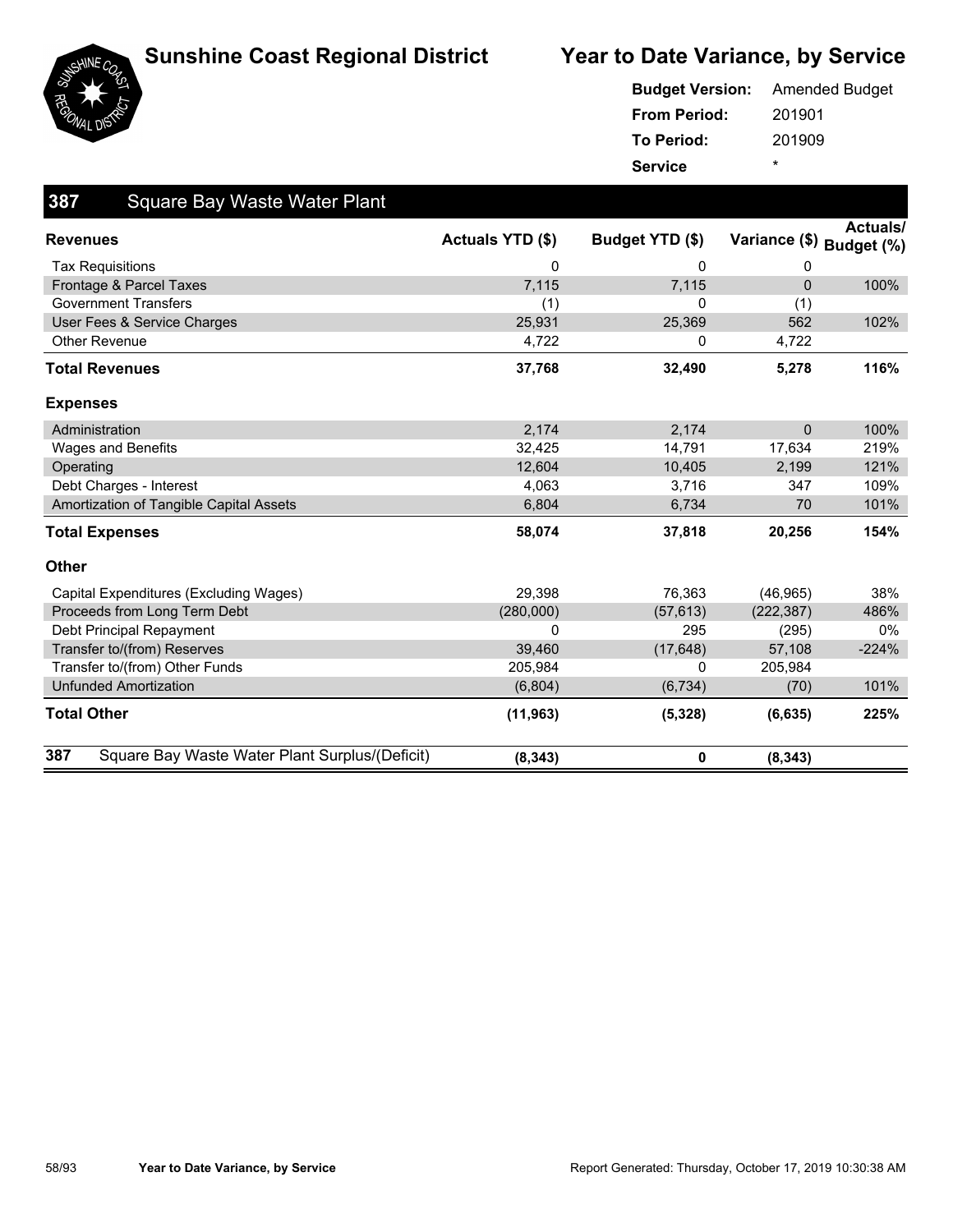



|                     | <b>Budget Version:</b> Amended Budget |
|---------------------|---------------------------------------|
| <b>From Period:</b> | 201901                                |
| To Period:          | 201909                                |
| <b>Service</b>      | ÷                                     |

| 388<br>Langdale Waste Water Plant                   |                         |                 |               |                               |
|-----------------------------------------------------|-------------------------|-----------------|---------------|-------------------------------|
| <b>Revenues</b>                                     | <b>Actuals YTD (\$)</b> | Budget YTD (\$) | Variance (\$) | <b>Actuals/</b><br>Budget (%) |
| Frontage & Parcel Taxes                             | 3,060                   | 3,060           | 0             | 100%                          |
| User Fees & Service Charges                         | 17,263                  | 16,875          | 388           | 102%                          |
| <b>Total Revenues</b>                               | 20,324                  | 19,935          | 389           | 102%                          |
| <b>Expenses</b>                                     |                         |                 |               |                               |
| Administration                                      | 1,514                   | 1,514           | 0             | 100%                          |
| <b>Wages and Benefits</b>                           | 5,186                   | 11,231          | (6,045)       | 46%                           |
| Operating                                           | 12,202                  | 6,584           | 5,618         | 185%                          |
| Debt Charges - Interest                             | $\Omega$                | 41              | (41)          | $0\%$                         |
| Amortization of Tangible Capital Assets             | 2,823                   | 2,823           | 0             | 100%                          |
| <b>Total Expenses</b>                               | 21,730                  | 22,203          | (473)         | 98%                           |
| <b>Other</b>                                        |                         |                 |               |                               |
| Capital Expenditures (Excluding Wages)              | $\mathbf{0}$            | $\Omega$        | $\mathbf{0}$  |                               |
| Debt Principal Repayment                            | $\Omega$                | 295             | (295)         | $0\%$                         |
| Transfer to/(from) Reserves                         | 270                     | 270             | $\mathbf 0$   | 100%                          |
| <b>Unfunded Amortization</b>                        | (2,823)                 | (2,823)         | 0             | 100%                          |
| <b>Total Other</b>                                  | (2, 556)                | (2, 259)        | (297)         | 113%                          |
| 388<br>Langdale Waste Water Plant Surplus/(Deficit) | 1,150                   | 0               | 1,150         |                               |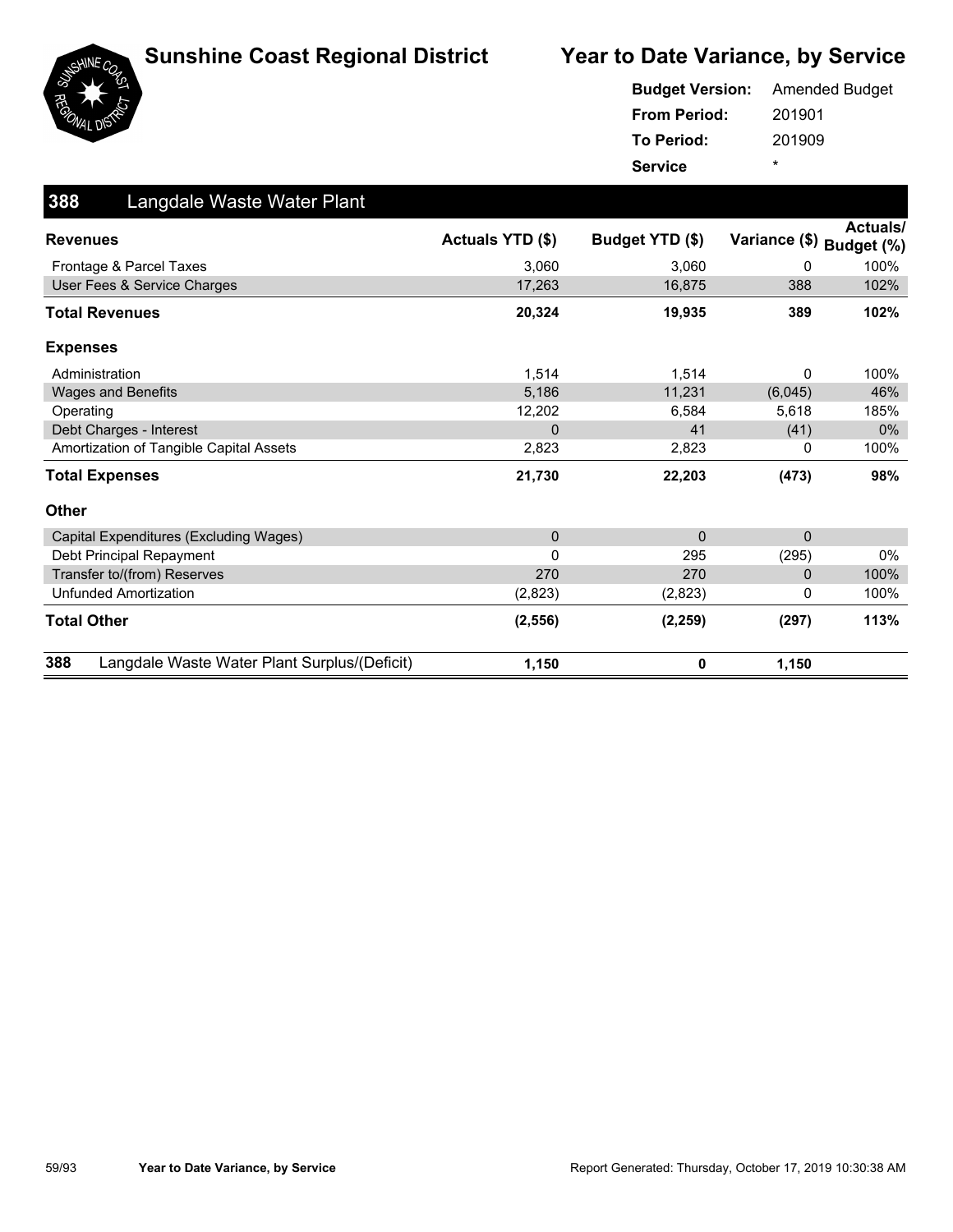





#### 201901 201909 **From Period: To Period: Service** \* **Budget Version:** Amended Budget

| 389<br><b>Canoe Rd Waste Water Plant</b>            |                  |                 |               |                               |
|-----------------------------------------------------|------------------|-----------------|---------------|-------------------------------|
| <b>Revenues</b>                                     | Actuals YTD (\$) | Budget YTD (\$) | Variance (\$) | <b>Actuals/</b><br>Budget (%) |
| Frontage & Parcel Taxes                             | 1,148            | 1,148           | $\Omega$      | 100%                          |
| <b>Government Transfers</b>                         | 48,553           | 36,416          | 12,137        | 133%                          |
| User Fees & Service Charges                         | 998              | 820             | 178           | 122%                          |
| <b>Total Revenues</b>                               | 50,698           | 38,385          | 12,313        | 132%                          |
| <b>Expenses</b>                                     |                  |                 |               |                               |
| Administration                                      | 725              | 725             | 0             | 100%                          |
| <b>Wages and Benefits</b>                           | 4,907            | 583             | 4,324         | 842%                          |
| Operating                                           | 85               | 202             | (117)         | 42%                           |
| Debt Charges - Interest                             | $\mathbf 0$      | 149             | (149)         | $0\%$                         |
| <b>Total Expenses</b>                               | 5,724            | 1,665           | 4,059         | 344%                          |
| <b>Other</b>                                        |                  |                 |               |                               |
| Capital Expenditures (Excluding Wages)              | 60,300           | 43,875          | 16,425        | 137%                          |
| Proceeds from Long Term Debt                        | 0                | (7, 459)        | 7,459         | $0\%$                         |
| Debt Principal Repayment                            | 0                | 13              | (13)          | $0\%$                         |
| Transfer to/(from) Reserves                         | 295              | 295             | $\mathbf{0}$  | 100%                          |
| Transfer to/(from) Other Funds                      | (9,946)          | 0               | (9,946)       |                               |
| <b>Total Other</b>                                  | 50,649           | 36,720          | 13,929        | 138%                          |
| 389<br>Canoe Rd Waste Water Plant Surplus/(Deficit) | (5,675)          | 0               | (5,675)       |                               |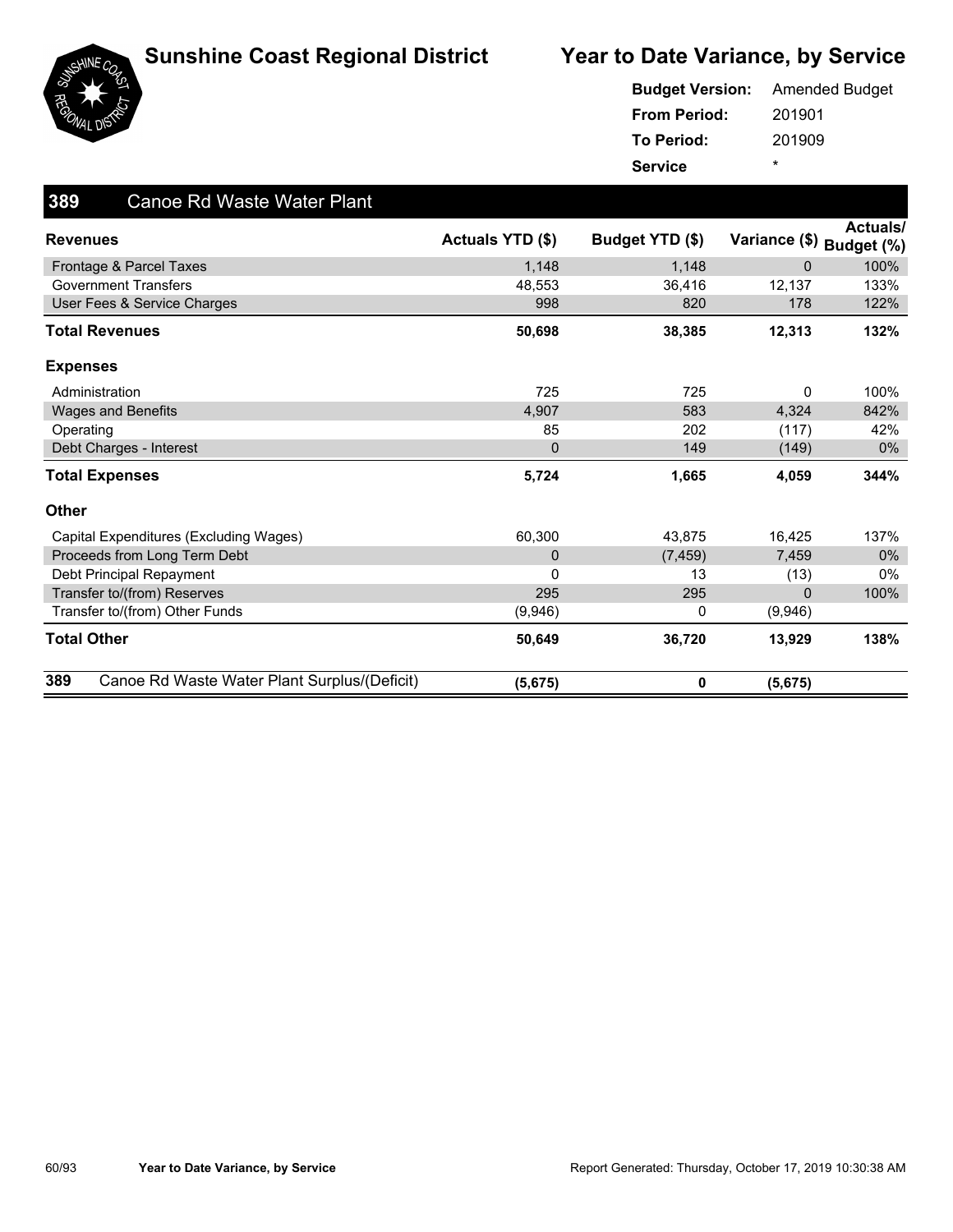





|                     | <b>Budget Version:</b> Amended Budget |
|---------------------|---------------------------------------|
| <b>From Period:</b> | 201901                                |
| To Period:          | 201909                                |
| <b>Service</b>      | ÷                                     |

| 390<br><b>Merrill Crescent Waste Water Plant</b>                |                  |                 |                          |          |
|-----------------------------------------------------------------|------------------|-----------------|--------------------------|----------|
| <b>Revenues</b>                                                 | Actuals YTD (\$) | Budget YTD (\$) | Variance (\$) Budget (%) | Actuals/ |
| Frontage & Parcel Taxes                                         | 2,785            | 2,785           | $\mathbf{0}$             | 100%     |
| <b>Government Transfers</b>                                     | 43,755           | 32,817          | 10,938                   | 133%     |
| User Fees & Service Charges                                     | 6,307            | 6,131           | 176                      | 103%     |
| <b>Total Revenues</b>                                           | 52,845           | 41,724          | 11,121                   | 127%     |
| <b>Expenses</b>                                                 |                  |                 |                          |          |
| Administration                                                  | 502              | 502             | $\mathbf{0}$             | 100%     |
| <b>Wages and Benefits</b>                                       | 9,757            | 3,449           | 6,308                    | 283%     |
| Operating                                                       | 4,906            | 3,090           | 1,816                    | 159%     |
| Debt Charges - Interest                                         | 0                | 143             | (143)                    | $0\%$    |
| Amortization of Tangible Capital Assets                         | 418              | 418             | 0                        | 100%     |
| <b>Total Expenses</b>                                           | 15,580           | 7,596           | 7,984                    | 205%     |
| <b>Other</b>                                                    |                  |                 |                          |          |
| Capital Expenditures (Excluding Wages)                          | 52,762           | 39,539          | 13,223                   | 133%     |
| Proceeds from Long Term Debt                                    | 0                | (6, 722)        | 6,722                    | 0%       |
| Debt Principal Repayment                                        | $\mathbf{0}$     | 107             | (107)                    | $0\%$    |
| Transfer to/(from) Reserves                                     | 1,625            | 1,625           | 0                        | 100%     |
| Transfer to/(from) Other Funds                                  | (8,963)          | 0               | (8,963)                  |          |
| <b>Unfunded Amortization</b>                                    | (418)            | (418)           | 0                        | 100%     |
| <b>Total Other</b>                                              | 45,011           | 34,137          | 10,874                   | 132%     |
| 390<br>Merrill Crescent Waste Water Plant Surplus/<br>(Deficit) | (7, 746)         | 0               | (7,746)                  |          |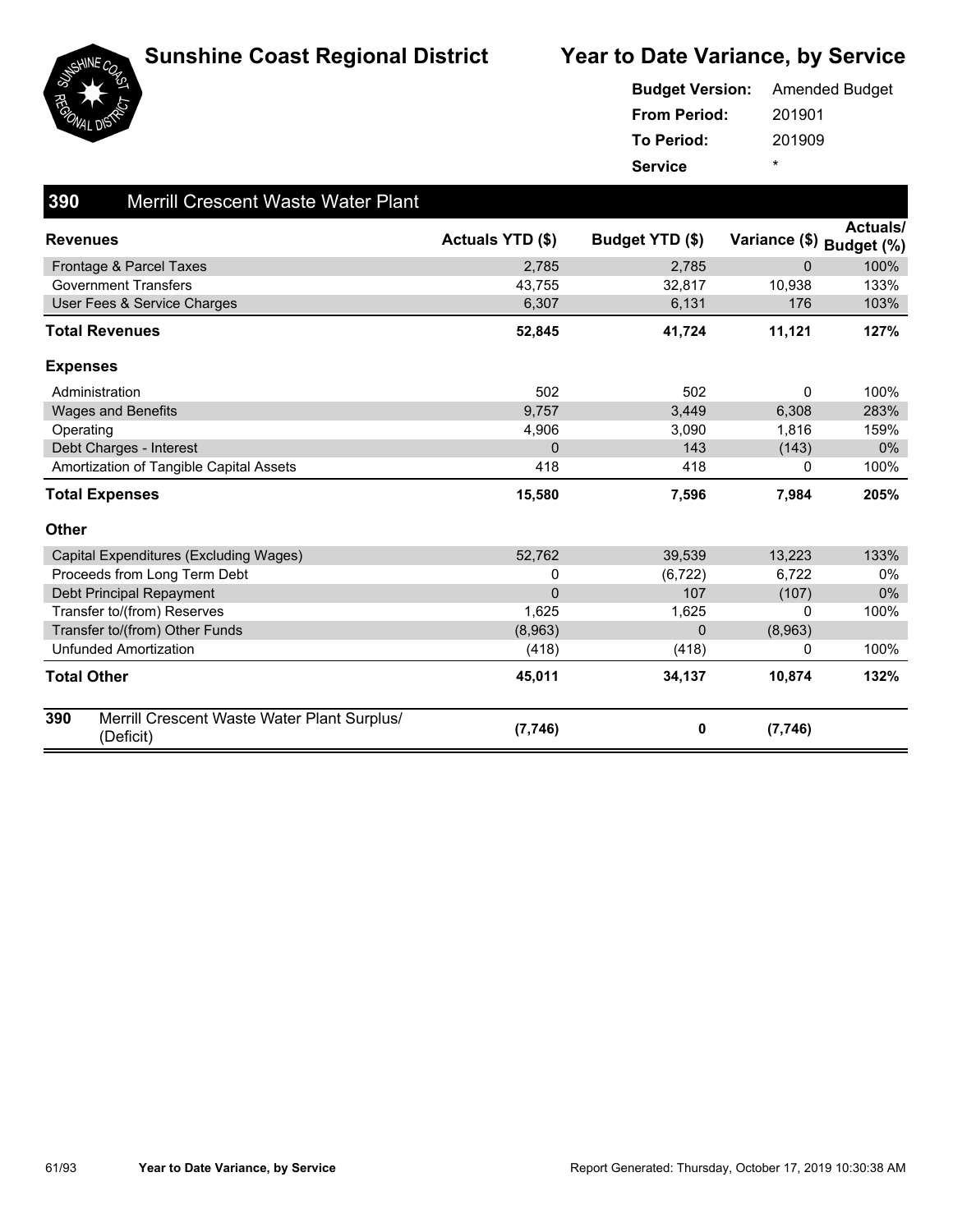





#### 201901 201909 **From Period: To Period: Service** \* **Budget Version:** Amended Budget

| 391<br><b>Curran Rd Waste Water Plant</b>            |                  |                 |                          |          |
|------------------------------------------------------|------------------|-----------------|--------------------------|----------|
| <b>Revenues</b>                                      | Actuals YTD (\$) | Budget YTD (\$) | Variance (\$) Budget (%) | Actuals/ |
| Frontage & Parcel Taxes                              | 8,033            | 8,033           | 0                        | 100%     |
| User Fees & Service Charges                          | 20,503           | 18,169          | 2,334                    | 113%     |
| <b>Total Revenues</b>                                | 28,535           | 26,208          | 2,327                    | 109%     |
| <b>Expenses</b>                                      |                  |                 |                          |          |
| Administration                                       | 1,307            | 1,307           | $\Omega$                 | 100%     |
| Wages and Benefits                                   | 7,176            | 6,958           | 218                      | 103%     |
| Operating                                            | 7,261            | 8,386           | (1, 125)                 | 87%      |
| Debt Charges - Interest                              | 0                | 36              | (36)                     | $0\%$    |
| Amortization of Tangible Capital Assets              | 2,493            | 2,493           | 0                        | 100%     |
| <b>Total Expenses</b>                                | 18,233           | 19,179          | (946)                    | 95%      |
| <b>Other</b>                                         |                  |                 |                          |          |
| Capital Expenditures (Excluding Wages)               | 0                | 30,000          | (30,000)                 | $0\%$    |
| Debt Principal Repayment                             | 0                | 254             | (254)                    | $0\%$    |
| Transfer to/(from) Reserves                          | 9,261            | (20, 739)       | 30,000                   | $-45%$   |
| <b>Unfunded Amortization</b>                         | (2, 493)         | (2, 493)        | 0                        | 100%     |
| <b>Total Other</b>                                   | 6,768            | 7,020           | (252)                    | 96%      |
| 391<br>Curran Rd Waste Water Plant Surplus/(Deficit) | 3,534            | 0               | 3,534                    |          |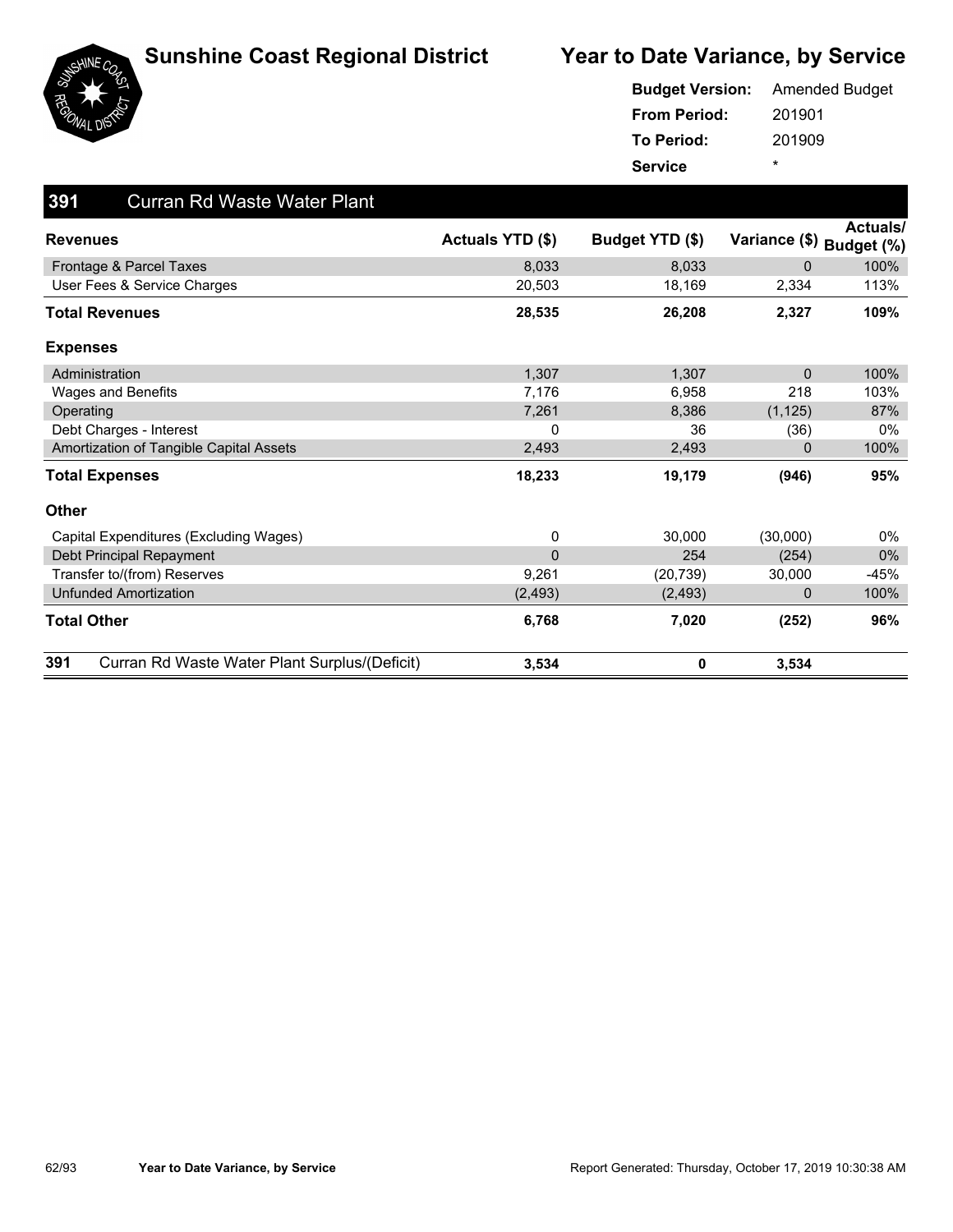



|                     | <b>Budget Version:</b> Amended Budget |
|---------------------|---------------------------------------|
| <b>From Period:</b> | 201901                                |
| <b>To Period:</b>   | 201909                                |
| <b>Service</b>      | ÷                                     |

| 392                   | <b>Roberts Creek Co-Housing Treatment Plant</b>               |                  |                 |                          |                 |
|-----------------------|---------------------------------------------------------------|------------------|-----------------|--------------------------|-----------------|
| <b>Revenues</b>       |                                                               | Actuals YTD (\$) | Budget YTD (\$) | Variance (\$) Budget (%) | <b>Actuals/</b> |
|                       | Frontage & Parcel Taxes                                       | 4,743            | 4,743           | 0                        | 100%            |
|                       | User Fees & Service Charges                                   | 13,447           | 13,079          | 368                      | 103%            |
| <b>Total Revenues</b> |                                                               | 18,190           | 17,820          | 370                      | 102%            |
| <b>Expenses</b>       |                                                               |                  |                 |                          |                 |
| Administration        |                                                               | 1,354            | 1,354           | 0                        | 100%            |
|                       | Wages and Benefits                                            | 2,590            | 8,602           | (6,012)                  | 30%             |
| Operating             |                                                               | 3,434            | 6,216           | (2,782)                  | 55%             |
|                       | Debt Charges - Interest                                       | 0                | 34              | (34)                     | $0\%$           |
|                       | Amortization of Tangible Capital Assets                       | 3,574            | 3,575           | (1)                      | 100%            |
| <b>Total Expenses</b> |                                                               | 10,944           | 19,782          | (8,838)                  | 55%             |
| <b>Other</b>          |                                                               |                  |                 |                          |                 |
|                       | Debt Principal Repayment                                      | $\mathbf 0$      | 244             | (244)                    | $0\%$           |
|                       | Transfer to/(from) Reserves                                   | 1,371            | 1.371           | 0                        | 100%            |
|                       | <b>Unfunded Amortization</b>                                  | (3, 574)         | (3, 575)        | 1                        | 100%            |
| <b>Total Other</b>    |                                                               | (2, 202)         | (1, 962)        | (240)                    | 112%            |
| 392                   | Roberts Creek Co-Housing Treatment Plant<br>Surplus/(Deficit) | 9,448            | 0               | 9,448                    |                 |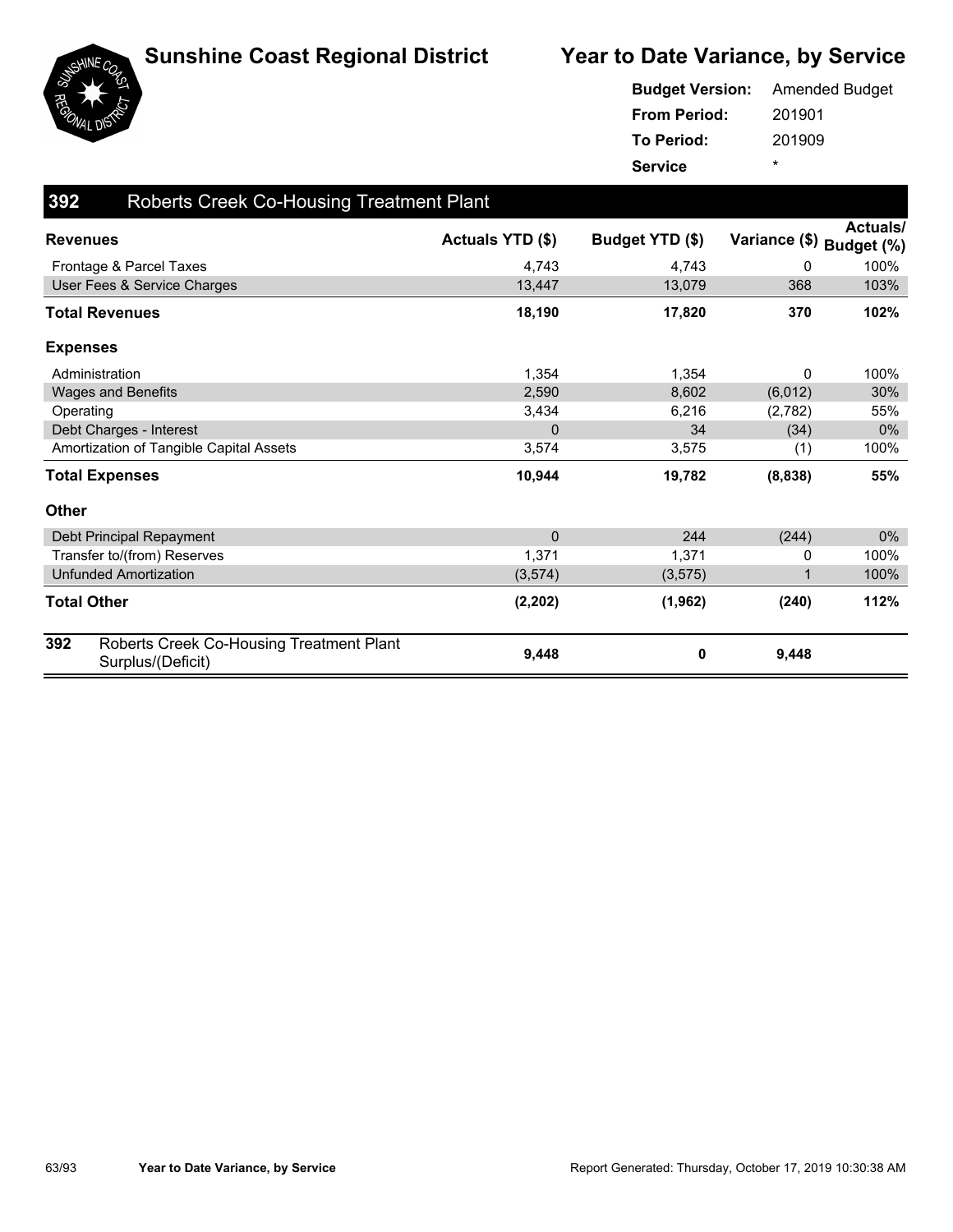





#### 201901 201909 **From Period: To Period: Service** \* **Budget Version:** Amended Budget

| 393<br><b>Lillies Lake Waste Water Plant</b>            |                  |                 |                          |          |
|---------------------------------------------------------|------------------|-----------------|--------------------------|----------|
| <b>Revenues</b>                                         | Actuals YTD (\$) | Budget YTD (\$) | Variance (\$) Budget (%) | Actuals/ |
| Frontage & Parcel Taxes                                 | 4.437            | 4.437           | $\Omega$                 | 100%     |
| User Fees & Service Charges                             | 11,860           | 11,813          | 47                       | 100%     |
| <b>Total Revenues</b>                                   | 16,296           | 16,254          | 42                       | 100%     |
| <b>Expenses</b>                                         |                  |                 |                          |          |
| Administration                                          | 1,229            | 1,229           | 0                        | 100%     |
| <b>Wages and Benefits</b>                               | 2,419            | 5,958           | (3,539)                  | 41%      |
| Operating                                               | 5,688            | 7,322           | (1,634)                  | 78%      |
| Debt Charges - Interest                                 | $\Omega$         | 31              | (31)                     | 0%       |
| Amortization of Tangible Capital Assets                 | 3,645            | 3,645           | 0                        | 100%     |
| <b>Total Expenses</b>                                   | 12,982           | 18,189          | (5, 207)                 | 71%      |
| Other                                                   |                  |                 |                          |          |
| Debt Principal Repayment                                | $\mathbf{0}$     | 216             | (216)                    | $0\%$    |
| Transfer to/(from) Reserves                             | 1,495            | 1,495           | 0                        | 100%     |
| <b>Unfunded Amortization</b>                            | (3,645)          | (3,645)         | $\mathbf 0$              | 100%     |
| <b>Total Other</b>                                      | (2, 150)         | (1,935)         | (215)                    | 111%     |
| 393<br>Lillies Lake Waste Water Plant Surplus/(Deficit) | 5,464            | 0               | 5,464                    |          |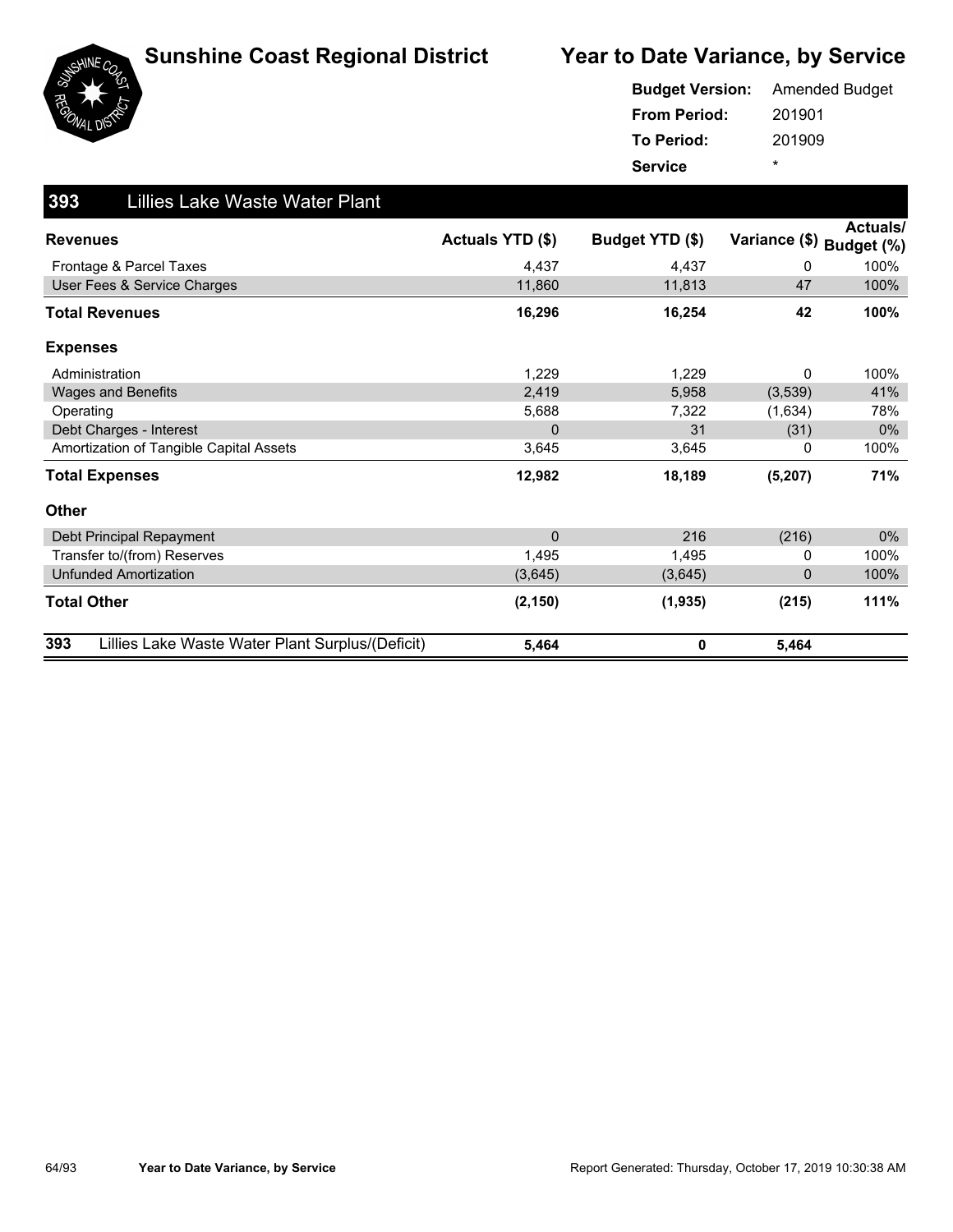

|                     | <b>Budget Version:</b> Amended Budget |
|---------------------|---------------------------------------|
| <b>From Period:</b> | 201901                                |
| To Period:          | 201909                                |
| <b>Service</b>      | *                                     |

| 394<br><b>Painted Boat Waste Water Plant</b>            |                  |                 |                          |          |
|---------------------------------------------------------|------------------|-----------------|--------------------------|----------|
| <b>Revenues</b>                                         | Actuals YTD (\$) | Budget YTD (\$) | Variance (\$) Budget (%) | Actuals/ |
| User Fees & Service Charges                             | 15,459           | 15,460          | (1)                      | 100%     |
| <b>Total Revenues</b>                                   | 15,459           | 15,462          | (3)                      | 100%     |
| <b>Expenses</b>                                         |                  |                 |                          |          |
| Administration                                          | 1,269            | 1,269           | 0                        | 100%     |
| <b>Wages and Benefits</b>                               | 2,501            | 6,292           | (3,791)                  | 40%      |
| Operating                                               | 3,509            | 5,354           | (1,845)                  | 66%      |
| Debt Charges - Interest                                 | 0                | 27              | (27)                     | $0\%$    |
| Amortization of Tangible Capital Assets                 | 5,415            | 5,415           | 0                        | 100%     |
| <b>Total Expenses</b>                                   | 12,699           | 18,360          | (5,661)                  | 69%      |
| <b>Other</b>                                            |                  |                 |                          |          |
| Debt Principal Repayment                                | 0                | 192             | (192)                    | $0\%$    |
| Transfer to/(from) Reserves                             | 2,325            | 2,325           | 0                        | 100%     |
| <b>Unfunded Amortization</b>                            | (5, 415)         | (5, 415)        | 0                        | 100%     |
| <b>Total Other</b>                                      | (3,093)          | (2,907)         | (186)                    | 106%     |
| 394<br>Painted Boat Waste Water Plant Surplus/(Deficit) | 5,853            | 0               | 5,853                    |          |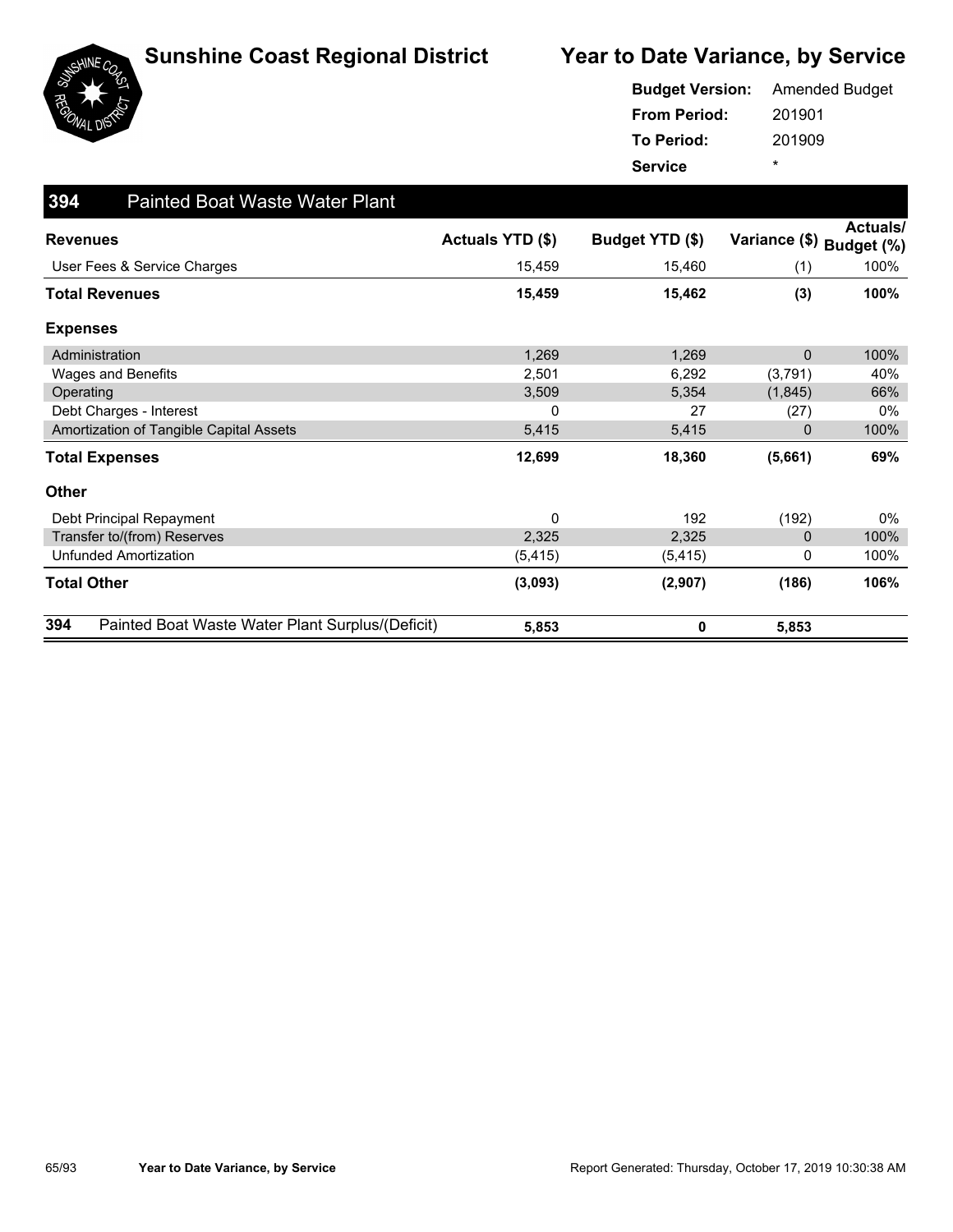





201901 201909 **From Period: To Period: Service** \* **Budget Version:** Amended Budget

| 395<br>Sakinaw Ridge Waste Water Plant                       |                  |                 |               |                               |
|--------------------------------------------------------------|------------------|-----------------|---------------|-------------------------------|
| <b>Revenues</b>                                              | Actuals YTD (\$) | Budget YTD (\$) | Variance (\$) | <b>Actuals/</b><br>Budget (%) |
| Frontage & Parcel Taxes                                      | 9,096            | 9,096           | $\mathbf 0$   | 100%                          |
| User Fees & Service Charges                                  | 4,433            | 4,312           | 121           | 103%                          |
| <b>Total Revenues</b>                                        | 13,530           | 13,410          | 120           | 101%                          |
| <b>Expenses</b>                                              |                  |                 |               |                               |
| Administration                                               | 1,080            | 1,080           | $\Omega$      | 100%                          |
| Wages and Benefits                                           | 3,225            | 6,537           | (3,312)       | 49%                           |
| Operating                                                    | 5,433            | 6,685           | (1,252)       | 81%                           |
| Debt Charges - Interest                                      | 0                | 31              | (31)          | $0\%$                         |
| Amortization of Tangible Capital Assets                      | 12,096           | 0               | 12,096        |                               |
| <b>Total Expenses</b>                                        | 21,833           | 14,328          | 7,505         | 152%                          |
| <b>Other</b>                                                 |                  |                 |               |                               |
| Debt Principal Repayment                                     | 0                | 220             | (220)         | $0\%$                         |
| Transfer to/(from) Reserves                                  | $\Omega$         | $\Omega$        | $\mathbf 0$   |                               |
| Prior Year (Surplus)/Deficit                                 | (1, 144)         | (1, 144)        | $\Omega$      | 100%                          |
| <b>Unfunded Amortization</b>                                 | (12,096)         | 0               | (12,096)      |                               |
| <b>Total Other</b>                                           | (13, 240)        | (927)           | (12, 313)     | 1428%                         |
| 395<br>Sakinaw Ridge Waste Water Plant Surplus/<br>(Deficit) | 4,937            | 0               | 4,937         |                               |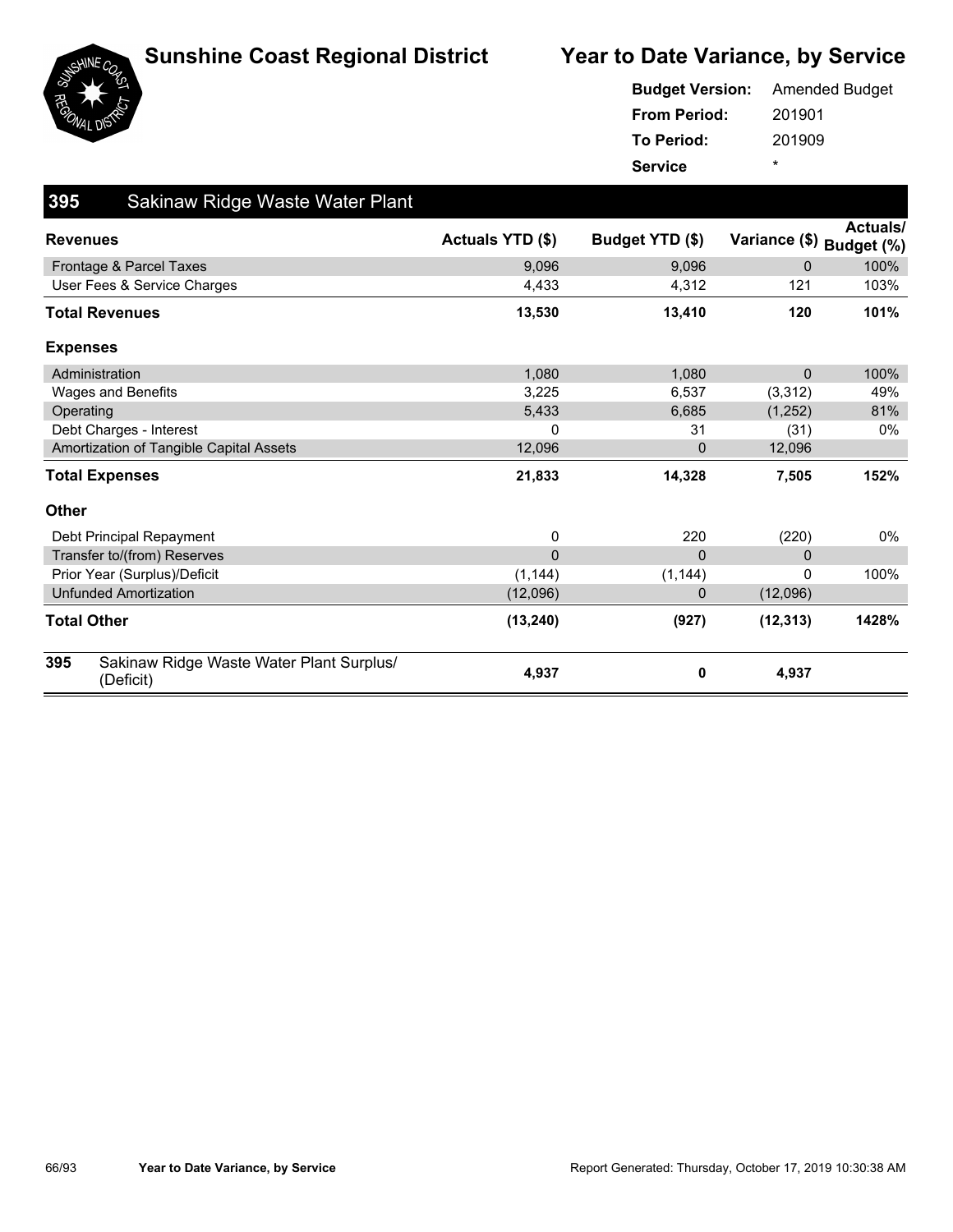



| <b>Budget Version:</b> Amended Budget |        |
|---------------------------------------|--------|
| <b>From Period:</b>                   | 201901 |
| To Period:                            | 201909 |
| <b>Service</b>                        | ÷      |

| 400<br>Cemetery                         |                  |                 |                          |          |
|-----------------------------------------|------------------|-----------------|--------------------------|----------|
| <b>Revenues</b>                         | Actuals YTD (\$) | Budget YTD (\$) | Variance (\$) Budget (%) | Actuals/ |
| <b>Tax Requisitions</b>                 | 82,540           | 82,540          | 0                        | 100%     |
| User Fees & Service Charges             | 36,126           | 45,851          | (9, 725)                 | 79%      |
| <b>Other Revenue</b>                    | 35               | 0               | 35                       |          |
| <b>Total Revenues</b>                   | 118,701          | 128,394         | (9,693)                  | 92%      |
| <b>Expenses</b>                         |                  |                 |                          |          |
| Administration                          | 13,165           | 13,165          | $\Omega$                 | 100%     |
| Wages and Benefits                      | 25,421           | 66,259          | (40, 838)                | 38%      |
| Operating                               | 27,116           | 54,216          | (27, 100)                | 50%      |
| Amortization of Tangible Capital Assets | 2,399            | 2,576           | (177)                    | 93%      |
| <b>Total Expenses</b>                   | 68,108           | 136,215         | (68, 107)                | 50%      |
| <b>Other</b>                            |                  |                 |                          |          |
| Transfer to/(from) Reserves             | 13,500           | (5,250)         | 18,750                   | $-257%$  |
| <b>Unfunded Amortization</b>            | (2,399)          | (2,576)         | 177                      | 93%      |
| <b>Total Other</b>                      | 11,097           | (7, 821)        | 18,918                   | $-142%$  |
| 400<br>Cemetery Surplus/(Deficit)       | 39,496           | $\mathbf 0$     | 39,496                   |          |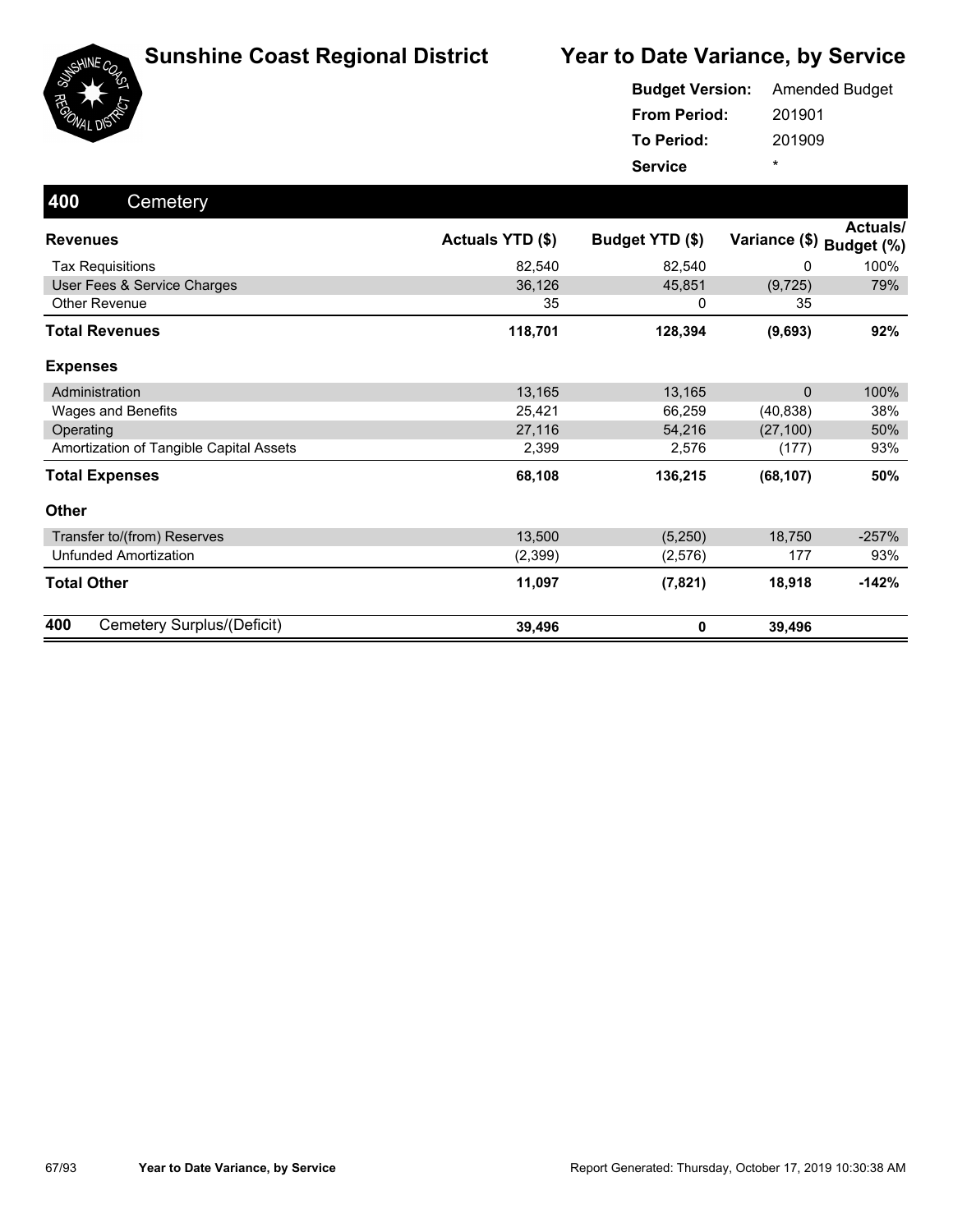

|                     | <b>Budget Version:</b> Amended Budget |
|---------------------|---------------------------------------|
| <b>From Period:</b> | 201901                                |
| To Period:          | 201909                                |
| <b>Service</b>      | $\star$                               |

| 410<br><b>Pender Harbour Health Clinic</b>            |                  |                 |               |                        |
|-------------------------------------------------------|------------------|-----------------|---------------|------------------------|
| <b>Revenues</b>                                       | Actuals YTD (\$) | Budget YTD (\$) | Variance (\$) | Actuals/<br>Budget (%) |
| <b>Tax Requisitions</b>                               | 109,800          | 109,800         | 0             | 100%                   |
| <b>Total Revenues</b>                                 | 109,800          | 109,800         | 0             | 100%                   |
| <b>Expenses</b>                                       |                  |                 |               |                        |
| Administration                                        | 5,519            | 5,519           | 0             | 100%                   |
| Operating                                             | 100,015          | 109,530         | (9, 515)      | 91%                    |
| <b>Total Expenses</b>                                 | 105,533          | 115,047         | (9, 514)      | 92%                    |
| <b>Other</b>                                          |                  |                 |               |                        |
| Transfer to/(from) Reserves                           | 3,750            | (5,250)         | 9,000         | $-71%$                 |
| Prior Year (Surplus)/Deficit                          | 1                |                 | 0             | 100%                   |
| <b>Total Other</b>                                    | 3,751            | (5, 247)        | 8,998         | -71%                   |
| 410<br>Pender Harbour Health Clinic Surplus/(Deficit) | 516              | 0               | 516           |                        |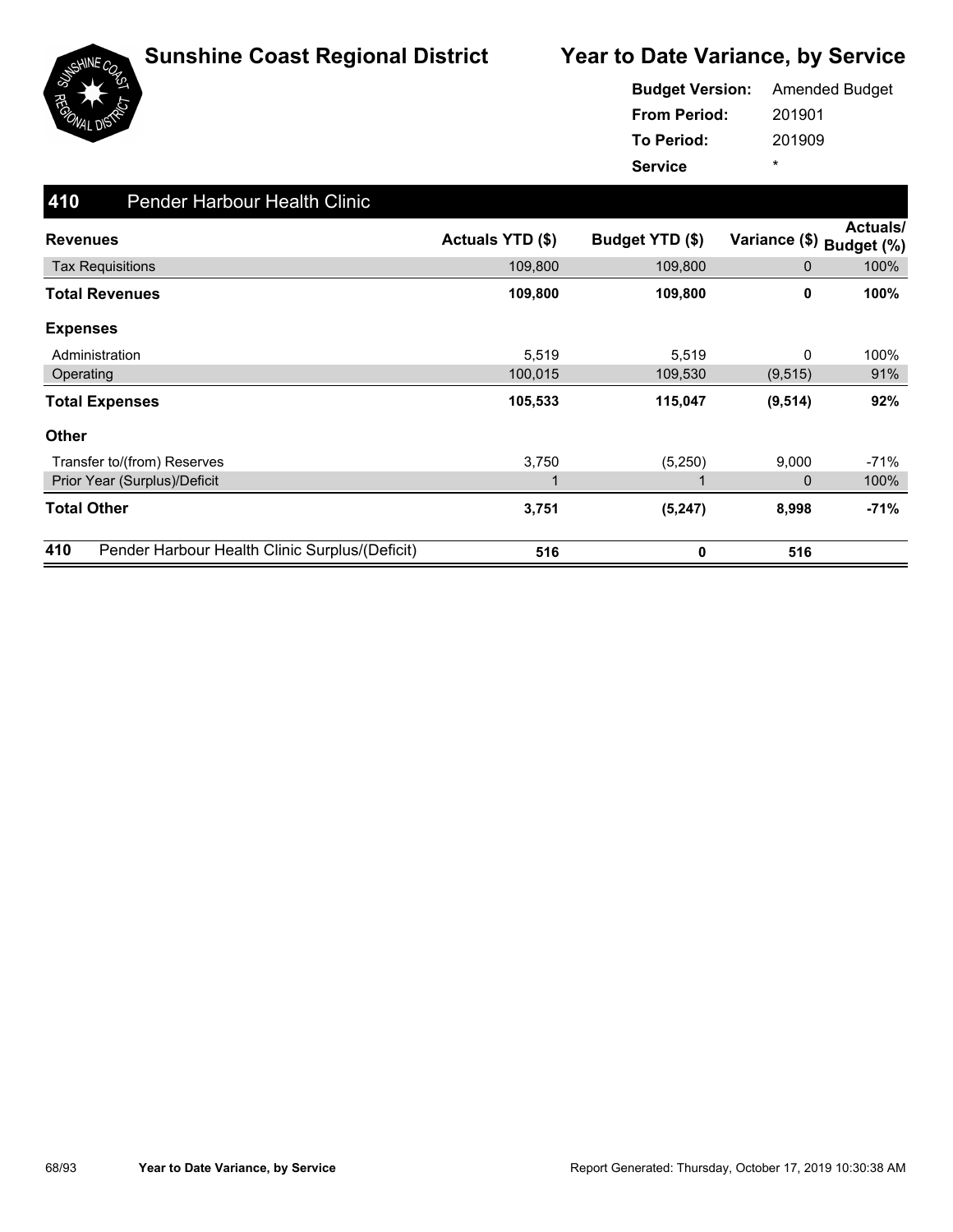



|                     | <b>Budget Version:</b> Amended Budget |
|---------------------|---------------------------------------|
| <b>From Period:</b> | 201901                                |
| To Period:          | 201909                                |
| <b>Service</b>      | ÷                                     |

| 500<br><b>Regional Planning</b>            |                  |                 |               |                        |
|--------------------------------------------|------------------|-----------------|---------------|------------------------|
| <b>Revenues</b>                            | Actuals YTD (\$) | Budget YTD (\$) | Variance (\$) | Actuals/<br>Budget (%) |
| Grants in Lieu of Taxes                    | 2                | 0               | 2             |                        |
| <b>Tax Requisitions</b>                    | 99,007           | 99,007          | 0             | 100%                   |
| User Fees & Service Charges                | (23)             | 322             | (345)         | -7%                    |
| <b>Other Revenue</b>                       | 583              | $\mathbf 0$     | 583           |                        |
| <b>Total Revenues</b>                      | 99,571           | 99,333          | 238           | 100%                   |
| <b>Expenses</b>                            |                  |                 |               |                        |
| Administration                             | 25,455           | 25,455          | 0             | 100%                   |
| <b>Wages and Benefits</b>                  | 68,576           | 66,017          | 2,559         | 104%                   |
| Operating                                  | 2,130            | 7,858           | (5, 728)      | 27%                    |
| <b>Total Expenses</b>                      | 96,162           | 99,324          | (3, 162)      | 97%                    |
| 500<br>Regional Planning Surplus/(Deficit) | 3,409            | 0               | 3,409         |                        |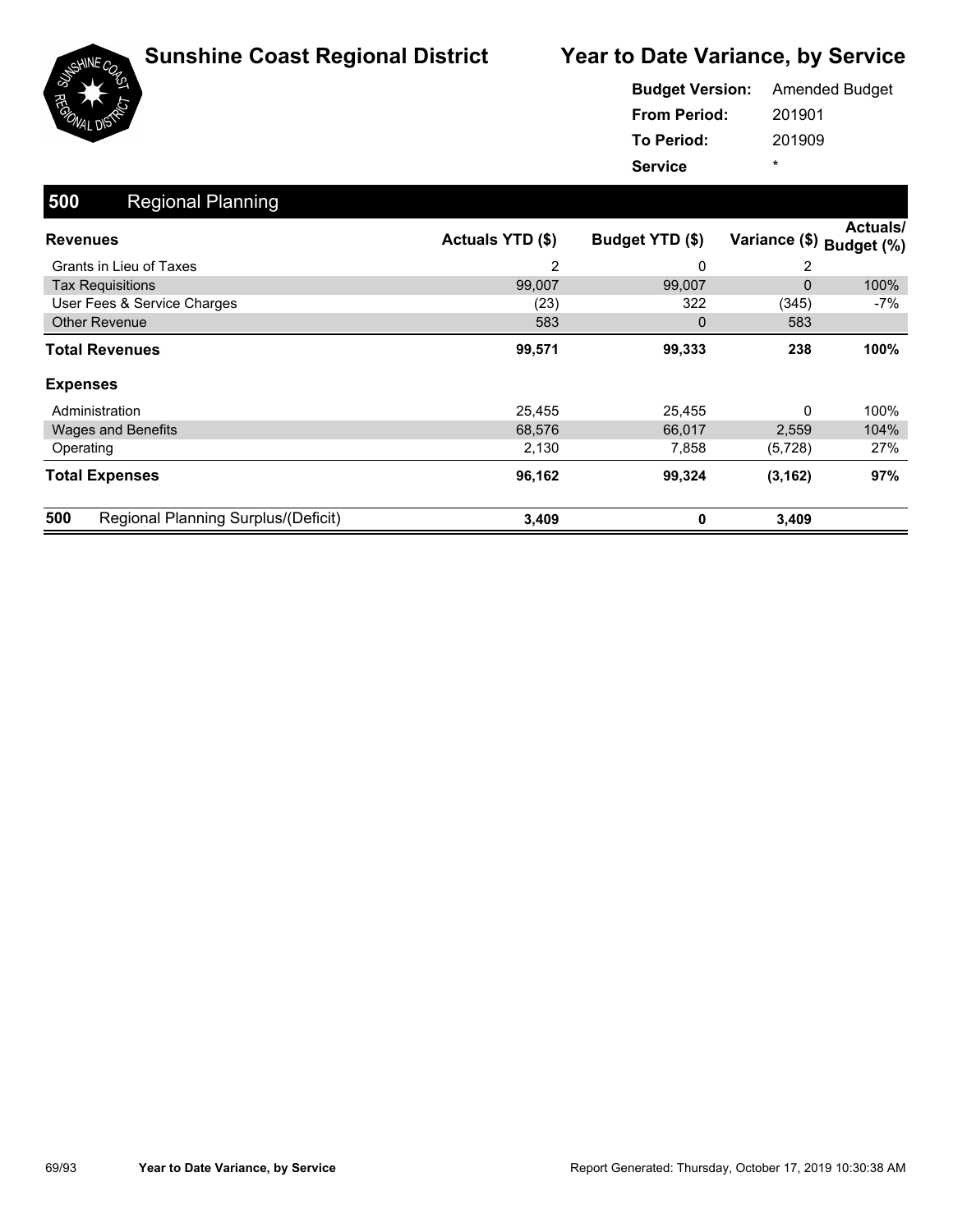



| <b>Budget Version:</b> Amended Budget |        |
|---------------------------------------|--------|
| <b>From Period:</b>                   | 201901 |
| To Period:                            | 201909 |
| <b>Service</b>                        | *      |

| 504<br><b>Rural Planning Services</b>            |                  |                 |               |                        |
|--------------------------------------------------|------------------|-----------------|---------------|------------------------|
| <b>Revenues</b>                                  | Actuals YTD (\$) | Budget YTD (\$) | Variance (\$) | Actuals/<br>Budget (%) |
| <b>Tax Requisitions</b>                          | 676,033          | 676,033         | $\Omega$      | 100%                   |
| User Fees & Service Charges                      | 51.561           | 45,147          | 6,414         | 114%                   |
| Other Revenue                                    | 1,100            | 0               | 1,100         |                        |
| <b>Total Revenues</b>                            | 728,696          | 721,179         | 7,517         | 101%                   |
| <b>Expenses</b>                                  |                  |                 |               |                        |
| Administration                                   | 151,420          | 151,420         | $\mathbf{0}$  | 100%                   |
| <b>Wages and Benefits</b>                        | 491,851          | 496,349         | (4, 498)      | 99%                    |
| Operating                                        | 48,314           | 88,941          | (40, 627)     | 54%                    |
| Amortization of Tangible Capital Assets          | 1,188            | 1,188           | $\Omega$      | 100%                   |
| <b>Total Expenses</b>                            | 692,776          | 737,892         | (45, 116)     | 94%                    |
| <b>Other</b>                                     |                  |                 |               |                        |
| Transfer to/(from) Reserves                      | (25, 705)        | (32, 992)       | 7,287         | 78%                    |
| Prior Year (Surplus)/Deficit                     | 17,462           | 17,463          | (1)           | 100%                   |
| <b>Unfunded Amortization</b>                     | (1, 188)         | (1, 188)        | 0             | 100%                   |
| <b>Total Other</b>                               | (9, 431)         | (16, 722)       | 7,291         | 56%                    |
| 504<br>Rural Planning Services Surplus/(Deficit) | 45,351           | 0               | 45,351        |                        |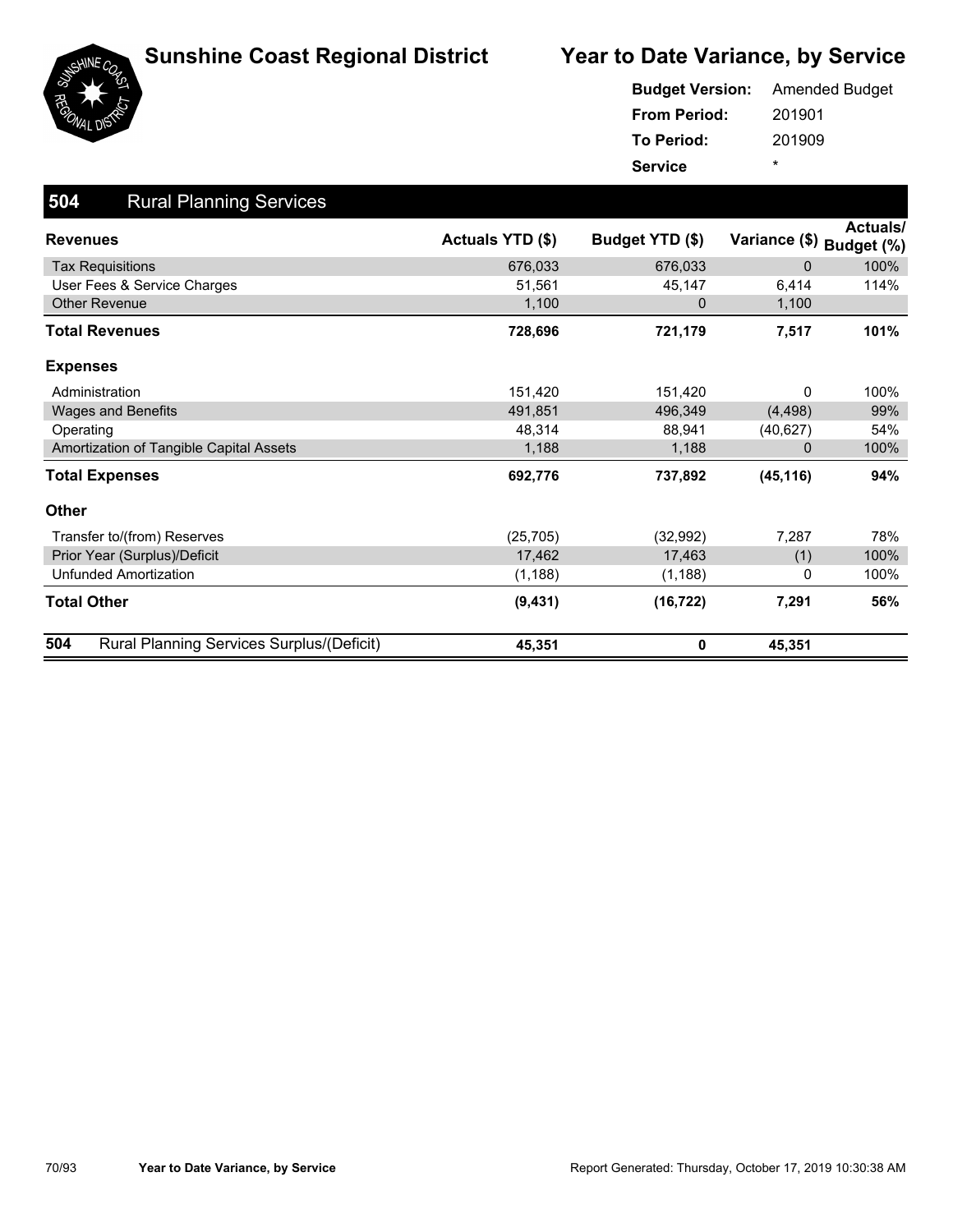

|                     | <b>Budget Version:</b> Amended Budget |
|---------------------|---------------------------------------|
| <b>From Period:</b> | 201901                                |
| To Period:          | 201909                                |
| <b>Service</b>      | ÷                                     |

| 506<br><b>Geographic Information Services</b>            |                  |                 |               |                              |
|----------------------------------------------------------|------------------|-----------------|---------------|------------------------------|
| <b>Revenues</b>                                          | Actuals YTD (\$) | Budget YTD (\$) | Variance (\$) | <b>Actuals</b><br>Budget (%) |
| User Fees & Service Charges                              | 359              | 4,125           | (3,766)       | 9%                           |
| Internal Recoveries                                      | 255,981          | 255,981         | 0             | 100%                         |
| Total Revenues                                           | 256,338          | 260,100         | (3,762)       | 99%                          |
| <b>Expenses</b>                                          |                  |                 |               |                              |
| <b>Wages and Benefits</b>                                | 180,894          | 199,936         | (19,042)      | 90%                          |
| Operating                                                | 36,187           | 39,123          | (2,936)       | 92%                          |
| Amortization of Tangible Capital Assets                  | 16,768           | 18,500          | (1,732)       | 91%                          |
| <b>Total Expenses</b>                                    | 233,846          | 257,562         | (23, 716)     | 91%                          |
| <b>Other</b>                                             |                  |                 |               |                              |
| Capital Expenditures (Excluding Wages)                   | 14,780           | 31,132          | (16, 352)     | 47%                          |
| Transfer to/(from) Reserves                              | 1,052            | (10,085)        | 11,137        | $-10%$                       |
| <b>Unfunded Amortization</b>                             | (16,768)         | (18,500)        | 1,732         | 91%                          |
| <b>Total Other</b>                                       | (933)            | 2,538           | (3, 471)      | $-37%$                       |
| 506<br>Geographic Information Services Surplus/(Deficit) | 23,425           | 0               | 23,425        |                              |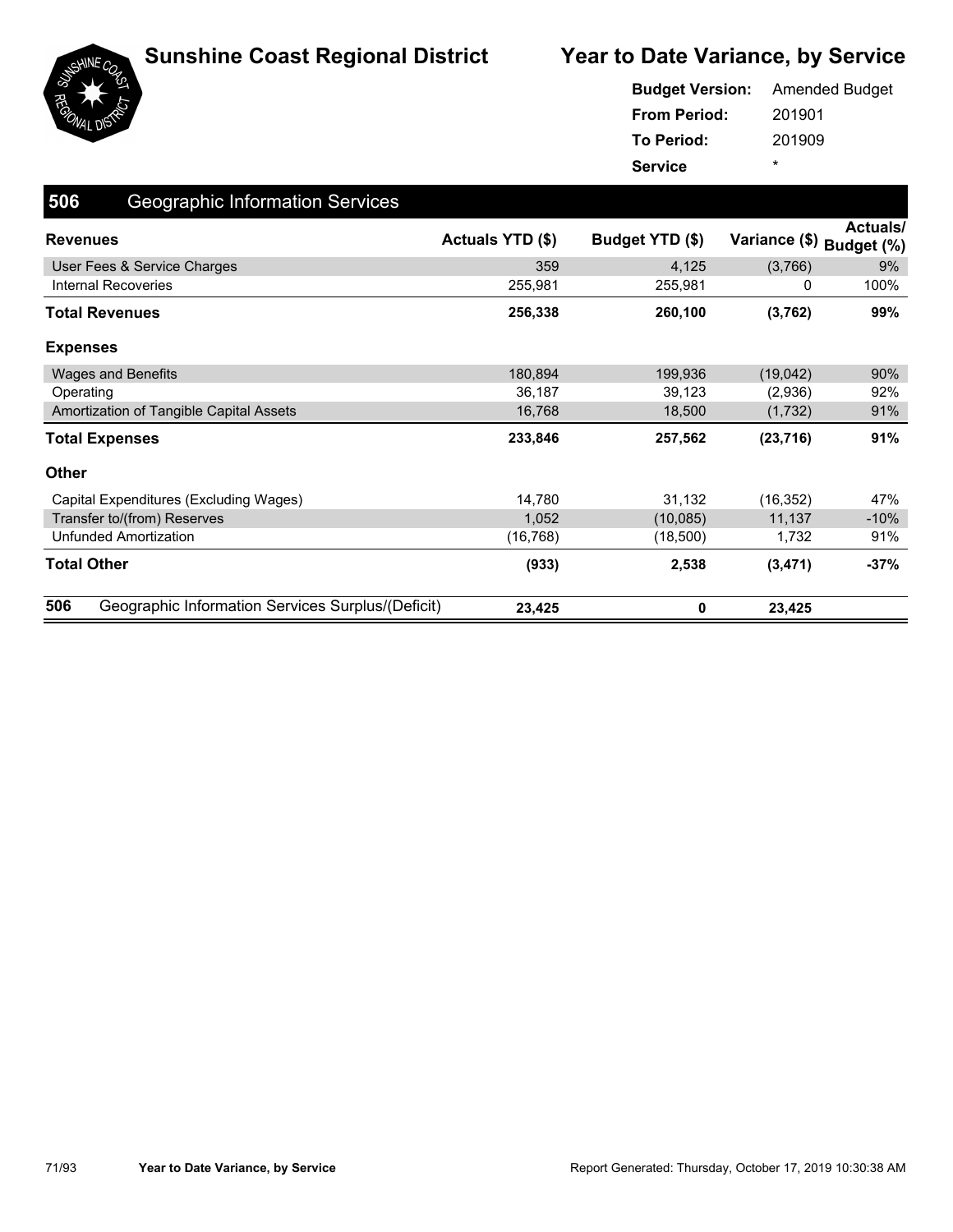

|                     | <b>Budget Version:</b> Amended Budget |
|---------------------|---------------------------------------|
| <b>From Period:</b> | 201901                                |
| <b>To Period:</b>   | 201909                                |
| <b>Service</b>      | ÷                                     |

| 510<br><b>Civic Addressing</b>            |                  |                 |               |                               |
|-------------------------------------------|------------------|-----------------|---------------|-------------------------------|
| <b>Revenues</b>                           | Actuals YTD (\$) | Budget YTD (\$) | Variance (\$) | <b>Actuals/</b><br>Budget (%) |
| User Fees & Service Charges               | 20,825           | 27,769          | (6,944)       | 75%                           |
| <b>Total Revenues</b>                     | 20,825           | 27,765          | (6,940)       | 75%                           |
| <b>Expenses</b>                           |                  |                 |               |                               |
| Administration                            | 5,618            | 5,618           | 0             | 100%                          |
| Wages and Benefits                        | 14,898           | 20,380          | (5, 482)      | 73%                           |
| Operating                                 | 4,670            | 11,567          | (6, 897)      | 40%                           |
| <b>Total Expenses</b>                     | 25,187           | 37,557          | (12, 370)     | 67%                           |
| <b>Other</b>                              |                  |                 |               |                               |
| Transfer to/(from) Reserves               | (4, 582)         | (9,797)         | 5,215         | 47%                           |
| <b>Total Other</b>                        | (4, 582)         | (9,801)         | 5,219         | 47%                           |
| 510<br>Civic Addressing Surplus/(Deficit) | 220              | 0               | 220           |                               |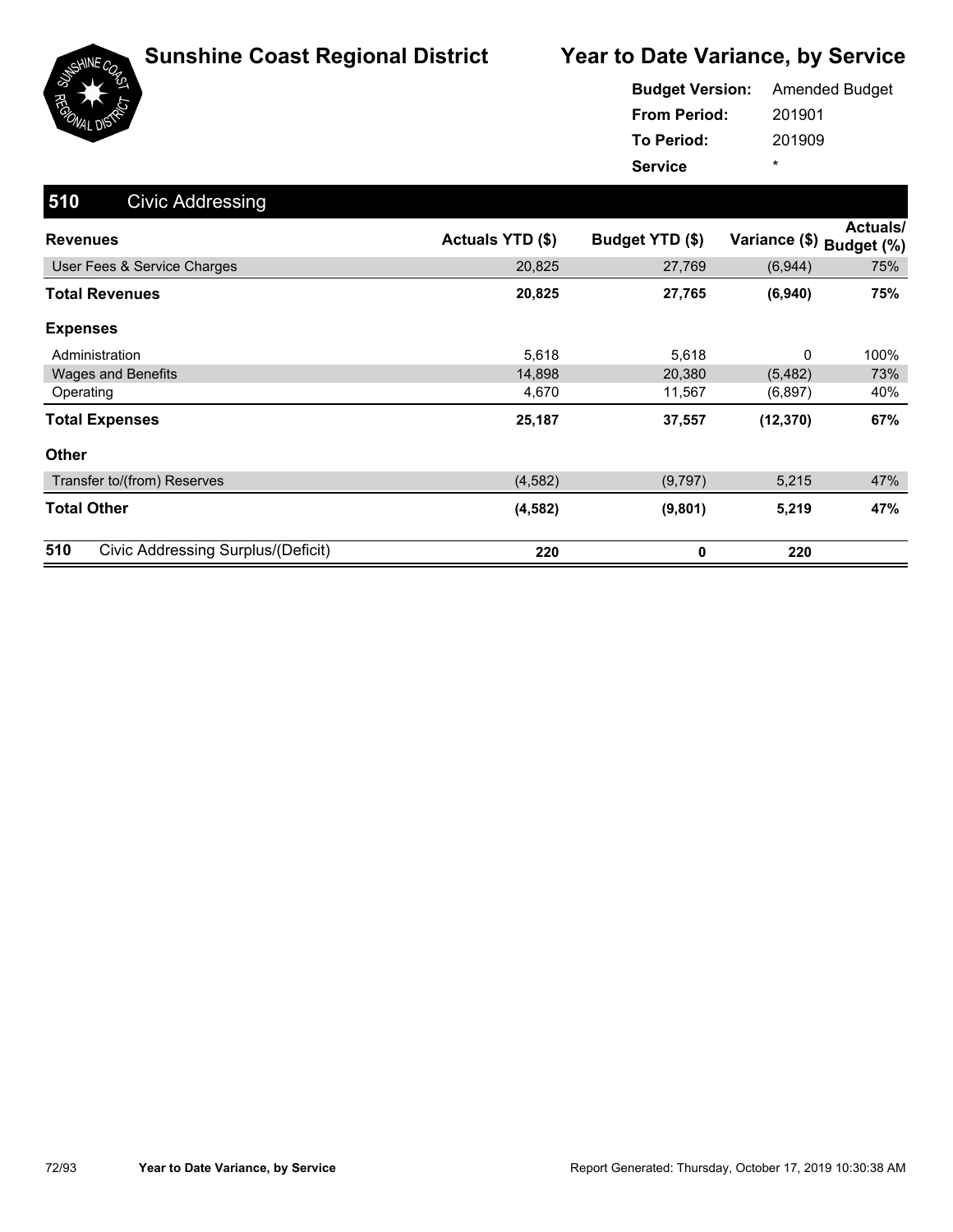

|                     | <b>Budget Version:</b> Amended Budget |
|---------------------|---------------------------------------|
| <b>From Period:</b> | 201901                                |
| To Period:          | 201909                                |
| <b>Service</b>      | ÷                                     |

| 515<br><b>Heritage Conservation Service</b>            |                  |                 |               |                               |
|--------------------------------------------------------|------------------|-----------------|---------------|-------------------------------|
| <b>Revenues</b>                                        | Actuals YTD (\$) | Budget YTD (\$) | Variance (\$) | <b>Actuals/</b><br>Budget (%) |
| <b>Tax Requisitions</b>                                | 653              | 653             | 0             | 100%                          |
| <b>Total Revenues</b>                                  | 657              | 657             | 0             | 100%                          |
| <b>Expenses</b>                                        |                  |                 |               |                               |
| Administration                                         | 160              | 160             | $\mathbf{0}$  | 100%                          |
| Wages and Benefits                                     | 0                | 941             | (941)         | 0%                            |
| <b>Total Expenses</b>                                  | 162              | 1,107           | (945)         | 15%                           |
| <b>Other</b>                                           |                  |                 |               |                               |
| Prior Year (Surplus)/Deficit                           | (448)            | (448)           | 0             | 100%                          |
| <b>Total Other</b>                                     | (447)            | (450)           | 3             | 99%                           |
| 515<br>Heritage Conservation Service Surplus/(Deficit) | 942              | 0               | 942           |                               |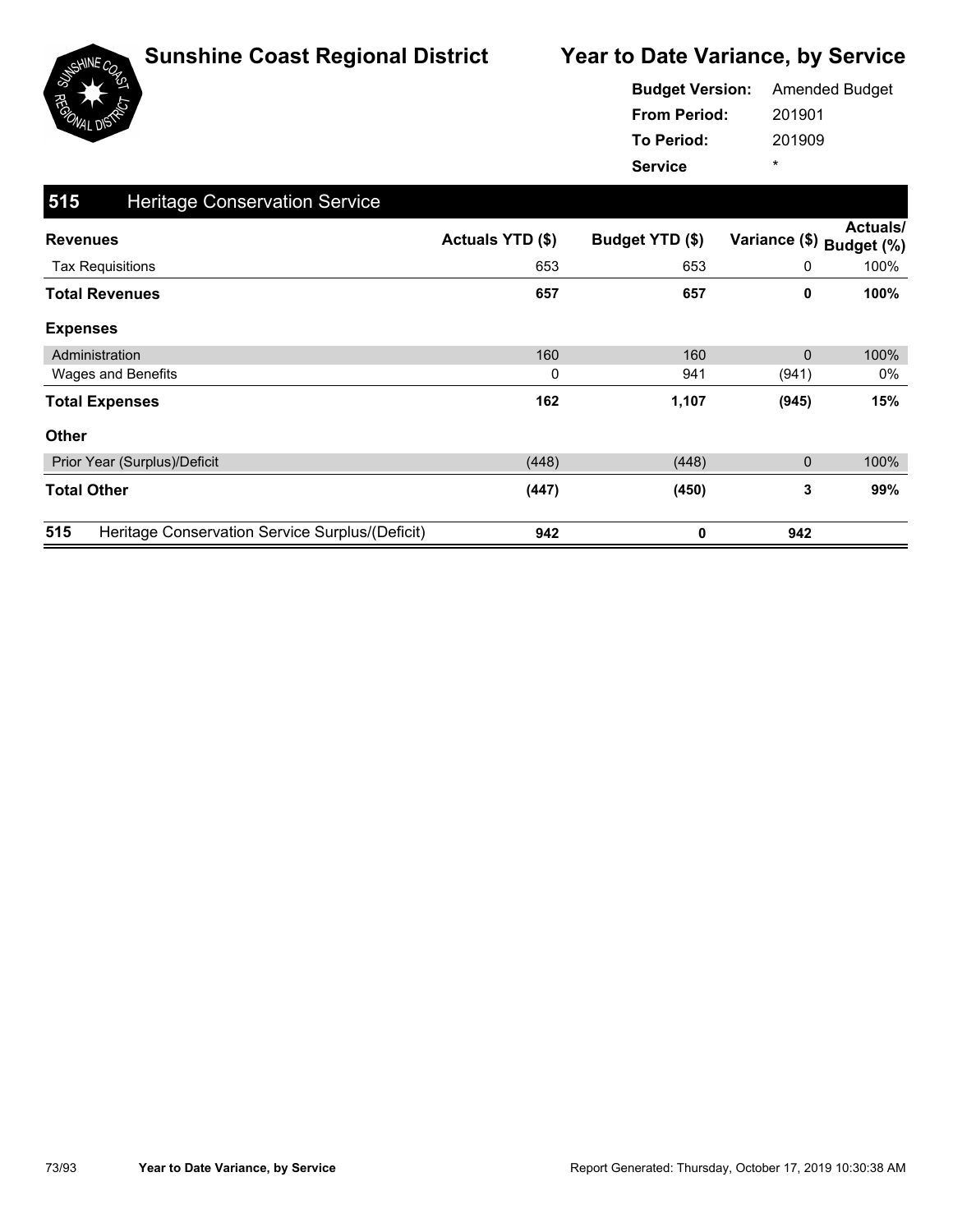



|                     | <b>Budget Version:</b> Amended Budget |
|---------------------|---------------------------------------|
| <b>From Period:</b> | 201901                                |
| To Period:          | 201909                                |
| <b>Service</b>      | ÷                                     |

| 520<br><b>Building Inspection Services</b>                   |                         |                 |                          |          |
|--------------------------------------------------------------|-------------------------|-----------------|--------------------------|----------|
| <b>Revenues</b>                                              | <b>Actuals YTD (\$)</b> | Budget YTD (\$) | Variance (\$) Budget (%) | Actuals/ |
| <b>Tax Requisitions</b>                                      | 142,206                 | 142,206         | $\Omega$                 | 100%     |
| User Fees & Service Charges                                  | 641.090                 | 453,164         | 187,926                  | 141%     |
| Other Revenue                                                | 1,560                   | 450             | 1,110                    | 347%     |
| <b>Total Revenues</b>                                        | 784,859                 | 595,827         | 189,032                  | 132%     |
| <b>Expenses</b>                                              |                         |                 |                          |          |
| Administration                                               | 102,069                 | 102,069         | $\mathbf{0}$             | 100%     |
| Wages and Benefits                                           | 448,981                 | 446,128         | 2,853                    | 101%     |
| Operating                                                    | 36,311                  | 50,624          | (14, 313)                | 72%      |
| Amortization of Tangible Capital Assets                      | 8,915                   | 8,915           | 0                        | 100%     |
| <b>Total Expenses</b>                                        | 596,282                 | 607,743         | (11, 461)                | 98%      |
| <b>Other</b>                                                 |                         |                 |                          |          |
| Transfer to/(from) Reserves                                  | (4,054)                 | (3,000)         | (1,054)                  | 135%     |
| <b>Unfunded Amortization</b>                                 | (8,915)                 | (8,915)         | 0                        | 100%     |
| <b>Total Other</b>                                           | (12, 973)               | (11, 916)       | (1,057)                  | 109%     |
| 520<br><b>Building Inspection Services Surplus/(Deficit)</b> | 201,550                 | 0               | 201,550                  |          |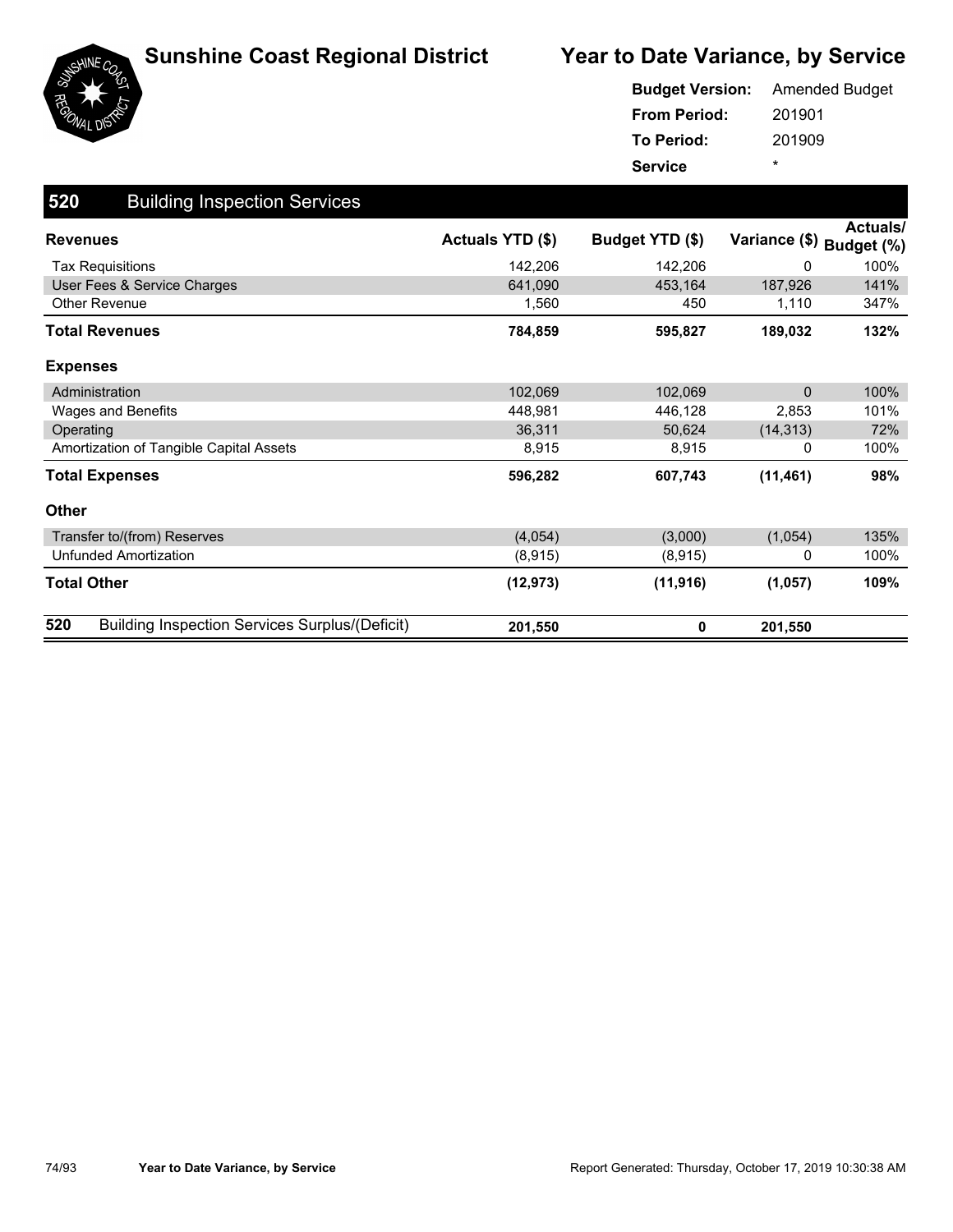

|                     | <b>Budget Version:</b> Amended Budget |
|---------------------|---------------------------------------|
| <b>From Period:</b> | 201901                                |
| To Period:          | 201909                                |
| <b>Service</b>      | ÷                                     |

| 531<br>Economic Development Area A                   |                  |                 |                          |          |
|------------------------------------------------------|------------------|-----------------|--------------------------|----------|
| <b>Revenues</b>                                      | Actuals YTD (\$) | Budget YTD (\$) | Variance (\$) Budget (%) | Actuals/ |
| <b>Tax Requisitions</b>                              | 48,774           | 48,774          | 0                        | 100%     |
| <b>Total Revenues</b>                                | 48,771           | 48,771          | 0                        | 100%     |
| <b>Expenses</b>                                      |                  |                 |                          |          |
| Administration                                       | 2,579            | 2,579           | 0                        | 100%     |
| <b>Wages and Benefits</b>                            | 42               | 0               | 42                       |          |
| Operating                                            | 61,762           | 48,412          | 13,350                   | 128%     |
| <b>Total Expenses</b>                                | 64,385           | 50,994          | 13,391                   | 126%     |
| <b>Other</b>                                         |                  |                 |                          |          |
| Prior Year (Surplus)/Deficit                         | (2,217)          | (2, 217)        | 0                        | 100%     |
| <b>Total Other</b>                                   | (2, 217)         | (2, 214)        | (3)                      | 100%     |
| 531<br>Economic Development Area A Surplus/(Deficit) | (13, 397)        | 0               | (13, 397)                |          |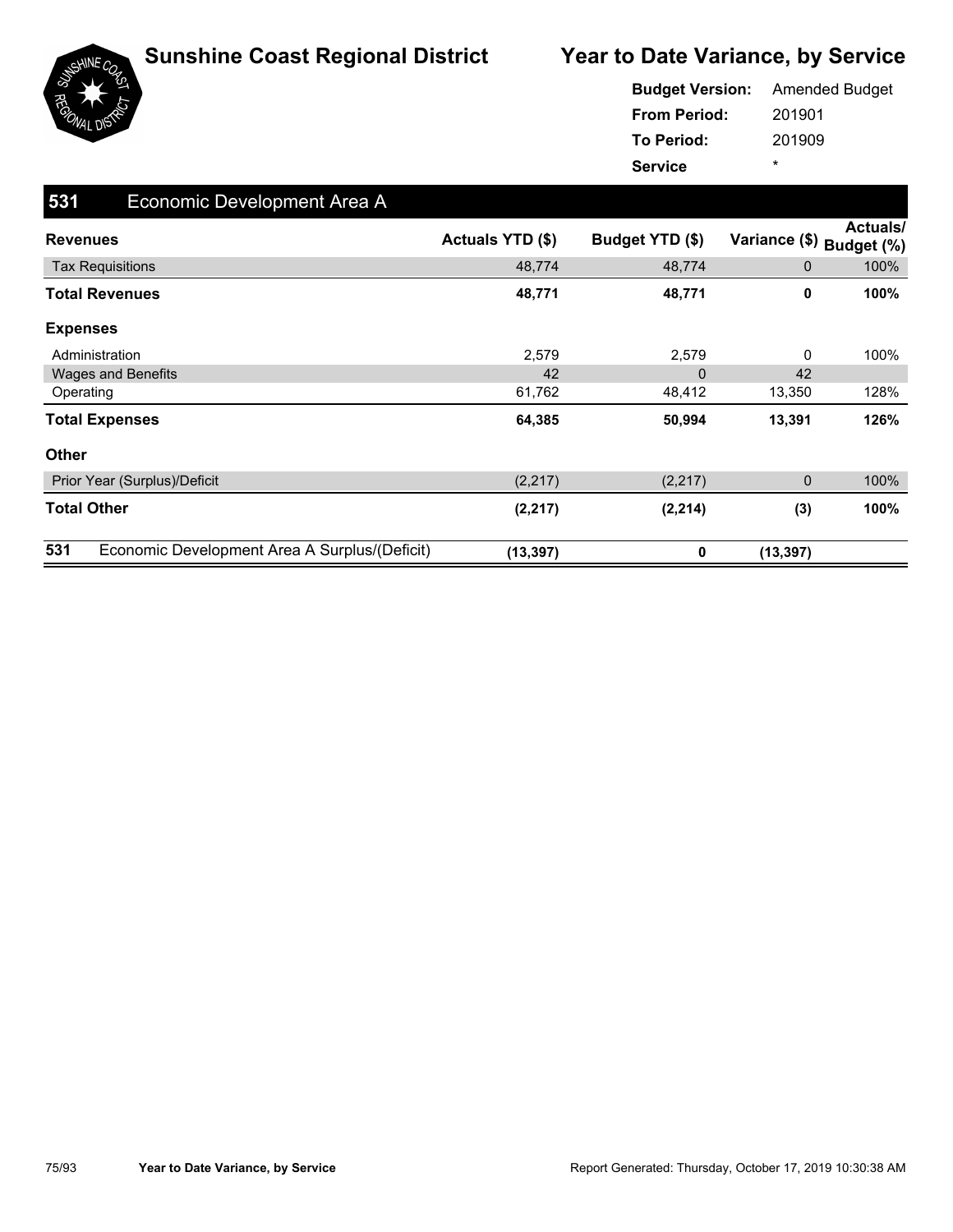



|                     | <b>Budget Version:</b> Amended Budget |
|---------------------|---------------------------------------|
| <b>From Period:</b> | 201901                                |
| To Period:          | 201909                                |
| <b>Service</b>      | $\star$                               |

| 532<br>Economic Development Area B                   |                         |                 |               |                               |
|------------------------------------------------------|-------------------------|-----------------|---------------|-------------------------------|
| <b>Revenues</b>                                      | <b>Actuals YTD (\$)</b> | Budget YTD (\$) | Variance (\$) | <b>Actuals/</b><br>Budget (%) |
| Grants in Lieu of Taxes                              | 419                     | 0               | 419           |                               |
| <b>Tax Requisitions</b>                              | 31,168                  | 31,168          | 0             | 100%                          |
| <b>Total Revenues</b>                                | 31,586                  | 31,167          | 419           | 101%                          |
| <b>Expenses</b>                                      |                         |                 |               |                               |
| Administration                                       | 1,789                   | 1,789           | 0             | 100%                          |
| <b>Wages and Benefits</b>                            | 42                      | $\mathbf{0}$    | 42            |                               |
| Operating                                            | 39,757                  | 33,581          | 6,176         | 118%                          |
| <b>Total Expenses</b>                                | 41,588                  | 35,370          | 6,218         | 118%                          |
| Other                                                |                         |                 |               |                               |
| Prior Year (Surplus)/Deficit                         | (4,202)                 | (4,202)         | 0             | 100%                          |
| <b>Total Other</b>                                   | (4, 203)                | (4, 203)        | 0             | 100%                          |
| 532<br>Economic Development Area B Surplus/(Deficit) | (5,799)                 | 0               | (5,799)       |                               |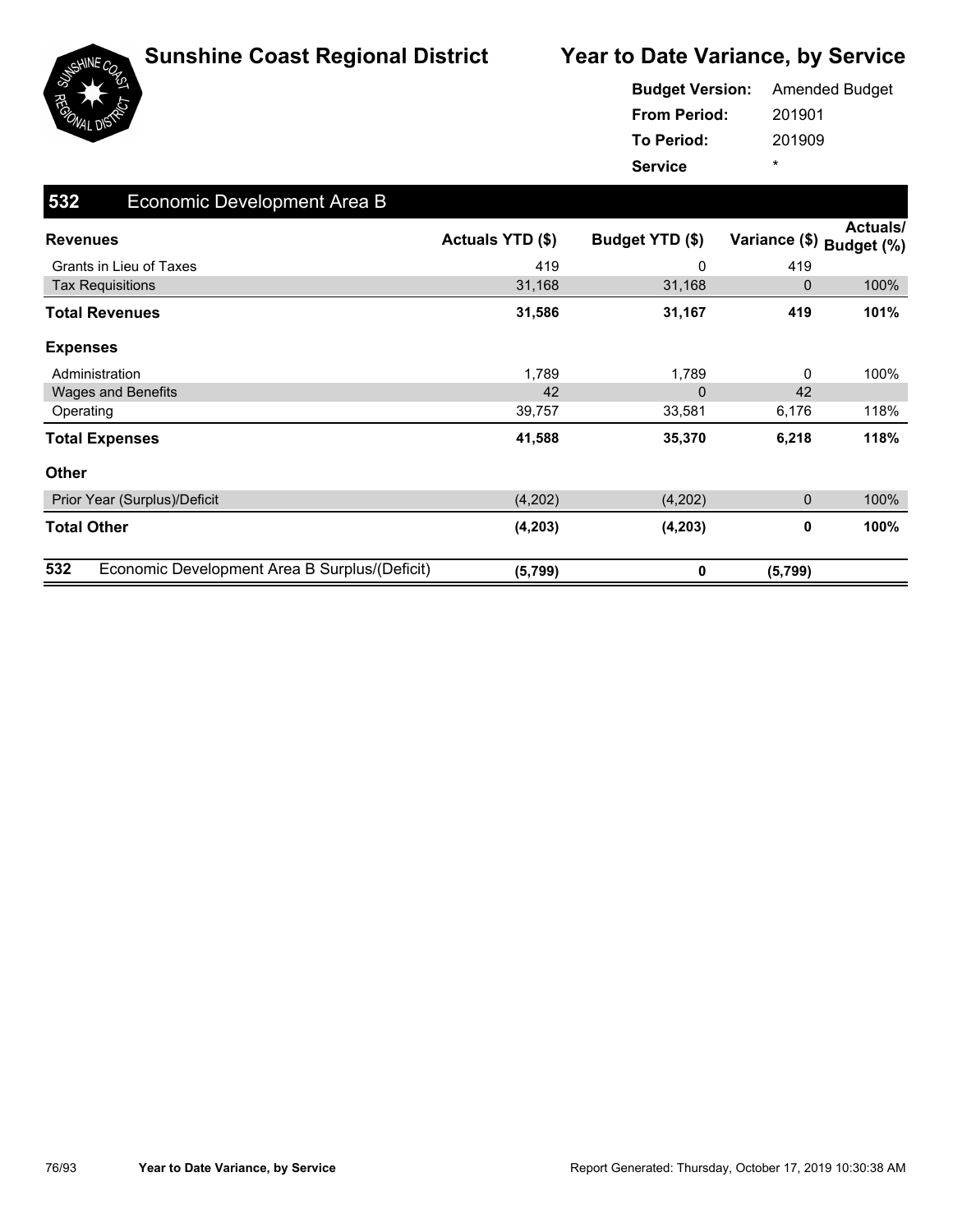

|                     | <b>Budget Version:</b> Amended Budget |
|---------------------|---------------------------------------|
| <b>From Period:</b> | 201901                                |
| <b>To Period:</b>   | 201909                                |
| <b>Service</b>      | ÷                                     |

| 533<br>Economic Development Area D                   |                         |                 |               |                        |
|------------------------------------------------------|-------------------------|-----------------|---------------|------------------------|
| <b>Revenues</b>                                      | <b>Actuals YTD (\$)</b> | Budget YTD (\$) | Variance (\$) | Actuals/<br>Budget (%) |
| <b>Tax Requisitions</b>                              | 27,833                  | 27,833          | 0             | 100%                   |
| <b>Total Revenues</b>                                | 27,837                  | 27,837          | 0             | 100%                   |
| <b>Expenses</b>                                      |                         |                 |               |                        |
| Administration                                       | 1,485                   | 1,485           | 0             | 100%                   |
| Wages and Benefits                                   | 42                      | 0               | 42            |                        |
| Operating                                            | 35,302                  | 27,892          | 7,410         | 127%                   |
| <b>Total Expenses</b>                                | 36,827                  | 29,376          | 7,451         | 125%                   |
| Other                                                |                         |                 |               |                        |
| Prior Year (Surplus)/Deficit                         | (1, 544)                | (1, 544)        | 0             | 100%                   |
| <b>Total Other</b>                                   | (1, 544)                | (1, 548)        | 4             | 100%                   |
| 533<br>Economic Development Area D Surplus/(Deficit) | (7, 446)                | 0               | (7, 446)      |                        |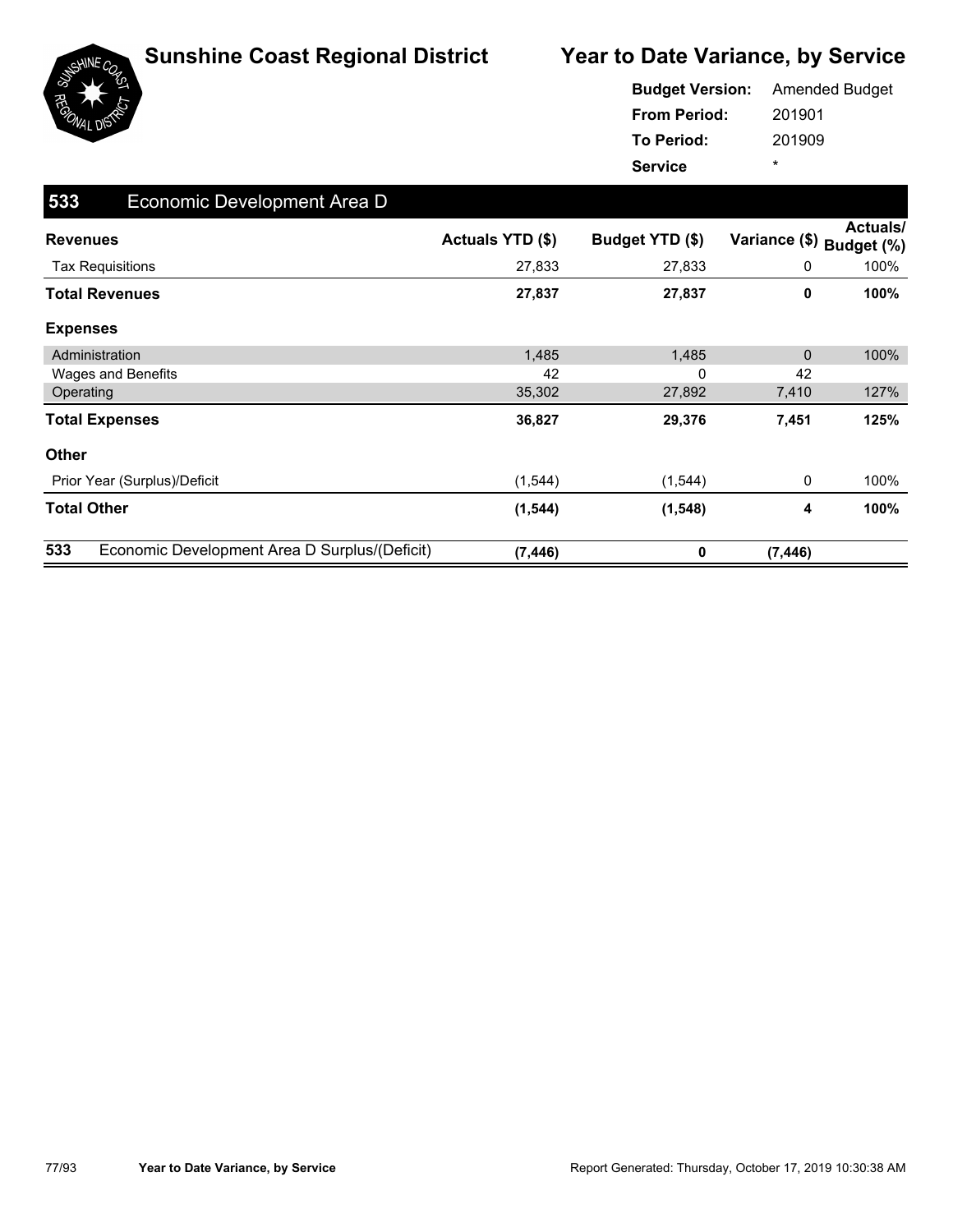

|                     | <b>Budget Version:</b> Amended Budget |
|---------------------|---------------------------------------|
| <b>From Period:</b> | 201901                                |
| <b>To Period:</b>   | 201909                                |
| <b>Service</b>      | ÷                                     |

| 534<br>Economic Development Area E                   |                  |                 |               |                               |
|------------------------------------------------------|------------------|-----------------|---------------|-------------------------------|
| <b>Revenues</b>                                      | Actuals YTD (\$) | Budget YTD (\$) | Variance (\$) | <b>Actuals/</b><br>Budget (%) |
| <b>Grants in Lieu of Taxes</b>                       | 725              | $\Omega$        | 725           |                               |
| <b>Tax Requisitions</b>                              | 20,851           | 20,851          | 0             | 100%                          |
| <b>Total Revenues</b>                                | 21,578           | 20,853          | 725           | 103%                          |
| <b>Expenses</b>                                      |                  |                 |               |                               |
| Administration                                       | 1,469            | 1,469           | $\mathbf{0}$  | 100%                          |
| Wages and Benefits                                   | 42               | $\Omega$        | 42            |                               |
| Operating                                            | 26,538           | 27,583          | (1,045)       | 96%                           |
| <b>Total Expenses</b>                                | 28,045           | 29,052          | (1,007)       | 97%                           |
| <b>Other</b>                                         |                  |                 |               |                               |
| Prior Year (Surplus)/Deficit                         | (8,201)          | (8,201)         | 0             | 100%                          |
| <b>Total Other</b>                                   | (8, 202)         | (8, 199)        | (3)           | 100%                          |
| 534<br>Economic Development Area E Surplus/(Deficit) | 1,735            | 0               | 1,735         |                               |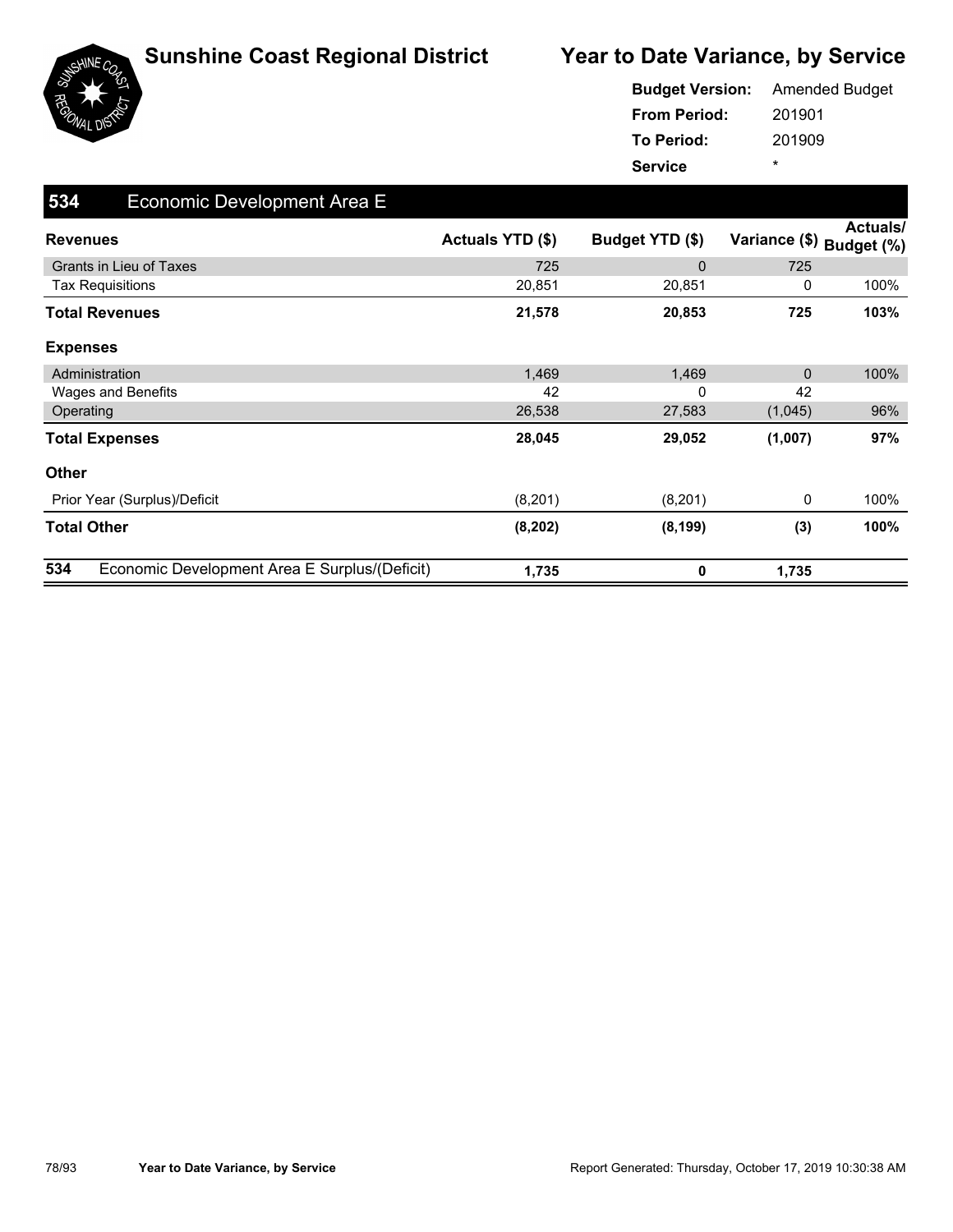

|                     | <b>Budget Version:</b> Amended Budget |
|---------------------|---------------------------------------|
| <b>From Period:</b> | 201901                                |
| To Period:          | 201909                                |
| <b>Service</b>      | ÷                                     |

| 535<br>Economic Development Area F                   |                  |                 |                          |          |
|------------------------------------------------------|------------------|-----------------|--------------------------|----------|
| <b>Revenues</b>                                      | Actuals YTD (\$) | Budget YTD (\$) | Variance (\$) Budget (%) | Actuals/ |
| <b>Tax Requisitions</b>                              | 34,855           | 34,855          | 0                        | 100%     |
| <b>Total Revenues</b>                                | 34,857           | 34,857          | 0                        | 100%     |
| <b>Expenses</b>                                      |                  |                 |                          |          |
| Administration                                       | 1,952            | 1,952           | 0                        | 100%     |
| <b>Wages and Benefits</b>                            | 42               | 0               | 42                       |          |
| Operating                                            | 43,696           | 36,619          | 7,077                    | 119%     |
| <b>Total Expenses</b>                                | 45,689           | 38,574          | 7,115                    | 118%     |
| <b>Other</b>                                         |                  |                 |                          |          |
| Prior Year (Surplus)/Deficit                         | (3,717)          | (3,717)         | $\mathbf 0$              | 100%     |
| <b>Total Other</b>                                   | (3,717)          | (3,717)         | 0                        | 100%     |
| 535<br>Economic Development Area F Surplus/(Deficit) | (7, 115)         | 0               | (7, 115)                 |          |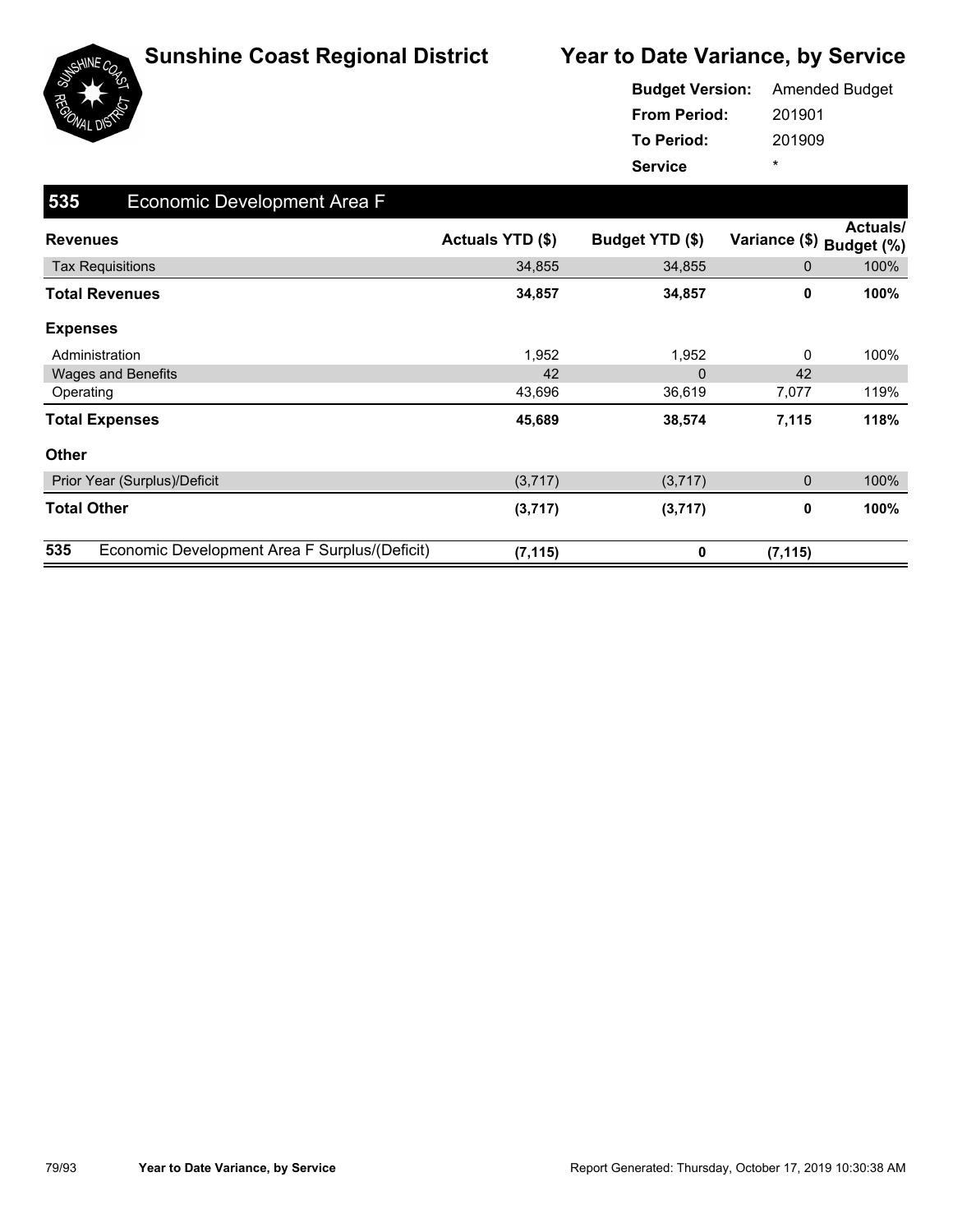



| <b>Budget Version:</b> | <b>Amended Budget</b> |
|------------------------|-----------------------|
| <b>From Period:</b>    | 201901                |
| <b>To Period:</b>      | 201909                |
| <b>Service</b>         | ÷                     |

| 540<br>Hillside Development Project                   |                  |                 |               |                               |
|-------------------------------------------------------|------------------|-----------------|---------------|-------------------------------|
| <b>Revenues</b>                                       | Actuals YTD (\$) | Budget YTD (\$) | Variance (\$) | <b>Actuals/</b><br>Budget (%) |
| <b>Tax Requisitions</b>                               | 20,177           | 20,177          | 0             | 100%                          |
| User Fees & Service Charges                           | $\mathbf 0$      | 0               | $\Omega$      |                               |
| Other Revenue                                         | 56,498           | 44,700          | 11,798        | 126%                          |
| <b>Total Revenues</b>                                 | 76,677           | 64,881          | 11,796        | 118%                          |
| <b>Expenses</b>                                       |                  |                 |               |                               |
| Administration                                        | 10,153           | 10,153          | $\Omega$      | 100%                          |
| Wages and Benefits                                    | 3,209            | 10,595          | (7, 386)      | 30%                           |
| Operating                                             | 10,661           | 96,630          | (85,969)      | 11%                           |
| <b>Total Expenses</b>                                 | 24,020           | 117,378         | (93, 358)     | 20%                           |
| <b>Other</b>                                          |                  |                 |               |                               |
| Transfer to/(from) Reserves                           | (7, 770)         | (52, 500)       | 44,730        | 15%                           |
| <b>Total Other</b>                                    | (7, 770)         | (52, 497)       | 44,727        | 15%                           |
| 540<br>Hillside Development Project Surplus/(Deficit) | 60,427           | 0               | 60,427        |                               |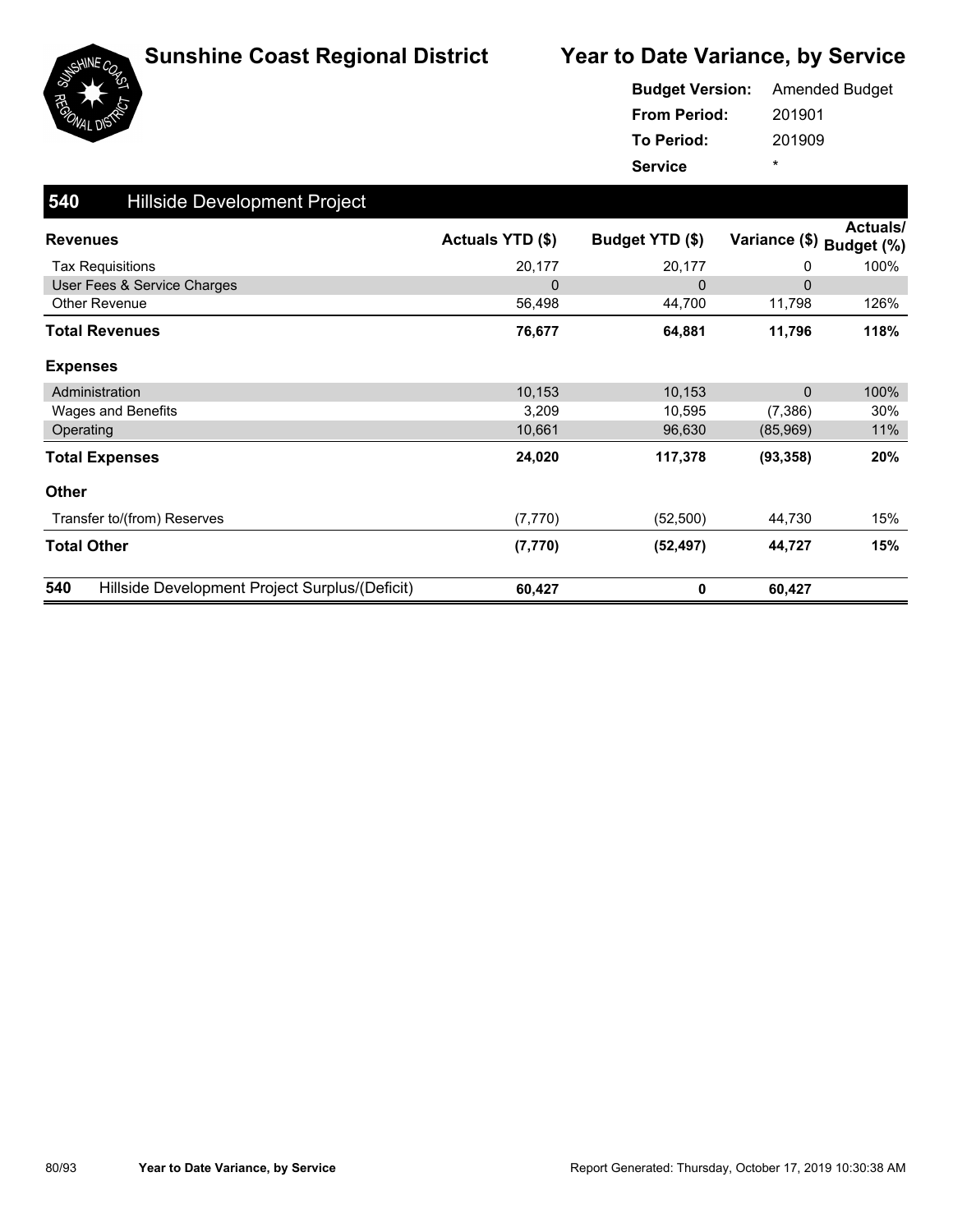



|                     | <b>Budget Version:</b> Amended Budget |
|---------------------|---------------------------------------|
| <b>From Period:</b> | 201901                                |
| To Period:          | 201909                                |
| <b>Service</b>      | ÷                                     |

| 615<br><b>Community Recreation Facilities</b>                   |                         |                 |                          |          |
|-----------------------------------------------------------------|-------------------------|-----------------|--------------------------|----------|
| <b>Revenues</b>                                                 | <b>Actuals YTD (\$)</b> | Budget YTD (\$) | Variance (\$) Budget (%) | Actuals/ |
| <b>Grants in Lieu of Taxes</b>                                  | 206                     | $\mathbf{0}$    | 206                      |          |
| <b>Tax Requisitions</b>                                         | 3,599,264               | 3,599,264       | 0                        | 100%     |
| Frontage & Parcel Taxes                                         | 1,220,266               | 1,221,817       | (1, 551)                 | 100%     |
| User Fees & Service Charges                                     | 1,337,334               | 1,318,055       | 19,279                   | 101%     |
| Investment Income                                               | 41,097                  | $\Omega$        | 41,097                   |          |
| <b>Other Revenue</b>                                            | 24,274                  | 13,393          | 10,881                   | 181%     |
| <b>Total Revenues</b>                                           | 6,222,440               | 6,152,526       | 69,914                   | 101%     |
| <b>Expenses</b>                                                 |                         |                 |                          |          |
| Administration                                                  | 580,820                 | 580,820         | $\mathbf{0}$             | 100%     |
| <b>Wages and Benefits</b>                                       | 2,397,462               | 2,430,882       | (33, 420)                | 99%      |
| Operating                                                       | 1,240,872               | 1,391,187       | (150, 315)               | 89%      |
| Debt Charges - Interest                                         | 693,497                 | 693,496         | 1                        | 100%     |
| Amortization of Tangible Capital Assets                         | 683,510                 | 679,244         | 4,266                    | 101%     |
| <b>Total Expenses</b>                                           | 5,596,175               | 5,775,633       | (179, 458)               | 97%      |
| <b>Other</b>                                                    |                         |                 |                          |          |
| Capital Expenditures (Excluding Wages)                          | 820,901                 | 1,547,739       | (726, 838)               | 53%      |
| Debt Principal Repayment                                        | 569,398                 | 528,320         | 41,078                   | 108%     |
| Transfer to/(from) Reserves                                     | (222, 495)              | (1,019,916)     | 797,421                  | 22%      |
| Prior Year (Surplus)/Deficit                                    | $\mathbf{0}$            | $\mathbf{0}$    | 0                        |          |
| <b>Unfunded Amortization</b>                                    | (683, 510)              | (679, 244)      | (4,266)                  | 101%     |
| <b>Total Other</b>                                              | 484,290                 | 376,893         | 107,397                  | 128%     |
| 615<br><b>Community Recreation Facilities Surplus/(Deficit)</b> | 141,975                 | 0               | 141,975                  |          |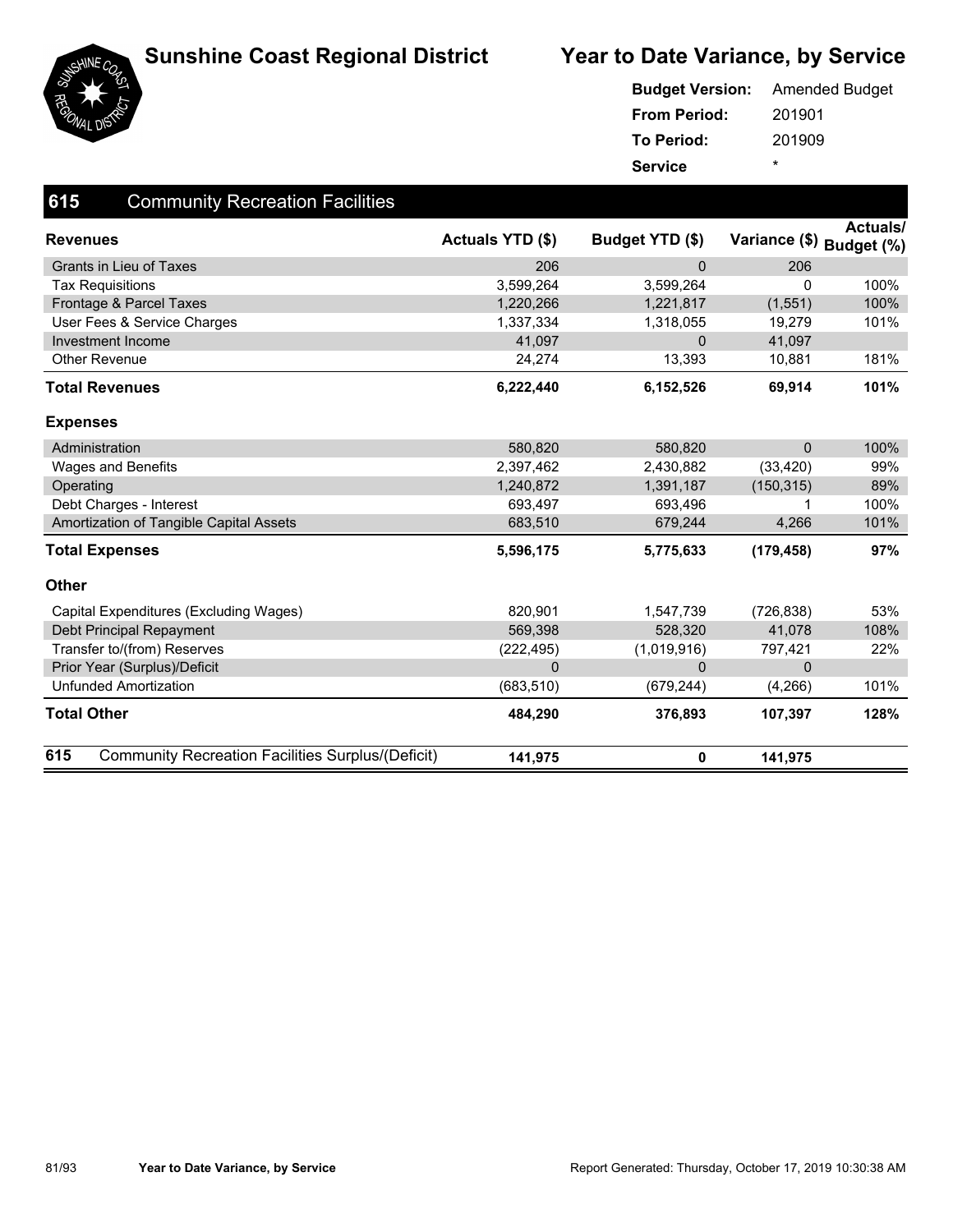





|                     | <b>Budget Version:</b> Amended Budget |
|---------------------|---------------------------------------|
| <b>From Period:</b> | 201901                                |
| To Period:          | 201909                                |
| <b>Service</b>      | ÷                                     |

| 625<br><b>Pender Harbour Pool</b>            |                  |                 |                          |                 |
|----------------------------------------------|------------------|-----------------|--------------------------|-----------------|
| <b>Revenues</b>                              | Actuals YTD (\$) | Budget YTD (\$) | Variance (\$) Budget (%) | <b>Actuals/</b> |
| <b>Tax Requisitions</b>                      | 371,876          | 371,876         | 0                        | 100%            |
| Frontage & Parcel Taxes                      | 54,203           | 53,584          | 619                      | 101%            |
| User Fees & Service Charges                  | 85,184           | 67,575          | 17,609                   | 126%            |
| Investment Income                            | 12,298           | 0               | 12,298                   |                 |
| <b>Other Revenue</b>                         | 921              | $\overline{0}$  | 921                      |                 |
| <b>Total Revenues</b>                        | 524,490          | 493,038         | 31,452                   | 106%            |
| <b>Expenses</b>                              |                  |                 |                          |                 |
| Administration                               | 41,456           | 41,456          | 0                        | 100%            |
| <b>Wages and Benefits</b>                    | 254.913          | 265,469         | (10, 556)                | 96%             |
| Operating                                    | 101,937          | 136,427         | (34, 490)                | 75%             |
| Debt Charges - Interest                      | 31,794           | 31,794          | 0                        | 100%            |
| Amortization of Tangible Capital Assets      | 72,833           | 73,037          | (204)                    | 100%            |
| <b>Total Expenses</b>                        | 502,942          | 548,190         | (45, 248)                | 92%             |
| <b>Other</b>                                 |                  |                 |                          |                 |
| Capital Expenditures (Excluding Wages)       | 17,841           | 22,500          | (4,659)                  | 79%             |
| Debt Principal Repayment                     | 34,088           | 21,790          | 12,298                   | 156%            |
| Transfer to/(from) Reserves                  | 368              | (26, 400)       | 26,768                   | $-1%$           |
| Transfer to/(from) Appropriated Surplus      | $\Omega$         | 0               | 0                        |                 |
| <b>Unfunded Amortization</b>                 | (72, 833)        | (73, 037)       | 204                      | 100%            |
| Total Other                                  | (20, 539)        | (55, 143)       | 34,604                   | 37%             |
| 625<br>Pender Harbour Pool Surplus/(Deficit) | 42,087           | $\mathbf 0$     | 42,087                   |                 |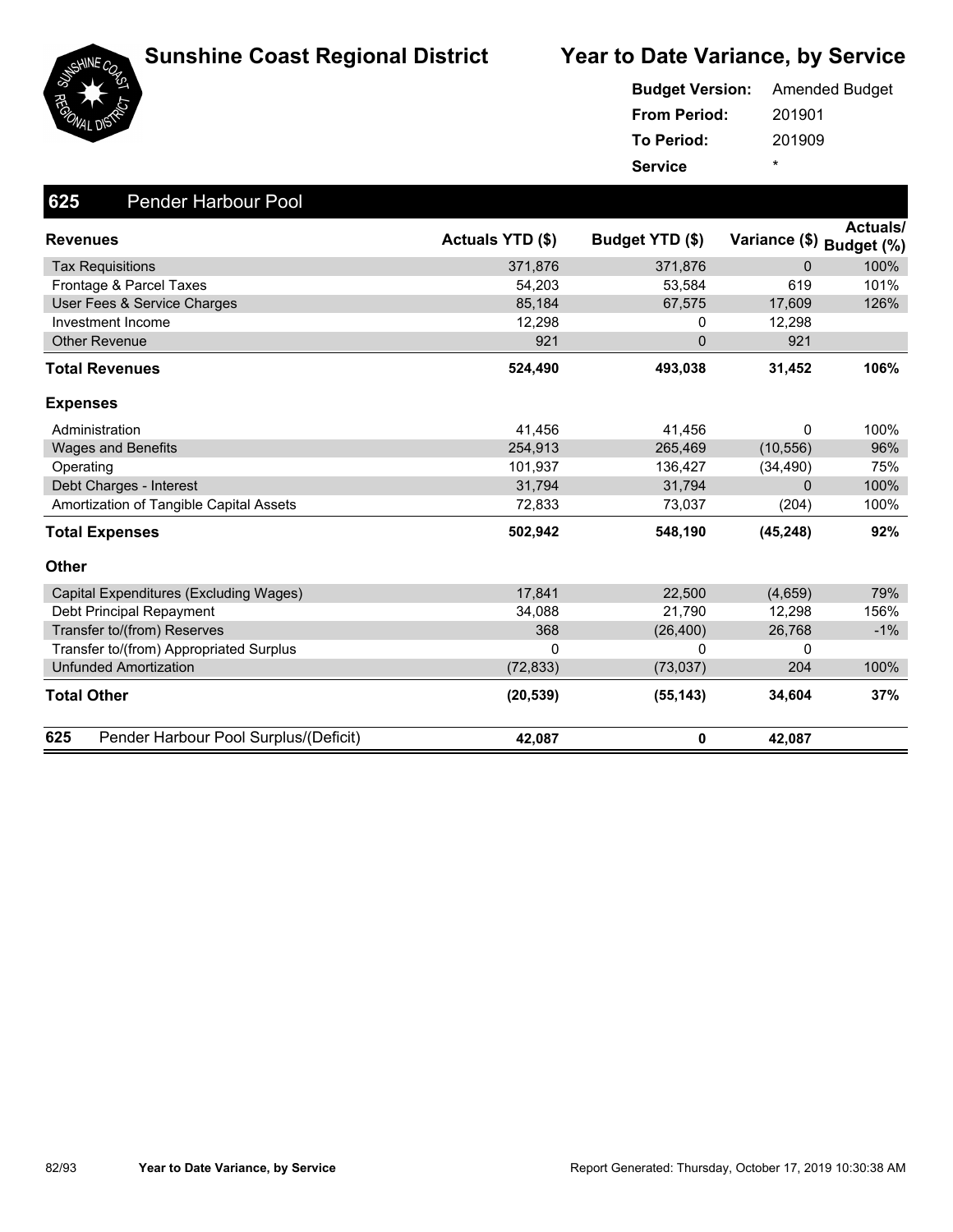

|                     | <b>Budget Version:</b> Amended Budget |
|---------------------|---------------------------------------|
| <b>From Period:</b> | 201901                                |
| To Period:          | 201909                                |
| <b>Service</b>      | ÷                                     |

| 630<br><b>School Facilities - Joint Use</b>            |                         |                 |               |                        |
|--------------------------------------------------------|-------------------------|-----------------|---------------|------------------------|
| <b>Revenues</b>                                        | <b>Actuals YTD (\$)</b> | Budget YTD (\$) | Variance (\$) | Actuals/<br>Budget (%) |
| <b>Tax Requisitions</b>                                | 8,276                   | 8,276           | 0             | 100%                   |
| <b>Total Revenues</b>                                  | 8,280                   | 8,280           | 0             | 100%                   |
| <b>Expenses</b>                                        |                         |                 |               |                        |
| Administration                                         | 200                     | 200             | 0             | 100%                   |
| <b>Wages and Benefits</b>                              | 0                       | 1,334           | (1, 334)      | 0%                     |
| Operating                                              | 18,040                  | 0               | 18,040        |                        |
| <b>Total Expenses</b>                                  | 18,238                  | 1,530           | 16,708        | 1192%                  |
| <b>Other</b>                                           |                         |                 |               |                        |
| Prior Year (Surplus)/Deficit                           | 6,743                   | 6,743           | 0             | 100%                   |
| <b>Total Other</b>                                     | 6,743                   | 6,741           | $\mathbf{2}$  | 100%                   |
| 630<br>School Facilities - Joint Use Surplus/(Deficit) | (16, 701)               | 0               | (16, 701)     |                        |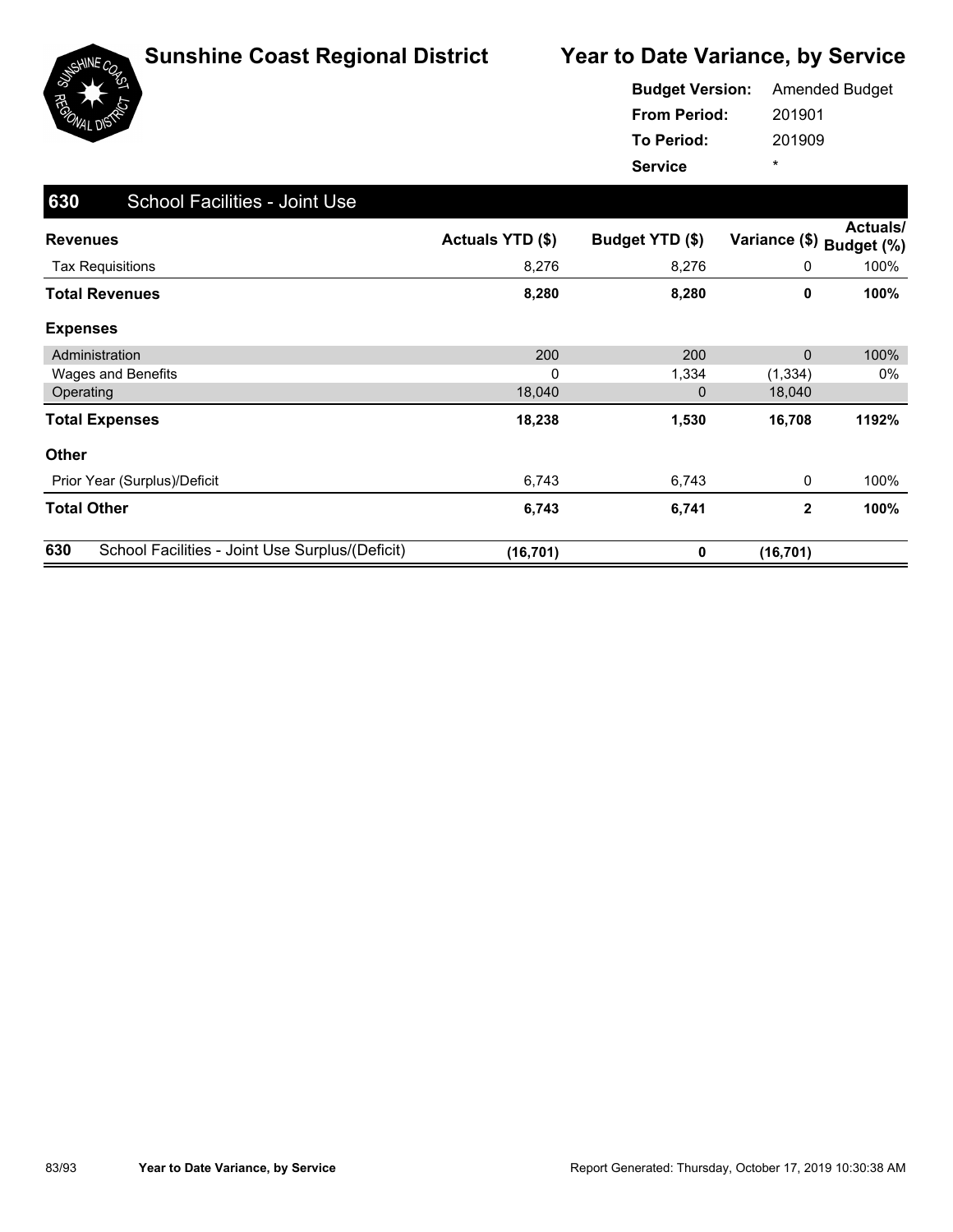

|                     | <b>Budget Version:</b> Amended Budget |
|---------------------|---------------------------------------|
| <b>From Period:</b> | 201901                                |
| To Period:          | 201909                                |
| <b>Service</b>      | *                                     |

| 640<br>Gibsons & Area Library                   |                  |                 |                          |          |
|-------------------------------------------------|------------------|-----------------|--------------------------|----------|
| <b>Revenues</b>                                 | Actuals YTD (\$) | Budget YTD (\$) | Variance (\$) Budget (%) | Actuals/ |
| <b>Tax Requisitions</b>                         | 525,697          | 525,697         | $\Omega$                 | 100%     |
| <b>Other Revenue</b>                            | 7,771            | 0               | 7,771                    |          |
| <b>Total Revenues</b>                           | 533,470          | 525,699         | 7,771                    | 101%     |
| <b>Expenses</b>                                 |                  |                 |                          |          |
| Administration                                  | 35,523           | 35,523          | $\Omega$                 | 100%     |
| Wages and Benefits                              | 2,671            | 8,008           | (5, 337)                 | 33%      |
| Operating                                       | 447,157          | 444,666         | 2,491                    | 101%     |
| Debt Charges - Interest                         | 0                | 0               | 0                        |          |
| Amortization of Tangible Capital Assets         | 39,131           | 38,954          | 177                      | 100%     |
| <b>Total Expenses</b>                           | 524,487          | 527,148         | (2,661)                  | 99%      |
| <b>Other</b>                                    |                  |                 |                          |          |
| Debt Principal Repayment                        | 0                | $\Omega$        | 0                        |          |
| Transfer to/(from) Reserves                     | 37,500           | 37,500          | $\Omega$                 | 100%     |
| <b>Unfunded Amortization</b>                    | (39, 131)        | (38, 954)       | (177)                    | 100%     |
| <b>Total Other</b>                              | (1,631)          | (1, 449)        | (182)                    | 113%     |
| 640<br>Gibsons & Area Library Surplus/(Deficit) | 10,614           | 0               | 10,614                   |          |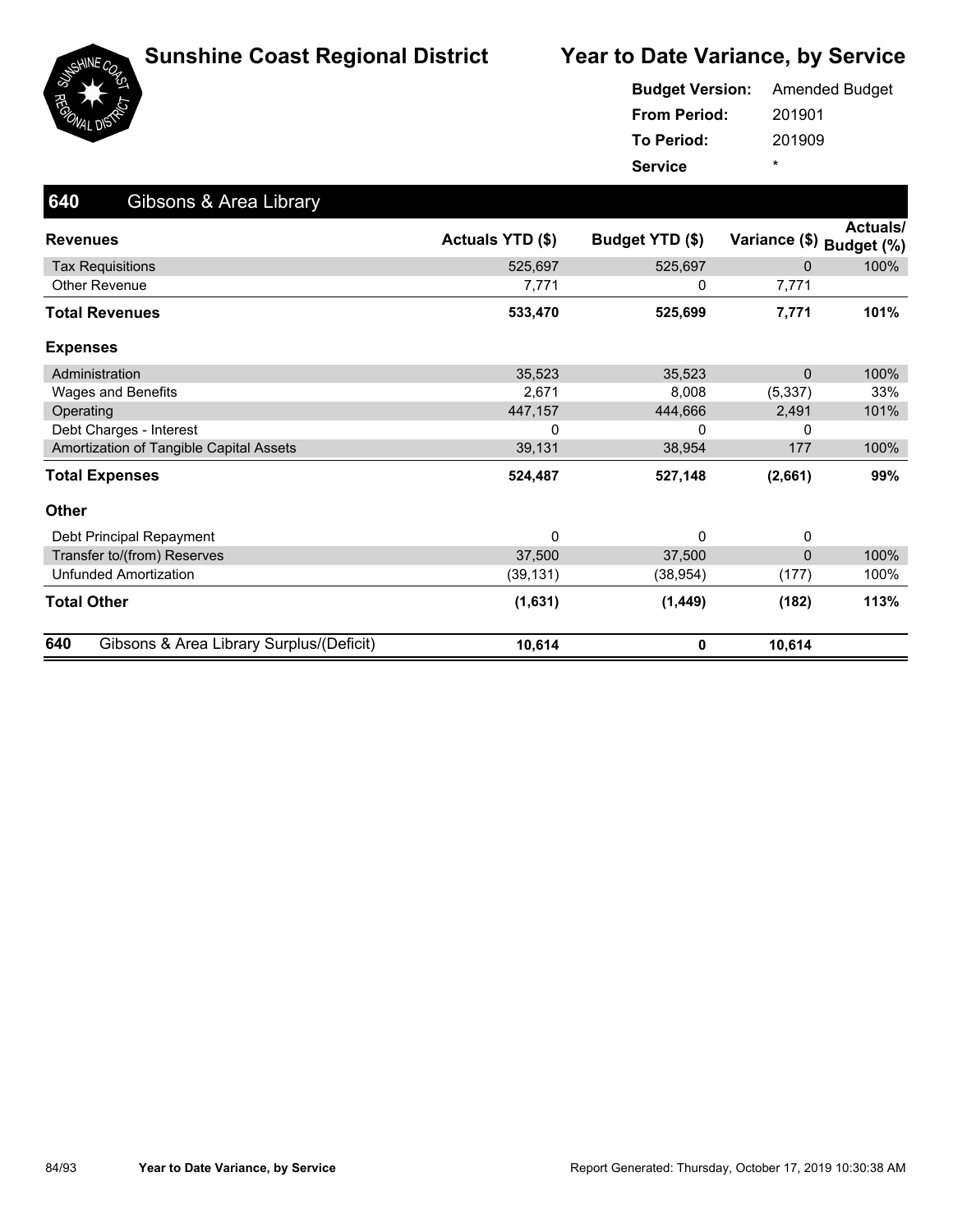

|                     | <b>Budget Version:</b> Amended Budget |
|---------------------|---------------------------------------|
| <b>From Period:</b> | 201901                                |
| To Period:          | 201909                                |
| <b>Service</b>      | ÷                                     |

| 643             | Egmont/Pender Harbour Library Service                       |                  |                 |                          |                 |
|-----------------|-------------------------------------------------------------|------------------|-----------------|--------------------------|-----------------|
| <b>Revenues</b> |                                                             | Actuals YTD (\$) | Budget YTD (\$) | Variance (\$) Budget (%) | <b>Actuals/</b> |
|                 | <b>Grants in Lieu of Taxes</b>                              | $\mathbf 0$      | 0               | 0                        |                 |
|                 | <b>Tax Requisitions</b>                                     | 33,606           | 33,606          | 0                        | 100%            |
|                 | <b>Total Revenues</b>                                       | 33,606           | 33,606          | 0                        | 100%            |
| <b>Expenses</b> |                                                             |                  |                 |                          |                 |
|                 | Administration                                              | 1,558            | 1,558           | $\mathbf 0$              | 100%            |
| Operating       |                                                             | 32,805           | 32,048          | 757                      | 102%            |
|                 | <b>Total Expenses</b>                                       | 34,363           | 33,606          | 757                      | 102%            |
| 643             | Egmont/Pender Harbour Library Service Surplus/<br>(Deficit) | (757)            | 0               | (757)                    |                 |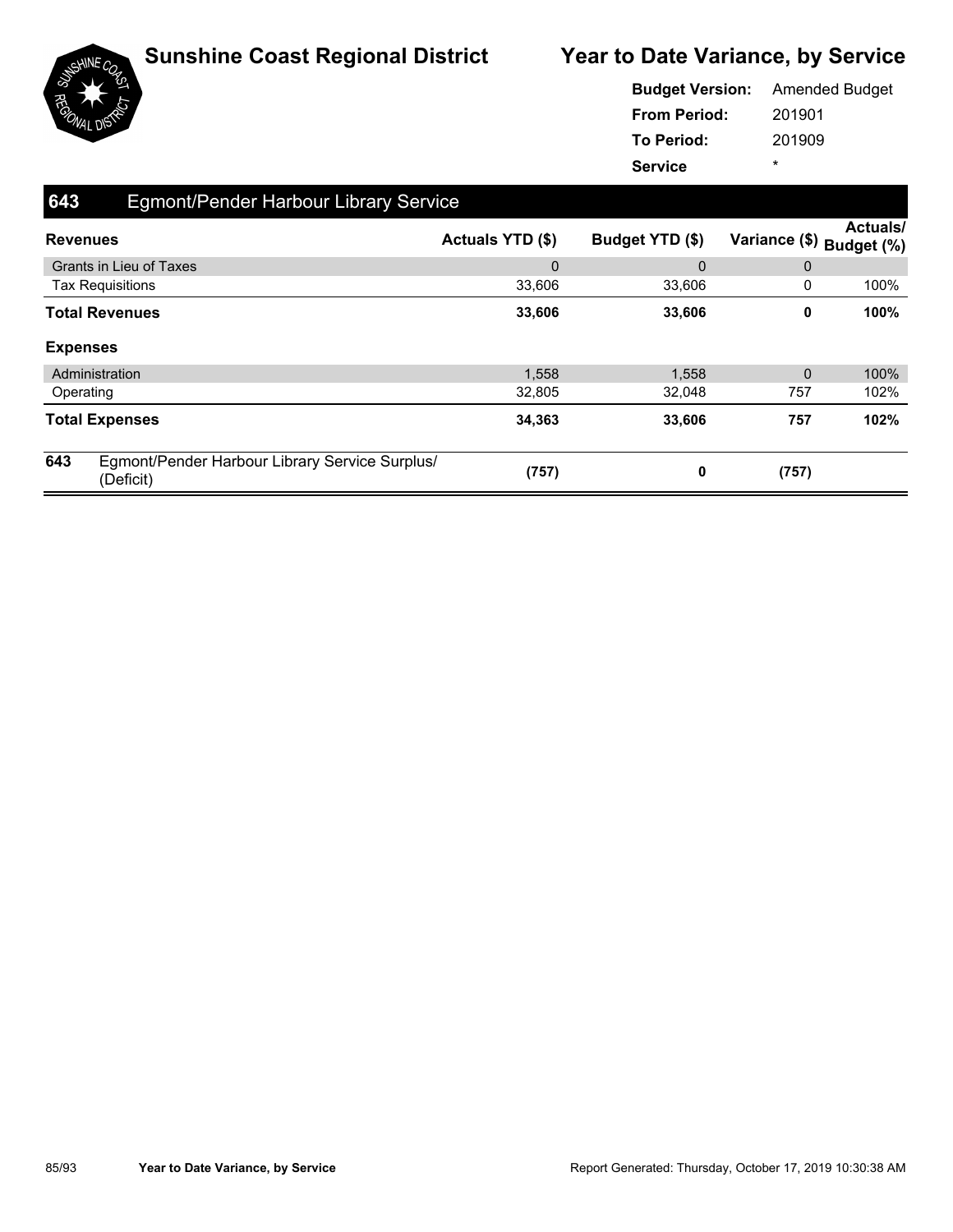

|                     | <b>Budget Version:</b> Amended Budget |
|---------------------|---------------------------------------|
| <b>From Period:</b> | 201901                                |
| <b>To Period:</b>   | 201909                                |
| <b>Service</b>      | ÷                                     |

| 645<br><b>Halfmoon Bay Library Service</b>            |                  |                 |               |                        |
|-------------------------------------------------------|------------------|-----------------|---------------|------------------------|
| <b>Revenues</b>                                       | Actuals YTD (\$) | Budget YTD (\$) | Variance (\$) | Actuals/<br>Budget (%) |
| <b>Grants in Lieu of Taxes</b>                        | 2                | $\Omega$        | 2             |                        |
| <b>Tax Requisitions</b>                               | 129,933          | 129,933         | 0             | 100%                   |
| <b>Total Revenues</b>                                 | 129,935          | 129,933         | $\mathbf{2}$  | 100%                   |
| <b>Expenses</b>                                       |                  |                 |               |                        |
| Administration                                        | 5,753            | 5,753           | $\mathbf 0$   | 100%                   |
| Operating                                             | 130,407          | 124,184         | 6,223         | 105%                   |
| <b>Total Expenses</b>                                 | 136,158          | 129,933         | 6,225         | 105%                   |
| <b>Other</b>                                          |                  |                 |               |                        |
| Prior Year (Surplus)/Deficit                          | (4)              | (4)             | 0             | 100%                   |
| <b>Total Other</b>                                    | (3)              | 0               | (3)           |                        |
| 645<br>Halfmoon Bay Library Service Surplus/(Deficit) | (6, 220)         | 0               | (6, 220)      |                        |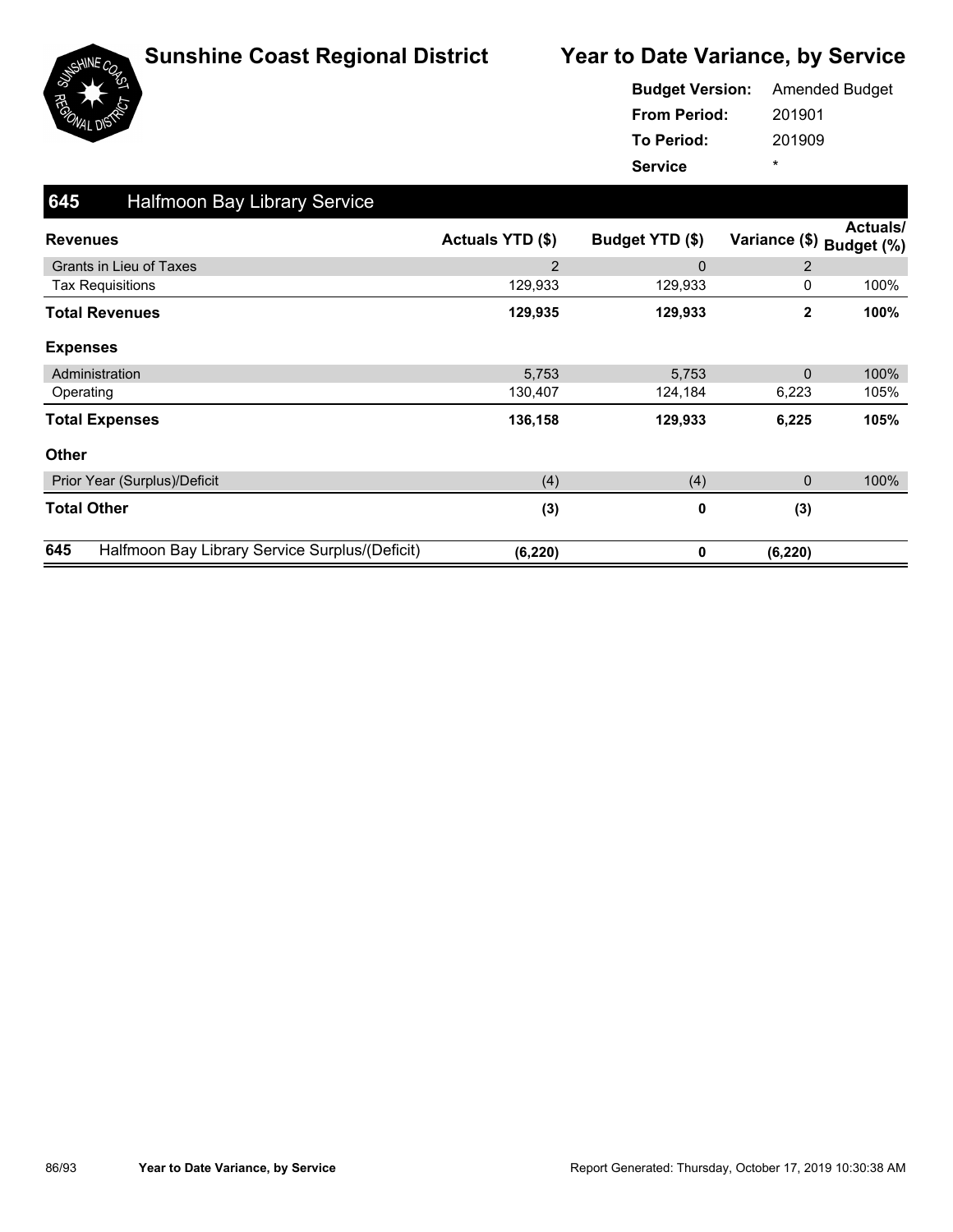

|                     | <b>Budget Version:</b> Amended Budget |
|---------------------|---------------------------------------|
| <b>From Period:</b> | 201901                                |
| <b>To Period:</b>   | 201909                                |
| <b>Service</b>      | ÷                                     |

| 646 | <b>Roberts Creek Library Service</b>            |                  |                 |                |                               |
|-----|-------------------------------------------------|------------------|-----------------|----------------|-------------------------------|
|     | <b>Revenues</b>                                 | Actuals YTD (\$) | Budget YTD (\$) | Variance (\$)  | <b>Actuals/</b><br>Budget (%) |
|     | <b>Tax Requisitions</b>                         | 120,813          | 120,813         | 0              | 100%                          |
|     | <b>Total Revenues</b>                           | 120,816          | 120,816         | 0              | 100%                          |
|     | <b>Expenses</b>                                 |                  |                 |                |                               |
|     | Administration                                  | 3.931            | 3.931           | $\overline{0}$ | 100%                          |
|     | Operating                                       | 112,725          | 116,882         | (4, 157)       | 96%                           |
|     | <b>Total Expenses</b>                           | 116,659          | 120,816         | (4, 157)       | 97%                           |
| 646 | Roberts Creek Library Service Surplus/(Deficit) | 4,157            | 0               | 4,157          |                               |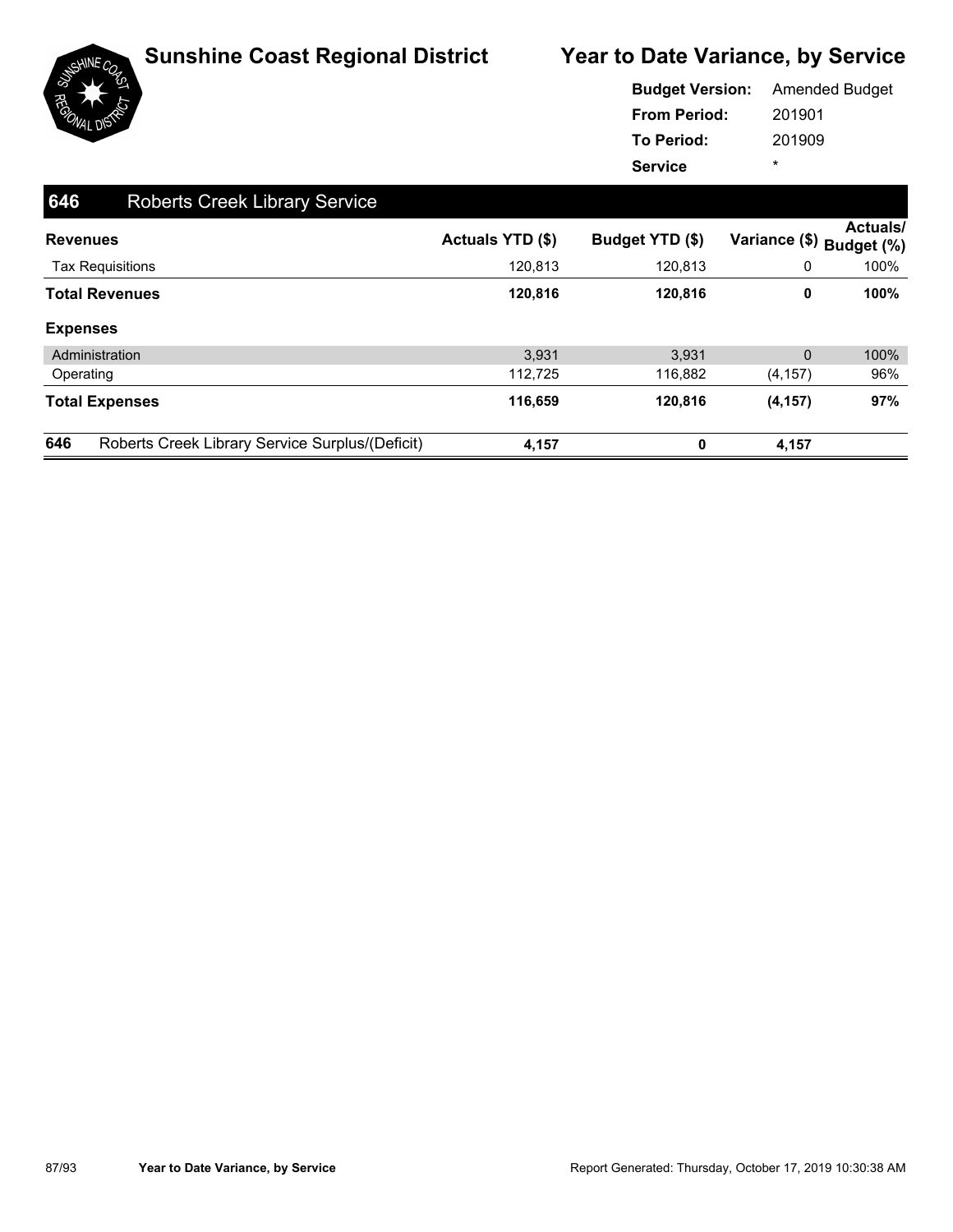

|                     | <b>Budget Version:</b> Amended Budget |
|---------------------|---------------------------------------|
| <b>From Period:</b> | 201901                                |
| <b>To Period:</b>   | 201909                                |
| <b>Service</b>      | ÷                                     |

| 648<br><b>Museum Service</b>            |                  |                 |                          |                 |
|-----------------------------------------|------------------|-----------------|--------------------------|-----------------|
| <b>Revenues</b>                         | Actuals YTD (\$) | Budget YTD (\$) | Variance (\$) Budget (%) | <b>Actuals/</b> |
| <b>Tax Requisitions</b>                 | 103,262          | 103,262         | 0                        | 100%            |
| <b>Total Revenues</b>                   | 103,266          | 103,266         | 0                        | 100%            |
| <b>Expenses</b>                         |                  |                 |                          |                 |
| Administration                          | 6,072            | 6,072           | 0                        | 100%            |
| Operating                               | 97,300           | 97,189          | 111                      | 100%            |
| <b>Total Expenses</b>                   | 103,376          | 103,266         | 110                      | 100%            |
| 648<br>Museum Service Surplus/(Deficit) | (110)            | 0               | (110)                    |                 |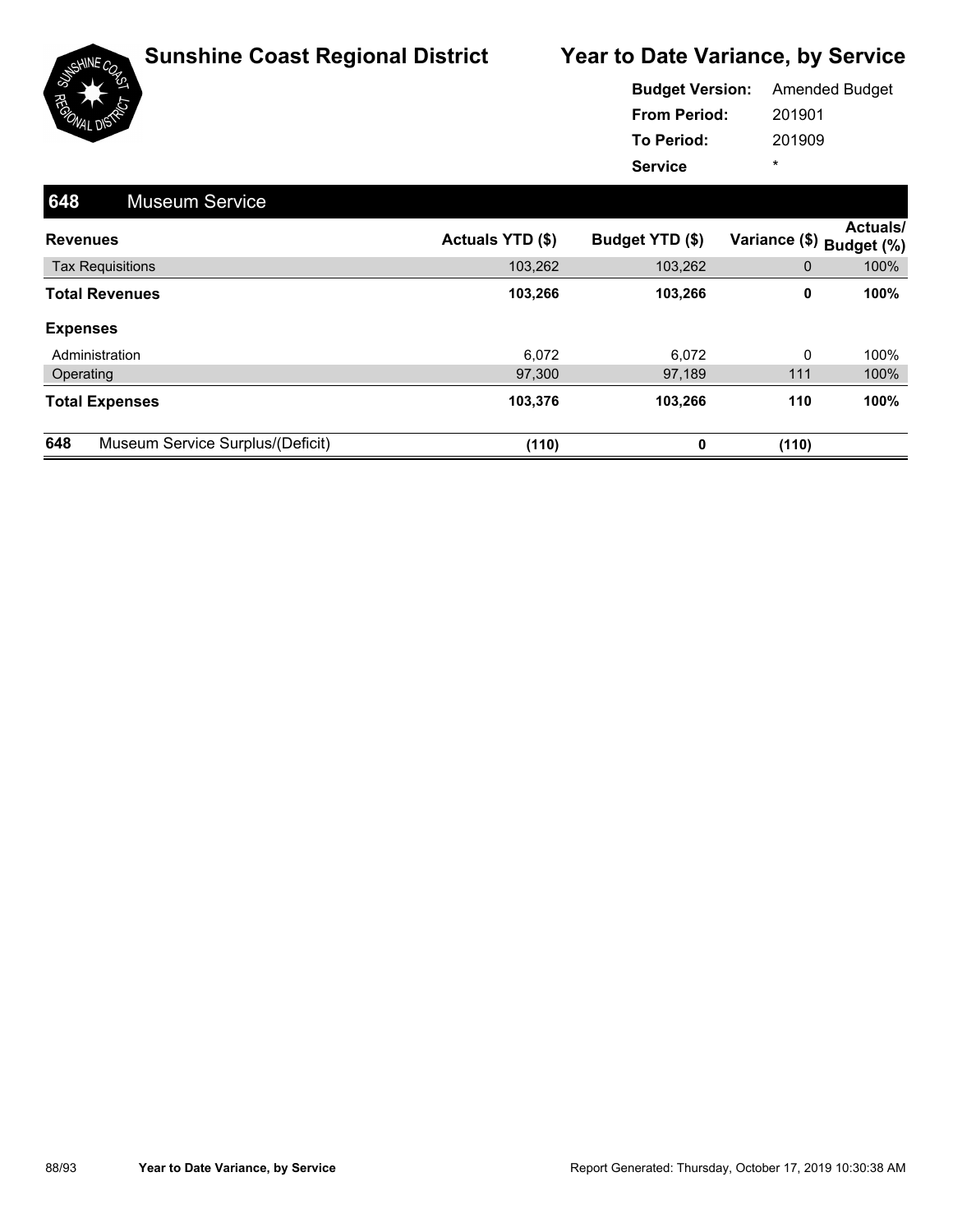





| <b>Budget Version:</b> | <b>Amended Budget</b> |
|------------------------|-----------------------|
| <b>From Period:</b>    | 201901                |
| To Period:             | 201909                |
| <b>Service</b>         | ÷                     |

| 650<br><b>Community Parks</b>                   |                         |                 |               |                               |
|-------------------------------------------------|-------------------------|-----------------|---------------|-------------------------------|
| <b>Revenues</b>                                 | <b>Actuals YTD (\$)</b> | Budget YTD (\$) | Variance (\$) | <b>Actuals/</b><br>Budget (%) |
| <b>Tax Requisitions</b>                         | 1,311,022               | 1,310,022       | 1.000         | 100%                          |
| <b>Government Transfers</b>                     | 174,194                 | 188,158         | (13,964)      | 93%                           |
| User Fees & Service Charges                     | 59,987                  | 56,700          | 3,287         | 106%                          |
| <b>Other Revenue</b>                            | 9,411                   | 83,325          | (73, 914)     | 11%                           |
| <b>Total Revenues</b>                           | 1,554,617               | 1,638,198       | (83, 581)     | 95%                           |
| <b>Expenses</b>                                 |                         |                 |               |                               |
| Administration                                  | 197,236                 | 197,236         | 0             | 100%                          |
| <b>Wages and Benefits</b>                       | 659,569                 | 612,643         | 46,926        | 108%                          |
| Operating                                       | 397,866                 | 487,204         | (89, 338)     | 82%                           |
| Debt Charges - Interest                         | 21,648                  | 22,819          | (1, 171)      | 95%                           |
| Amortization of Tangible Capital Assets         | 192,265                 | 196,881         | (4,616)       | 98%                           |
| <b>Total Expenses</b>                           | 1,468,593               | 1,516,779       | (48, 186)     | 97%                           |
| <b>Other</b>                                    |                         |                 |               |                               |
| Capital Expenditures (Excluding Wages)          | 425,227                 | 591,498         | (166, 271)    | 72%                           |
| Proceeds from Long Term Debt                    | 0                       | 0               | 0             |                               |
| Debt Principal Repayment                        | 69,043                  | 67,175          | 1,868         | 103%                          |
| Transfer to/(from) Reserves                     | (16, 019)               | (118, 649)      | 102,630       | 14%                           |
| Transfer to/(from) Appropriated Surplus         | (192, 818)              | (221, 720)      | 28,902        | 87%                           |
| <b>Unfunded Amortization</b>                    | (192, 265)              | (196, 881)      | 4,616         | 98%                           |
| <b>Total Other</b>                              | 93,170                  | 121,419         | (28, 249)     | 77%                           |
| 650<br><b>Community Parks Surplus/(Deficit)</b> | (7, 146)                | 0               | (7, 146)      |                               |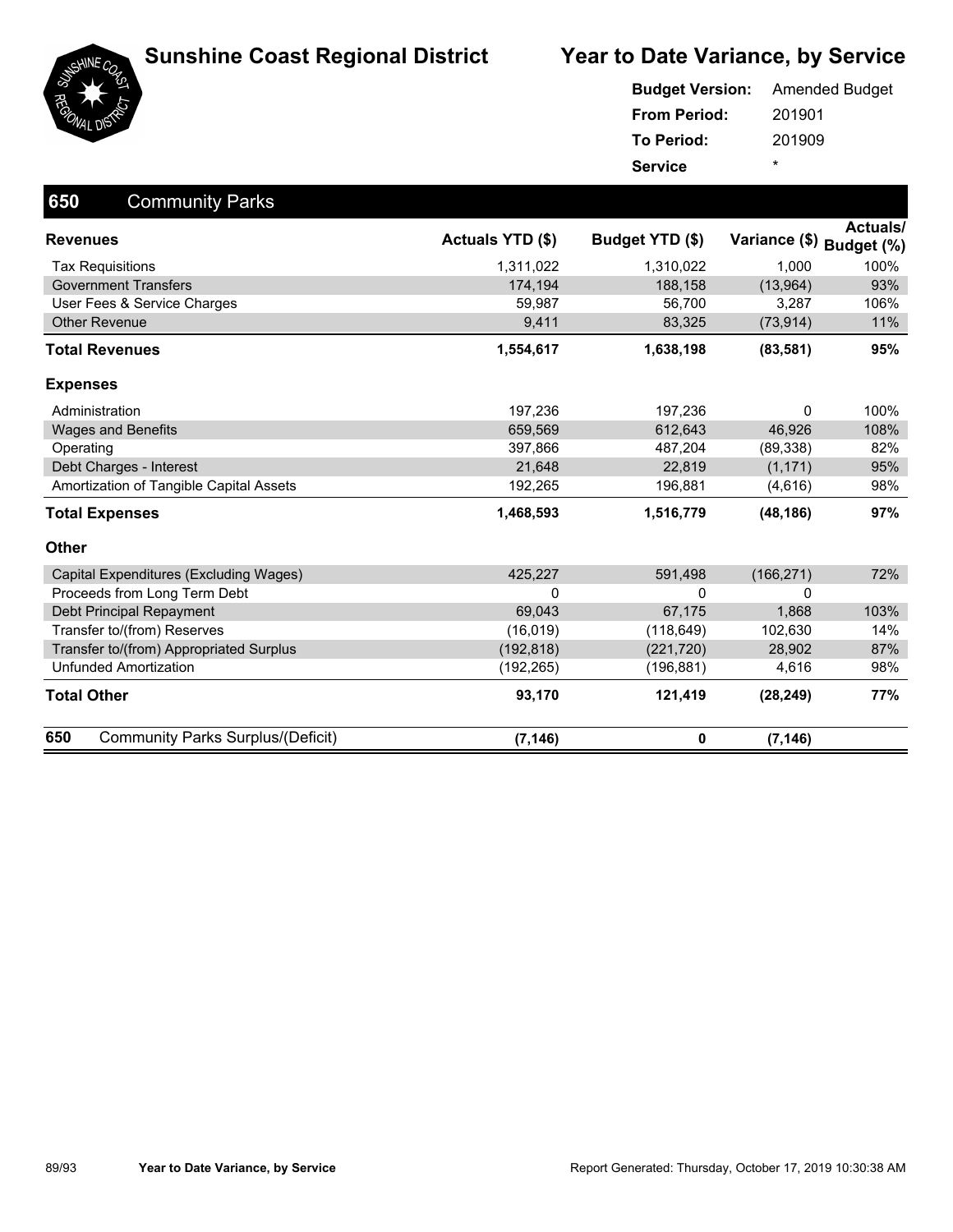

|                     | <b>Budget Version:</b> Amended Budget |
|---------------------|---------------------------------------|
| <b>From Period:</b> | 201901                                |
| To Period:          | 201909                                |
| <b>Service</b>      | ÷                                     |

| 665<br><b>Bicycle &amp; Walking Paths</b>        |                  |                 |               |                        |
|--------------------------------------------------|------------------|-----------------|---------------|------------------------|
| <b>Revenues</b>                                  | Actuals YTD (\$) | Budget YTD (\$) | Variance (\$) | Actuals/<br>Budget (%) |
| <b>Tax Requisitions</b>                          | 34,075           | 34,075          | 0             | 100%                   |
| Total Revenues                                   | 34,074           | 34,074          | 0             | 100%                   |
| <b>Expenses</b>                                  |                  |                 |               |                        |
| Administration                                   | 9,311            | 9,311           | 0             | 100%                   |
| <b>Wages and Benefits</b>                        | 6,052            | 11,483          | (5, 431)      | 53%                    |
| Operating                                        | 2,265            | 5,781           | (3,516)       | 39%                    |
| Amortization of Tangible Capital Assets          | 74,706           | 75,956          | (1,250)       | 98%                    |
| <b>Total Expenses</b>                            | 92,343           | 102,537         | (10, 194)     | 90%                    |
| <b>Other</b>                                     |                  |                 |               |                        |
| Transfer to/(from) Reserves                      | 7,500            | 7,500           | 0             | 100%                   |
| <b>Unfunded Amortization</b>                     | (74, 706)        | (75, 956)       | 1,250         | 98%                    |
| <b>Total Other</b>                               | (67, 209)        | (68, 463)       | 1,254         | 98%                    |
| 665<br>Bicycle & Walking Paths Surplus/(Deficit) | 8,940            | 0               | 8,940         |                        |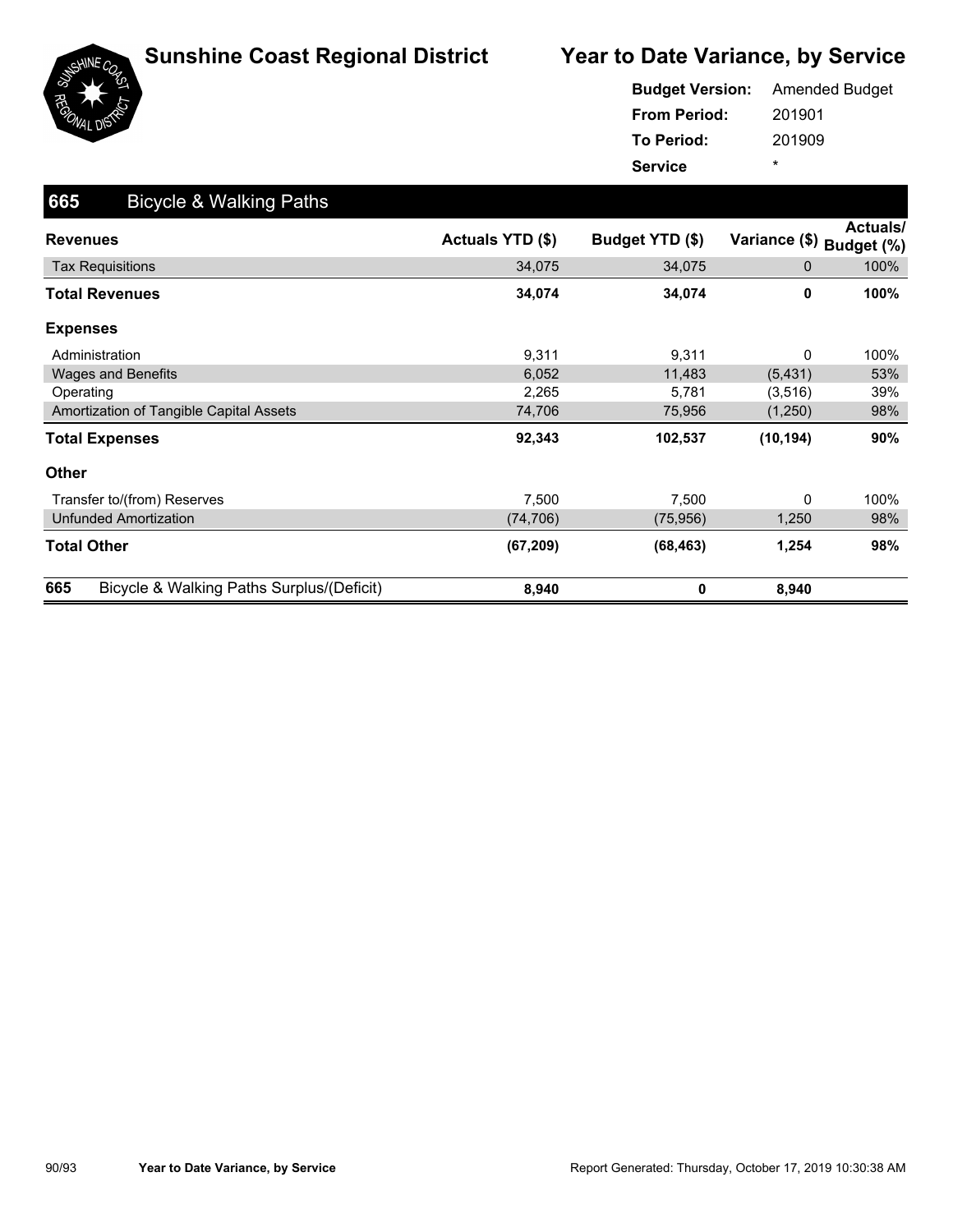

|                     | <b>Budget Version:</b> Amended Budget |  |  |
|---------------------|---------------------------------------|--|--|
| <b>From Period:</b> | 201901                                |  |  |
| To Period:          | 201909                                |  |  |
| <b>Service</b>      | ÷                                     |  |  |

| 667<br>Area A Bicycle & Walking Paths                   |                  |                 |               |                        |
|---------------------------------------------------------|------------------|-----------------|---------------|------------------------|
| <b>Revenues</b>                                         | Actuals YTD (\$) | Budget YTD (\$) | Variance (\$) | Actuals/<br>Budget (%) |
| <b>Tax Requisitions</b>                                 | 8,508            | 8,508           | 0             | 100%                   |
| <b>Total Revenues</b>                                   | 8,505            | 8,505           | 0             | 100%                   |
| <b>Expenses</b>                                         |                  |                 |               |                        |
| Administration                                          | 974              | 974             | $\mathbf{0}$  | 100%                   |
| Wages and Benefits                                      | 0                | 4,384           | (4, 384)      | 0%                     |
| Operating                                               | 65               | 3,150           | (3,085)       | 2%                     |
| Amortization of Tangible Capital Assets                 | 3,699            | 3,699           | 0             | 100%                   |
| <b>Total Expenses</b>                                   | 4,736            | 12,204          | (7, 468)      | 39%                    |
| <b>Other</b>                                            |                  |                 |               |                        |
| <b>Unfunded Amortization</b>                            | (3,699)          | (3,699)         | $\pmb{0}$     | 100%                   |
| <b>Total Other</b>                                      | (3,699)          | (3,699)         | 0             | 100%                   |
| 667<br>Area A Bicycle & Walking Paths Surplus/(Deficit) | 7,468            | 0               | 7,468         |                        |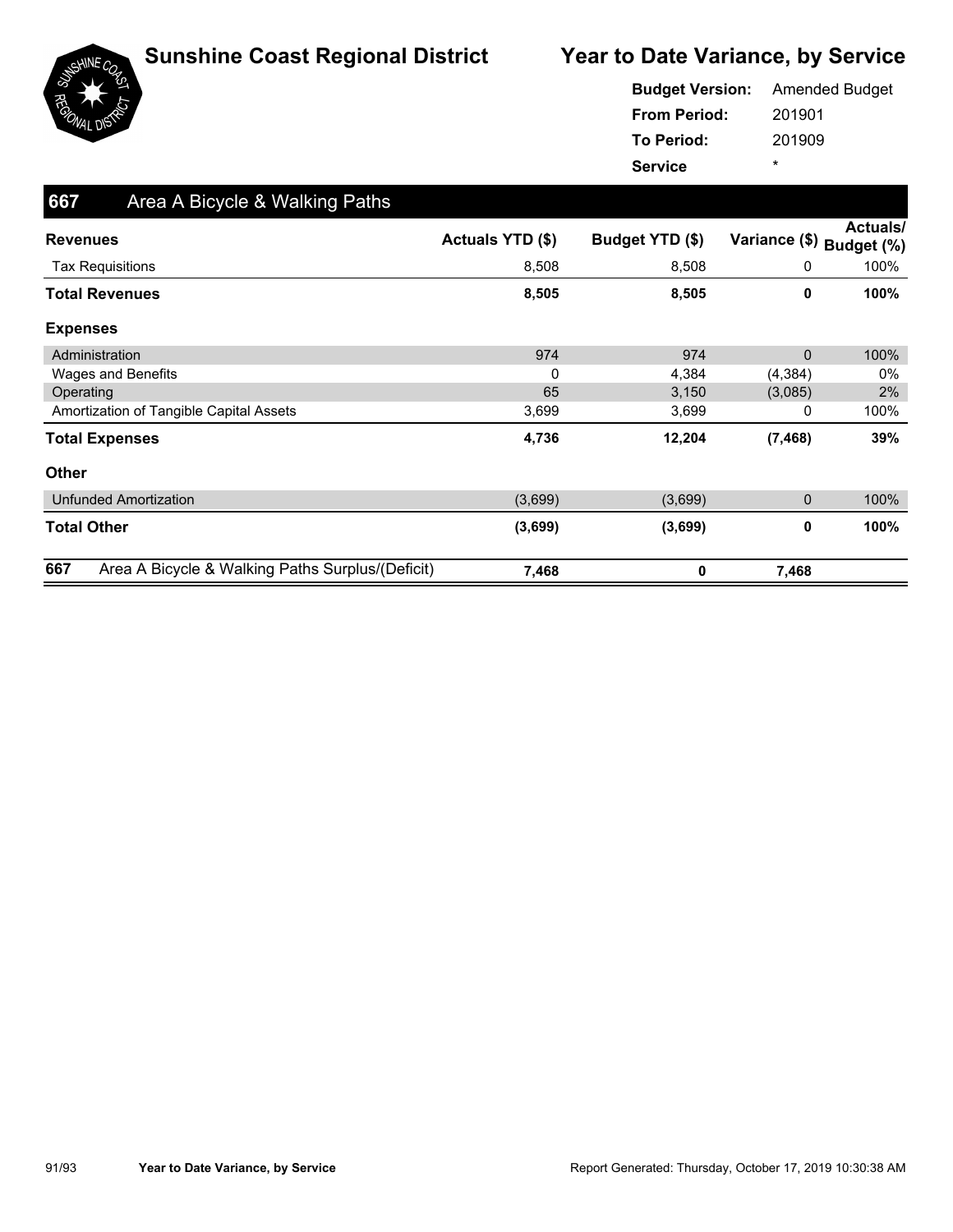

|                     | <b>Budget Version:</b> Amended Budget |  |  |
|---------------------|---------------------------------------|--|--|
| <b>From Period:</b> | 201901                                |  |  |
| <b>To Period:</b>   | 201909                                |  |  |
| <b>Service</b>      | ÷                                     |  |  |

| 670                     | <b>Regional Recreation Programs</b>            |                         |                 |                          |                 |
|-------------------------|------------------------------------------------|-------------------------|-----------------|--------------------------|-----------------|
| <b>Revenues</b>         |                                                | <b>Actuals YTD (\$)</b> | Budget YTD (\$) | Variance (\$) Budget (%) | <b>Actuals/</b> |
| <b>Tax Requisitions</b> |                                                | 116,039                 | 116,039         | 0                        | 100%            |
|                         | User Fees & Service Charges                    | 3,728                   | 7,739           | (4,011)                  | 48%             |
| <b>Total Revenues</b>   |                                                | 119,766                 | 123,777         | (4,011)                  | 97%             |
| <b>Expenses</b>         |                                                |                         |                 |                          |                 |
| Administration          |                                                | 7,367                   | 7,367           | 0                        | 100%            |
| Operating               |                                                | 127,229                 | 116,412         | 10,817                   | 109%            |
| <b>Total Expenses</b>   |                                                | 134,602                 | 123,786         | 10.816                   | 109%            |
| 670                     | Regional Recreation Programs Surplus/(Deficit) | (14, 836)               | 0               | (14, 836)                |                 |